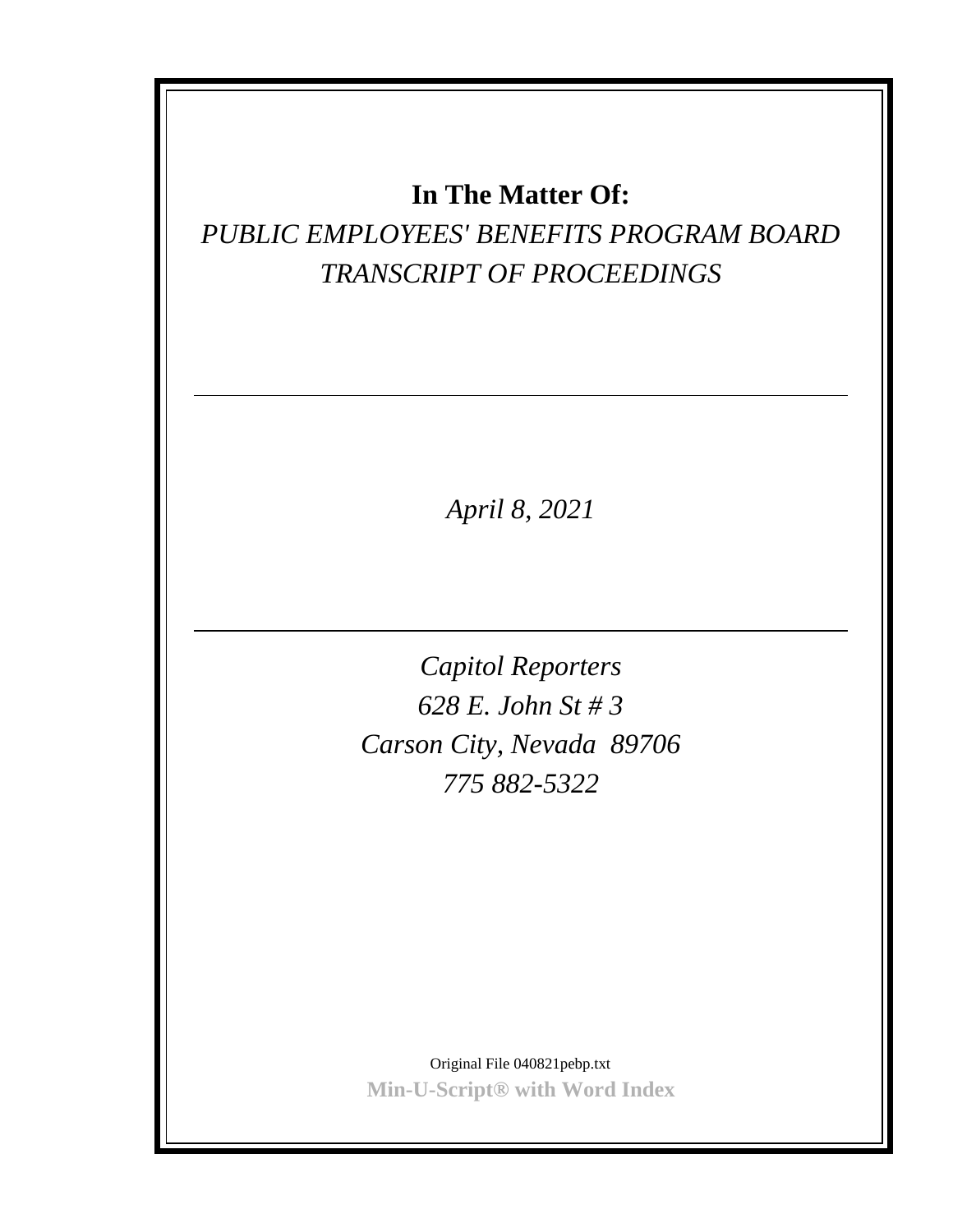| 1               | PUBLIC EMPLOYEES' BENEFITS PROGRAM BOARD           |
|-----------------|----------------------------------------------------|
| $\mathbf{2}$    | TRANSCRIPT OF PROCEEDINGS                          |
| 3               | VIDEOCONFERENCED OPEN MEETING                      |
| 4               | THURSDAY, APRIL 8, 2021                            |
| 5               | CARSON CITY AND LAS VEGAS, NEVADA                  |
| 6               |                                                    |
| 7               | The Board:<br>LAURA FREED, Chairperson             |
| 8               | LINDA FOX, Vice Chair<br>MARSHA URBAN, Member      |
| 9               | MICHELLE KELLEY, Member<br>TOM VERDUCCI, Member    |
| 10              | BETSY AIELLO, Member<br>JENNIFER KRUPP, Member     |
| 11              | TIM LINDLEY, Member<br>DON BAILEY, Member          |
| 12              | APRIL CAUGHRON, Member                             |
| 13 <sub>2</sub> | For the Board:<br>BRANDEE MOONEYHAN, Deputy        |
| 14              | Attorney General                                   |
| 15              | For Staff:<br>LAURA RICH                           |
| 16              | Executive Officer<br><b>STEVEN MARTIN</b>          |
| 17              | Chief Information Officer<br>CARI EATON            |
| 18              | Chief Financial Officer<br>NANCY SPINELLI          |
| 19              | Quality Control Officer<br>WENDI LUNZ              |
| 20              | Executive Assistant                                |
| 21              | Reported by:<br>CAPITOL REPORTERS                  |
|                 | Certified Shorthand Reporters                      |
| 22              | BY: CHRISTY Y. JOYCE<br>Nevada CCR #625            |
| 23              | 628 E. John Street #3<br>Carson City, Nevada 89706 |
| 24              | $(775)882 - 5322$                                  |
|                 | CAPITOL REPORTERS (775) 882-5322                   |
|                 |                                                    |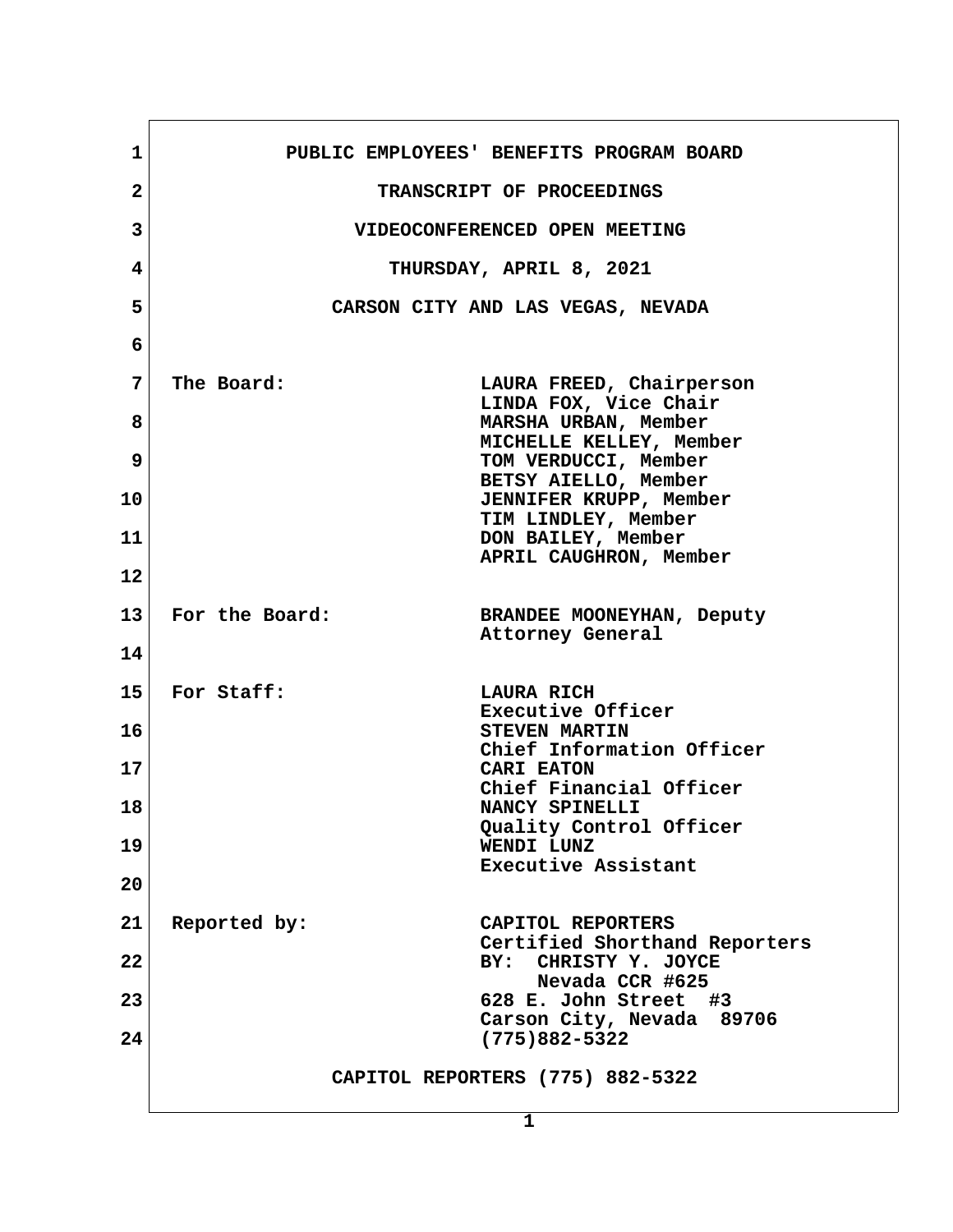| $\mathbf{1}$            | <b>AGENDA</b>                                                                                                                              |                         |
|-------------------------|--------------------------------------------------------------------------------------------------------------------------------------------|-------------------------|
| $\mathbf{2}$            | <b>ITEM</b>                                                                                                                                | <b>PAGE</b>             |
| $\mathbf{3}$            | 1 - Open meeting; Roll call                                                                                                                | 3                       |
| $\overline{\mathbf{4}}$ | 2 - Public comment                                                                                                                         | $\overline{\mathbf{4}}$ |
| 5<br>6                  | 3 - Discussion and possible action regarding<br>2021 Legislative Bills that may impact the<br>Public Employees Benefits Program, including | 16                      |
| $\overline{7}$<br>8     | the following:<br>*Assembly Bills<br>*Senate Bills<br>*Bill Draft Requests                                                                 |                         |
| 9                       | 4 - Public comment                                                                                                                         | 112                     |
| 10 <sub>1</sub>         | 5 - Adjournment                                                                                                                            | 117                     |
| 11                      |                                                                                                                                            |                         |
| 12                      |                                                                                                                                            |                         |
| 13                      |                                                                                                                                            |                         |
| 14                      |                                                                                                                                            |                         |
| 15                      |                                                                                                                                            |                         |
| 16                      |                                                                                                                                            |                         |
| 17                      |                                                                                                                                            |                         |
| 18                      |                                                                                                                                            |                         |
| 19                      |                                                                                                                                            |                         |
| 20                      |                                                                                                                                            |                         |
| 21                      |                                                                                                                                            |                         |
| 22                      |                                                                                                                                            |                         |
| 23                      |                                                                                                                                            |                         |
| 24                      | CAPITOL REPORTERS (775) 882-5322                                                                                                           |                         |
|                         |                                                                                                                                            |                         |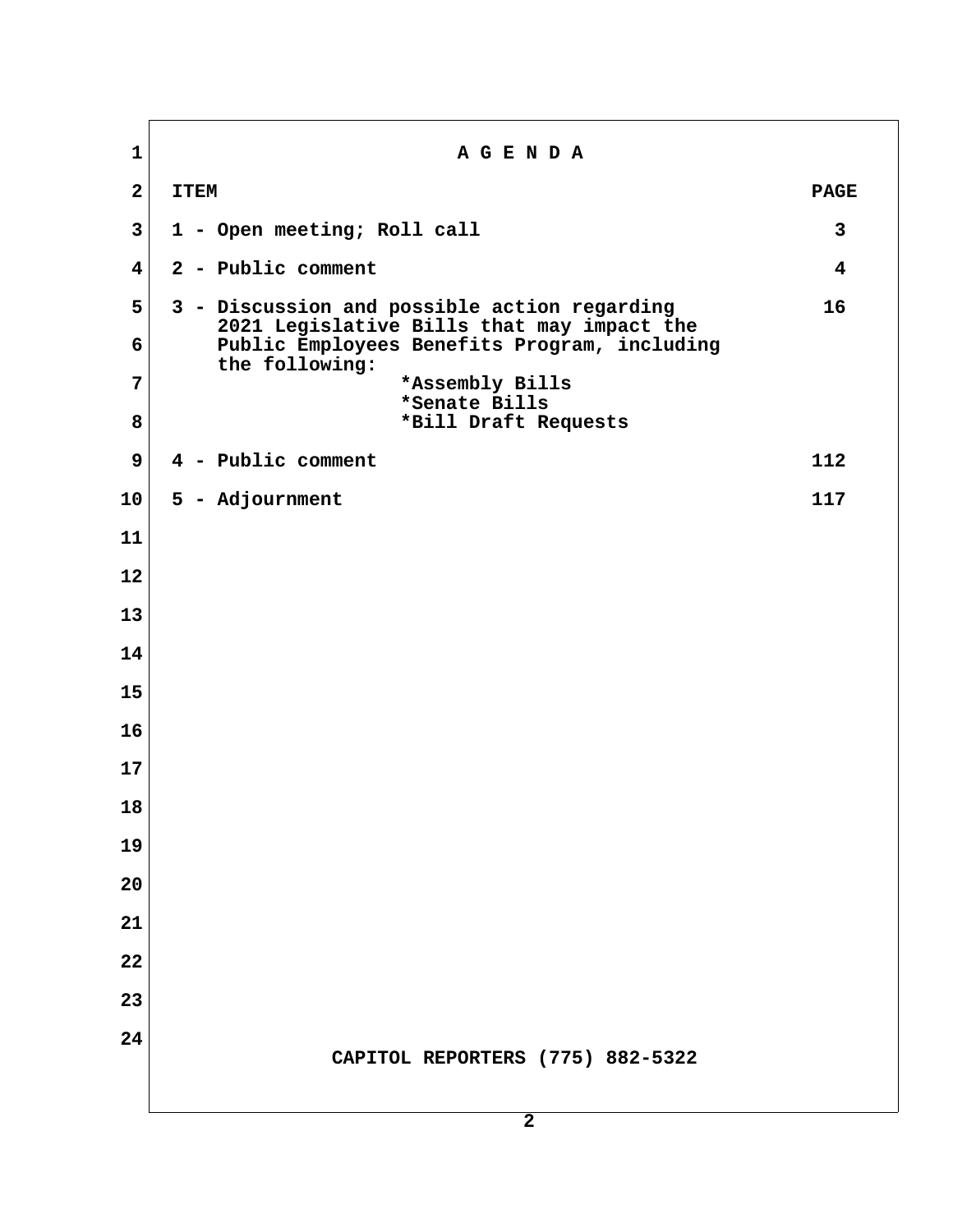**1 THURSDAY, APRIL 8, 2021, 1:00 P.M. 2 ---oOo--- 3 CHAIRWOMAN FREED: It is 1:00 o'clock straight up 4 on April the 8th, and so we will call the meeting of the 5 Public Employees' Benefits Program Board to order. With 6 that, staff, I will ask you to call the roll. 7 MS. LUNZ: Thank you. Laura Freed. 8 CHAIRWOMAN FREED: Here. 9 MS. LUNZ: Linda Fox. I don't see Linda. 10 Betsy Aiello. 11 MEMBER AIELLO: Present. 12 MS. LUNZ: Don Bailey. 13 MEMBER BAILEY: Here. 14 MS. LUNZ: April Caughron. 15 MEMBER CAUGHRON: Present. 16 MS. LUNZ: Michelle Kelley. 17 MEMBER KELLEY: Here. 18 MS. LUNZ: Jennifer Krupp. 19 MEMBER KRUPP: Here. 20 MS. LUNZ: Tim Lindley. 21 MEMBER LINDLEY: Here. 22 MS. LUNZ: Marsha Urban. 23 MEMBER URBAN: Here. 24 MS. LUNZ: And Tom Verducci. CAPITOL REPORTERS (775) 882-5322**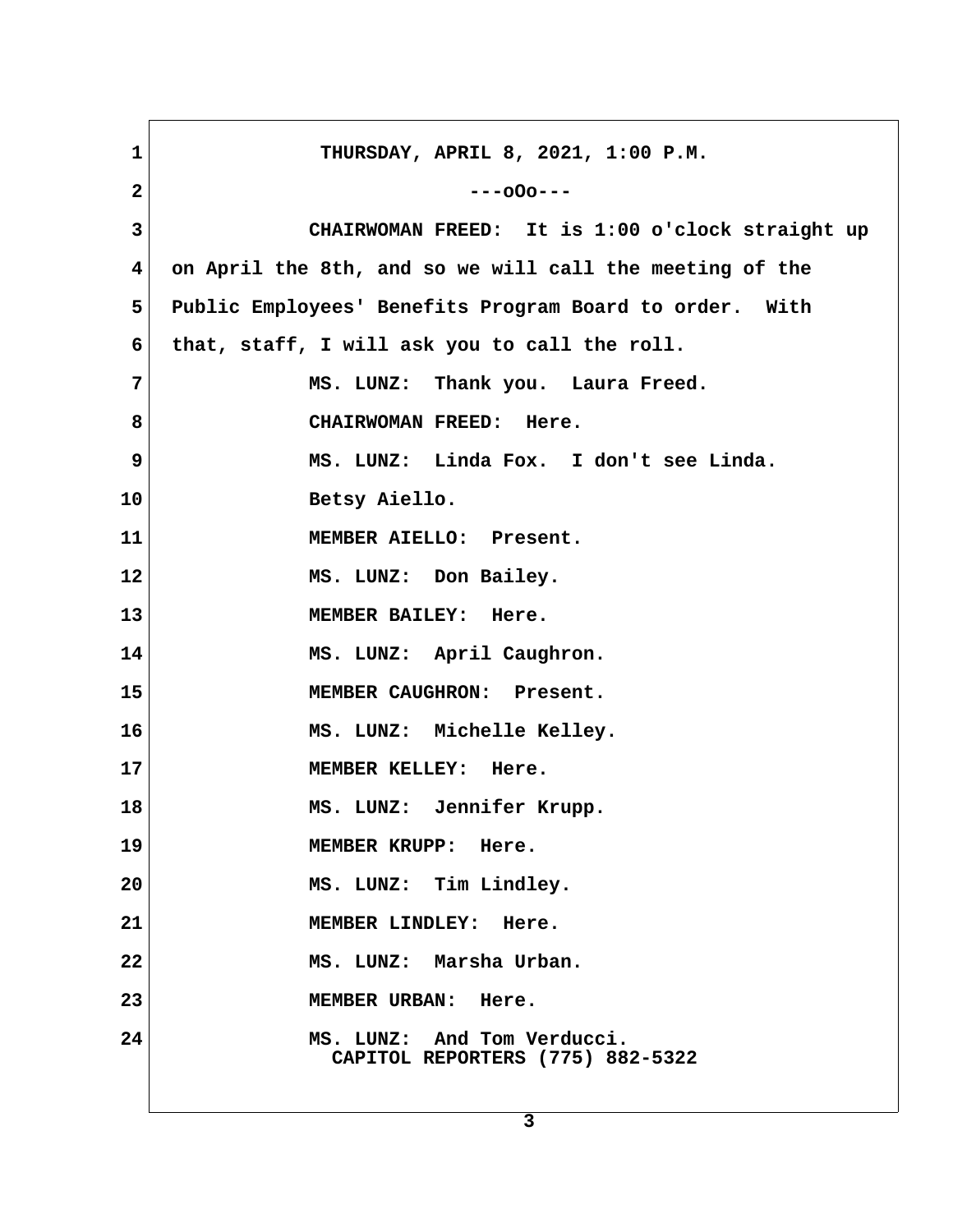| $\mathbf{1}$            | MEMBER VERDUCCI: Here.                                                          |
|-------------------------|---------------------------------------------------------------------------------|
| $\mathbf{2}$            | MS. LUNZ: Thank you. We have a quorum.                                          |
| 3                       | CHAIRWOMAN FREED: Thank you very much.                                          |
| $\overline{\mathbf{4}}$ | All right. Let's go to Agenda Item 2, public                                    |
| 5                       | comment. As a reminder, no action can be taken on a matter                      |
| 6                       | that's raised under public comment unless it's included on a                    |
| 7                       | future PEBP board agenda as an item on which action might be                    |
| 8                       | taken. Public comments to the board are always taken under                      |
| 9                       | advisement but are not answered during the meeting. And we                      |
| 10                      | will limit the comment of each caller to three minutes.                         |
| 11                      | So, with that, I'll turn it back to PEBP staff.                                 |
| 12 <sub>2</sub>         | UNIDENTIFIED SPEAKER: For those who are joining                                 |
| 13                      | us for public comment, your name or the last four digits of                     |
| 14                      | your phone number will be announced, and you will be advised                    |
| 15                      | that you may now make your comments. If you're calling in                       |
| 16                      | via telephone, please press star six to unmute. Due to time                     |
| 17                      | consideration, each caller will get up to three minutes.                        |
| 18                      | Caller with the last four digits 7338, please                                   |
| 19                      | slowly state and spell your name for the record and please                      |
| 20                      | press star six to unmute.                                                       |
| 21                      | MS. MALONEY: Good afternoon, Chair Freed,                                       |
| 22                      | Members of the Board. This is Pricilla Maloney with the                         |
| 23                      | AFSCME 4041 retirees. Can you all hear me today?                                |
| 24                      | UNIDENTIFIED SPEAKER: Yes, we can hear you.<br>CAPITOL REPORTERS (775) 882-5322 |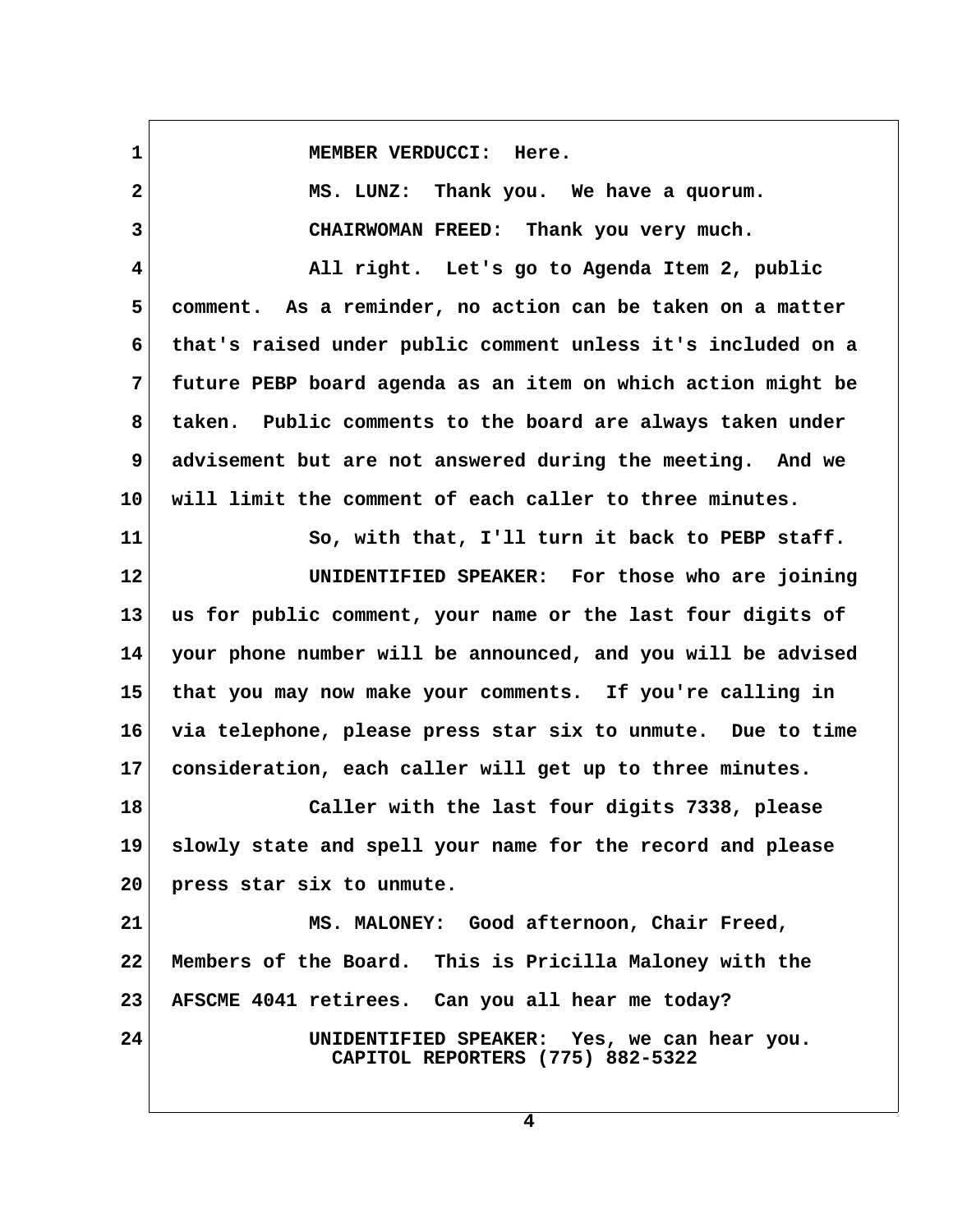**1 MS. MALONEY: Thank you. The AFSCME retirees 2 would just like to speak to the agenda item regarding the 3 bill tracking list that the board will be reviewing today and 4 say that we are in support of SB 360, for the record, and we 5 agree with some of the written testimony that's already been 6 filed as exhibits from AFSCME 4041 members. We agree that we 7 need more involvement and input from rank and file employees 8 who are in fact PEBP members. And SB 360 accomplishes that 9 goal. 10 So we would urge the board today to please 11 support SB 360 and to vote on that position. And thank you 12 for your time and attention to this. 13 UNIDENTIFIED SPEAKER: Caller with the last four 14 digits 8725, please slowly state and spell your name for the 15 record and please press star six to unmute. 16 Caller with the last four digits 7111, please 17 slowly state and spell your name for the record and press 18 star six to unmute. 19 MS. WOODWARD: Good afternoon, Board Members. My 20 name is Janell Woodward, J-a-n-e-l-l W-o-o-d-w-a-r-d. I'm a 21 state employee and member of AFSCME Local 4041. 22 We would ask the PEBP board to support SB 360. I 23 appreciate everything the current PEBP board has done. You 24 all have worked tirelessly in the work of this session. CAPITOL REPORTERS (775) 882-5322**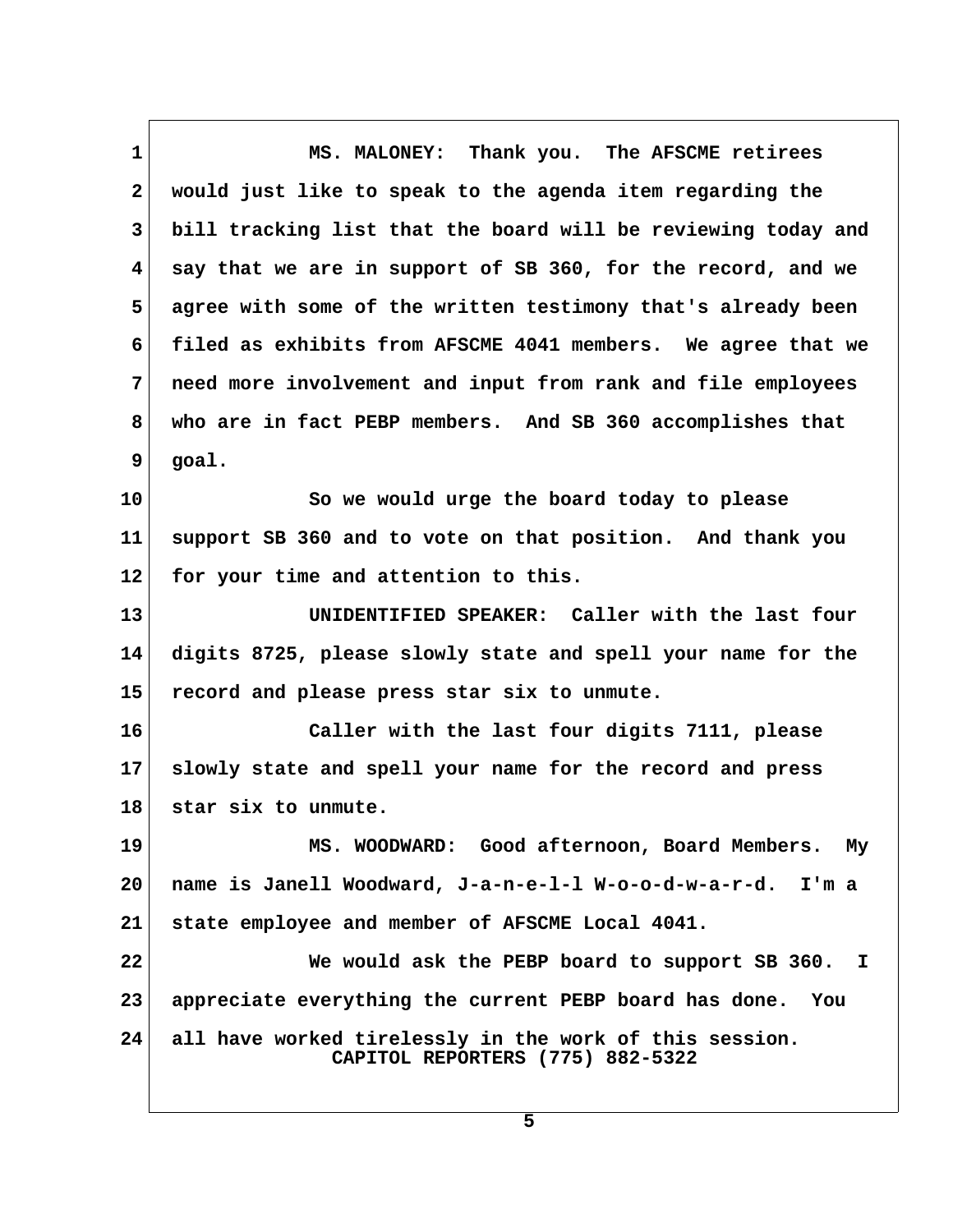1 **However, for too long, rank and file state 2 employees have lacked having a say on issues that affect our 3 lives, our working conditions, and the services we provide. 4 There need to be board members that can relate to the 90 5 percent of the state workers who are not at the top of the 6 pay grade. We need to have a say in our health care because 7 management does not always know what's best for workers and 8 our families and cannot always relate to the average worker.**

 **9 Having an organization that represents thousands 10 of state employees provide a list for the governor to choose 11 from ensures far greater input from workers than the 12 governor. Not picking on this one, continues to get to 13 choose board members with no assurance that it's someone who 14 will speak for thousands of workers and their families. 15 While it's about money, it is not only about money.**

**16 I do hold an advanced degree, but simply having a 17 degree does not ensure a person can understand the insurance 18 industry and how it works. Please do not look down on those 19 who do not have advanced degrees and think them unable to 20 understand the inner workings of health insurance.**

**21 We appreciate that most PEBP board members do 22 their best to make the best decisions for the thousands of 23 state employees enrolled in PEBP health insurance plans. But 24 good intentions do not replace our actual life experience. CAPITOL REPORTERS (775) 882-5322**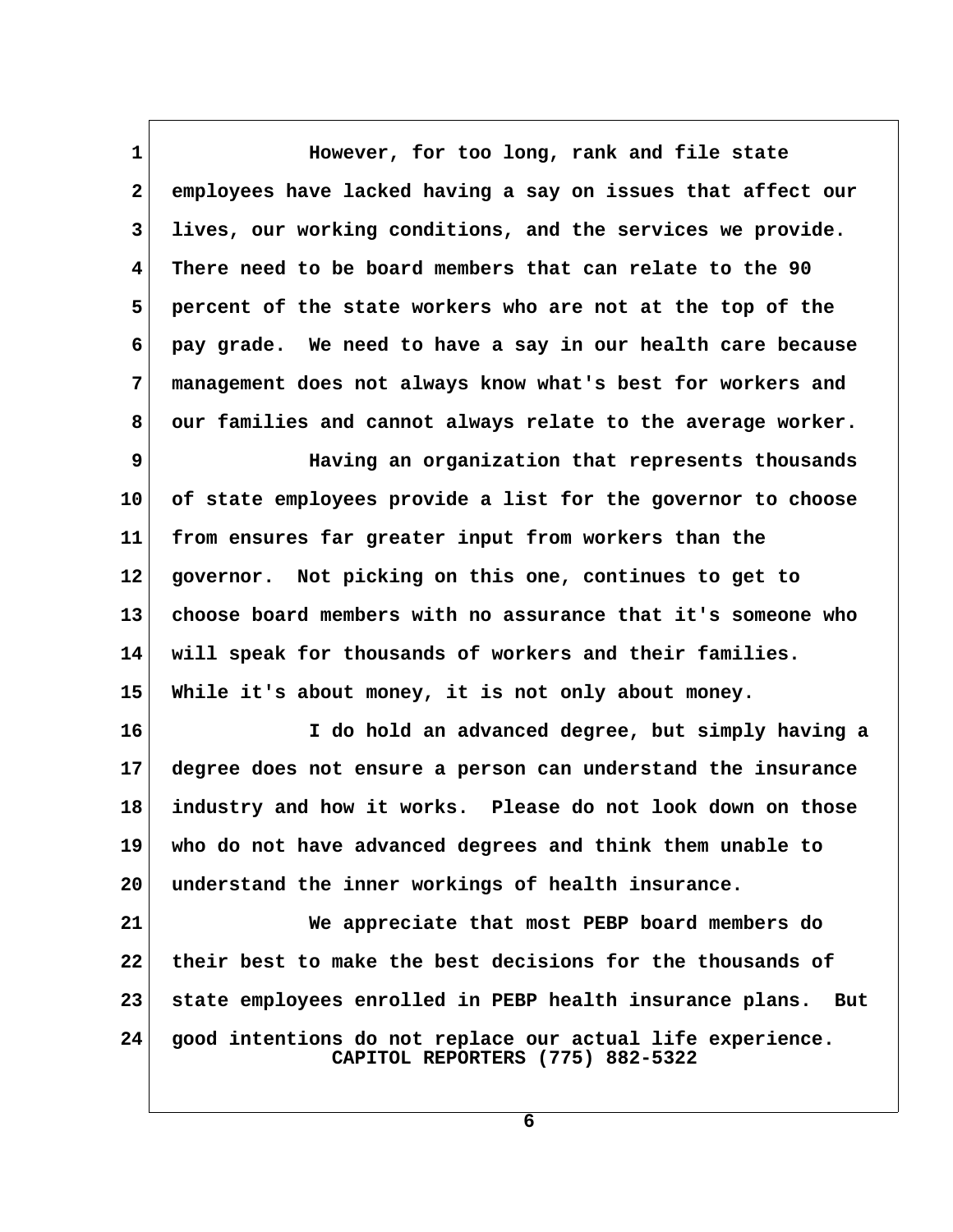**1 Thank you again for all that you do. Thank you.**

 **2 UNIDENTIFIED SPEAKER: Caller Kent Ervin, please 3 state and spell your name for the record and make your 4 comment.**

 **5 MR. ERVIN: Okay. This is Kent Ervin, E-r-v-i-n. 6 Sorry for that. Kent Ervin for the Nevada Faculty Alliance, 7 the Independent Association of Faculty at NSHE colleges and 8 universities statewide.**

 **9 We work to empower faculties to be fully engaged 10 in our mission to help students succeed. Being fully engaged 11 means not spending excess time and money on health needs 12 because of diminishing benefits for state employees.**

**13 Regarding the bills being considered today, we 14 recommend neutral positions on most. Where there are fiscal 15 notes, those speak for themselves, and the policies are up to 16 the legislature.**

**17 We do oppose AB 337 and recommend that the board 18 oppose it because it may require PEBP to operate a 19 stand-alone clinic at great expense and uncertain return on 20 investment and mainly because it impinges on PEBP's ability 21 to do its duty to set plan design as fiduciary for 22 participants. 23 We support SB 360, which changes how the PEBP 24 board nominations are handled. SB 360 does not change in any CAPITOL REPORTERS (775) 882-5322**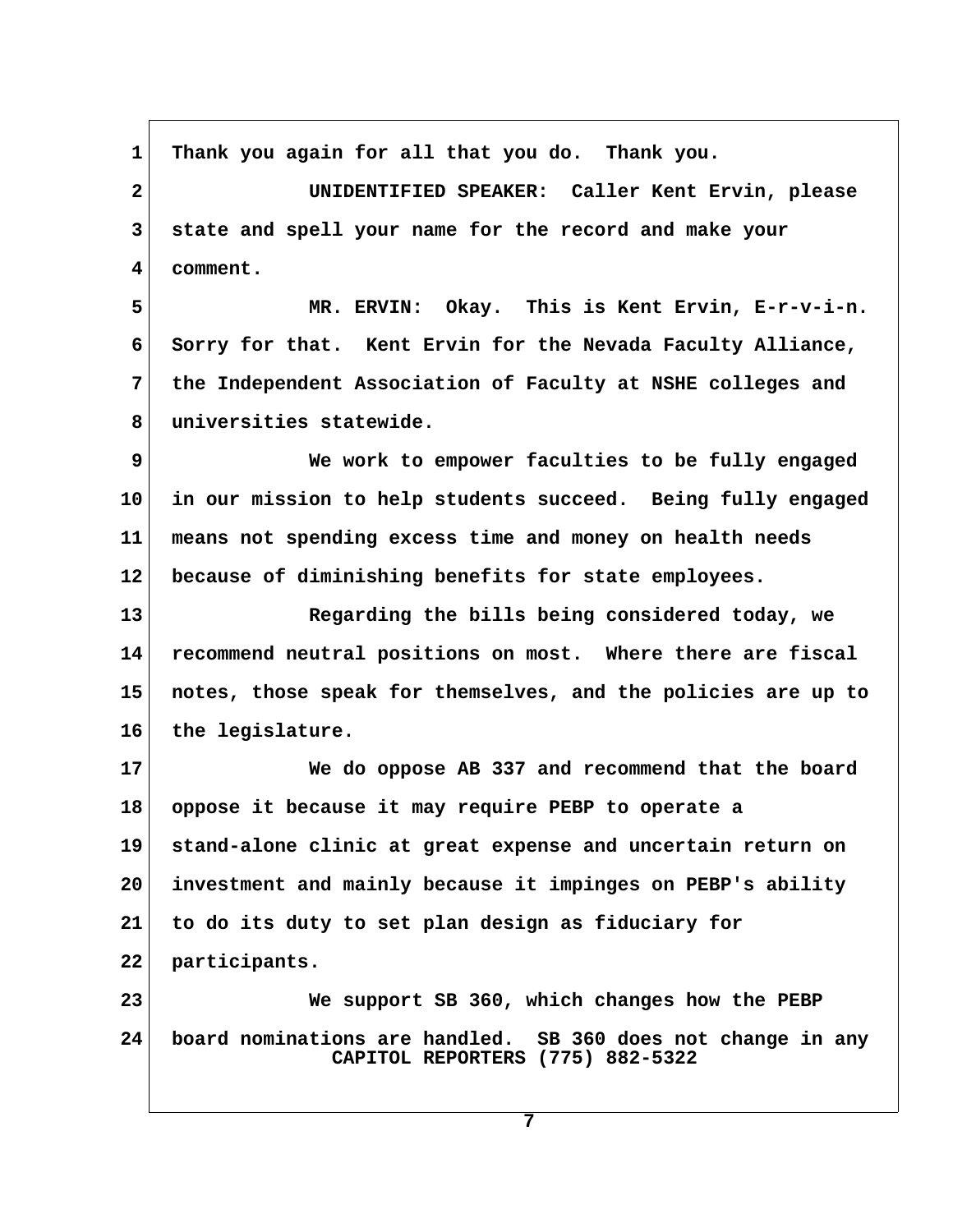**1 way the number of board members or the groups that they 2 represent. The practical effect of SB 360 is that it will 3 require that multiple nominations be submitted by the various 4 constituent groups rather than just allowing recommendations. 5 The board may wish to take a position in support of stronger 6 representation from all the groups.**

 **7 Finally, SB 373 is a bill to establish collective 8 bargaining rights and statute for certain state employees, 9 primarily NSHE faculty, similar to those who are 10 state-classified employees and local government employees. 11 We strongly support this measure.**

**12 At the hearing last night, Executive Officer Rich 13 and Director Freed put very large fiscal notes on the record 14 totalling three million dollars on SB 373. We at NFA have 15 not yet had the opportunity to review the fiscal notes. They 16 were not posted. So we are at a loss as to how they were 17 calculated.**

**18 In any case, it is not the intent of SB 373 to 19 require any changes to the interoperations or plan design at 20 PEBP. We look forward to working with PEBP and the 21 Department of Administration to remove the fiscal notes. 22 Thank you. 23 UNIDENTIFIED SPEAKER: Caller Carter Bundy,**

**24 please slowly state and spell your name for the record and CAPITOL REPORTERS (775) 882-5322**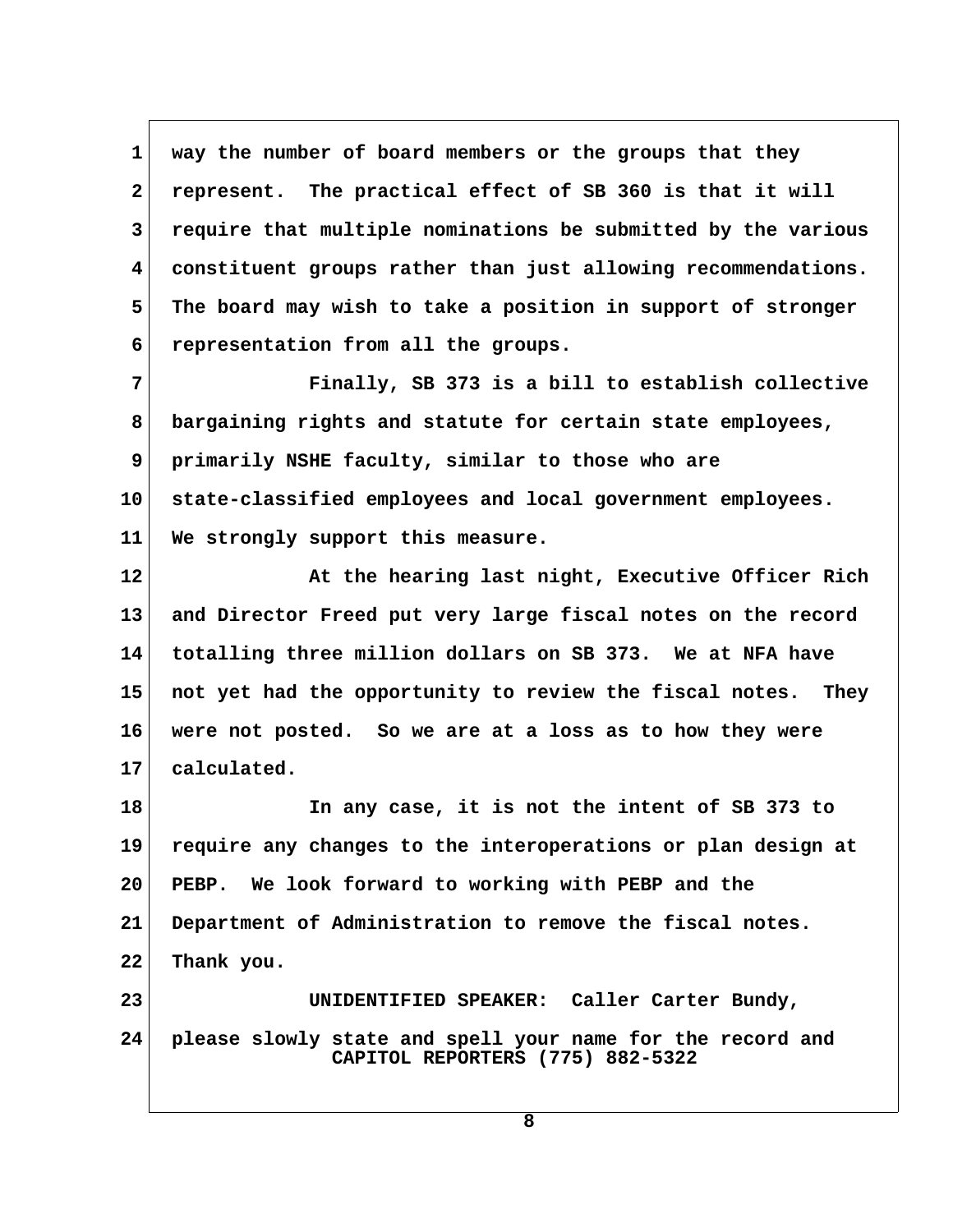1 make your comment.

 **2 Caller with the last four digits 0237, please 3 slowly state and spell your name for the record and press 4 star six to unmute.**

 **5 Caller with the last four digits 8725, please 6 slowly state and spell your name for the record and press 7 star six to unmute.**

 **8 MS. PARKER: Hi. My name is Stephanie Parker, 9 S-t-e-p-h-a-n-i-e. Last name Parker, P-a-r-k-e-r. I am a 10 proud member of AFSCME Local 4041 and a classified state 11 employee. And I am in support of SB 360 and ask you to 12 support it as well. This will enhance the make-up of the 13 appointees of the PEBP board to include AFSCME 14 representatives as well as for class site employees as well 15 as higher education.**

**16 The past three years I've been monitoring PEBP 17 board meetings and I appreciate the work that this body has 18 continued to perform, but it has been evident that there has 19 been a lack of input from most of the population that the 20 program is intended to benefit, classified employees. 21 I applaud this effort to provide for the**

**22 inclusion of classified employees as representatives of 23 labor. I know that representatives will have working 24 knowledge of the impact that changes will have on our CAPITOL REPORTERS (775) 882-5322**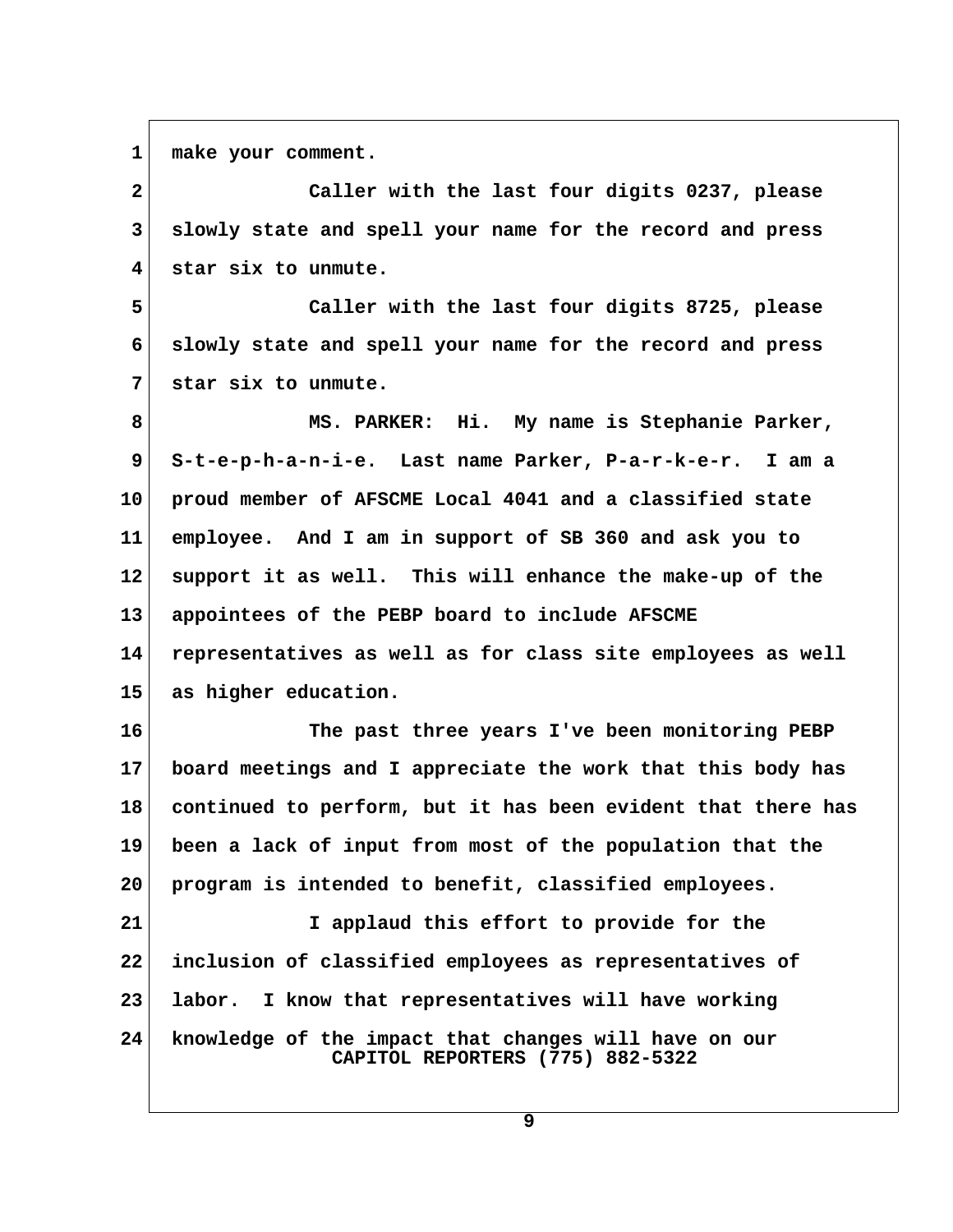**1 participants and will be equitable in ensuring that we 2 maintain a viable plan.**

 **3 As a classified employee -- And may I add that I 4 don't have a degree -- I have had the honor and pleasure 5 since 2011 of being appointed and serving on a couple of 6 state boards and committees and I've done so effectively. 7 Having a vested interest in Nevada, child safety, and 8 providing equitable and objective processes for employees and 9 my personal and professional experiences have supported my 10 credibility.**

**11 I know that you will agree that there is a 12 benefit to enhancing the make-up of this body for the good of 13 all. I urge this body to support this bill to add to the 14 knowledge and stakeholder input from the vast majority of 15 participants that will ultimately enhance and improve the 16 PEBP program. Thank you.**

**17 UNIDENTIFIED SPEAKER: Caller Doug Unger, please 18 slowly state and spell your name.**

**19 MR. UNGER: Doug Unger, D-o-u-g U-n-g-e-r, 20 President, UNLV Chapter and Southern Nevada Government 21 Affairs representative, Nevada Faculty Alliance. 22 I would like to support SB 360 because it will**

**23 expand representation and expertise on the board without 24 changing the nature of the board in any way. And I would CAPITOL REPORTERS (775) 882-5322**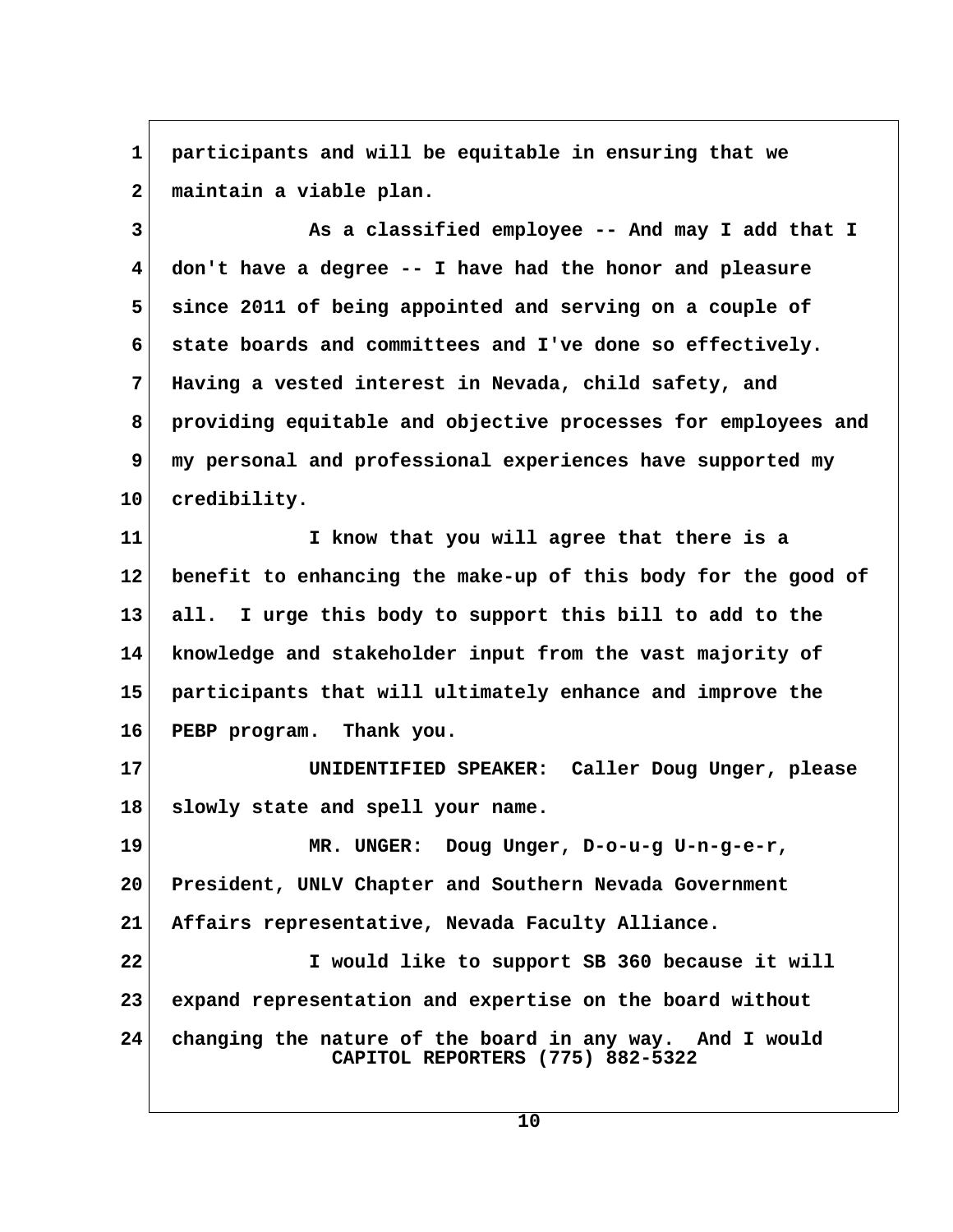**1 also like to express opposition to AB 337, the stand-alone 2 clinic, which we believe will be expensive and a bit outside 3 the purview of PEBP.**

 **4 Regarding Agenda Item Number 3 and senate bills, 5 we wish to state for the record regarding Senate Bill 373, 6 collective bargaining for certain public employees, that 7 there should be no financial note whatsoever to PEBP for this 8 current biennium should the bill be passed as written. And 9 we have also prepared a conceptual amendment that will remove 10 any conflict with NRS 284 or 287.**

**11 So we request of the board at least neutrality or 12 consideration that this is ongoing legislation which will 13 remove any potential financial note to PEBP.**

**14 Please also know that collective bargaining units 15 are already set for our community colleges. And any 16 renegotiation of these would be merely an extension of the 17 existing collective bargaining units that pertain to the 18 Board of Regents and NSHE. So PEBP would be left harmless 19 and without any financial note.**

**20 And for both UNLV and UNR, the collective 21 bargaining units would clearly take at least one year or 22 longer to set up. So any negotiations that follow would 23 address the 2023-2025 biennial budget, not the current one 24 with the state professional employer, the Board of Regents, CAPITOL REPORTERS (775) 882-5322**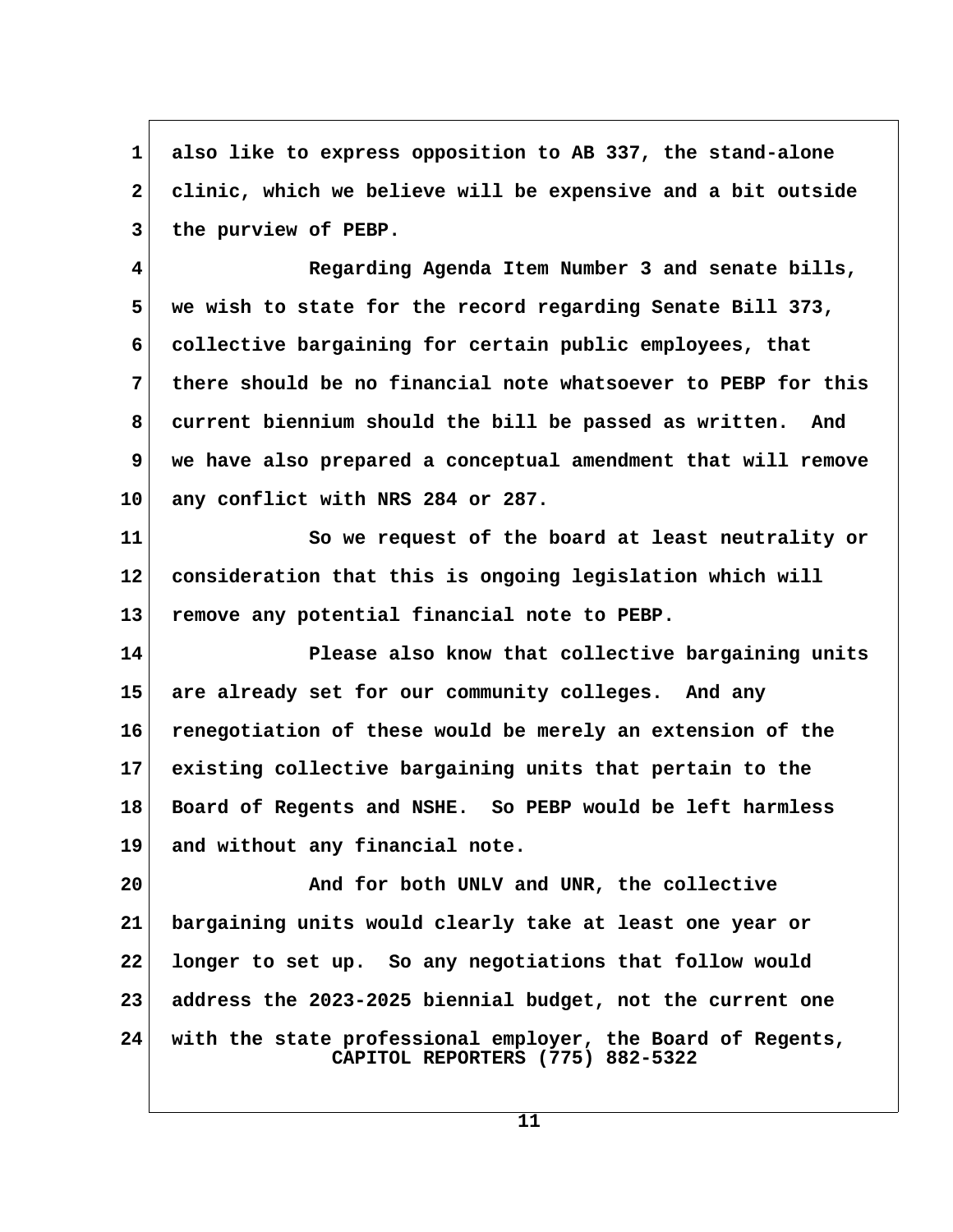**1 and NSHE. So PEBP would be an administrator for the state** 2 and not a party to any negotiations.

 **3 We envision this scenario in which PEBP health 4 insurance and benefits serve as a base plan with supplemental 5 and/or augmenting coverage or compensation add-ons negotiated 6 through NSHE and our colleges and universities with any RFPs 7 secured independently of PEBP or internally through the UNLV 8 and UNR medical school clinical practices as they grow so as 9 to maintain the competitiveness of our institutions for 10 hiring and retention.**

**11 Current PEBP plans now leave the higher education 12 system in Nevada with substandard health insurance and 13 benefits compared to peer and aspirational institutions 14 nationally. Hiring and retention issues contributed to by 15 these substandards and non-competitive PEBP plans carry a 16 very high cost to our institution through increased employee 17 attrition, expensive training, and disruption to stability.**

**18 Faculty of the State of Nevada deserve the 19 fundamental right in any case to advocate for health 20 insurance and benefits through the Board of Regents and our 21 higher education system.**

**22 We further assert to the Board Chair Freed that 23 there should be no significant financial note whatsoever from 24 SB 373 to the Department of Administration, as SB 373 clearly CAPITOL REPORTERS (775) 882-5322**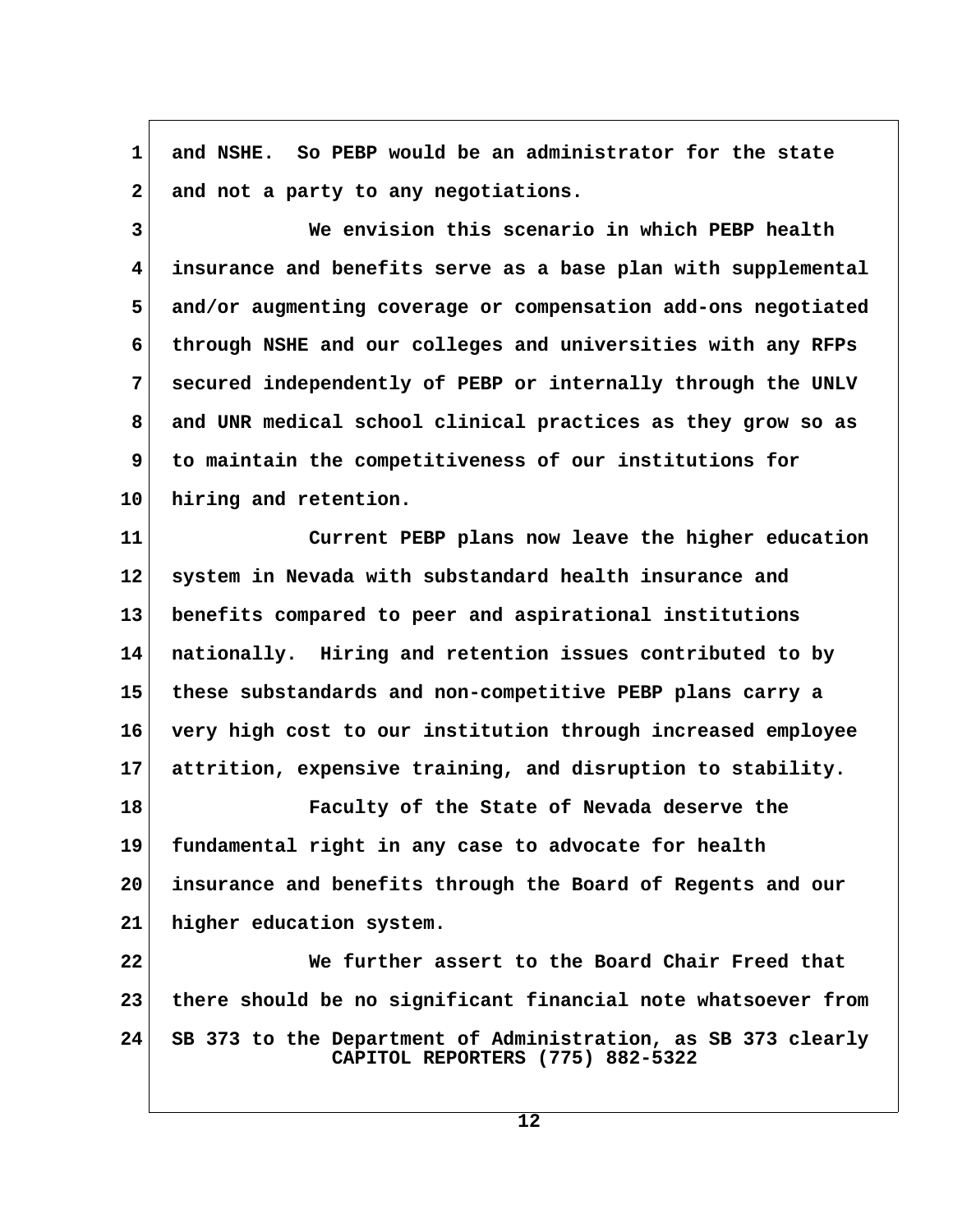**1 designates our individual institutions as the, quote, state 2 professional employer and thus subject to tasks and approvals 3 entirely under the authority of Nevada System of Higher 4 Education and the Board of Regents. Nevada faculty are not 5 classified staff. 6 The NSHE system and Board of Regents already have 7 in place the administrative and legal infrastructure to 8 engage in collective bargaining without any but the most 9 minimal financial impact on the operations of the Department 10 of Administration. 11 Thank you for your consideration and thanks to 12 all on this board for your service and dedication. 13 UNIDENTIFIED SPEAKER: Caller Carter Bundy, 14 please slowly state and spell your name for the record and 15 you may make your comment. 16 MR. BUNDY: This is Carter Bundy. Can you hear 17 me now? 18 UNIDENTIFIED SPEAKER: Yes. 19 MR. BUNDY: Great. I apologize before. 20 C-a-r-t-e-r B-u-n-d-y. Registered lobbyist with AFSCME for 21 the record. 22 We want to thank the PEBP board and echo others' 23 comments. We know how hard all of you work and that's a 24 significant commitment of time and you all care about state CAPITOL REPORTERS (775) 882-5322**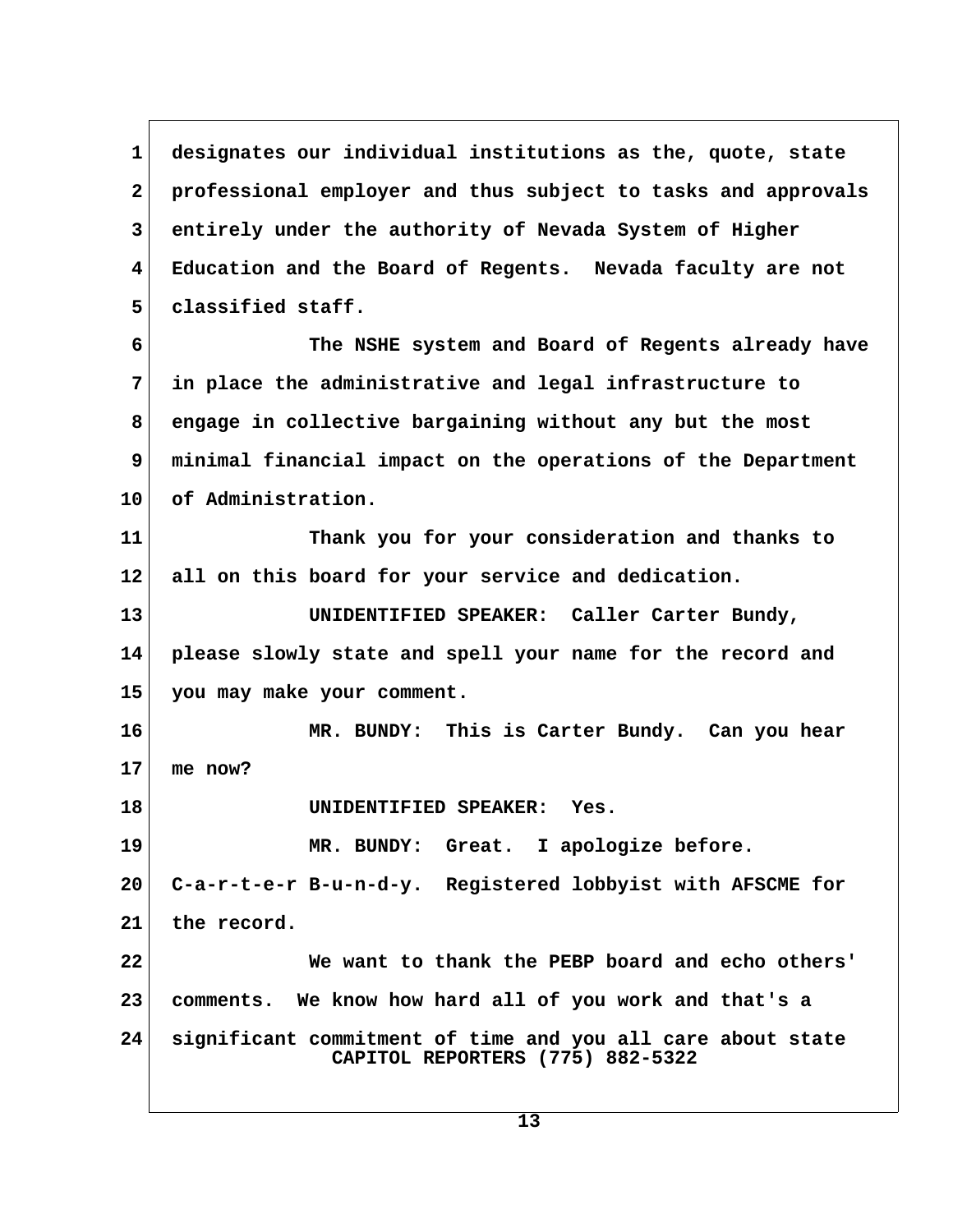**1 workers and others who come by PEBP.**

| $\mathbf{2}$            | We do encourage you to support Senate Bill 360                                                   |
|-------------------------|--------------------------------------------------------------------------------------------------|
| $\mathbf{3}$            | though. As others have said, there's real value to diversity                                     |
| $\overline{\mathbf{4}}$ | of lived experience, and we have a lot of members who are                                        |
| 5                       | getting by on 30, 35,000, \$40,000 a year for whom some of                                       |
| 6                       | these decisions, health cuts are made, what benefits stay and                                    |
| 7                       | go might be very different from those of people who are                                          |
| 8                       | currently on the board. So we think diversity of lived                                           |
| 9                       | experience is an important part of running a good board                                          |
| 10                      | because the board is there to help state employees.                                              |
| 11                      | And the second point I want to make is that this                                                 |
| $12 \overline{ }$       | doesn't change the composition of the board whatsoever. And,                                     |
| 13                      | in fact, we think it really is it closely hues to the intent                                     |
| 14                      | if you look at NRS 287.041. The groups, the NSHE, the                                            |
| 15                      | retiree, and the state classified appointees, are supposed to                                    |
| 16                      | be appointed by the governor upon consideration of any                                           |
| 17                      | recommendations of organizations who represent state                                             |
| 18                      | employees in our case. That consideration hasn't really been                                     |
| 19                      | taken seriously over the last 20 years. And you certainly                                        |
| 20                      | are not singling out this governor.                                                              |
| 21                      | Over the years, we have made numerous                                                            |
| 22                      | suggestions, submitted many means to different governors, and                                    |
| 23                      | we have had exactly one appointed. So we think that the                                          |
| 24                      | current system isn't reflecting the intent of 287.041 and we<br>CAPITOL REPORTERS (775) 882-5322 |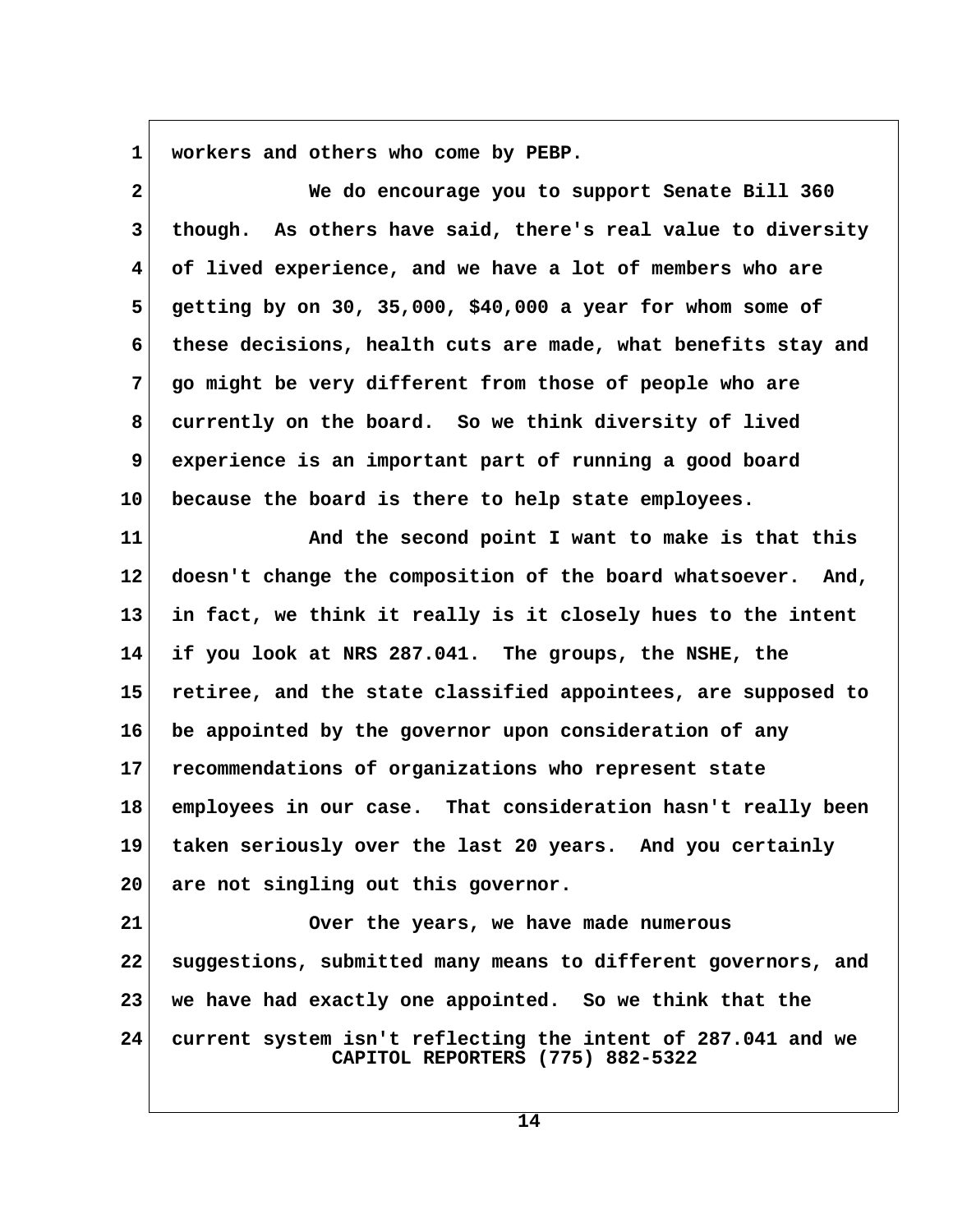**1 hope that SB 360 will rectify that. And we look forward to 2 working with the PEBP board as this bill moves forward. 3 Thank you. 4 UNIDENTIFIED SPEAKER: Caller Peggy Bohn, please 5 slowly state and spell your name for the record and you may 6 make your comment. 7 MS. BOHN: Good afternoon. My name is Peggy 8 Bohn, P-e-g-g-y, B as in boy, o, h as in Howard, n as in 9 Nancy. 10 And, in an effort to save time and energy, I want 11 to agree with those who have spoke before me. And I am also 12 in support of SB 360. Thank you all for what you do and have 13 a great afternoon. 14 UNIDENTIFIED SPEAKER: Caller with the last four 15 digits 4515, please slowly state and spell your name for the 16 record and you may make your comment. 17 Caller with the last four digits 9851, please 18 slowly state and spell your name for the record and press 19 star six to unmute. 20 Caller with the last four digits 0699, please 21 slowly state and spell your name for the record and press 22 star six to unmute. 23 Caller Agnes Galvez, please slowly state and 24 spell your name for the record, and you may make your CAPITOL REPORTERS (775) 882-5322**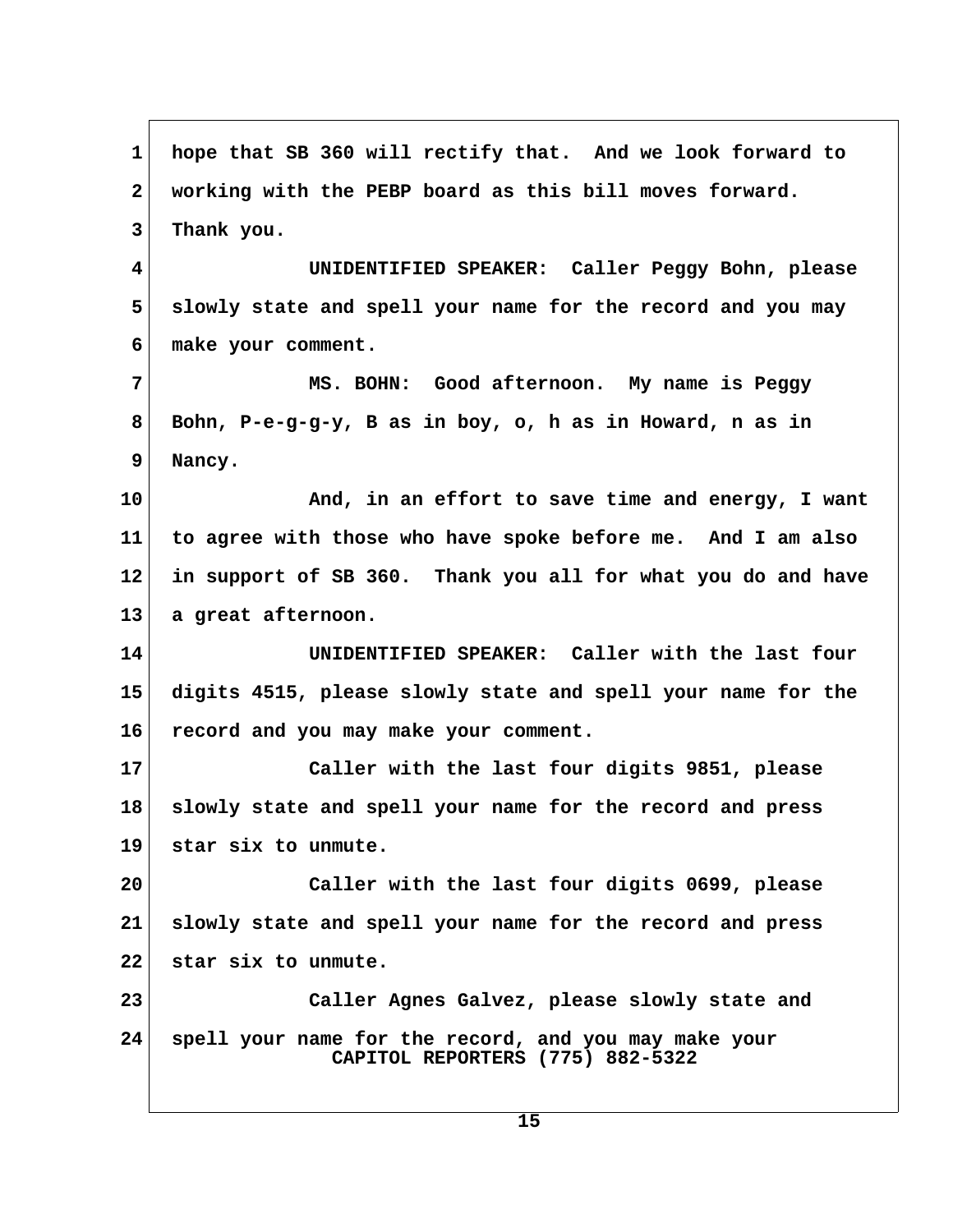**1 comment.**

 **2 Madam Chair, that concludes the public comment 3 section.**

 **4 CHAIRWOMAN FREED: Okay. Thank you very much.**

 **5 With that, we'll go to Agenda Item 3.**

 **6 MS. RICH: All right. For the record, Laura 7 Rich, Executive Officer. I think if it's okay with you, 8 Chair Freed, I am not going to go over every single one of 9 these bills. I think, you know, in the interest of time I 10 think we can really focus on some of the bigger ones, 11 especially the ones with the fiscal notes.**

**12 But, if there are any board members perhaps at 13 the end who would like to single out any, I'm happy to go 14 back and discuss any of these. So, as long as we're all okay 15 with that, I will move forward with that approach.**

**16 CHAIRWOMAN FREED: I'm okay with that approach. 17 I just want to note that Linda Fox has joined us. 18 Thank you, Vice Chair Fox.**

**19 Ms. Rich, can I clarify one thing? This is a 20 33-page document, I believe. So this is a cumulative listing 21 of everything that we discussed at the last legislative 22 update meeting as well as new stuff that's been added since 23 then; am I right?**

**24 MS. RICH: That is correct, yes. CAPITOL REPORTERS (775) 882-5322**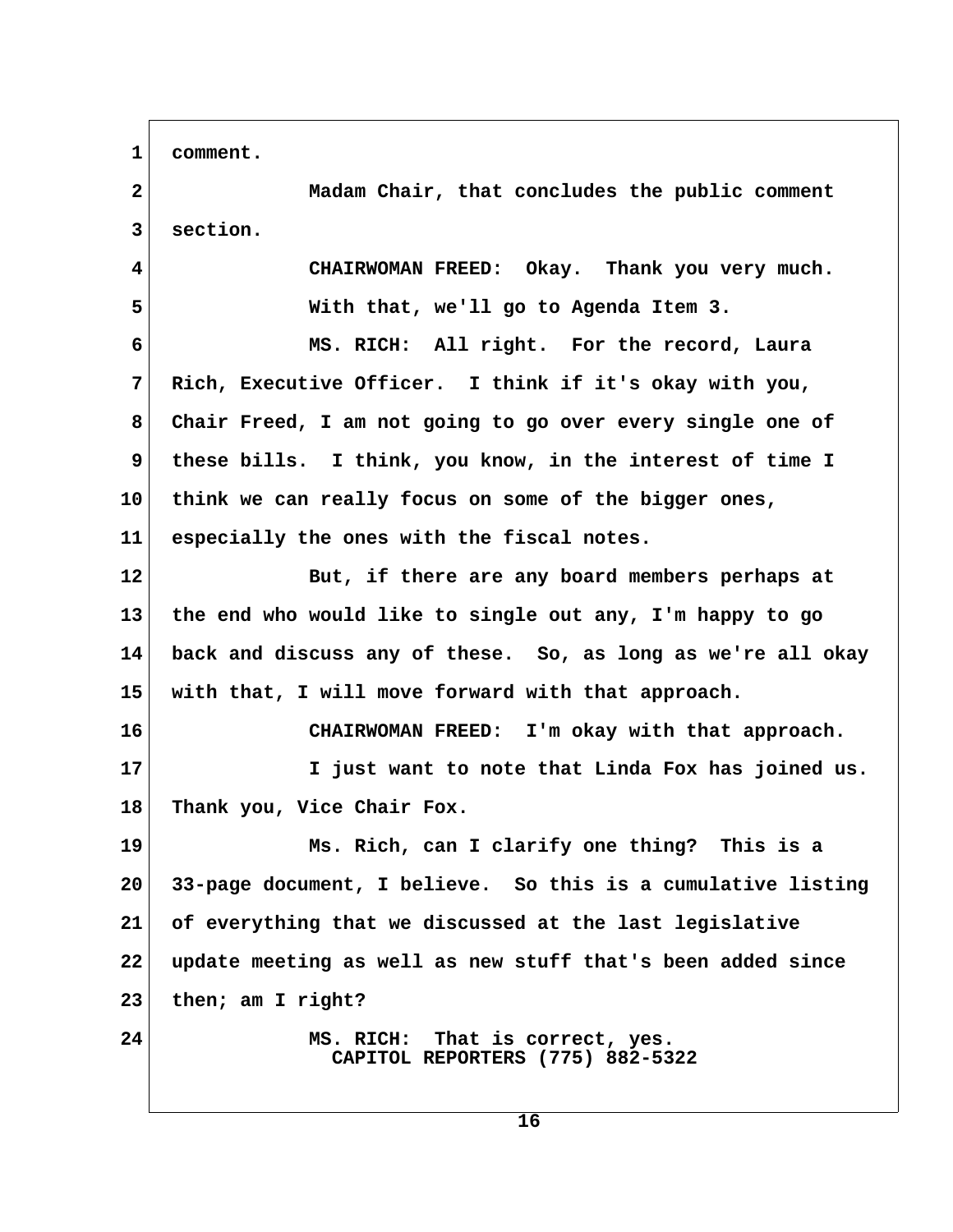**1 CHAIRWOMAN FREED: Okay. Okay. Great. So the 2 stuff we discussed last time, we can probably skip over, 3 unless a board member chooses to go back to it, which is 4 perfectly fine.**

 **5 But, with that, okay, I will turn it back to you 6 to discuss what you view as the salient bills for PEBP.**

 **7 MS. RICH: Okay. So the first one, if we look at 8 page three, which is AB 48, I did want to touch on this one 9 because it is the PEBP bill. There have been no changes to 10 this since the last time that we discussed this last month. 11 It was passed in out of committee, approved out of committee, 12 and is waiting to be heard in the senate. So hopefully we'll 13 have an update on this one soon. But I did just want to 14 touch on that one.**

**15 The next one -- Let's see. I'm going to go 16 through these pages here. I've got them all identified. The 17 next one is on page nine of 33, which is AB 250. This one, 18 although it does not have a fiscal impact to PEBP, I wanted 19 to make sure to bring this up to the board and to just 20 highlight it, because it does impact our Medicare Exchange 21 members. I did -- I sat through the hearings on this just to 22 better understand what was occurring and what was the goal of 23 this legislation. It does not -- It actually has a positive 24 impact on Medicare Exchange members because the legislation CAPITOL REPORTERS (775) 882-5322**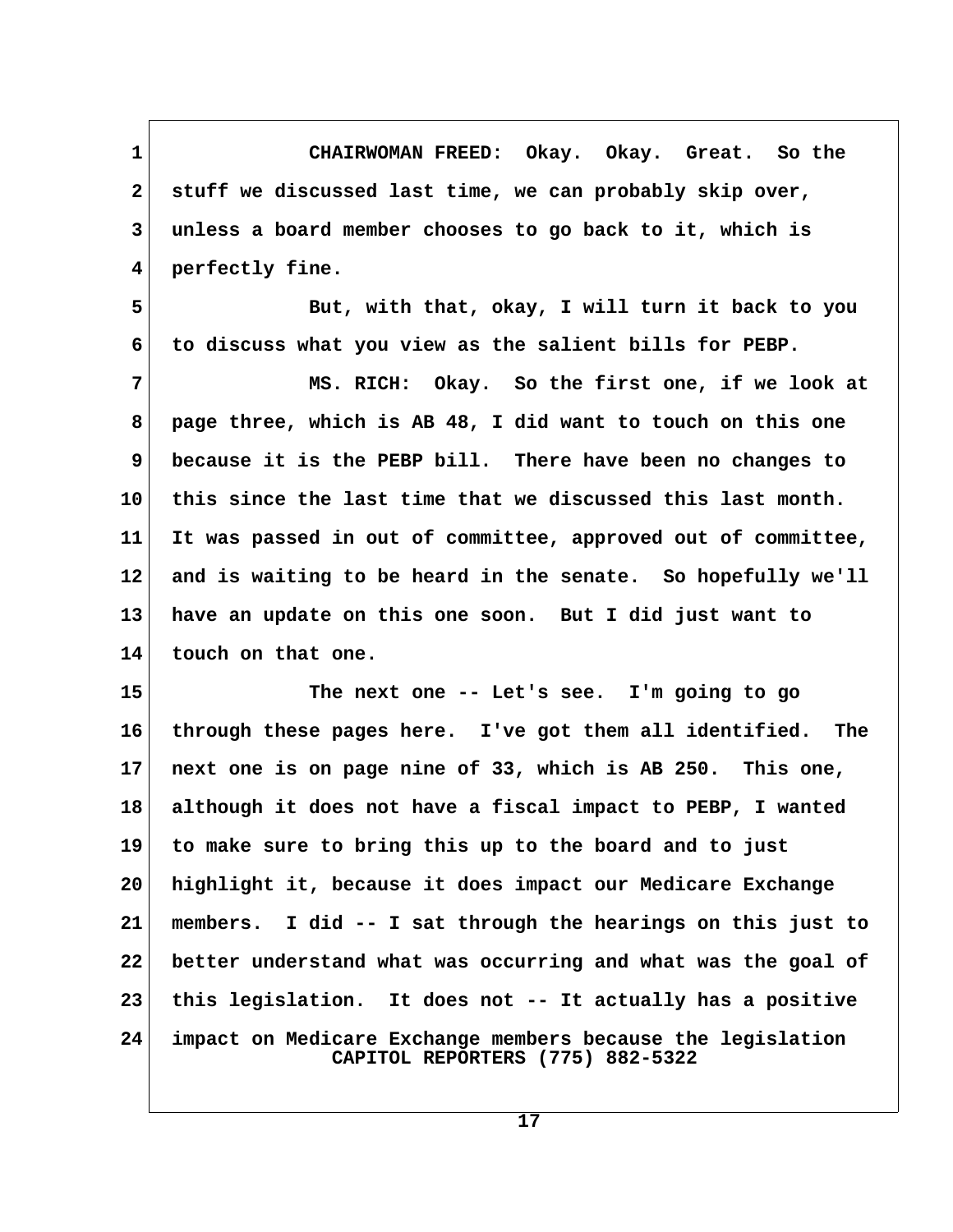**1 proposes that Medicare retirees who have those supplemental 2 policies are now subject to or they're able to change plans 3 during a special open enrollment period that is defined as a 4 60-day period of their birthday month.**

 **5 So I think this is good legislation for those 6 members that are in the Medicare Exchange that do have 7 Medicare supplemental policies. It does not really affect 8 the program per se, but it does affect our members, so I just 9 wanted to highlight that one. So I will stop there for any 10 questions related to AB 250.**

**11 CHAIRWOMAN FREED: Board Members, I'm not hearing 12 any questions. This is Laura Freed for the record. 13 Okay. I guess let's move on then.**

**14 MS. RICH: Perfect. So the next one is on page 15 11 of 33 and this is AB 274. This bill mandates certain 16 fertility services that are currently not covered under the 17 plan. The fiscal impact here is relatively low. We're 18 looking at \$71,000 over the biennium. The utilization in 19 this type of benefit is actually really low in our plan 20 anyway. But there was a conceptual amendment that was 21 proposed that allows PEBP and other self-funded plans to opt 22 in or -- either opt in or opt out. I would have to look. 23 But it makes it a may versus a shall.**

**24** So, if that amendment is -- if it's passed with  **CAPITOL REPORTERS (775) 882-5322**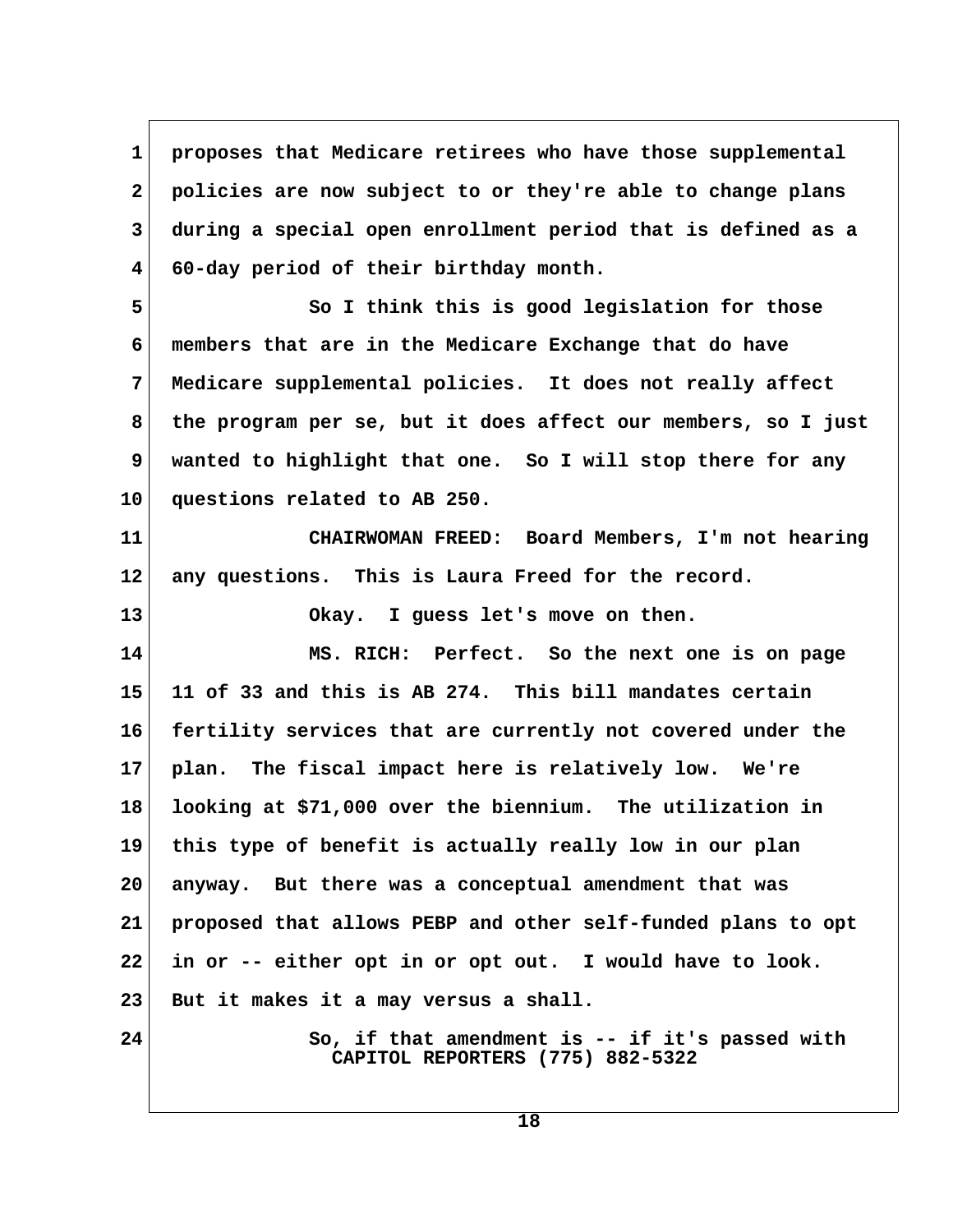| $\mathbf{1}$ | that amendment, then it should -- it should remove the fiscal                                 |  |
|--------------|-----------------------------------------------------------------------------------------------|--|
| $\mathbf{2}$ | impact of this bill. So I'll stop there for questions.                                        |  |
| $\mathbf{3}$ | All right. It doesn't sound like there's any.                                                 |  |
| 4            | MEMBER KELLEY: It's Michelle here. Executive                                                  |  |
| 5            | Officer Rich, I think I'm bringing this up now because I just                                 |  |
| 6            | generally have questions about the fiscal note. I don't                                       |  |
| 7            | really know how that works. And I would like to better                                        |  |
| 8            | understand exactly how you guys develop your fiscal notes and                                 |  |
| 9            | what assumptions you use and then, you know, how you test for                                 |  |
| 10           | that as well, how you test the accuracy, I guess.                                             |  |
| 11           | MS. RICH: So that is a very good question.                                                    |  |
| 12           | Laura Rich for the record. So we heavily rely on our vendors                                  |  |
| 13           | to develop these fiscal notes. So whether it is our third                                     |  |
| 14           | party administrator, whether it is the actuaries who develop                                  |  |
| 15           | the projections or sometimes if it's pharmacy-related it will                                 |  |
| 16           | be related to -- so Express Scripts would provide those                                       |  |
| $17 \,$      | numbers. And what they do is we provide them the bill                                         |  |
| 18           | language specifically and really start to -- we identify any                                  |  |
| 19           | of the sections that we -- that staff have identified as                                      |  |
| 20           | potentially impactful to the program. And when I say that,                                    |  |
| 21           | sometimes it's the PBM, sometimes it's the TPA. It could be                                   |  |
| 22           | all three of them, right. It could be the actuaries, the                                      |  |
| 23           | TPA, and the PBM, depending on what that bill entails. And                                    |  |
| 24           | so this is shared with the group of vendors that would be<br>CAPITOL REPORTERS (775) 882-5322 |  |

 $\overline{\phantom{a}}$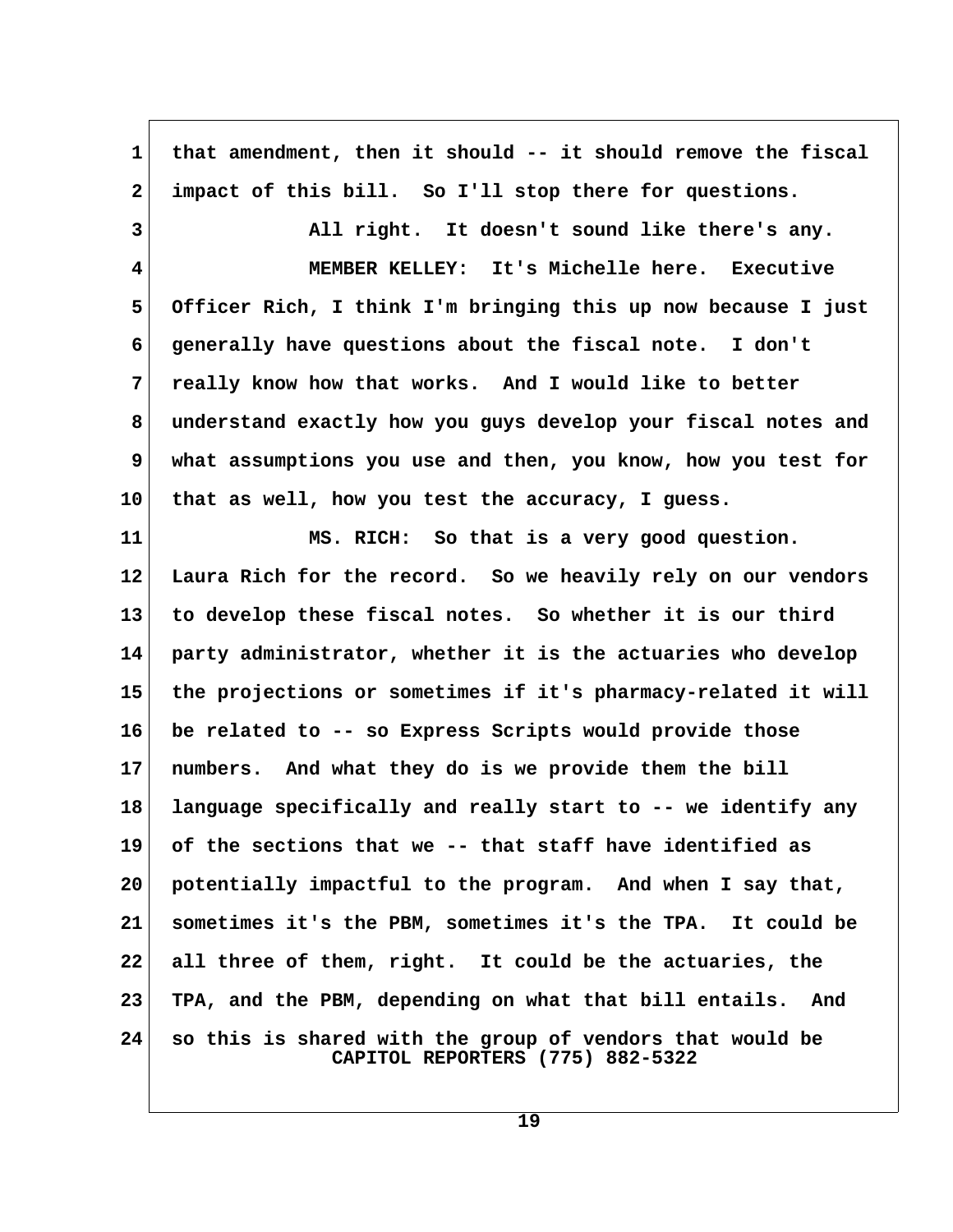**1 able to provide that information to us.**

 **2 So, in this situation, what we did is we shared 3 it both with HealthSCOPE Benefits and Aon Consulting. And 4 what they do is they look at, okay, what does the utilization 5 look like. And they also compare it to other books of 6 business and things like that. And they're really the ones 7 that come up with this is what we think it would -- the 8 impact would be based on all of these different factors. So 9 it's different on each one of these bills. It's different -- 10 different players in that -- in the methodology. And it just 11 depends on the bill and what is being projected.**

**12 So, in this situation specifically, we reached 13 out to HealthSCOPE and Aon, and together they looked at the 14 utilization and they made projections on -- based on if these 15 services -- these services that are not covered today if they 16 should be covered later on in the next plan year, then how -- 17 what kind of impact would that make?**

**18 So HealthSCOPE looks at, well, what do these 19 services cost, and Aon looks at what is the -- what is a 20 realistic utilization of these services. So hopefully -- 21 Does that answer your question, Ms. Kelley? 22 MEMBER KELLEY: Yes, I think it does. Just a 23 quick follow-up. So in there, kind of in the methodology**

**24 there, I assume if things aren't covered by PEBP then in some CAPITOL REPORTERS (775) 882-5322**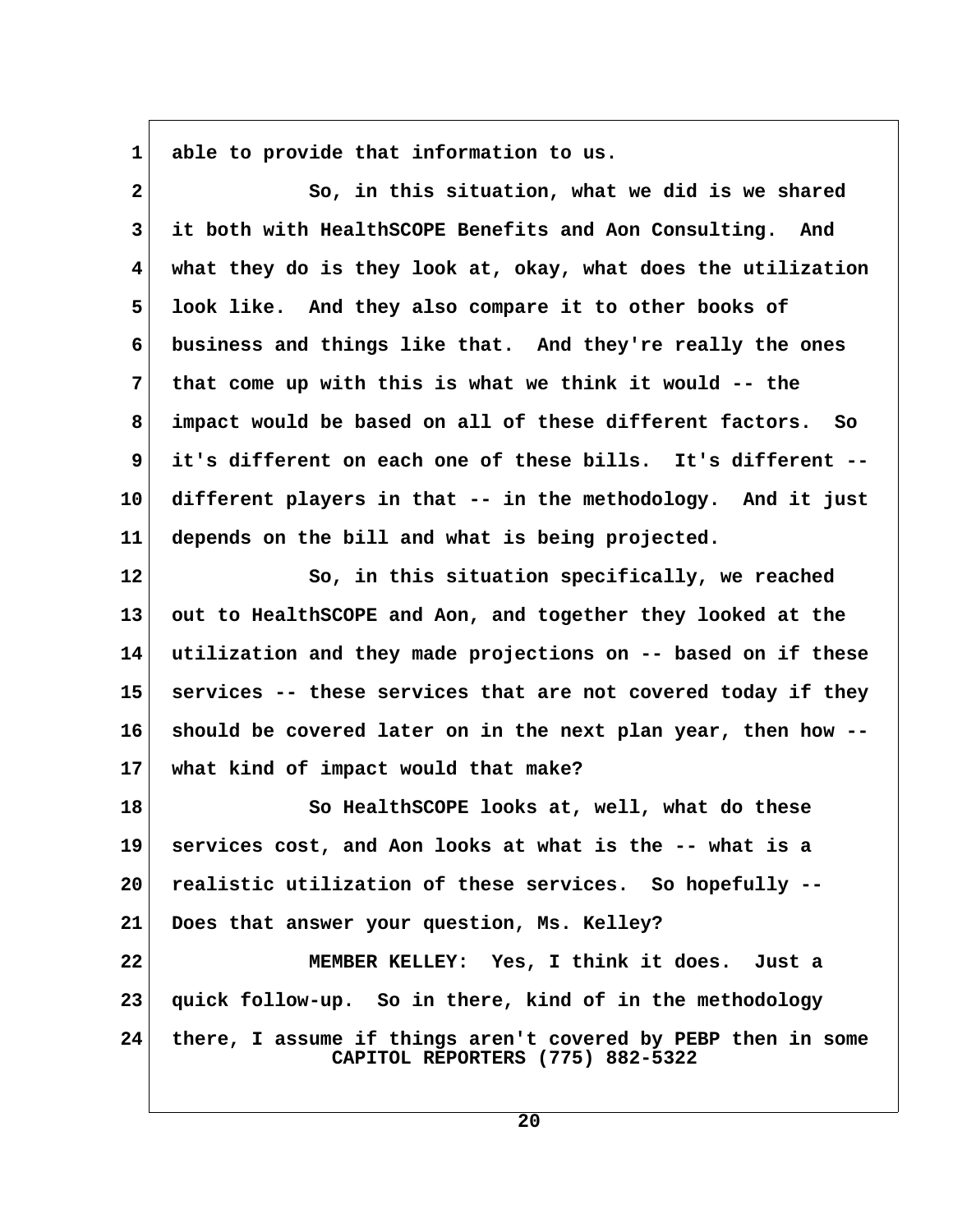**1 way they have to use kind of generally available prevalence 2 in the community of a particular condition and what not; is 3 that right?**

 **4 MS. RICH: That is correct. And so I think we do 5 have someone from HealthSCOPE on. But I believe in most of 6 these cases what would -- what they would do is again look at 7 their book of business and look at what the general pricing 8 is of those services that are not covered by PEBP today and 9 they would then apply those to the utilization happening in 10 our plans. So, for example, you know, what is the 11 utilization in other books of business and then also, you 12 know, how does that compare to the experience that PEBP has 13 for those benefits overall. So, you know, how many people 14 are using fertility services? And so because of this, we 15 have, you know, we have a relatively low population using 16 those to begin with. I don't know if that's generally across 17 the board or just in our plan. But they -- they could see 18 that, okay, there's a -- this is what the services would cost 19 should those services be covered under the PEBP plan, and 20 then they apply it to the utilization of those people that 21 are currently utilizing fertility services.**

**22 MEMBER KELLEY: Thank you. I appreciate your 23 taking the time.**

**24 MEMBER VERDUCCI: Tom Verducci for the record. CAPITOL REPORTERS (775) 882-5322**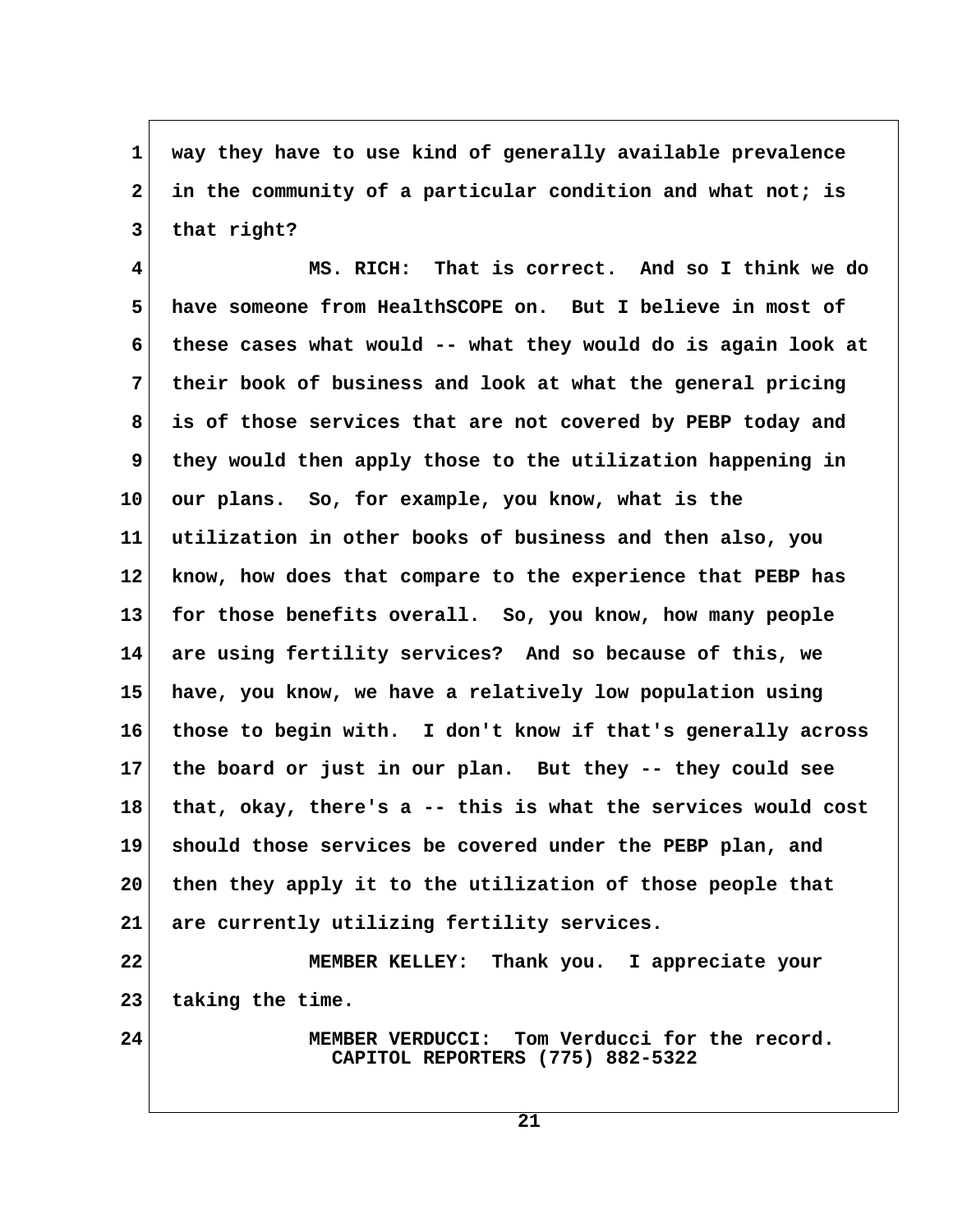**1 Just as a follow-up question, I see a note here under the 2 fiscal note and we have an asterisk that reads, conceptual 3 amendment will remove fiscal note. And, Laura, I think you 4 mentioned it already. But could you expand just a little bit 5 on that. Is the fiscal note indeed going to be removed here, 6 the \$71,000?**

 **7 MS. RICH: So, for the record, Laura Rich. That 8 was a conceptual amendment that was proposed. I believe if 9 this bill does move forward, it sounds like there's a good 10 chance that this amendment will make it in to, you know, in 11 to the bill because of the -- there's a desire from the bill 12 sponsor to -- they realize that there could be a financial 13 impact on those self-funded plans, especially in a time where 14 we are dealing, you know, with the pandemic and the cost 15 associated with the pandemic and the unknowns of the 16 pandemic.**

**17 So there was a desire to incorporate the ability 18 for self-funded plans to opt out of that or opt in to it. I 19 don't recall right now which one it was. But, essentially, 20 it gives self-funded plans the option versus a mandate. So 21 that has not been -- It has not been heard in a work session 22 yet. And so that bill is still waiting to be heard. And I 23 don't think it's scheduled -- I don't see it scheduled for 24 anything this week. So we will watch. CAPITOL REPORTERS (775) 882-5322**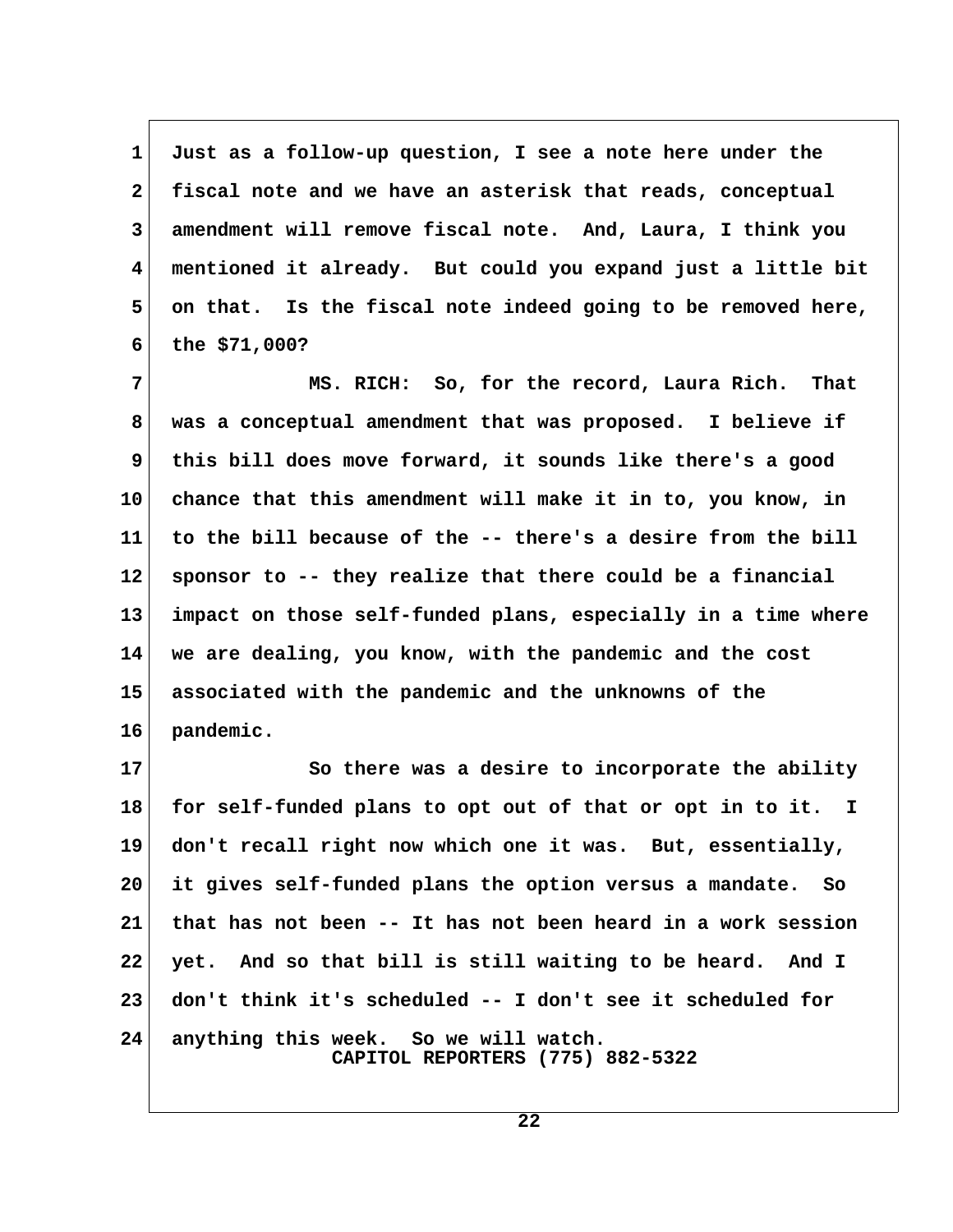1 MEMBER VERDUCCI: Thank you.

 **2 MEMBER LINDLEY: Tim Lindley here. I just wanted 3 to thank Member Kelley and Director Rich for clarifying on 4 how the fiscal notes are generated. Thanks.**

 **5 CHAIRWOMAN FREED: This is Laura Freed. I just 6 wanted to note that this fiscal note isn't larger because 7 PEBP in comparison to other public plans is actually fairly 8 generous about covering facility treatments. I've had PEBP 9 participants with fertility issues actually approach me and 10 say that part of the reason they appreciate working for the 11 state is because they've had those problems and they have 12 been able to get more things covered than they would have if 13 they worked at another public entity or in the private 14 sector, so.**

**15 MS. RICH: Okay. Can we move on to the next one 16 or are there any more questions on that one? All right. It 17 looks like we can move on.**

**18 The next one is on page 12. I wanted to cover AB 19 337, which those of you who were listening to the public 20 comment, there were some public comment regarding opposition 21 to this. This is -- This bill would require the board to 22 create a certain pilot program in certain circumstances. So 23 the pilot program is intended to be for a near-site clinic, 24 which those of you who have been on the board for a while, in CAPITOL REPORTERS (775) 882-5322**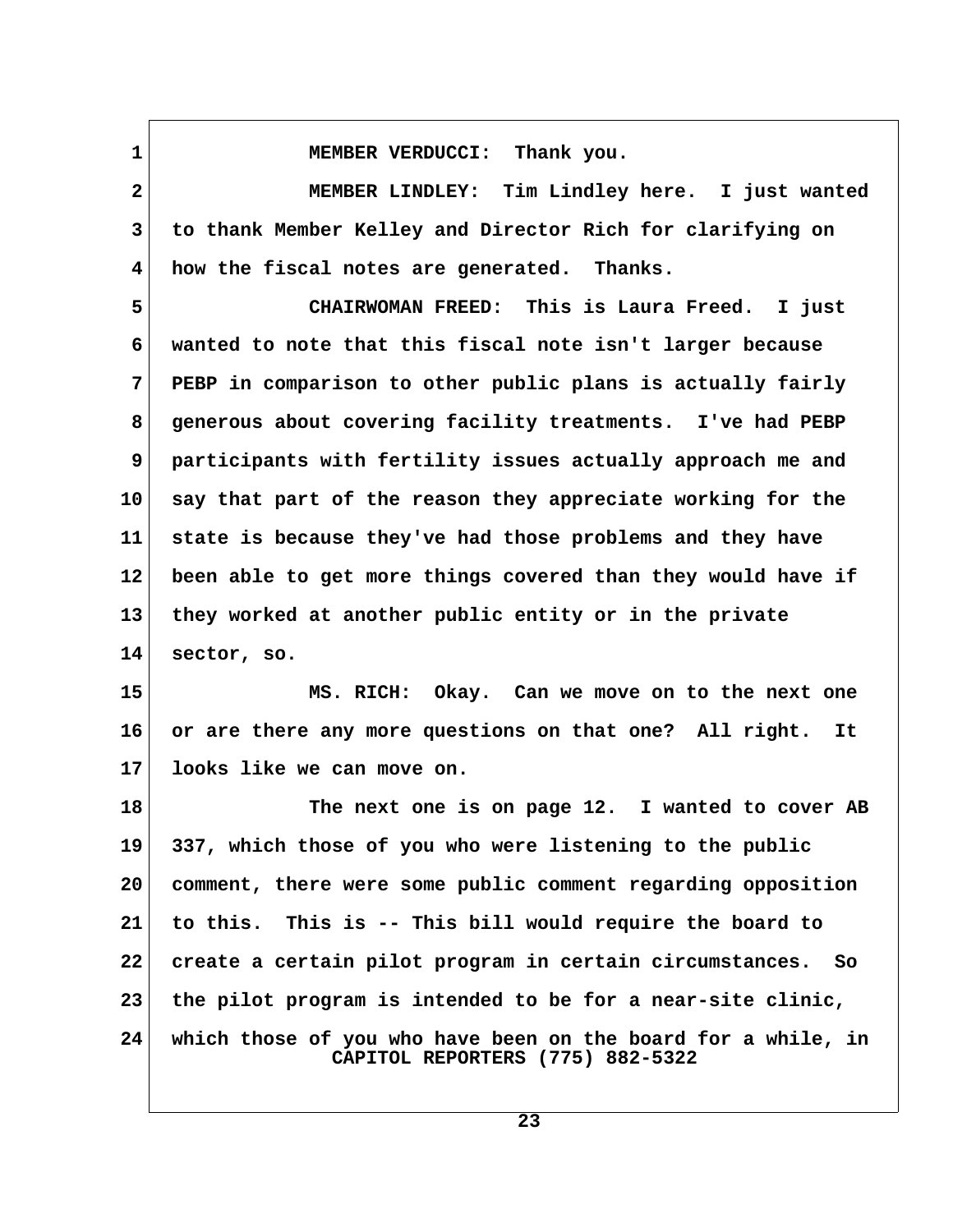**1 2017, PEBP actually explored this option. And we had some 2 challenges with it. We put out an RFQ, a solicitation for a 3 near-site clinic. And we required in that solicitation very 4 clear return on investment language and proposals.**

 **5 So we did receive three proposals in that 6 situation. And only one of those proposals was able to agree 7 to PEBP's requirements on ROI. That cost proposal submitted 8 by the winning vendor came in with 1.3 million dollars of 9 implementation to start a class, 3.56 million dollars in year 10 one of operating expenses, a little over that, 3.67 million, 11 in year two of operating expenses. And then it just goes up 12 from there. In year three to 3.78 and 3.98 in year four.**

**13 So the solicitation ended up getting canceled 14 because we just -- we realized that it probably -- it just 15 didn't -- it wasn't right for the program. Not only was -- 16 were we not able to guarantee savings in this type of 17 project, but there were some other challenges too, meaning, 18 you know, where do you put this clinic?**

**19 So this makes sense in a situation where you've 20 got a company with a large campus, you know, similar to maybe 21 IGT. You've got all of their employees on one campus. You 22 know, you have an employee sitting in their office at 3:00 23 o'clock that could walk over to their clinic at 3:15 for 24 their appointment. That works out really well and it's very CAPITOL REPORTERS (775) 882-5322**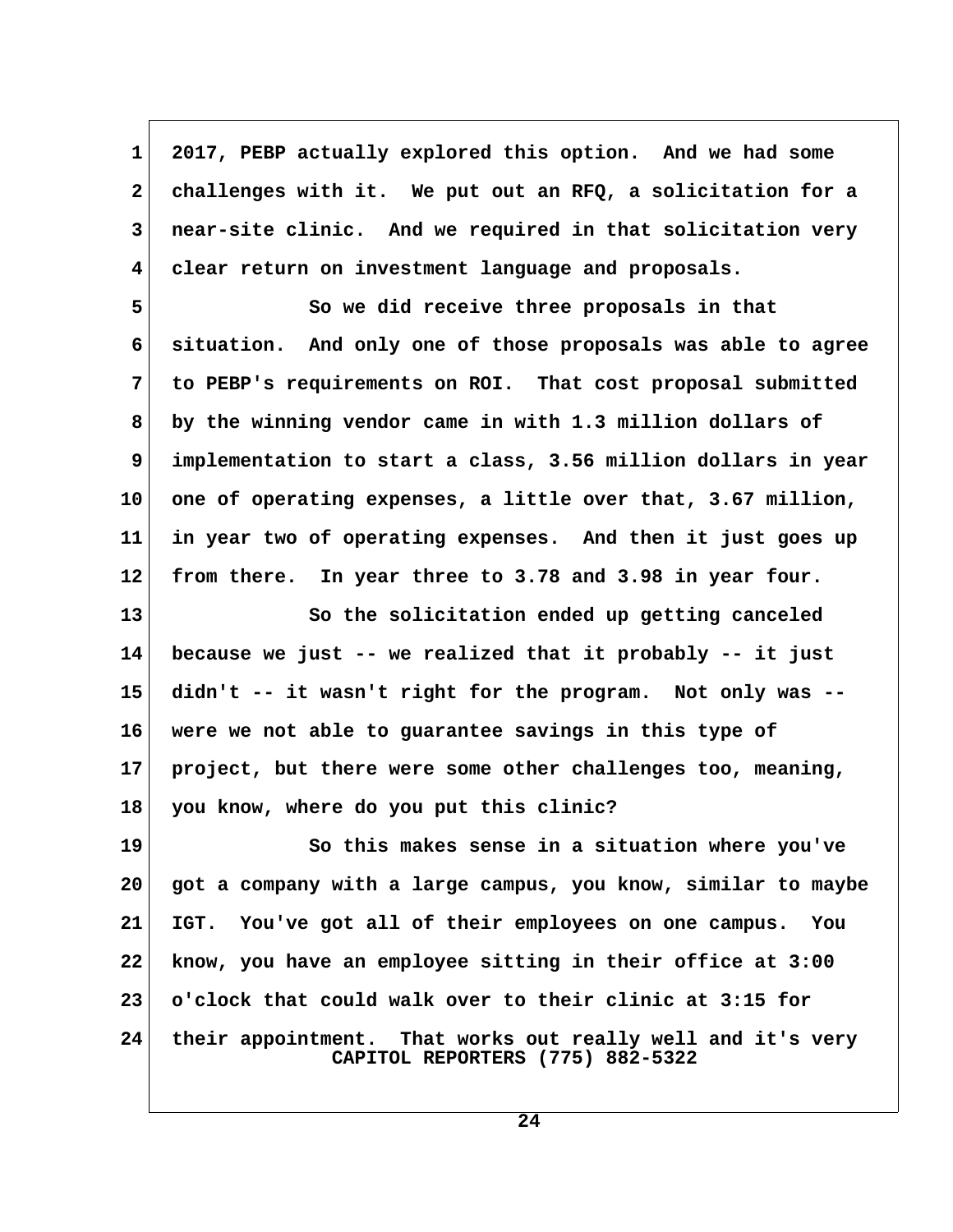**1 convenient and you probably can drive and see things because 2 you are driving your entire population there.**

 **3 In the state it doesn't work that well. In the 4 state we have got very dispersed populations and dispersed 5 office buildings as well. So really the only place that we 6 have a conglomerate of offices is in Carson City. This 7 really isn't needed in Carson City. I think that if anything 8 it would be a more appropriate placement in Las Vegas. But 9 in Las Vegas there's not a centralized location where you can 10 drive folks there.**

**11 Additionally, primary care just isn't -- it's not 12 a cost driver. It's not somewhere where PEBP spends a lot of 13 money. And it is not somewhere where we're going to see a 14 lot of cost savings. And so really what you're trying to do 15 here is deliver a convenience for your population and then 16 also encourage them to seek that primary care.**

**17 Again, that works very well if you are in a 18 campus-type organization. Just not so well for a very 19 diversified state like the State of Nevada.**

**20 So we did place a very significant fiscal note on 21 it. It's about seven and a half million dollars. This was 22 presented on March 29th and it is due for a -- it's on the 23 agenda for work session tomorrow at 8:00 a.m. So we will be 24 watching that very closely tomorrow. CAPITOL REPORTERS (775) 882-5322**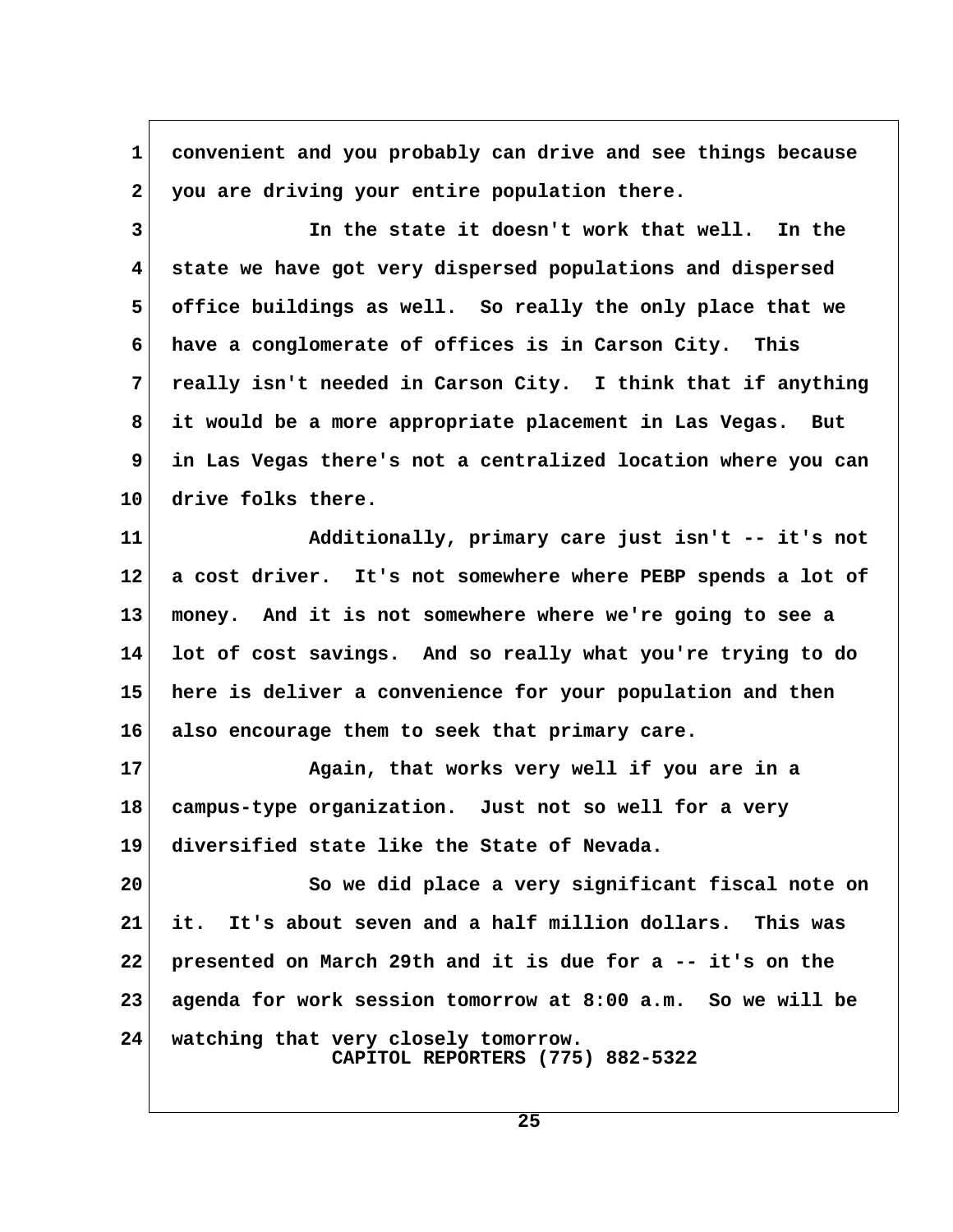1 With that, I'll stop for questions.  **2 MEMBER VERDUCCI: Oh, yes. Tom Verducci for the 3 record. What I wanted to ask here is in the past PEBP has 4 been involved in the plan design. And we had a very 5 difficult situation recently in terms of reducing the budget 6 by millions of dollars. I see a pretty big fiscal note here. 7 But, my specific question is, how does an assembly bill get 8 to this level. I know it starts as a BDR. But what is the 9 history that brings it here? Does it start with a private 10 interest and then go to a lobbyist and the lobbyist then 11 works with an assembly person? Am I reading that correctly? 12 MS. RICH: You are right on the money, 13 Mr. Verducci. That's usually -- Not all bills are that way, 14 but that is a common practice, yes. 15 And, before I do go on, I do want to say that 16 this is not a -- this bill is not a shall. It is a may. 17 However -- Well, the proposed amendment that will be in this 18 work session on tomorrow changes it to may. However, it 19 leaves it open to determine -- for the board to determine if 20 there is funding available. The problem with that is that's 21 very vague. 22 So is there funding available? Well, you heard 23 that there's definitely funding available right now. We've 24 got excess reserves based on the facts that we had claim CAPITOL REPORTERS (775) 882-5322**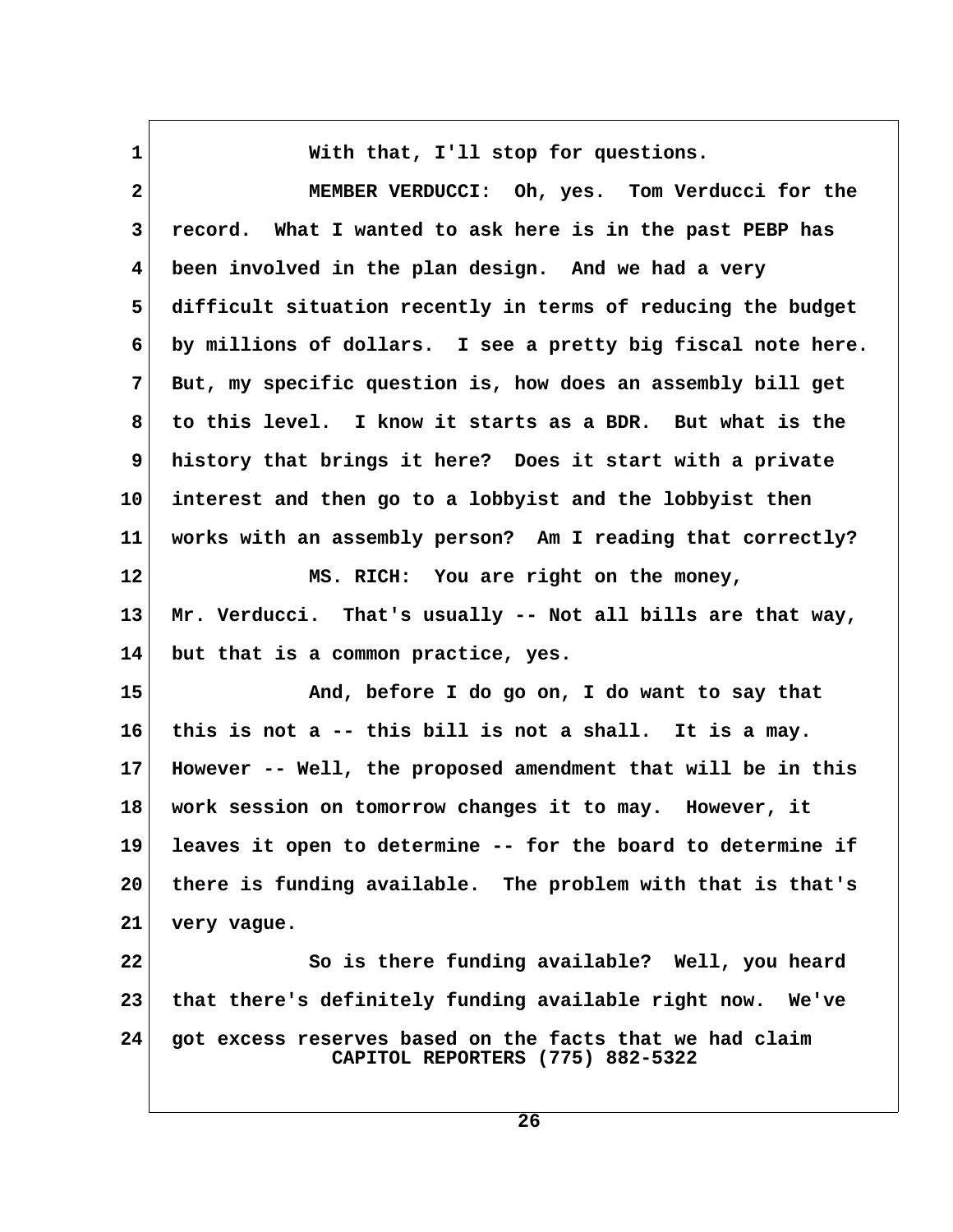**1 suppression. So, in that case does that force -- does that 2 tie the board's hands in to a clinic or what if the board 3 decided to reinstate certain benefits first or what if the 4 board if there is funding available what if the board decided 5 to do something else with it first? That language is very 6 vague. And so it would put it in statute.**

**7** But at that point it's unnecessary because the  **8 board already has the ability to proceed with a project like 9 this if it should choose to do so.**

**10 MEMBER AIELLO: Laura, this is Betsy. Just to 11 clarify. The way I'm seeing this is it's saying that PEBP 12 would transition from being just a payor of medical service 13 to a provider of medical services, totally changing PEBP's 14 makeup in a way?**

**15 MS. RICH: Laura Rich for the record. Yes and 16 no. Really we would be partnering with a vendor who is -- 17 this is what they specialize in. They specialize in setting 18 up on-site or near-site clinics. They would find a location. 19 They would do the staffing. They would essentially run it. 20 PEBP would definitely have to oversee it. Built in to that 21 fiscal note is additional staff, because this would be a very 22 significant duty for someone to take on. So we built in an 23 additional staff that would have clinical expertise that 24 would be able to, you know, oversee this kind of program in CAPITOL REPORTERS (775) 882-5322**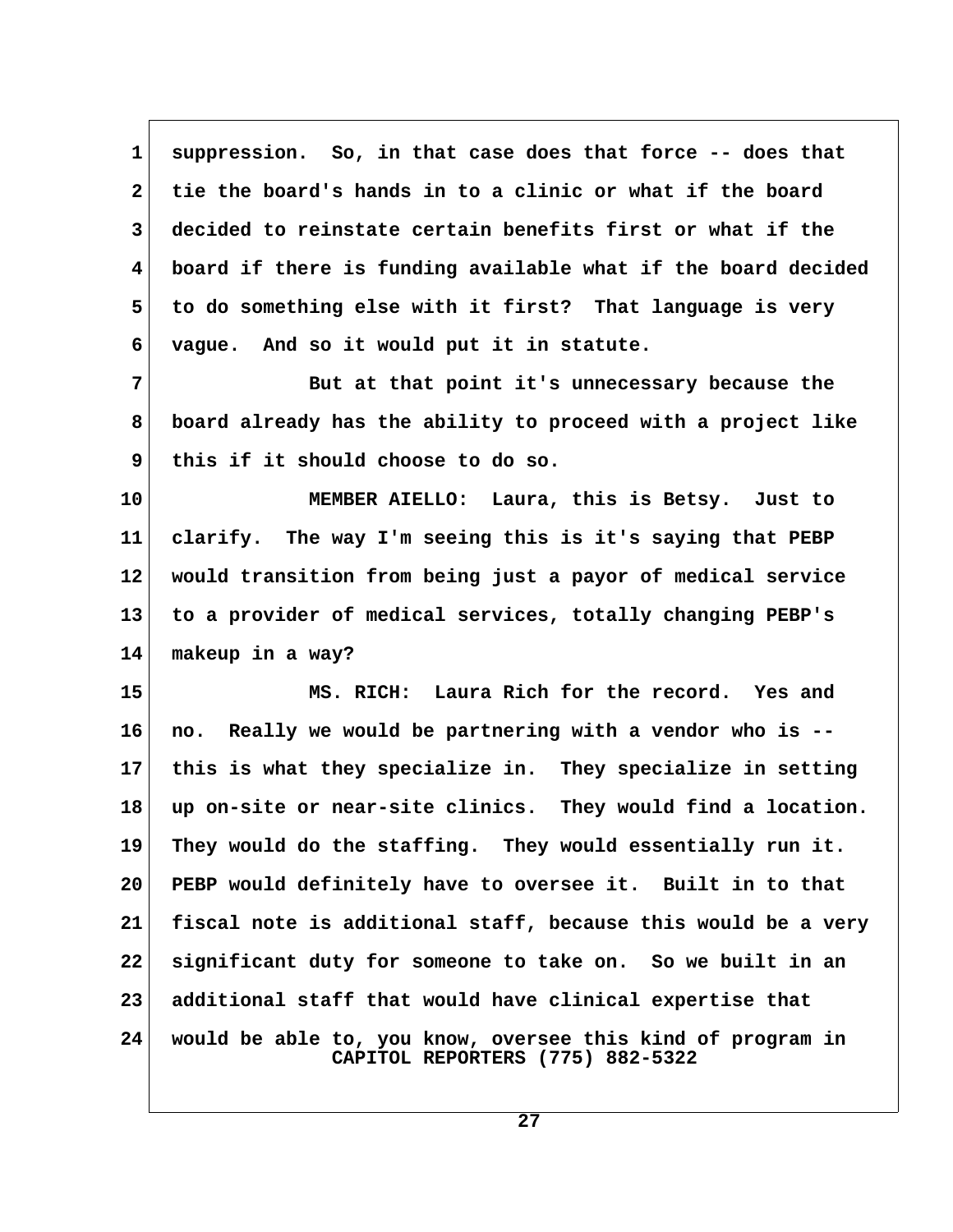1 an adequate and appropriate manner.

| $\mathbf{2}$ | MEMBER VERDUCCI: Tom Verducci here -- Go ahead.                                                 |
|--------------|-------------------------------------------------------------------------------------------------|
| 3            | MEMBER BAILEY: I'm sorry, Tom. My only question                                                 |
| 4            | is, Laura, through the chairperson, the financial package is                                    |
| 5            | large and we are already in a dollar deficit, the biggest                                       |
| 6            | thing I question is do we have the staff that could handle                                      |
| 7            | this if it went through?                                                                        |
| 8            | MS. RICH: Laura Rich for the record.                                                            |
| 9            | Mr. Bailey, we do not today. And that is built in to the                                        |
| 10           | fiscal note. We would have to hire additional staff. Not                                        |
| 11           | just to take off the extra duty but also to incorporate                                         |
| $12 \,$      | the -- to have that expertise, the clinical expertise, to be                                    |
| 13           | able to oversee something like this.                                                            |
| 14           | MEMBER BAILEY: Okay. But are we not right now                                                   |
| 15           | short on staff on our general mission?                                                          |
| 16           | MS. RICH: You are correct. PEBP is, with all of                                                 |
| 17           | the solicitation we have going on right now and just                                            |
| 18           | everything that has been, you know, all of the situations                                       |
| 19           | that we've been facing, PEBP is definitely -- PEBP staff is                                     |
| 20           | overwhelmed.                                                                                    |
| 21           | MEMBER BAILEY: Thank you.                                                                       |
| 22           | MEMBER VERDUCCI: Excuse me. Tom Verducci for                                                    |
| 23           | the record. So I think we have to be looking at our                                             |
| 24           | priorities. You know, we were asked to reduce our budget by<br>CAPITOL REPORTERS (775) 882-5322 |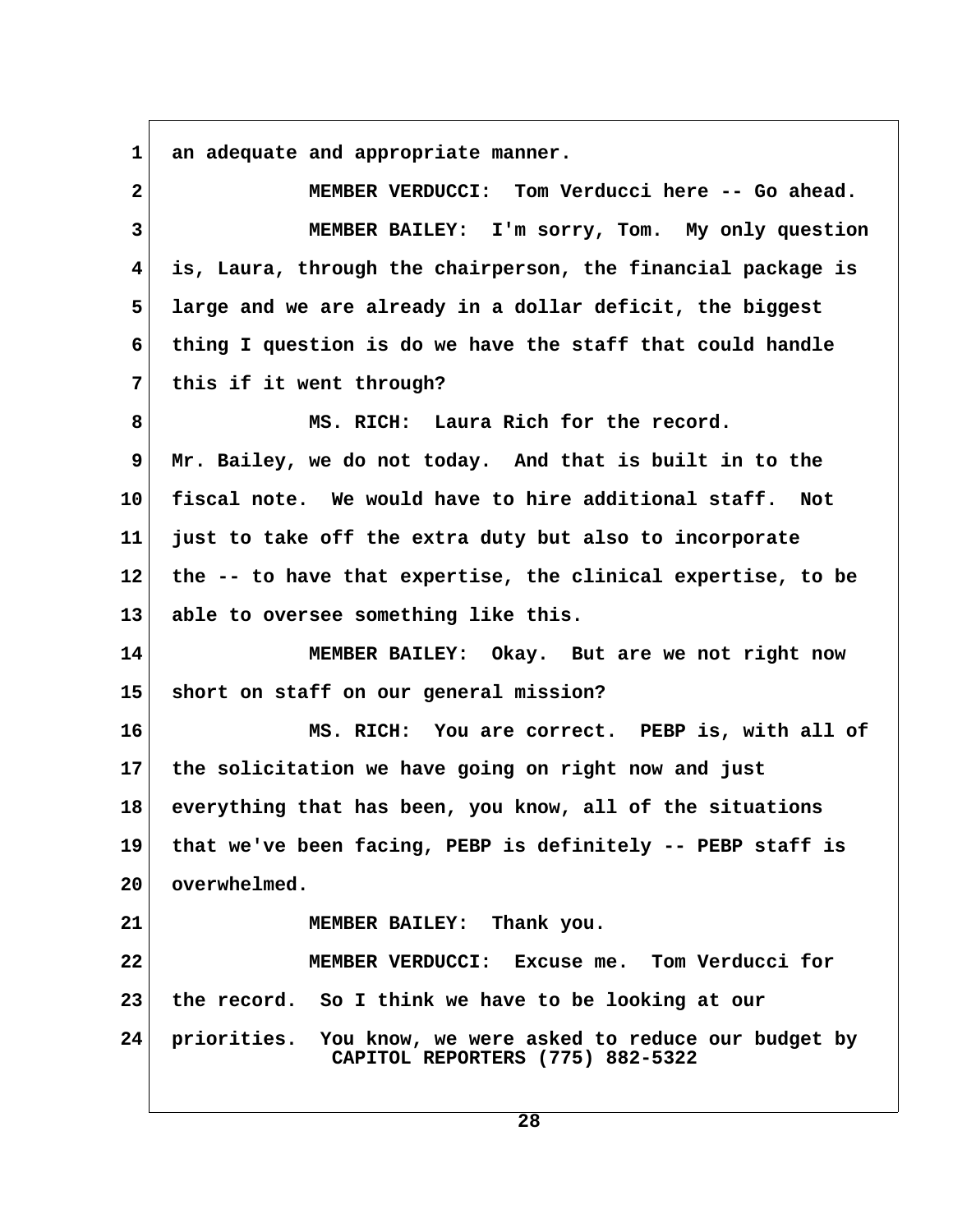| 1            | 30 million dollars a year plus, eliminate long-term                                               |  |
|--------------|---------------------------------------------------------------------------------------------------|--|
| $\mathbf{2}$ | disability, reduce life insurance, increase out-of-pocket                                         |  |
| 3            | maximums, increase deductibles, and now we have a mandated                                        |  |
| 4            | clinic that's going to cost seven million dollars that's out                                      |  |
| 5            | of the realm of PEBP decisions. And it just seems like it's                                       |  |
| 6            | an old school method here of being mandated to put something                                      |  |
| 7            | in place in the middle of a pandemic where we're cutting our                                      |  |
| 8            | budget.                                                                                           |  |
| 9            | So, my opinion, I'm staunchly opposed to this                                                     |  |
| 10           | That's just my opinion.<br>one.                                                                   |  |
| 11           | MS. RICH: And Laura Rich for the record.                                                          |  |
| 12           | This -- The amendment changes the wording from shall to may,                                      |  |
| 13           | which would in turn arguably eliminate the fiscal note, the                                       |  |
| 14           | need for a fiscal note, because it's not mandating the board                                      |  |
| 15           | to pursue a project of this sort.                                                                 |  |
| 16           | But I would argue at that point that there's no                                                   |  |
| 17           | need for legislation because the board already has the                                            |  |
| 18           | ability to move forward with a pilot program should they feel                                     |  |
| 19           | the desire to. So unless you're mandating this, there is no                                       |  |
| 20           | point in legislation. That -- When I testified on this, you                                       |  |
| 21           | know, I made that clear that, you know, it's really -- unless                                     |  |
| 22           | you're going to mandate this, the board can already --                                            |  |
| 23           | already has the authority and the power to move forward as we                                     |  |
| 24           | were going to in 2017 to move forward with a pilot program of<br>CAPITOL REPORTERS (775) 882-5322 |  |

 $\overline{\phantom{a}}$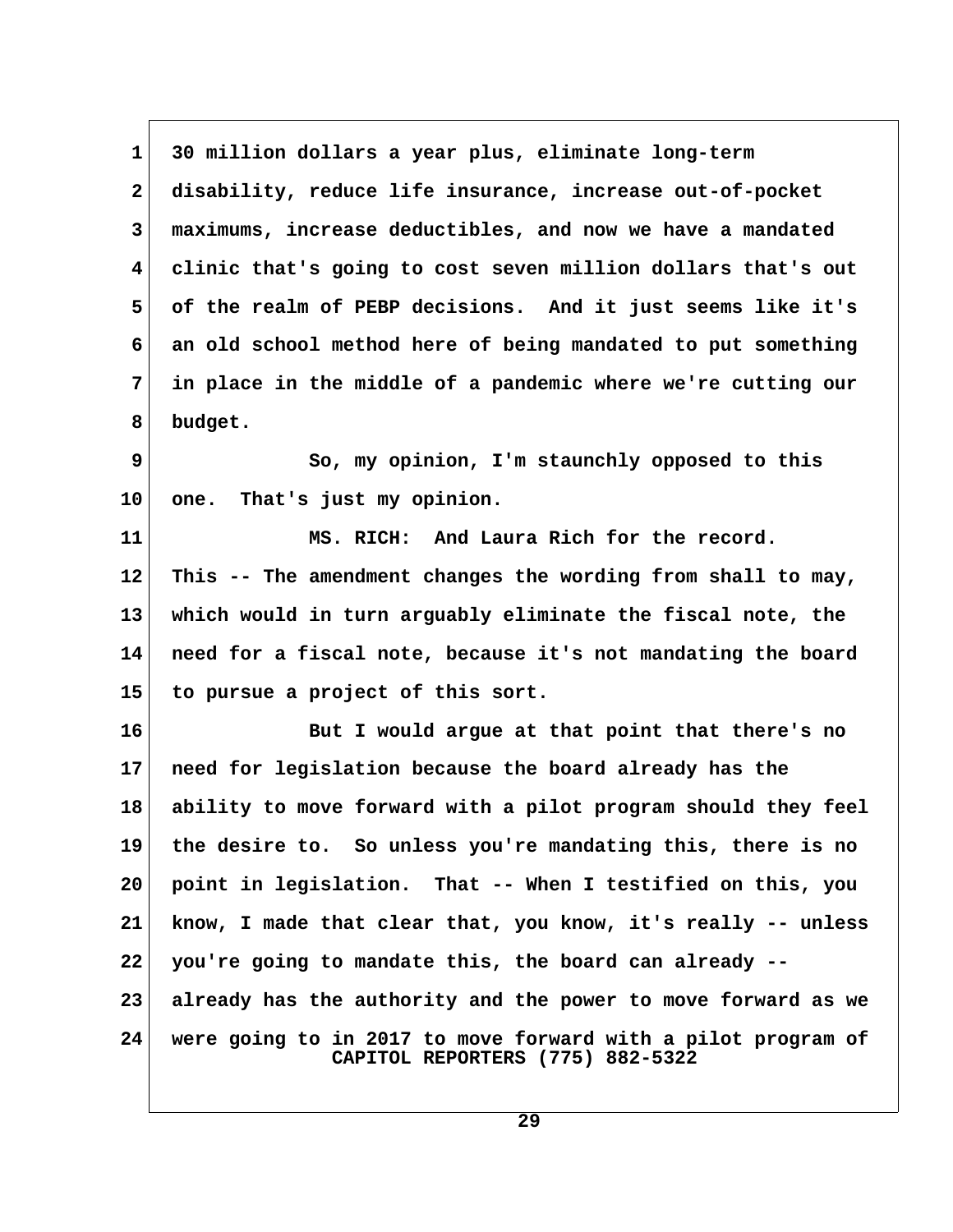**1 this sort if the money was available. 2 CHAIRWOMAN FREED: This is Laura Freed. 3 Mr. Verducci, is that a motion to oppose this bill as 4 introduced or am I misreading you entirely? 5 MEMBER VERDUCCI: Yes. Could I make a motion to 6 staunchly oppose it or do we have to stick with just oppose? 7 CHAIRWOMAN FREED: You can make any motion you 8 want to make. 9 MEMBER VERDUCCI: Yes. I would like to make a 10 motion to staunchly disapprove. 11 CHAIRWOMAN FREED: Staunchly disapprove. Okay. 12 I'm sorry to tease you, Mr. Verducci. 13 MEMBER VERDUCCI: You know, I just don't like the 14 whole method here of the plan design being chosen through 15 lobbyists and being forced upon us and we have greater issues 16 that participants are asking us to address and come up with 17 money. And I just don't see the clinic here being forced 18 upon us. So my motion is to staunchly oppose AB 337. 19 MEMBER BAILEY: Don Bailey. Second that motion. 20 CHAIRWOMAN FREED: Thank you, Mr. Bailey. This 21 is Laura Freed. Just to be clear, is your motion to 22 staunchly oppose SB 337 in all forms or SB 337 as long as 23 it's mandatory? 24 MEMBER VERDUCCI: In all forms. I just don't CAPITOL REPORTERS (775) 882-5322**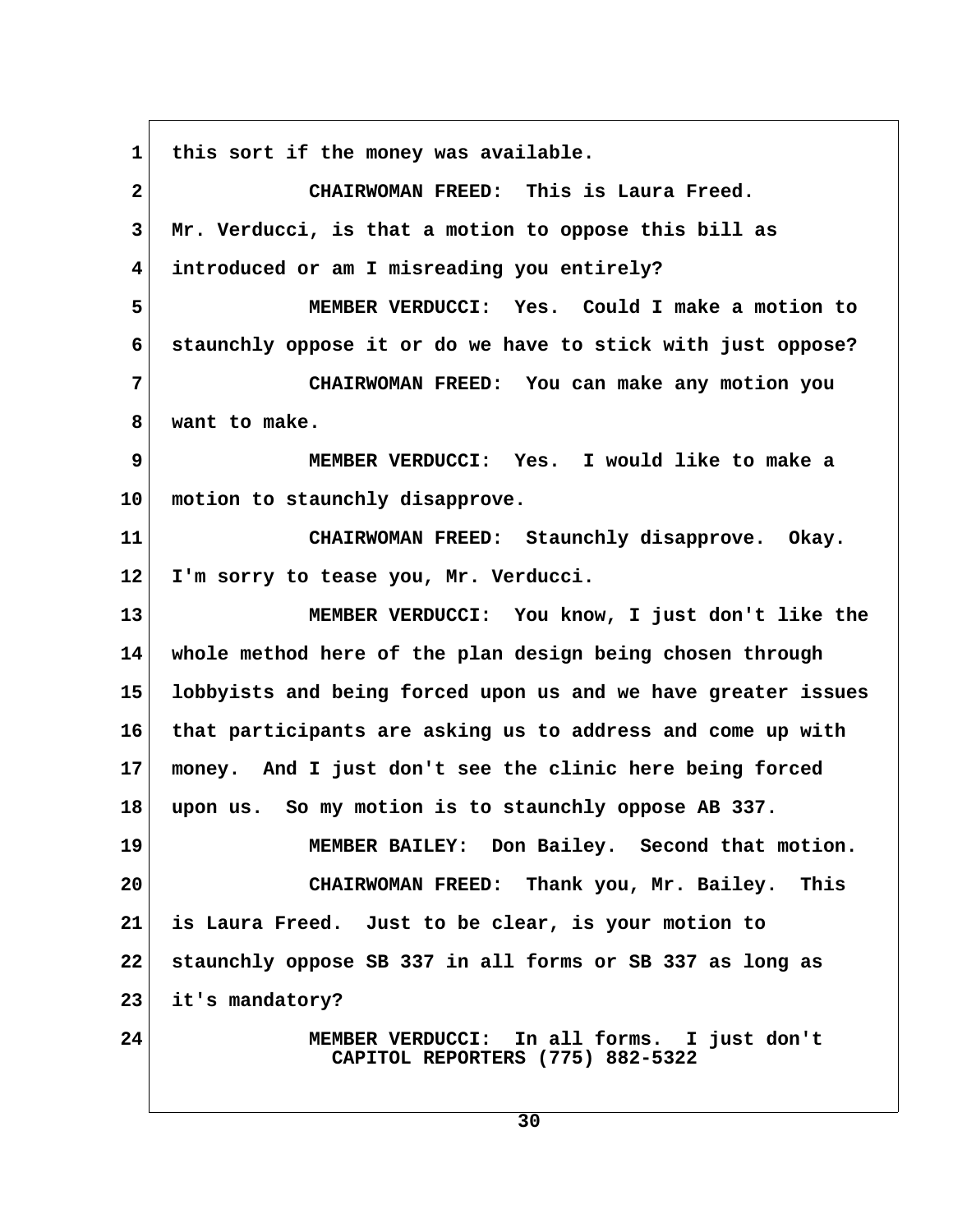1 like the process. It could have been done differently.  **2 CHAIRWOMAN FREED: Okay. Thank you, sir. So 3 it's been moved and seconded. 4 MEMBER KELLEY: Michelle Kelley. Can I ask 5 Executive Officer Rich a quick question? 6 CHAIRWOMAN FREED: You bet. 7 MEMBER KELLEY: Executive Officer Rich, has there 8 been a large portion of our population asking for these 9 clinics or for this pilot program? Has there been anyone 10 asking for this pilot program? 11 MS. RICH: For the record, Laura Rich. No. 12 Really, so this would be a primary care clinic at least, you 13 know, specializing in primary care. It could grow in to be 14 able to offer other services. But the reality is access 15 issues are not so much in primary care. They're in 16 specialty. They're in, you know, if you try to make an 17 appointment with a neurologist or a dermatologist or any of 18 those specialists, you know you're going to wait months to 19 get in. This clinic would not solve that problem. This is 20 primary care. And, you know, with maybe some other services 21 built in. But the problem in, you know -- the problem Nevada 22 faces in access issues is really around specialty. And we 23 would not be solving that. 24 MEMBER KELLEY: Thank you.**

 **CAPITOL REPORTERS (775) 882-5322**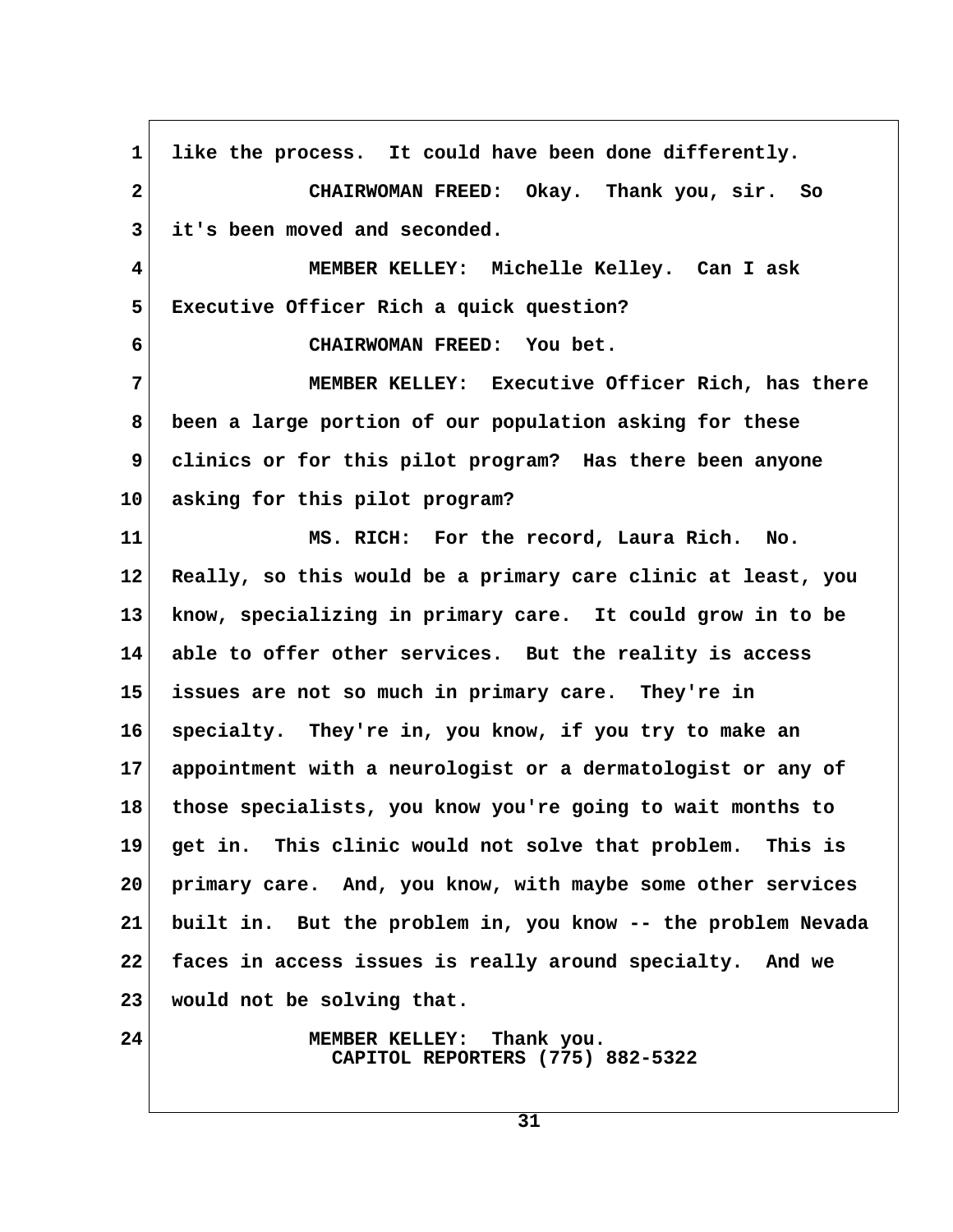**1 MEMBER AIELLO: This is Betsy. May I ask a 2 question to Laura? So what I think I'm hearing is this is 3 something that we go out and people go see their doc and we 4 pay the claim that has our rate and now we would be paying 5 for oversight, one of those clinics, costing us more money, 6 I'm thinking, than what it does to procure out in the market. 7 That's why there's a fiscal note. Because if it was just 8 transferring the pot of money from here to here, I think what 9 it's saying is we're going to pay more money for a similar 10 service with, I'm guessing, the conceptual benefit is that 11 it's easier to get in or it's bringing in more doctors. 12 Otherwise, I don't see why we would pay more money for 13 something we already have, when there's other things that 14 we're hoping to be able to refund.**

15 But that's just -- So I'm trying to understand. **16 With this fiscal note we're taking services we already cover 17 and we're maybe going to have to pay more for them. But the 18 bill sponsor must think there's a benefit that maybe -- Maybe 19 if you could help us understand what the bill sponsor is 20 thinking the benefit is. Because you don't usually want to 21 pay more for something you don't think there's a benefit for. 22 MS. RICH: So Laura Rich for the record. That's 23 a very good question, Betsy. It's a -- There are 24 opportunities within these clinics to produce savings. So CAPITOL REPORTERS (775) 882-5322**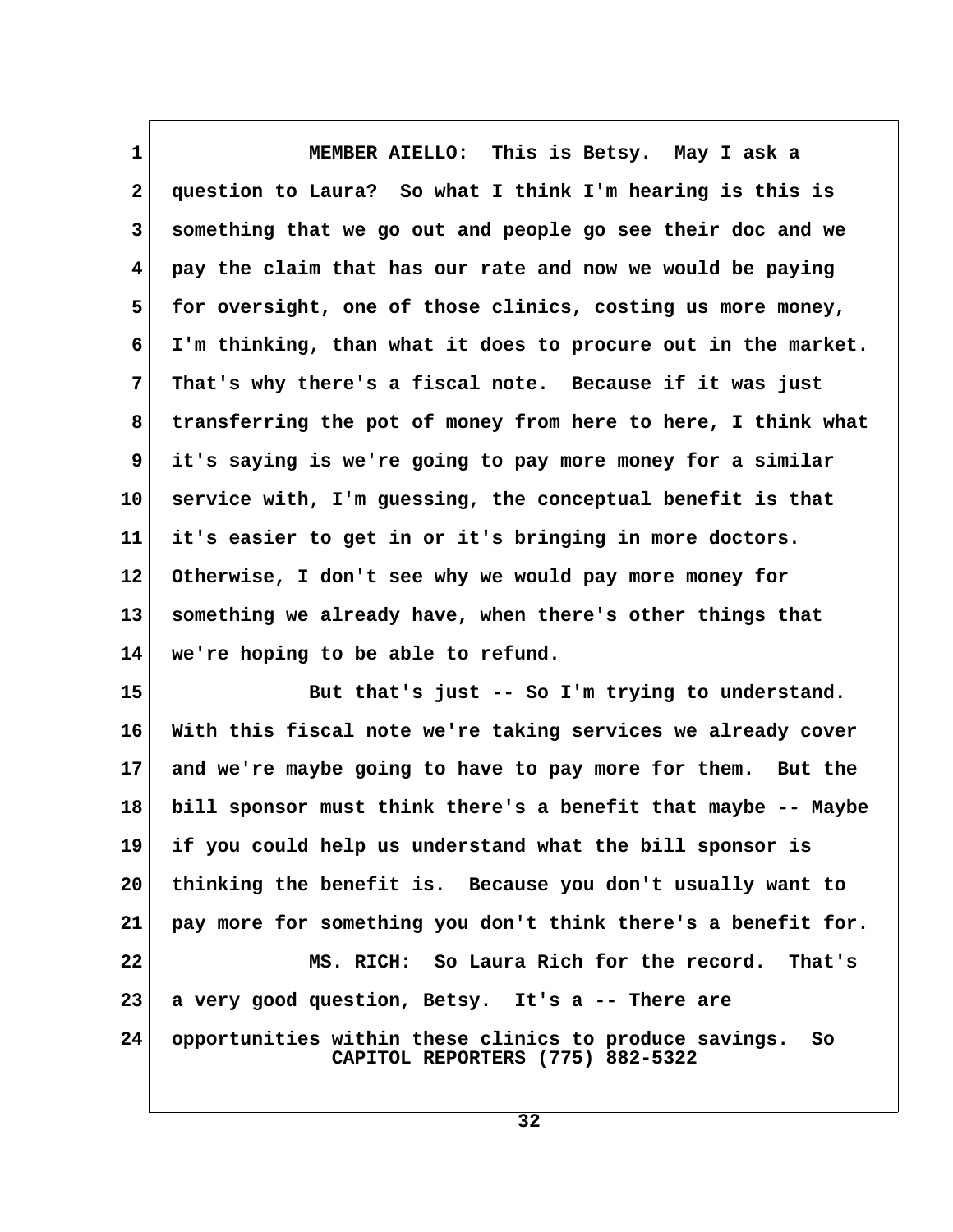**1 I'll give you an example. When you go to see your primary 2 care doctor and they order imaging, they send you to whatever 3 location, you know, they know of or maybe they're affiliated 4 with. Not -- It may be the most expensive option that is 5 available. And so in this type of situation we could create 6 steerage. So the doctors in that facility, the physicians, 7 the nursing, the nurse practitioners, those clinicians 8 could -- they would understand the PEBP program and only be 9 dealing with the PEBP members. And so there would be -- we 10 would be able to steer folks in to high quality, lower cost, 11 facilities. Would that bring in enough savings to offset the 12 cost? That's what we were struggling with in 2017 is, now, 13 there was all of these opportunities to bring in savings, but 14 does it really -- is it worth the cost that you have to 15 front, especially in implementation cost and standing up a 16 building and the equipment and staffing and things like that. 17 There is very significant cost.** 18 So, again, this works out much better when all of

**19 your membership and the plan participants are in one 20 centralized location because then you can steer those folks 21 in to lower cost services or lower cost options or, you know, 22 higher quality as well versus -- so you have more control. 23** But in our situation we don't have the, you know, **24 that population in a very -- We don't have a dense CAPITOL REPORTERS (775) 882-5322**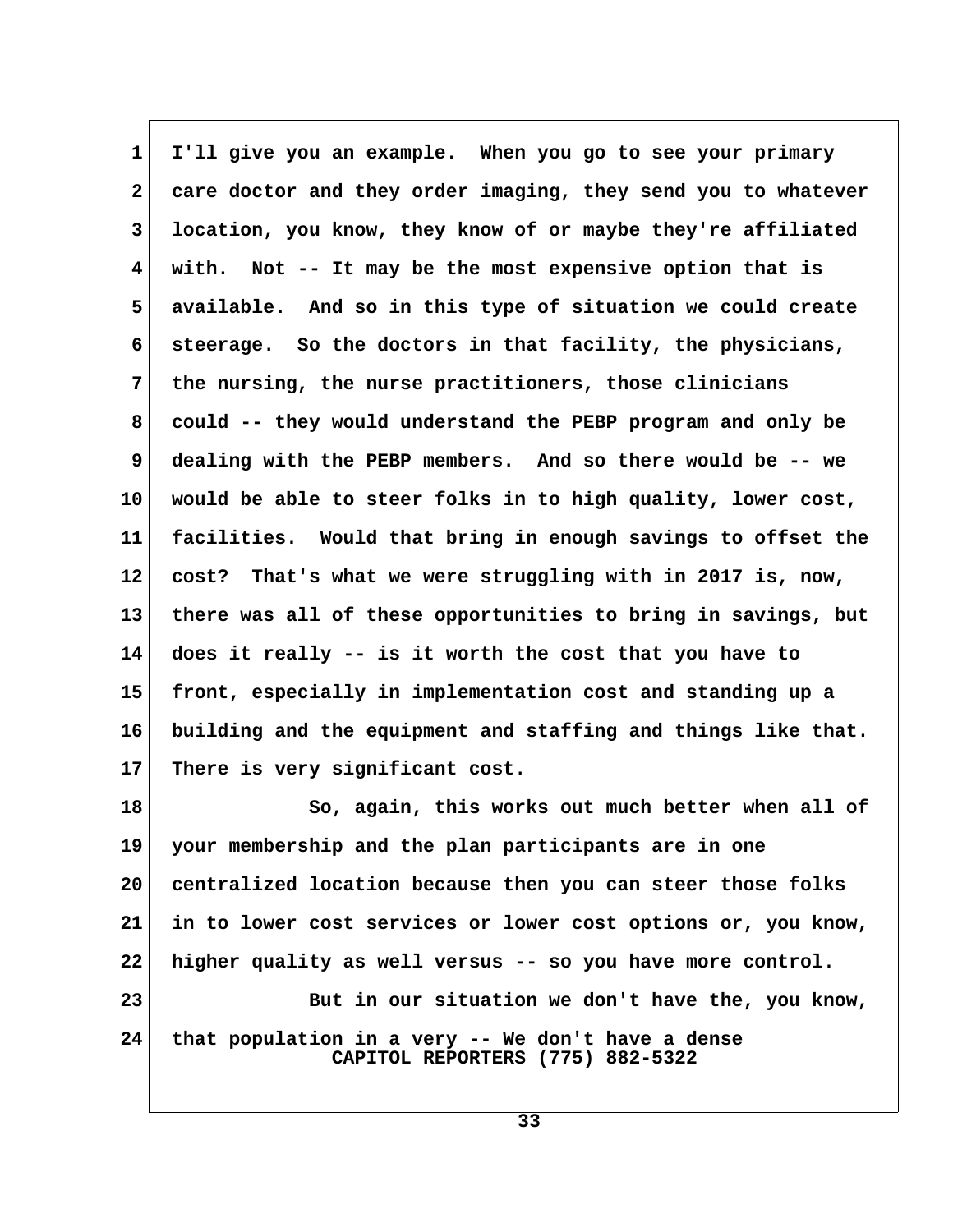**1 population. It's very scattered. And so it doesn't work as 2 well.**

 **3 MEMBER LINDLEY: Tim Lindley here, if I may, 4 Chair Freed. In 2015, May 2015 -- I actually have my old 5 records and I was able to find them. In May 2015 in the 6 Grant Sawyer building, the Public Employees Benefits Board 7 held, like, a blood work drive, if that jogs your memory. Do 8 we know the efficiency or how it helped members above and 9 beyond what members typically do? Did it increase activity 10 or participation in the programs?**

**11 MS. RICH: Laura Rich for the record. 12 Mr. Lindley, I think what you are referring to was the 13 wellness program that the legislature ended right around that 14 time. I think it was in about 2015.**

**15 Wellness is a touchy subject when it comes to 16 health care. I have read many pieces, many articles, about 17 wellness. And there is the argument that if you pour money 18 in to wellness, you get it back in lower medical costs. 19 However, there's a lack of concrete evidence to support that. 20 So it's -- you can probably find information to support that 21 argument or to not support that argument. Yes, again, you 22 know, the more you go and seek preventive care, there's 23 probably a higher chance that you're going to find things 24 earlier and discover, you know, any kind of disease at an CAPITOL REPORTERS (775) 882-5322**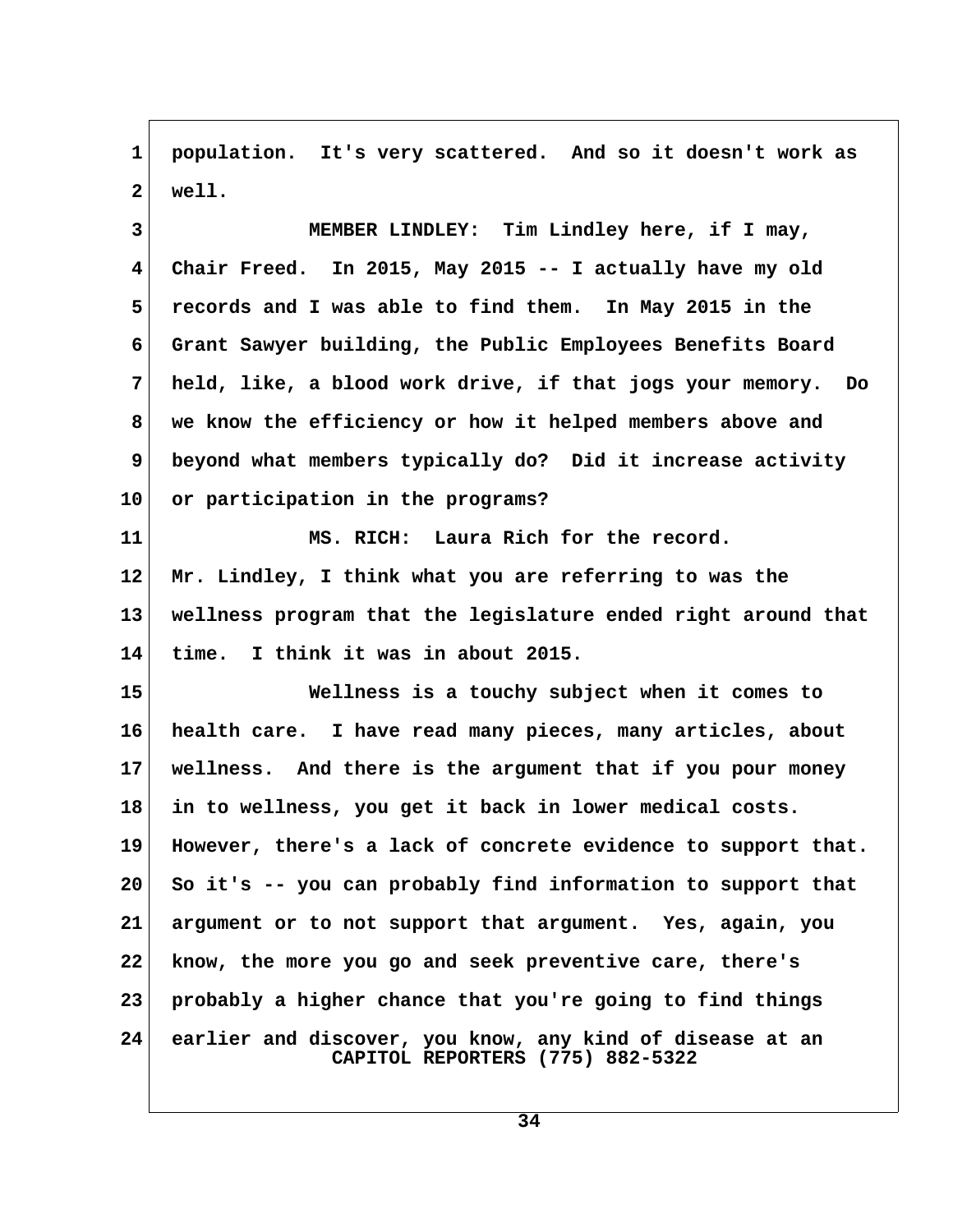**1 earlier stage. And so that could potentially drive down the 2 cost. But, again, I'm going back to this is one clinic and 3 our population is scattered. Even if it were three or four 4 clinics, we still -- we don't have the density of population. 5 And so we cannot drive folks in to those facilities to make a 6 significant enough impact.**

 **7 MEMBER LINDLEY: I will say from my memory it 8 didn't necessarily drive some of my co-workers to go attend 9 the wellness event because they prefer their primary care 10 provider instead of a doctor in the lobby of the Grant Sawyer 11 building.**

**12 But the general question I guess I had was did we 13 see an increase in the utilization of the wellness benefits 14 because of that or was it negligible?**

**15 MS. RICH: That is a good question. I will have 16 to go back. I was not at PEBP in 2015. So I will have to go 17 back and look at that. What I do know though is that 18 incentivize primary care with HSA dollars in the last several 19 years. And there was a slight uptick in that utilization of 20 wellness services but not super significant.**

**21 MEMBER LINDLEY: Okay. Thank you. 22 CHAIRWOMAN FREED: This is Laura Freed. Okay. 23 So, Board Members, any other questions? Okay. I would 24 remind you all that there is a motion on the floor that's CAPITOL REPORTERS (775) 882-5322**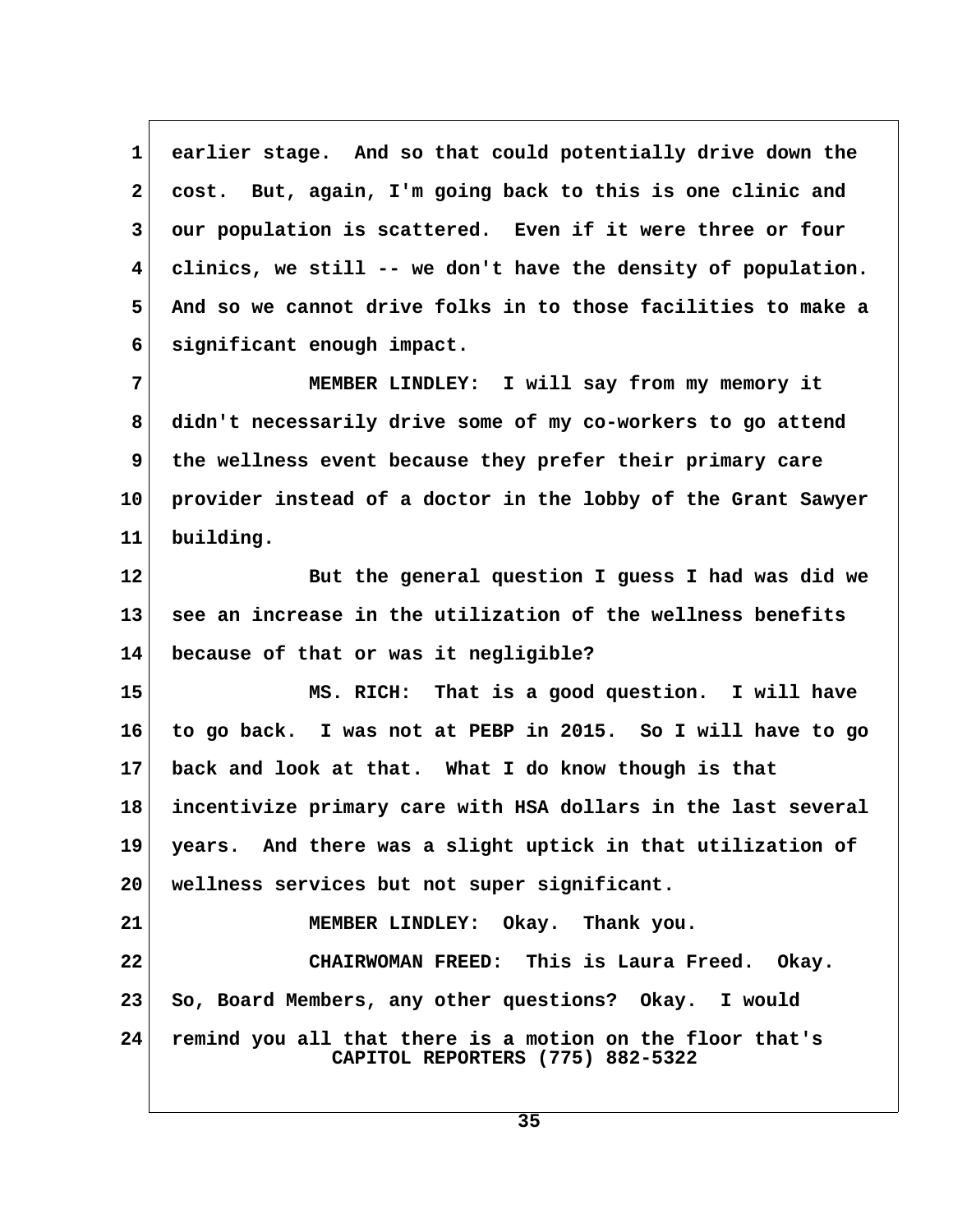**1 been moved by Mr. Verducci to oppose Assembly Bill -- I'm 2 sorry -- staunchly oppose Assembly Bill 337 and it was 3 seconded by Mr. Bailey. So, unless there's any discussion on 4 the motion, I'm going to ask for all in favor to signify by** 5 saying aye or wave your hand in your little Zoom box.  **6 (The vote was unanimously in favor of the motion) 7 CHAIRWOMAN FREED: Any opposed, nay. Okay. 8 Motion carries unanimously. Thank you. We'll move on. 9 MS. RICH: Okay. Laura Rich for the record. The 10 next one is on page 13. I wanted to touch on AB 348. Again, 11 not a bill that will have a fiscal impact on PEBP, but I did 12 want to bring this up because it does add the PEBP executive 13 officer on to the patient protection commission as a 14 non-voting ex-officio member. So that's really the only 15 impact to PEBP. 16 There was a work session yesterday where there 17 was an amendment. There was a lot of -- There was a lot of 18 stuff in this bill that was not supposed to be in this bill. 19 Particularly, everything that was in SB 40 was added also to 20 AB 348. So in that work session there was an amendment and 21 it kind of cleaned it up a little bit. But, really, the only 22 thing that would impact PEBP here is the -- just that extra 23 duty of the Executive Officer being added to the patient 24 protection commission. That was passed out of committee CAPITOL REPORTERS (775) 882-5322**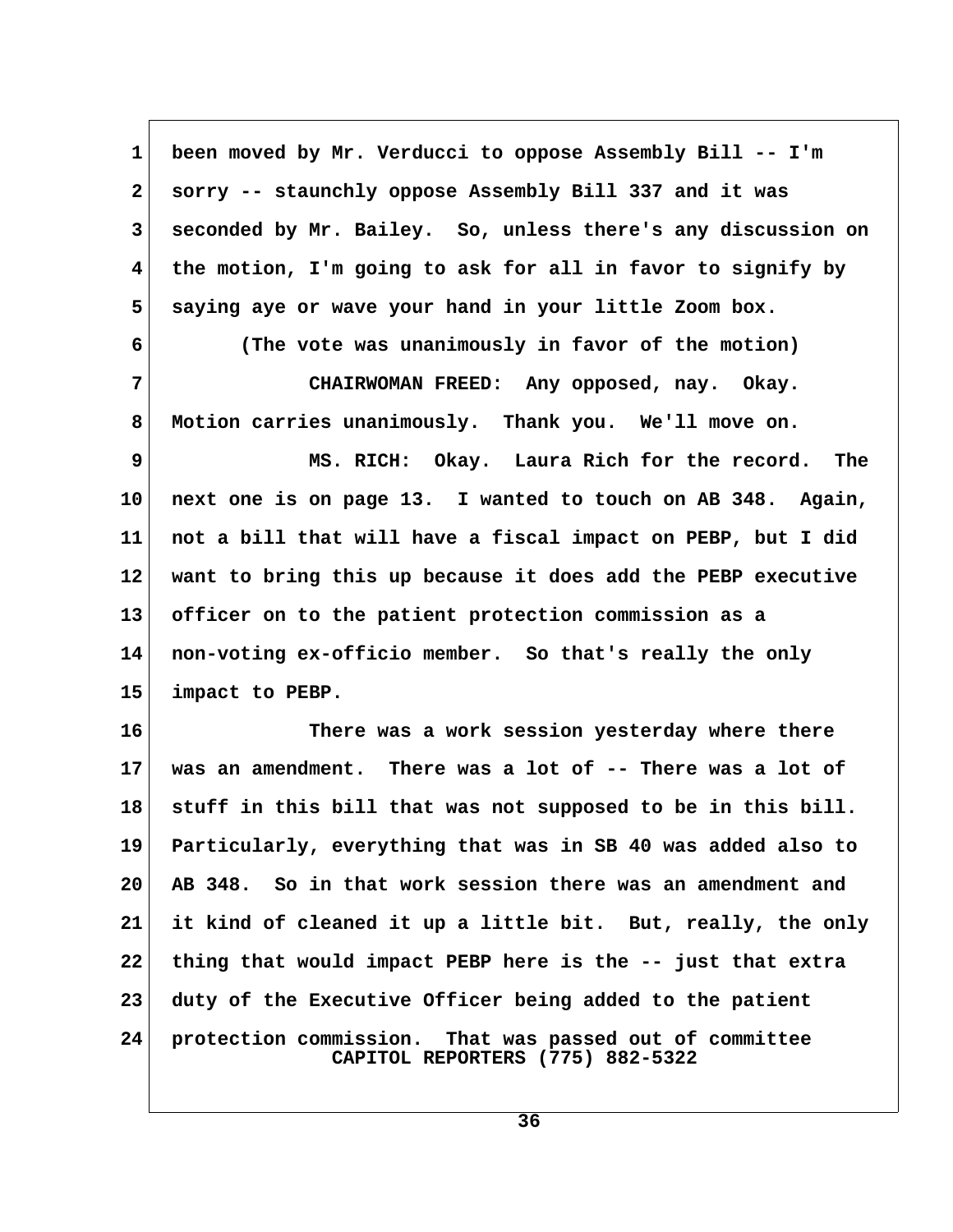**1 yesterday. So I will stop there for questions. 2 CHAIRWOMAN FREED: This is Laura Freed. The only 3 question I have is, Ms. Rich, do you actually have time in 4 your schedule to do this? I mean, not to put you on the 5 spot. 6 MS. RICH: At some point all of these 7 solicitations are, you know, off the radar maybe, when 8 there's no session, when there's no contracts up for bid. 9 Yes, it's just one more thing added to my plate. I'm not 10 opposed to it. I think that it makes sense to involve PEBP 11 in this group because of just, you know, this group is 12 affecting and analyzing health care in the state. And I 13 think that PEBP is a valuable resource to that. So I think 14 just being a part of it would be beneficial. Regardless of 15 my ability to stretch thinly, you know, I think it's a 16 benefit. 17 CHAIRWOMAN FREED: Okay. Thank you. 18 MS. RICH: So any questions, any -- We're not 19 going to take a stance on this one, I think. Okay. All 20 right.** 21 So the next one is -- So I'll just touch on SB 40 **22 on page 15 since we did talk about that a little bit last 23 time and I know there was some discussion, the board took a 24 neutral stance. SB 40 is the bill that deals with the CAPITOL REPORTERS (775) 882-5322**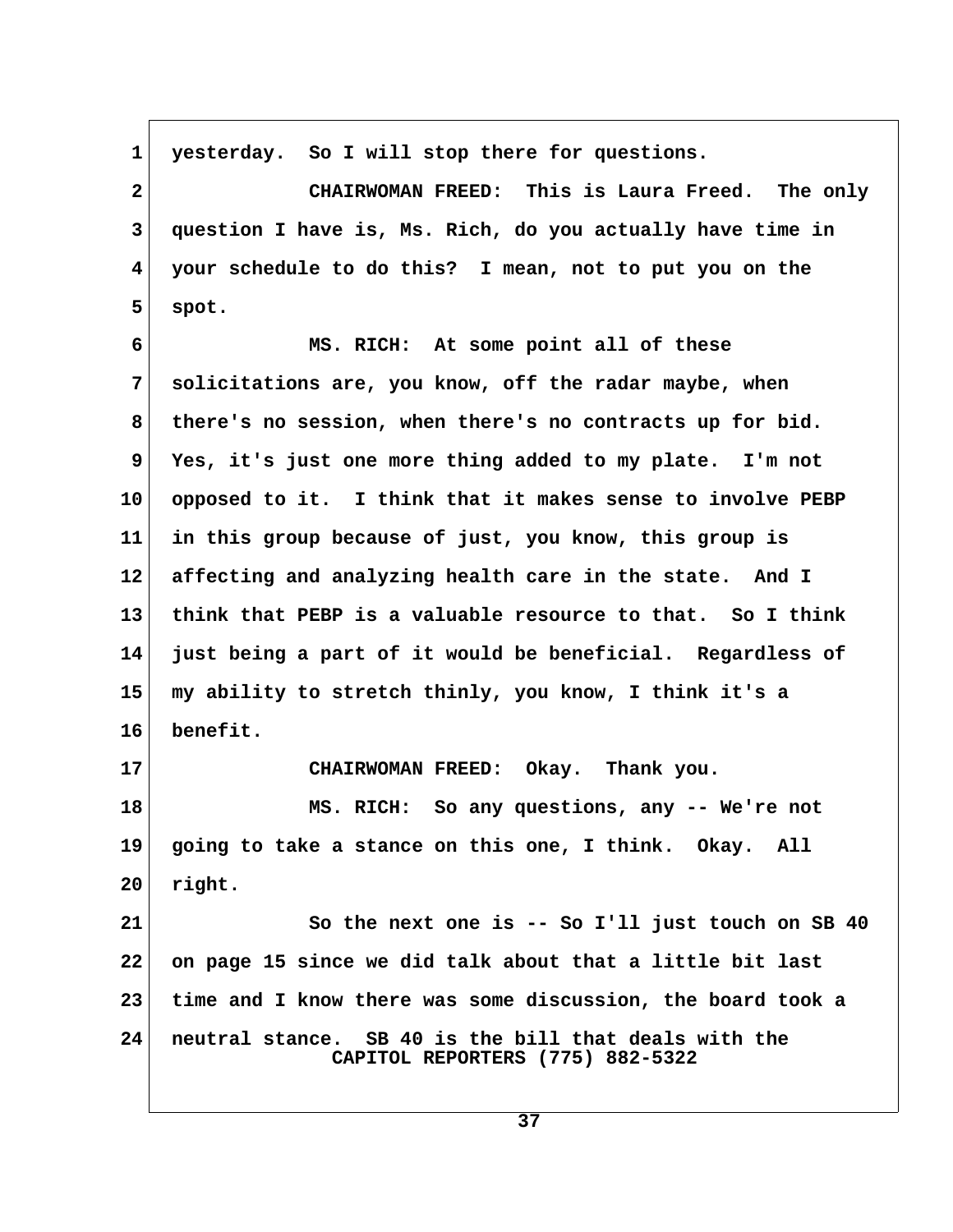**1 collection of data relating to health care and establishing 2 an all payor claims database. Thank you very much, April. 3 She coordinated a meeting with the powers that be that are 4 overseeing this and was able to answer a lot of my questions 5 regarding this.**

 **6 I personally do not have any concerns. I think 7 that again this is -- And Nevada is not the first state to do 8 this. There is a system in place. There's already existing 9 reporting and formatting and things like that. And so I 10 don't anticipate this being a huge lift for PEBP. And I 11 think that this is going to be beneficial in terms of, you 12 know, the goal of transparency within, you know -- within 13 health care. So I don't have any concerns on that one.**

**14 And this bill did -- it did get amended and 15 passed out of committee and the amendments were fairly 16 insignificant. There were some amendments related to 17 confidentiality and things like that but insignificant to 18 PEBP overall.**

**19 So I will stop there for questions. It doesn't 20 look like it. Okay.**

**21 MEMBER BAILEY: Madam Chair.**

**22 CHAIRWOMAN FREED: Yes, Mr. Bailey.**

**23 MEMBER BAILEY: For the record, Don Bailey.**

**24 Laura, we don't have a fiscal note on that; is that correct? CAPITOL REPORTERS (775) 882-5322**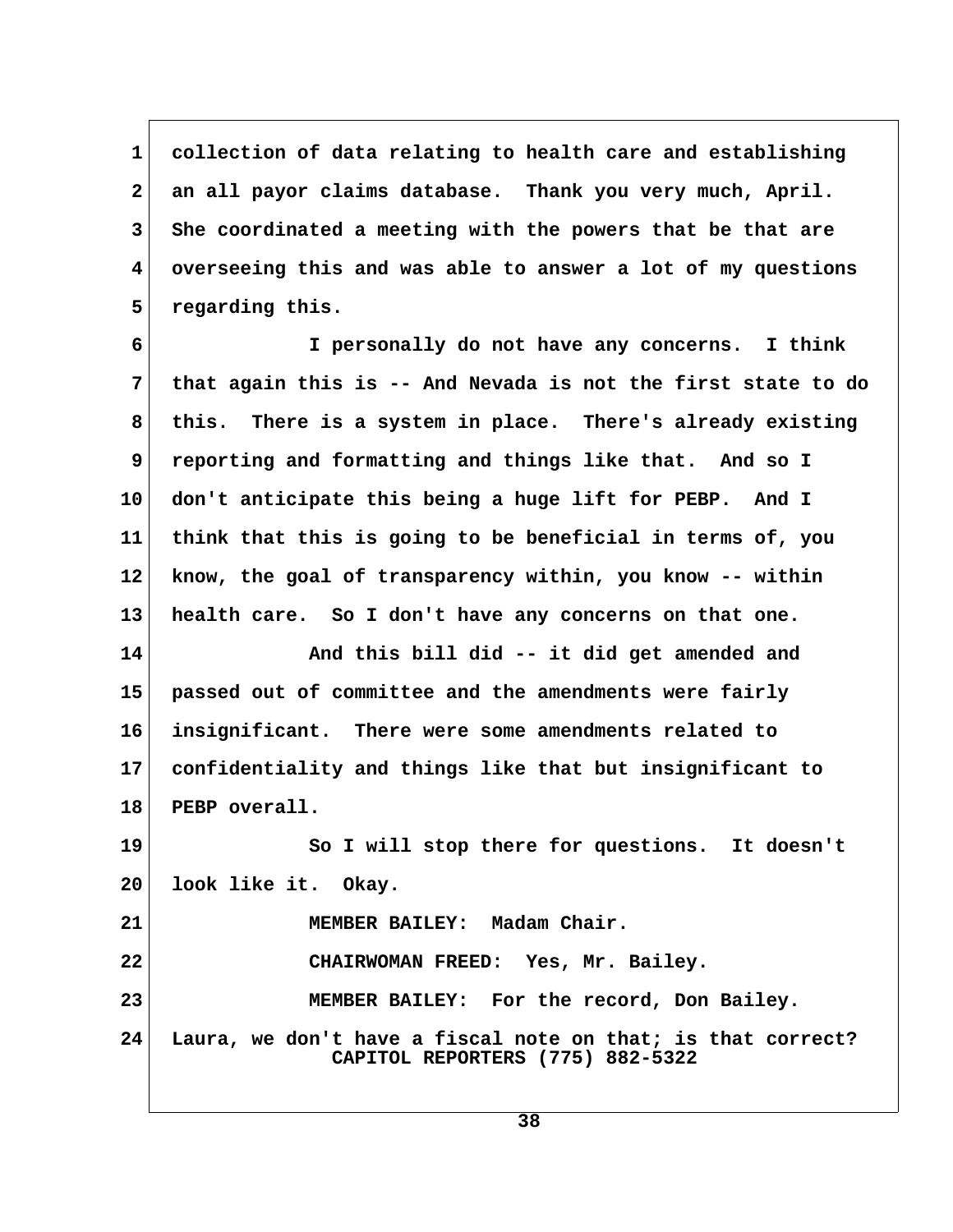**1 MS. RICH: Laura Rich for the record. We 2 actually our fiscal note at the time was cannot be determined 3 because it's difficult to say whether it's going to come at a 4 cost to PEBP because we didn't know the reporting 5 requirements. As long as it's something standard and, you 6 know -- I mean a claims dump is pretty easy and this is not 7 something that any of our vendors would really charge much or 8 anything for. So I think we could accomplish this pretty 9 easily. But it's when you start putting restrictions and 10 changing the formatting and requirements to the way that 11 we're reporting and things like that. That's when it comes 12 with a cost. And so we were not able to determine that, you 13 know, will there be a cost or not. It all depends on what 14 those requirements are going to be when all is said and done. 15 After discussions with staff about this, it 16 turned out that, you know, there's not a lot of concern about 17 that. So I think we're okay on the safe side to say there 18 probably won't be a cost associated with this for PEBP to be 19 able to comply. 20 MEMBER BAILEY: Thank you. 21 CHAIRWOMAN FREED: Okay. It looks like we can 22 move on. 23 MS. RICH: All right. Okay. So the next one is 24 on page 17 of 33. It is SB 139. This requires -- We talked CAPITOL REPORTERS (775) 882-5322**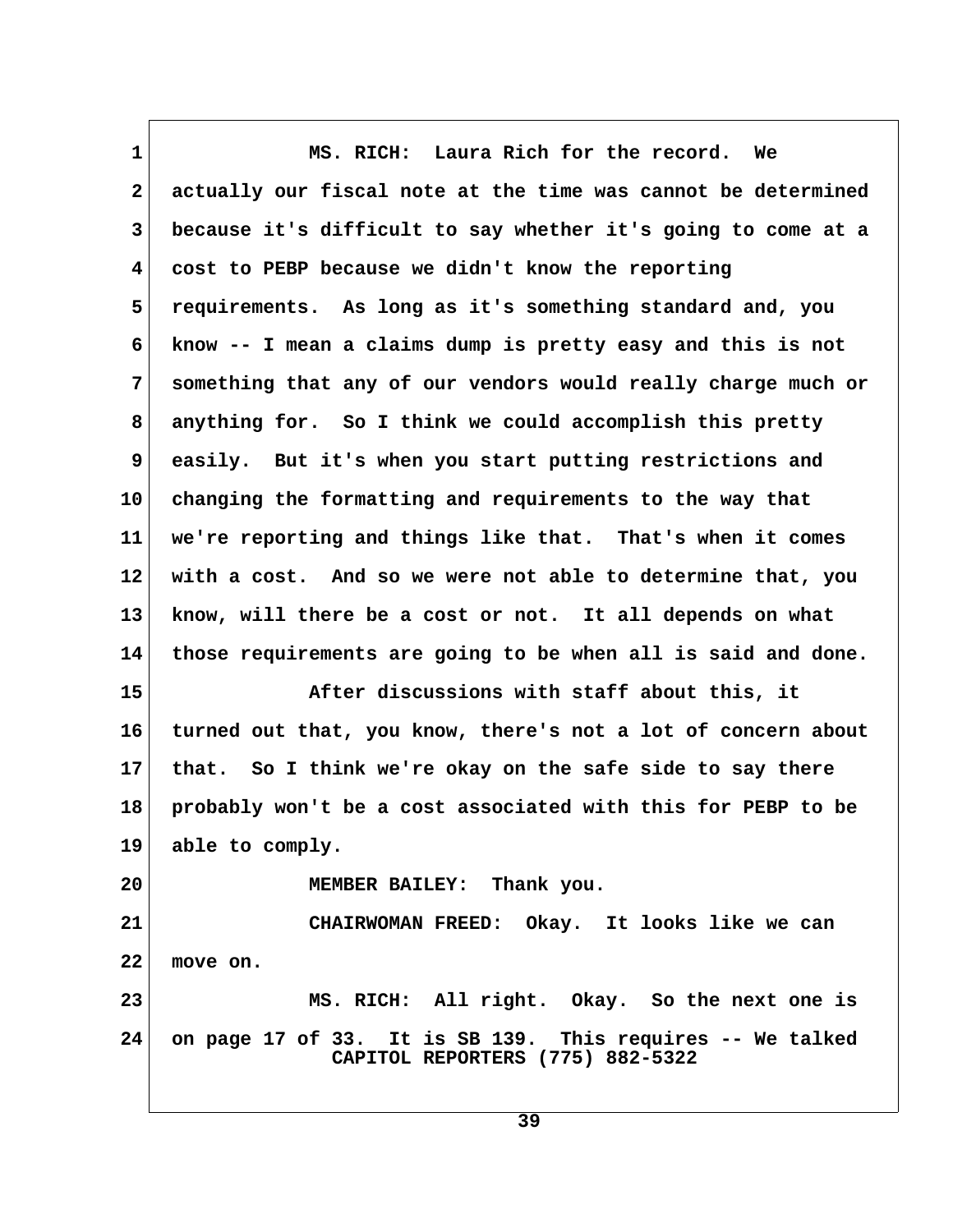**1 about this last time. It requires certain health insurance 2 to cover treatment of certain conditions relating to gender 3 dysphoria. I just wanted to provide the board an update on 4 that one. There were -- There was an amendment that was -- 5 it was passed with an amendment on April 2nd. The amendment 6 eliminates voice therapy and adds requirements for 7 individuals under 17 and requires insurers to make reasonable 8 efforts to secure in-network providers.**

 **9 So I want to just discuss a few things. I know 10 last time there was a concern that why is it that PEBP's 11 fiscal note is so much higher than Medicaid's fiscal note. I 12 actually reached out to Medicaid on several of these bills 13 and was part of some work group discussions on this. And it 14 clicked during one of these work group discussions. Medicaid 15 does not have a lot of utilization because they don't have a 16 lot of providers who are -- who accept Medicaid who provide 17 these services. So that, I think, answered the question as 18 to why PEBP's fiscal note was so much higher than Medicaid. 19 It's because we offer these services. We provide coverage. 20 But we also have providers that, you know, in our network 21 that provide these services.**

**22** So I do want to say though that we will probably **23 be reducing the amount of our fiscal note. I'll be working 24 with our vendors to reduce this because of the amendment and CAPITOL REPORTERS (775) 882-5322**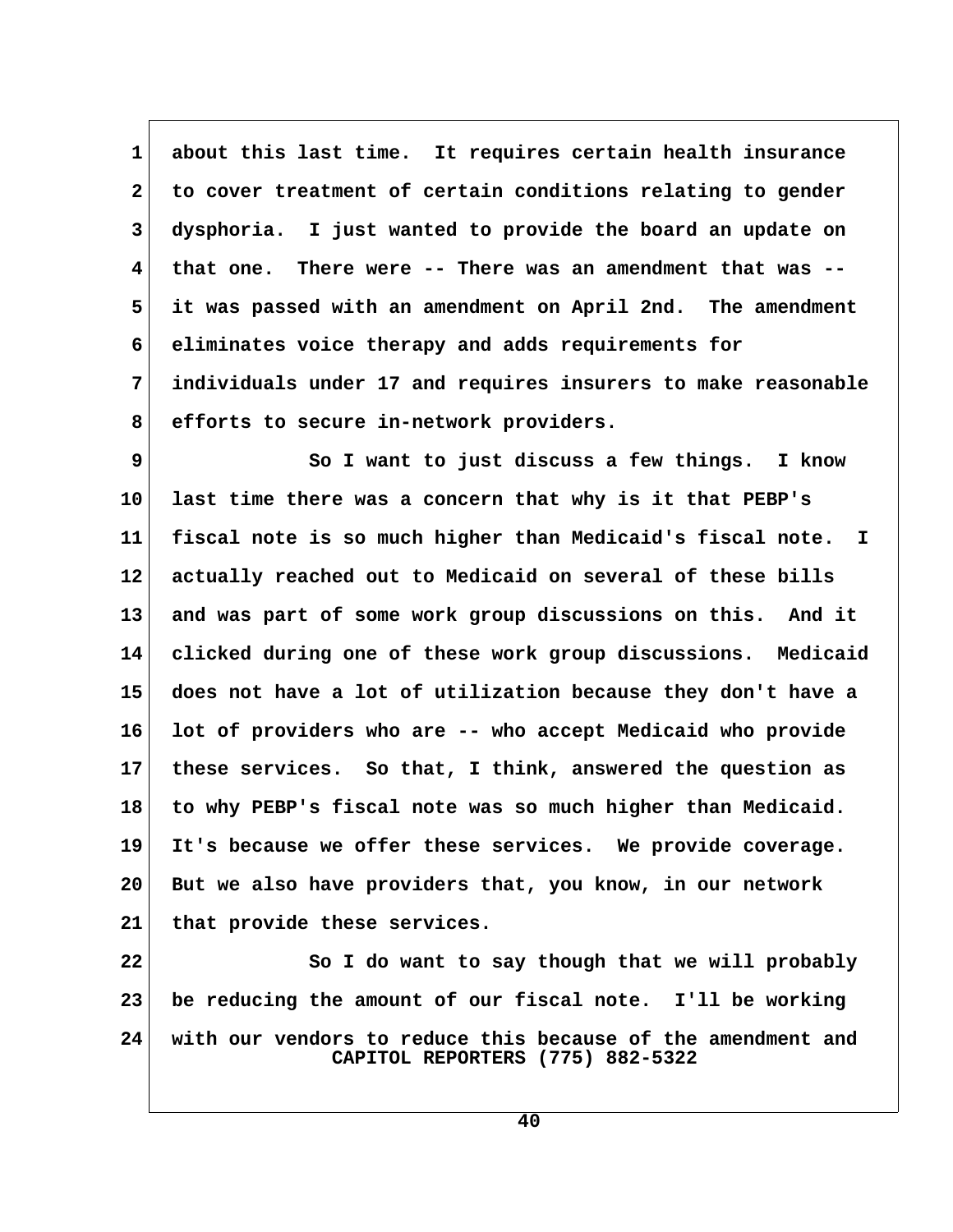1 the elimination of voice therapy, along with some other  **2 items, I think that we can probably reduce this quite a bit 3 now that the amendment has been -- has been added. So I'll 4 stop there for questions.**

 **5 CHAIRWOMAN FREED: This is Laura Freed. I have a 6 question. We talked last time about how voice therapy wasn't 7 really expensive for PEBP. It was really the -- It was 8 gender reassignment for members under 18 that was really the 9 cost driver of the fiscal note. And so the amendment has 10 requirements for individuals under 17. So what does that 11 mean for the fiscal note?**

**12 MS. RICH: This is exactly -- Laura Rich for the 13 record. This is exactly what we're going to have to take 14 back and look at and see exactly, you know, how is that going 15 to affect the fiscal note. I assume that it's going to 16 reduce it. And so -- but we hadn't gotten that far yet. 17 CHAIRWOMAN FREED: Okay. This is Laura Freed 18 again. And the bill as amended still applies to both public 19 insurers, that is PEBP and Medicaid, as well as private 20 insurers? Okay. Thank you. 21 MEMBER KELLEY: Chairperson Freed, I have a 22 question. This is Michelle Kelley here.**

**24 MEMBER KELLEY: Executive Officer Rich, thank you CAPITOL REPORTERS (775) 882-5322**

**23 CHAIRWOMAN FREED: Okay. Go ahead.**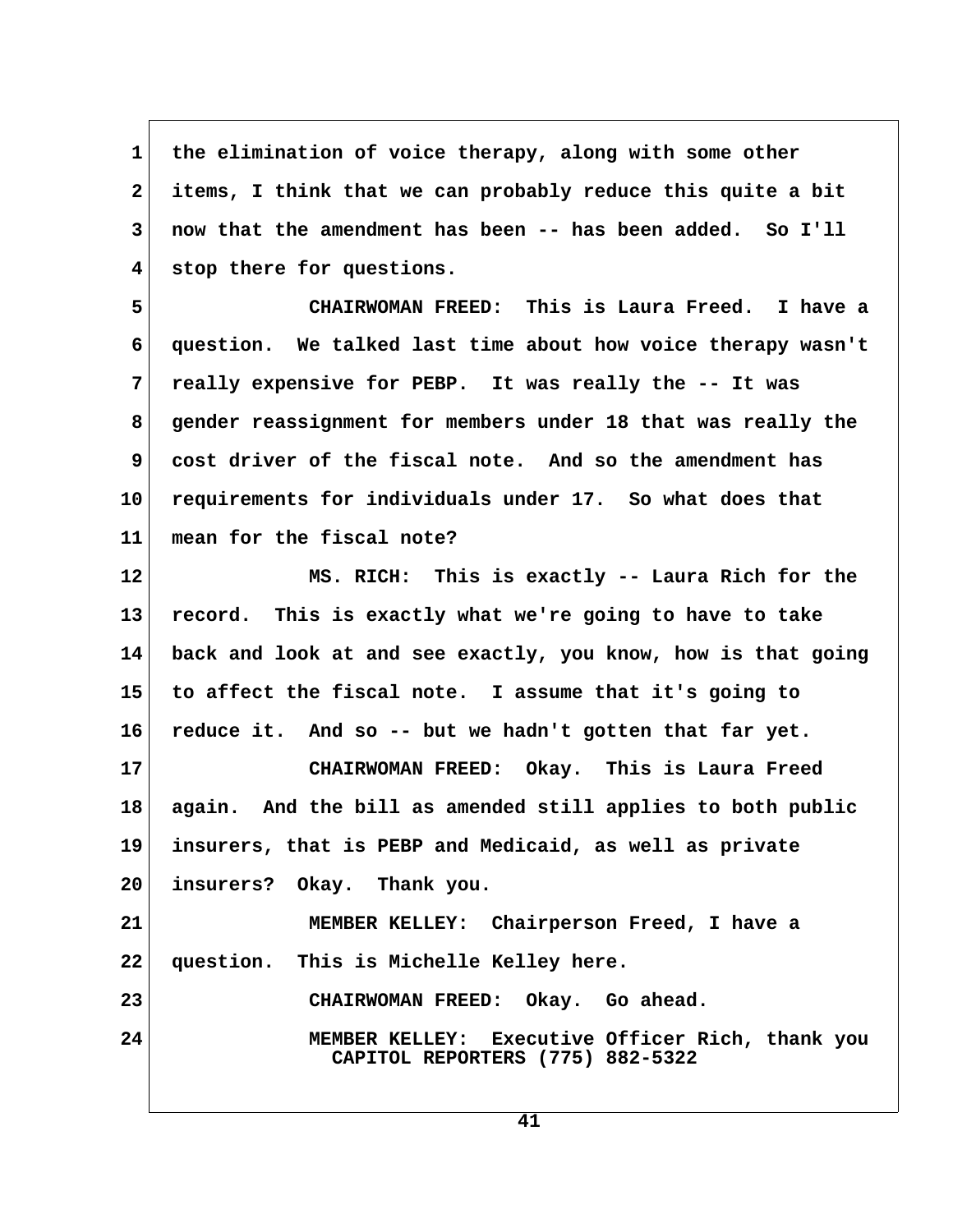1 for your explanation of how the fiscal notes are put  **2 together. And I'm really happy to hear that you're going to 3 re-look at this particular fiscal note. I think that that's 4 important. But I am still a little curious. It's really 5 just a general question.**

 **6 So the only way, you know, for us on the board 7 trying to try to kind of do our job and work out what's what, 8 you know, when I was looking at the fiscal notes, I was 9 curious about the difference between the fertility fiscal 10 note and this fiscal note. And just on the surface, I was, 11 like, well, that's kind of odd because, you know, I didn't 12 know a lot of people that needed fertility treatment. So I 13 went out and looked at the CDC and they told me that around 14 six percent -- I love this -- of married women between the 15 ages of 15 and 44, married women, suffer from some form of 16 infertility.**

**17 And then when I went out looking for the same -- 18 looking for some form of, you know, representation for gender 19 dysmorphia, the numbers obviously are harder to come by. But 20 I think that I got a number from -- Bear with me -- from -- 21 It's not a great reference. But I believe the Manual of 22 Mental Disorders, the 5th Edition. Of course, the 23 statistical, diagnostic statistical, at 0.005 to 0.014 and 24 .002, so well under one percent of the population, not even CAPITOL REPORTERS (775) 882-5322**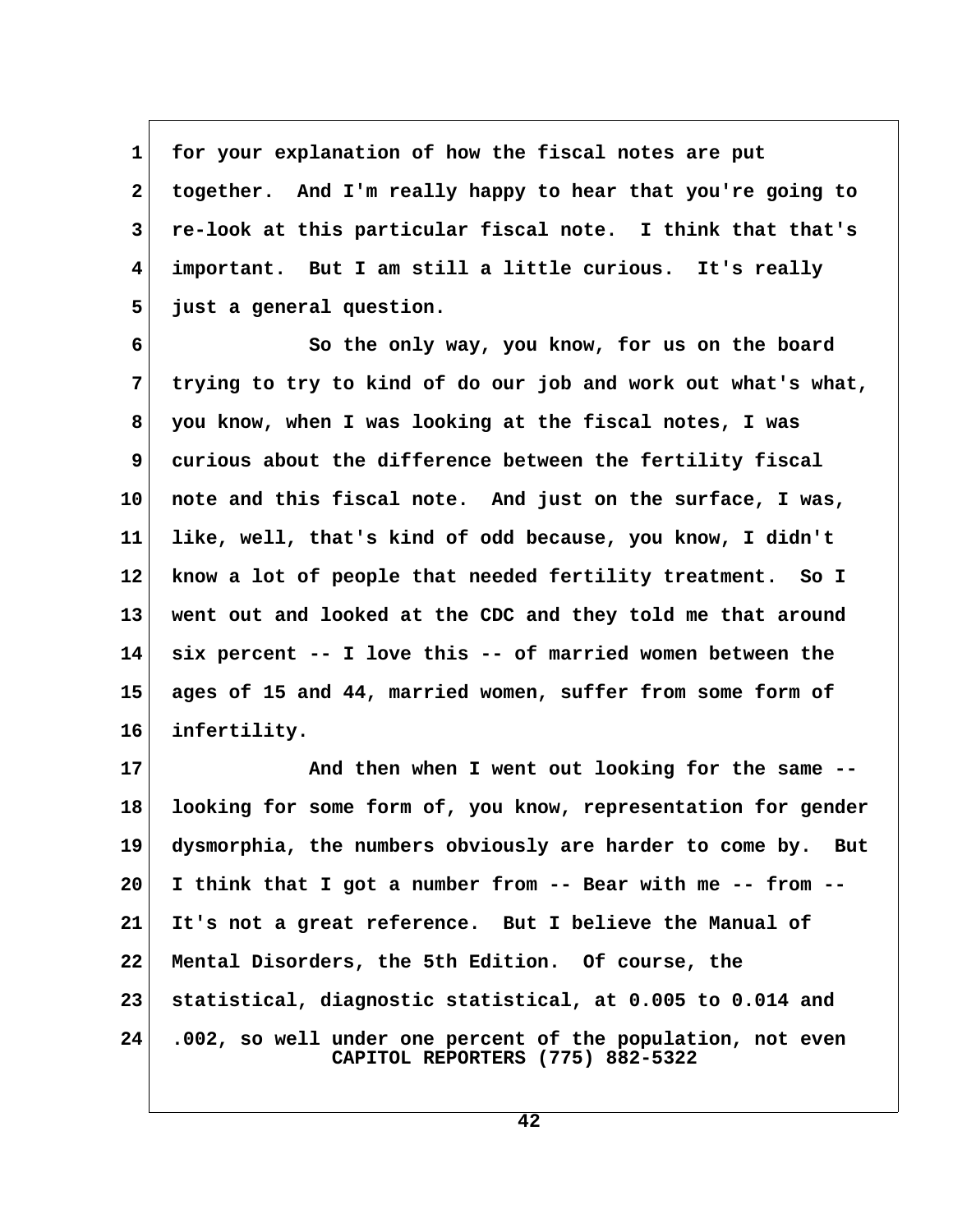**1 close to being one percent of the population. And yet we've 2 got a million dollar fiscal note attached to it. 3 And so I'm just kind of, like, just at the very 4 top level I'm confused about that given that if we then break 5 that a little bit of the PEBP population we're probably just 6 talking about a couple of people, right. So how can on the 7 fertility side where it's six percent of the population -- 8 And I understand a lot of the service is already covered. 9 Same with this particular category too though. So I don't 10 know. Can you -- There's a question in there somewhere. But 11 can you help? 12 MS. RICH: So Laura Rich for the record. You are 13 correct where this is -- this is not widely -- there's not a 14 lot of utilization. I think -- I'll have to go back and look 15 through the e-mails. But there was just a handful of people. 16 It is every year -- It is -- The cost of those have risen 17 every year of those services has risen every year since this 18 was introduced in 2015. 19 There's the -- I think what we were focusing on 20 here is opening the doors to those. So right now for us it's 21 under the PEBP plan identifies it as you have to be over 18 22 in order to be covered for these services. So eliminating 23 that requirement does obviously open doors to, you know, to a 24 new population, a new group. So there's a lot of CAPITOL REPORTERS (775) 882-5322**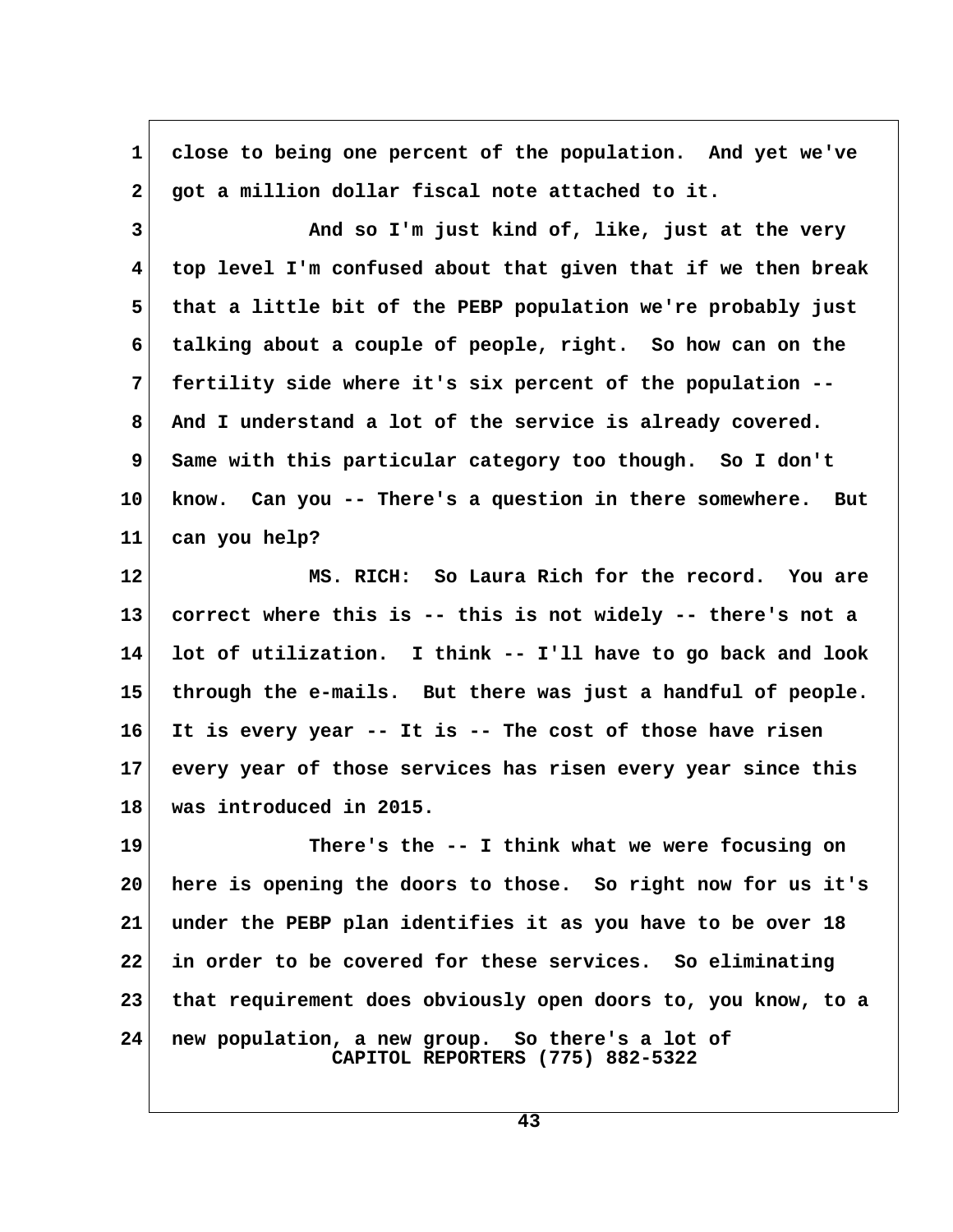**1 projections.**

 **2 I do think that this was likely when PEBP 3 receives the projections or the this is what we think might 4 happen -- And, again, that's really what it is, it's a best 5 guess using data available to us. We usually get a pretty 6 significant dollar figure difference. It could be as low as 7 this or as high as this. And so we try to be as realistic as 8 possible. 9 So I think -- I mean, we can go back and look at 10 this. Again, I want to go back and look at this, just 11 because of the different requirements in the amendment as 12 passed. But, you are correct, the amount of people that have 13 actually gone through this transition and received these 14 services is relatively low. But I think the cost of those 15 services in the grand scheme of things is much higher than 16 fertility treatments. So I think that's where -- what we're 17 looking at overall is just the overall cost. 18 And I think -- Nancy Spinelli, I don't know if**

**19 she is on. But I know that she's worked very, very closely 20 with our third party administrator through these -- for a lot 21 of these members because they do go through utilization 22 management and case management for these services. It's a 23 requirement. So I know that she's got very detailed 24 experience with this. And I don't know if she's on if maybe CAPITOL REPORTERS (775) 882-5322**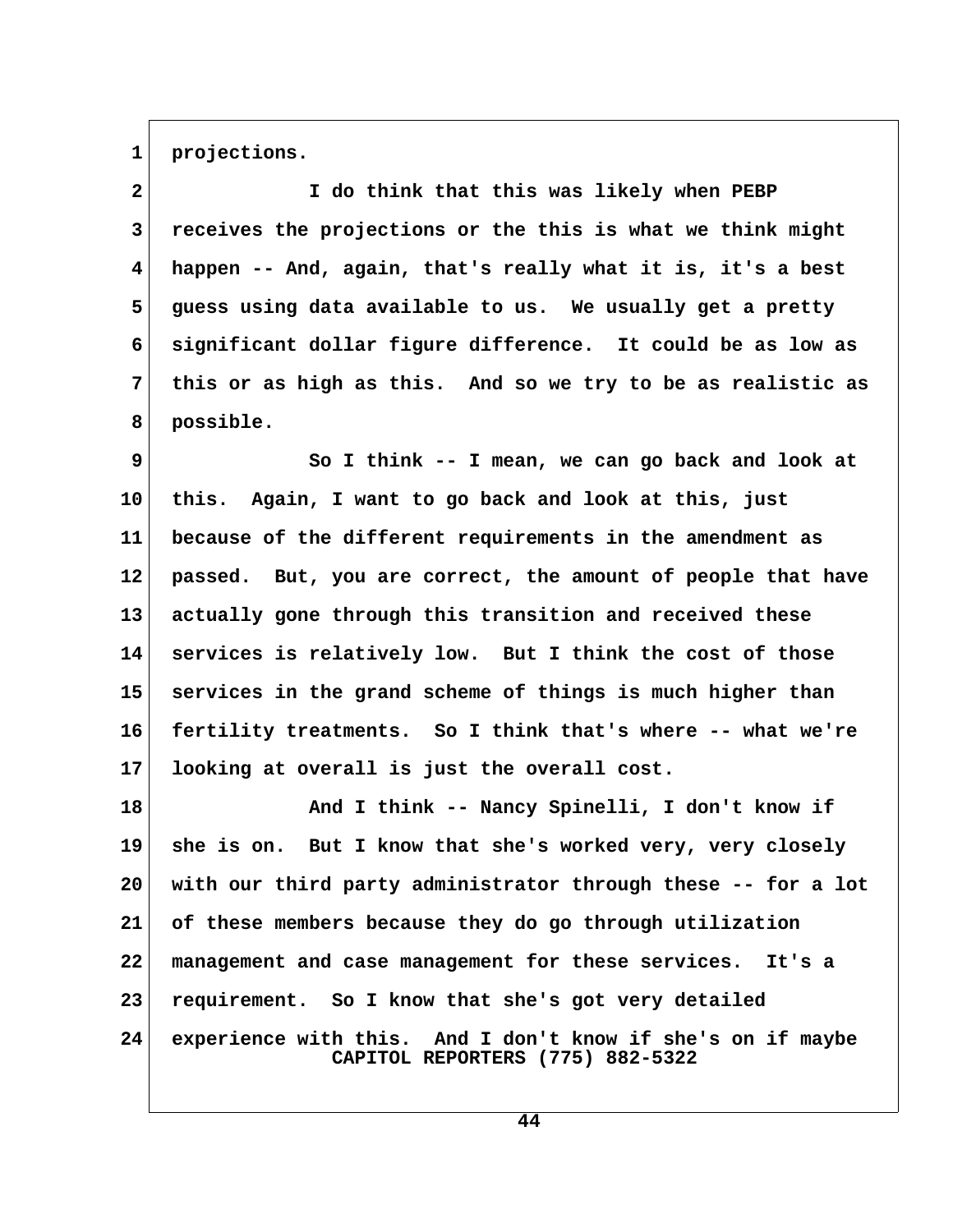| 1            | she can add to that. Let me see if she's on. I can't tell.                                    |  |
|--------------|-----------------------------------------------------------------------------------------------|--|
| $\mathbf{2}$ | Yes, she is. Nancy, are you available? Maybe.                                                 |  |
| 3            | MEMBER KELLEY: She's on mute. I just had --                                                   |  |
| 4            | MS. SPINELLI: Sorry. Sorry about that. Yes, we                                                |  |
| 5            | have had a few over the last -- the last three or four years,                                 |  |
| 6            | a few cases where we've had the transgender surgeries. But                                    |  |
| 7            | it's only been -- Actually, I can only think offhand of                                       |  |
| 8            | three, I think, so it's not a real common thing.                                              |  |
| 9            | MEMBER KELLEY: Can I ask a follow-up, Executive                                               |  |
| 10           | Officer Rich? I'm just wondering what is the PEBP's annual                                    |  |
| 11           | spend on the services that are currently covered in this                                      |  |
| 12           | category? Is that a number anyone knows?                                                      |  |
| 13           | MS. RICH: So I can look it up. Let's see. I                                                   |  |
| 14           | remember that this came up in a -- when we were trying to                                     |  |
| 15           | figure out the fiscal note. So if you give me just a minute,                                  |  |
| 16           | if I look through my e-mails, I can probably come up with it.                                 |  |
| 17           | There's a lot of e-mails about this. We also have some                                        |  |
| 18           | litigation regarding this too, so I have about a million                                      |  |
| 19           | e-mails on this subject.                                                                      |  |
| 20           | So, in 2019, our total spend was $212,000$ . And,                                             |  |
| 21           | in 2020, it went up to 252. 2021 obviously we've got --                                       |  |
| 22           | Well, so 2020 and '21 you know that there's a lot of claim                                    |  |
| 23           | suppression. So it's a little -- that number I wouldn't use                                   |  |
| 24           | as accurate. If they go back -- And I don't have it right<br>CAPITOL REPORTERS (775) 882-5322 |  |

 $\sqrt{2}$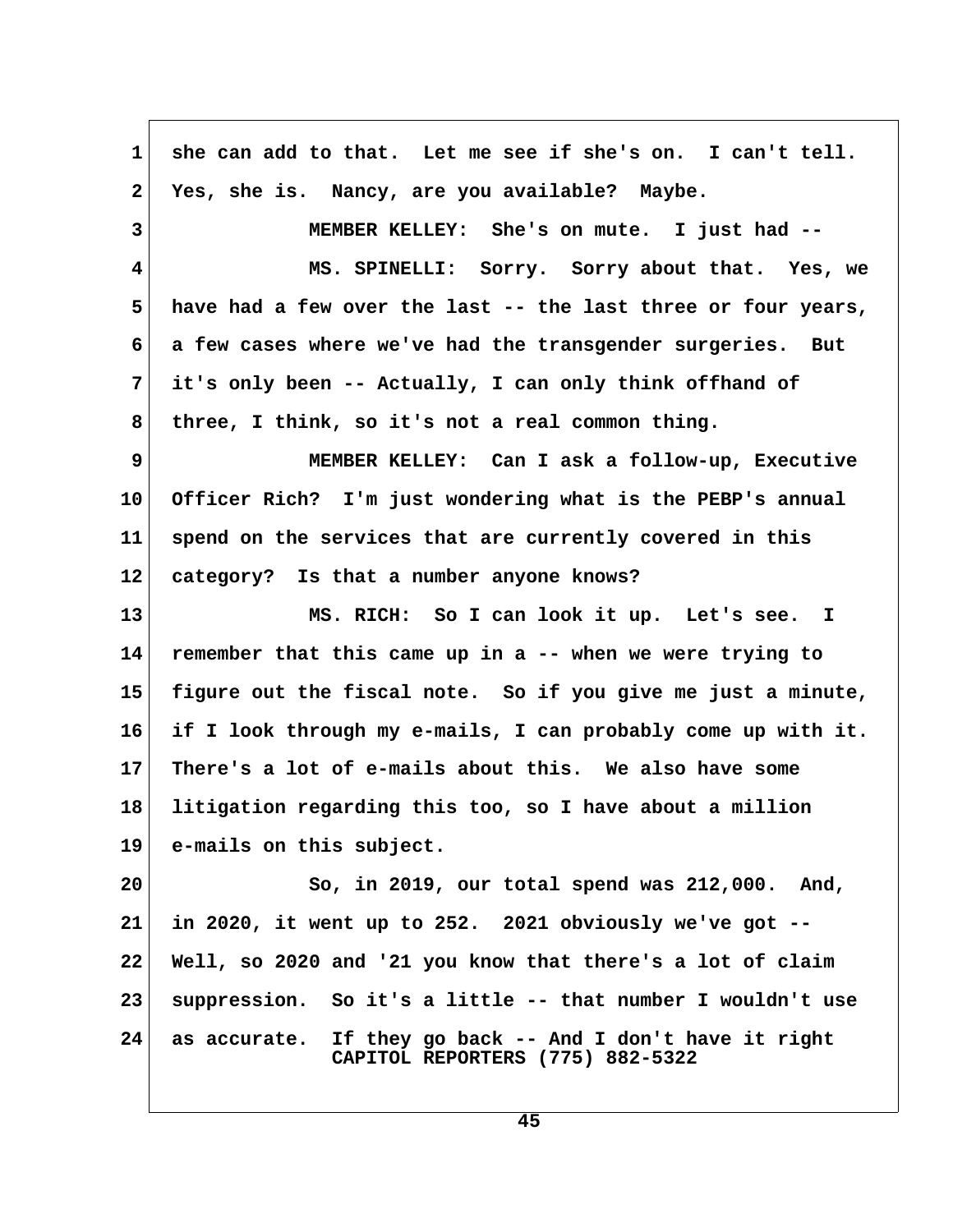| 1               | here in my e-mail. But before 2019 the spend was almost                       |  |
|-----------------|-------------------------------------------------------------------------------|--|
| 2               | nothing. And so it has been steadily rising and I think                       |  |
| 3               | that's where that fiscal note came from.                                      |  |
| 4               | MEMBER KELLEY: Okay. Well, thank you. I                                       |  |
| 5               | appreciate your answer. I appreciate you looking at that.                     |  |
| 6               | And it seems to me, hopefully, with the amendment and then if                 |  |
| 7               | you re-look at the fiscal note again, because if we're going                  |  |
| 8               | to be spending \$252,000 a year on adults, I mean, I can't                    |  |
| 9               | imagine there's that many kids under the age of 17 who are                    |  |
| 10              | lining up for this surgery. You know, it's not that simple.                   |  |
| 11              | So it just seems that honestly a million seems very high. So                  |  |
| 12 <sup>°</sup> | hopefully we can bring that down. But I appreciate the                        |  |
| 13              | information. Thank you so much.                                               |  |
| 14              | CHAIRWOMAN FREED: Are there any other questions?                              |  |
| 15              | We can move on.                                                               |  |
| 16              | Oh, Mr. Bailey, I heard you unmute yourself.                                  |  |
| 17              | MEMBER BAILEY: Laura, you said there was legal                                |  |
| 18              | action taken. And who against?                                                |  |
| 19              | MS. RICH: Mr. Bailey, this is -- so there's --                                |  |
| 20              | PEBP has some litigation regarding, you know, there's appeals                 |  |
| 21              | and things like that regarding this situation. But it's                       |  |
| 22              | probably not appropriate to bring it up at this board                         |  |
| 23              | meeting.                                                                      |  |
| 24              | MEMBER BAILEY: Okay. I understand that. I<br>CAPITOL REPORTERS (775) 882-5322 |  |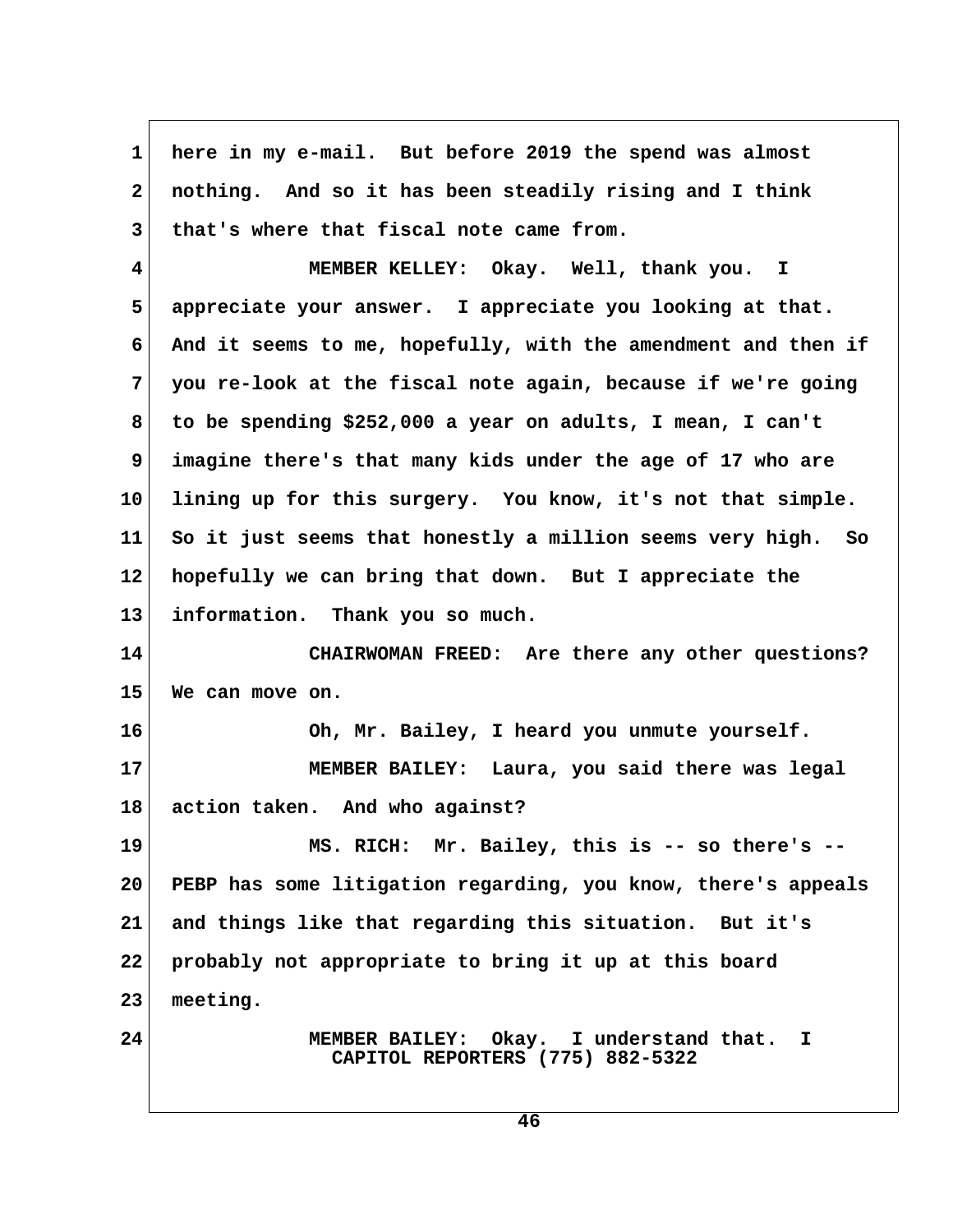**1 think that's a good question. Because what's that going to 2 cost if it costs us anything? Thank you. 3 CHAIRWOMAN FREED: This is Laura Freed. Board 4 Members, would you like a five-minute break? Oh, my gosh, 5 this might be the first time in history you guys haven't said 6 yes. All right. We'll keep going. 7 MEMBER LINDLEY: Member Krupp is talking, but 8 she's muted. 9 CHAIRWOMAN FREED: Okay. All right. Let's come 10 back at 2:25 then so everybody can have a little break. 11 (Break was taken) 12 MS. RICH: So the next one -- Laura Rich for the 13 record. The next one that I wanted to go over was on page 14 18, Senate Bill 171. There's a lot of pieces to this. This 15 bill prohibits a pharmacy benefit manager from requiring a 16 covered person to obtain a drug by mail. Where does this 17 affect PEBP? 18 So right now PEBP uses Accredo, which is a 19 specialty pharmacy through Express Scripts. Specialty 20 pharmacy, specialty drugs, are usually much more costly and 21 come with a significant rebate. So if we were to -- If 22 PEBP -- If this bill were to pass and PEBP could not enforce 23 the requirement to -- for members to get their drugs from a 24 specialty pharmacy such as Accredo and instead could go to a CAPITOL REPORTERS (775) 882-5322**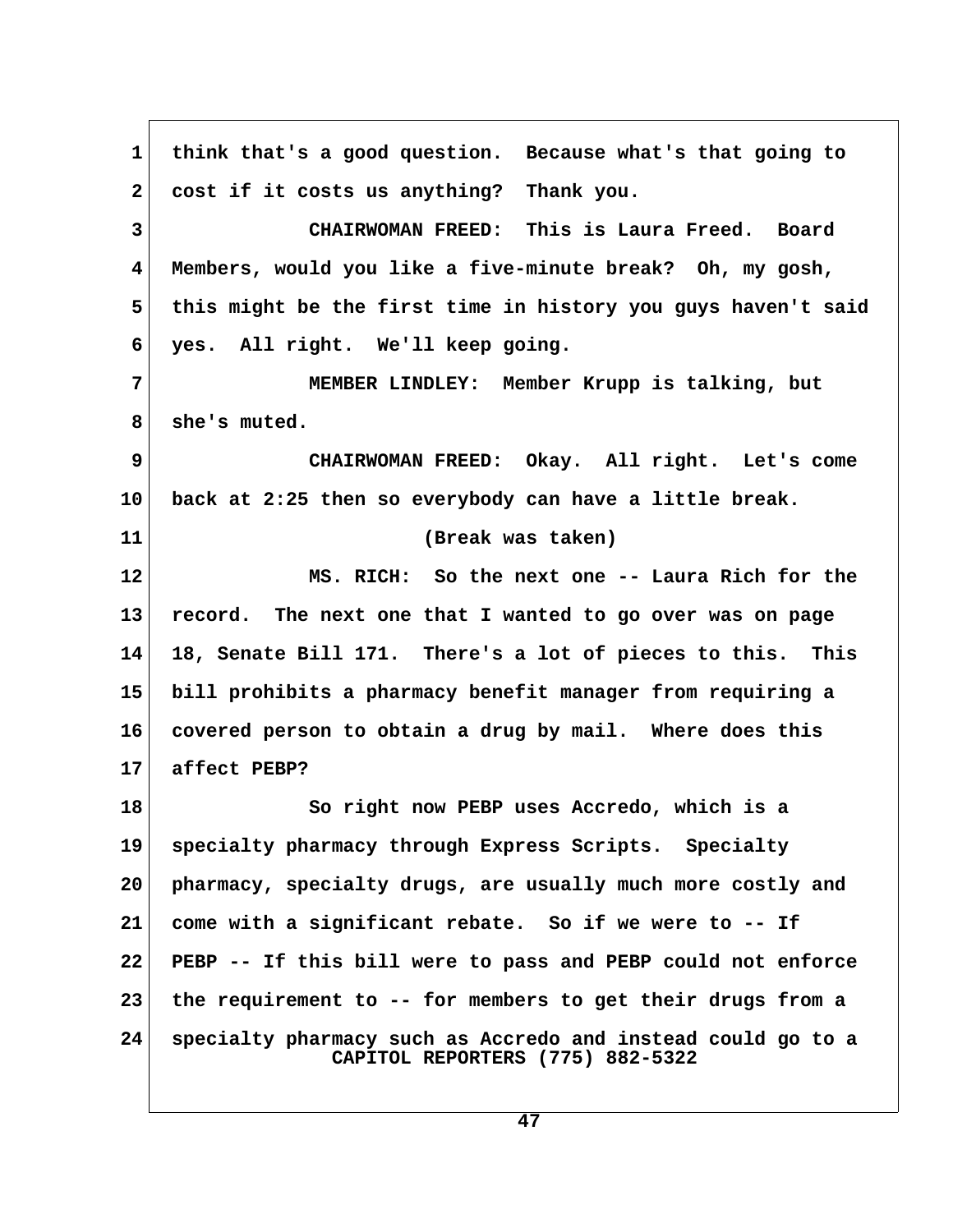**1 retail pharmacy and receive their specialty drugs there, 2 there's definitely -- there could be a significant impact. 3 The impact from that is, one, the drug pricing is definitely 4 the discount we get through Accredo is much, much higher than 5 through a retail pharmacy. So, overall, at retail that drug 6 would be a lot more expensive.**

 **7 Secondly, we would not be -- the rebates that we 8 would get -- Through the program PEBP gets a significant 9 amount of rebates from drugs through our PDM every year. And 10 so a lot of these rebates come from specialty drugs. The 11 rebate would also be much less if that drug were to be 12 purchased at a retail pharmacy rather than through a 13 specialty pharmacy, through the Accredo specialty pharmacy.**

**14 So PEBP worked pretty closely with our PDM, with 15 Express Scripts, to look at how -- what kind of impact would 16 this have on the program. You have heard members that are 17 unhappy with the requirement to get -- to get these specialty 18 drugs through the mail because especially in southern Nevada 19 you have, you know, the summers can get hot and so having a 20 medication sit out on your front porch in 110 degree weather 21 is not great. And so most of the time these folks have to 22 take other measures, which we can accommodate. Express 23 Scripts does. You know, they'll send it to your place of 24 work. There's different mechanisms to mitigate those issues. CAPITOL REPORTERS (775) 882-5322**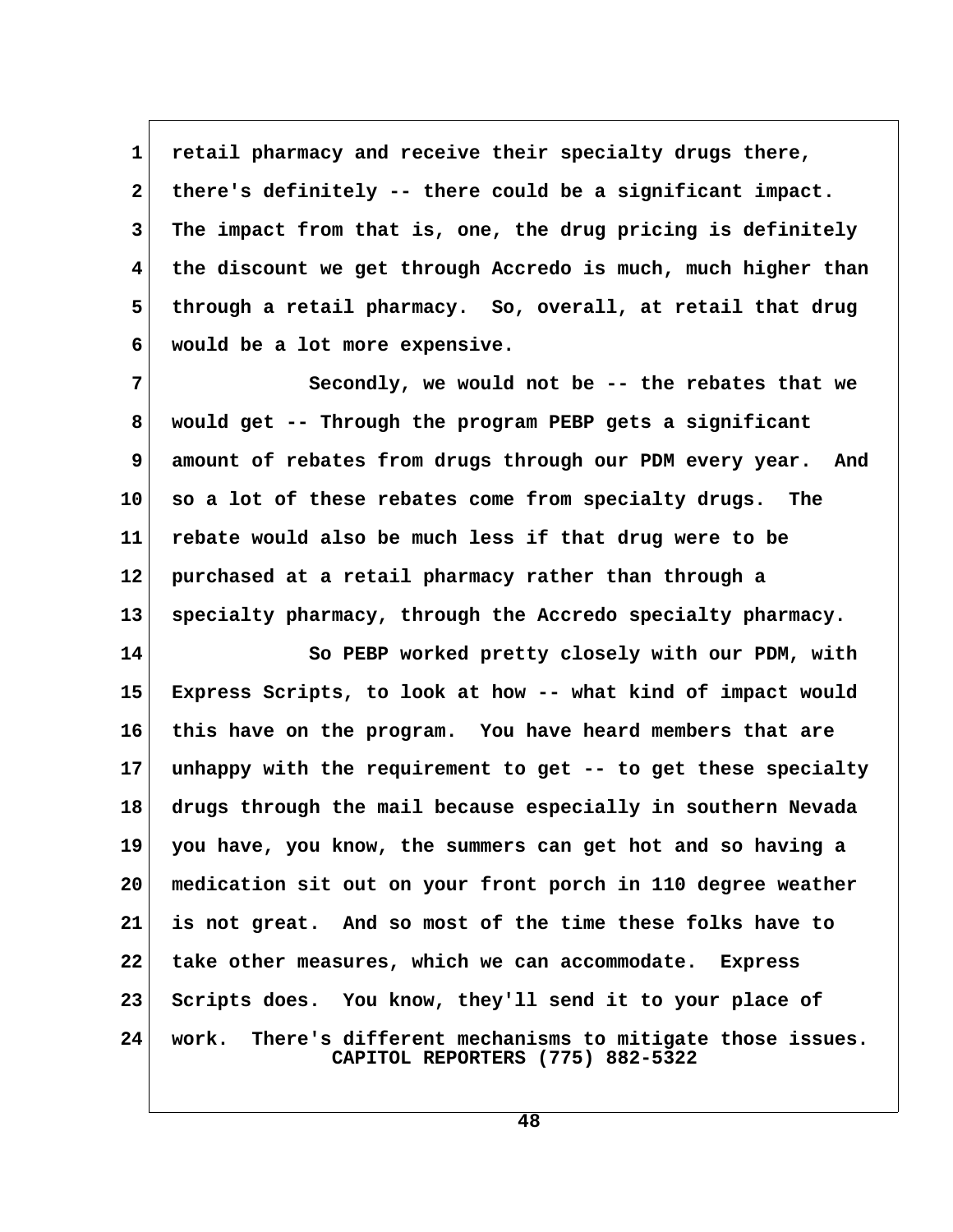1 But, overall, you do have members who prefer to go to retail 2 and pick up their drugs that way.

**3** So we looked at how many people do we think would  **4 switch over to retail versus mail order. Right now I think 5 that the amount of folks that are receiving their specialty 6 drugs they're probably going to stick with that. Not a lot 7 of people are going to switch over. I think that those that 8 are on that program that have -- they're used to it, they're 9 going to continue to receive their specialty medications that 10 way. It's probably going to be the newer folks that have new 11 prescriptions that move on to that retail option.**

**12 So we took a look at what do we think the impact 13 would be and how many folks do we think would move on to get 14 their drugs through retail. And the biennial impact that was 15 provided by Express Scripts was about \$637,000.**

**16 Now, what I do want to add is that there was a 17 conceptual amendment which was then -- it was actually on -- 18 When was it? Today. Today. It was the one I listened to 19 this morning, actually. So it was amended and passed this 20 morning. And it included the amendment that definitely 21 changes things for PEBP. It would have a much greater impact 22 for PEBP than the \$637,000 that you're seeing here. Because 23 the conceptual amendment will essentially eliminate the 24 ability for PEBP to offer the Sav-on program and CAPITOL REPORTERS (775) 882-5322**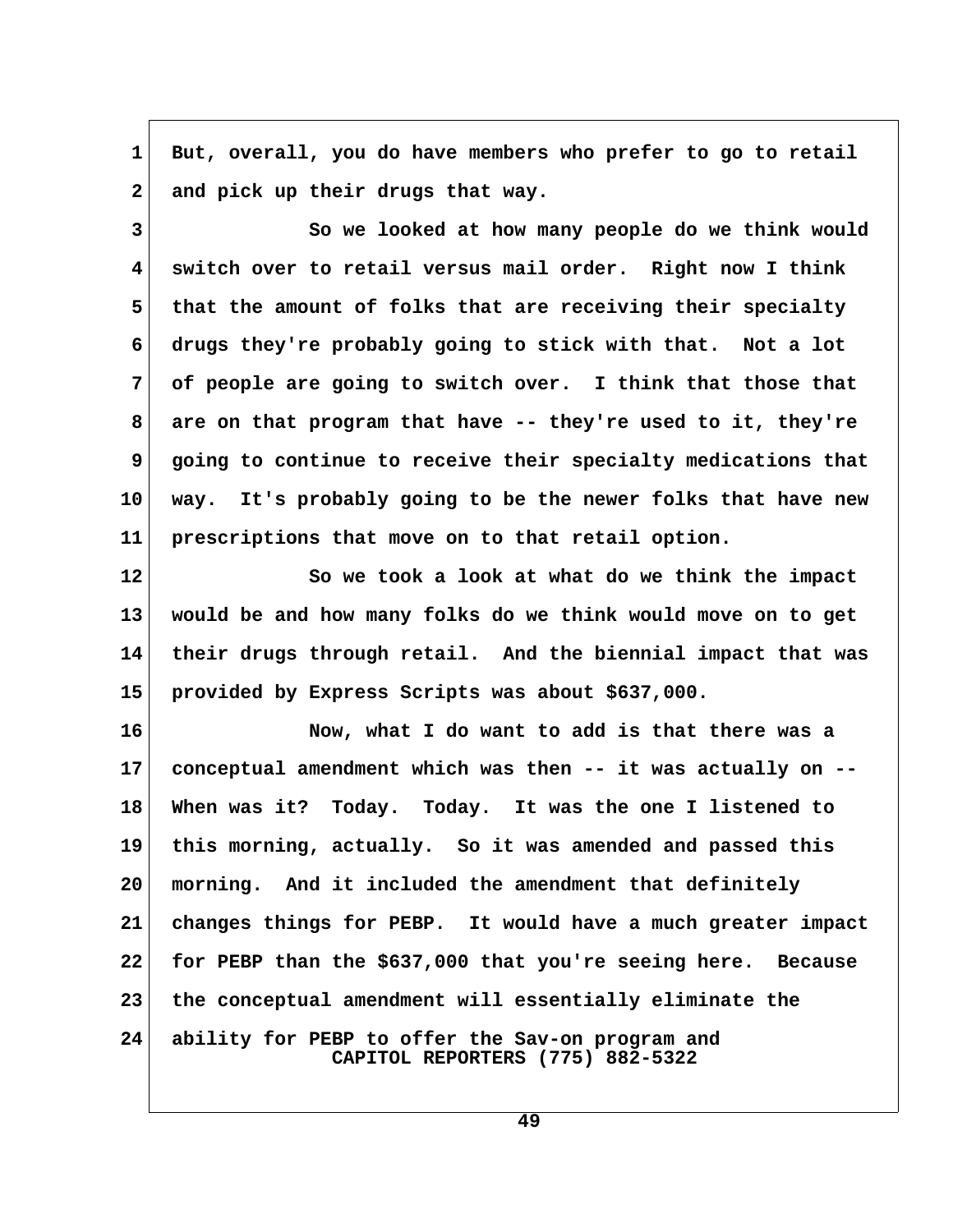**1 out-of-pocket protection program that we have in place. 2 And so, if you remember, we put that in place 3 earlier in 2020, I think. I can't remember if it was the May 4 board meeting or the March board meeting. But that was -- 5 the board implemented that because of the two million dollars 6 a year that we would see in savings. And, additionally, the 7 members would see, the members that had those medications 8 that fell under the Sav-on program would also have a zero 9 dollar out of pocket, so savings for both the member and the 10 program. 11 This conceptual -- or the amendment that was 12 incorporated in this bill being passed today eliminates 13 PEBP's ability to offer those. And so our fiscal note will 14 definitely increase by several million dollars, probably four**

**15 million dollars is what we're looking at for a fiscal note, 16 on top of the \$637,000 that was identified in the original 17 bill.**

**18 So I have reached out to Senator Hardy and 19 Assemblywoman Hardy to discuss the implications of this 20 amendment. It sounds like they have been working with 21 Medicaid on this as well. So I was able to communicate a 22 little bit with Medicaid earlier this morning and we are 23 possibly exploring some language that would mitigate some of 24 these -- the fiscal note that we would be putting on there. CAPITOL REPORTERS (775) 882-5322**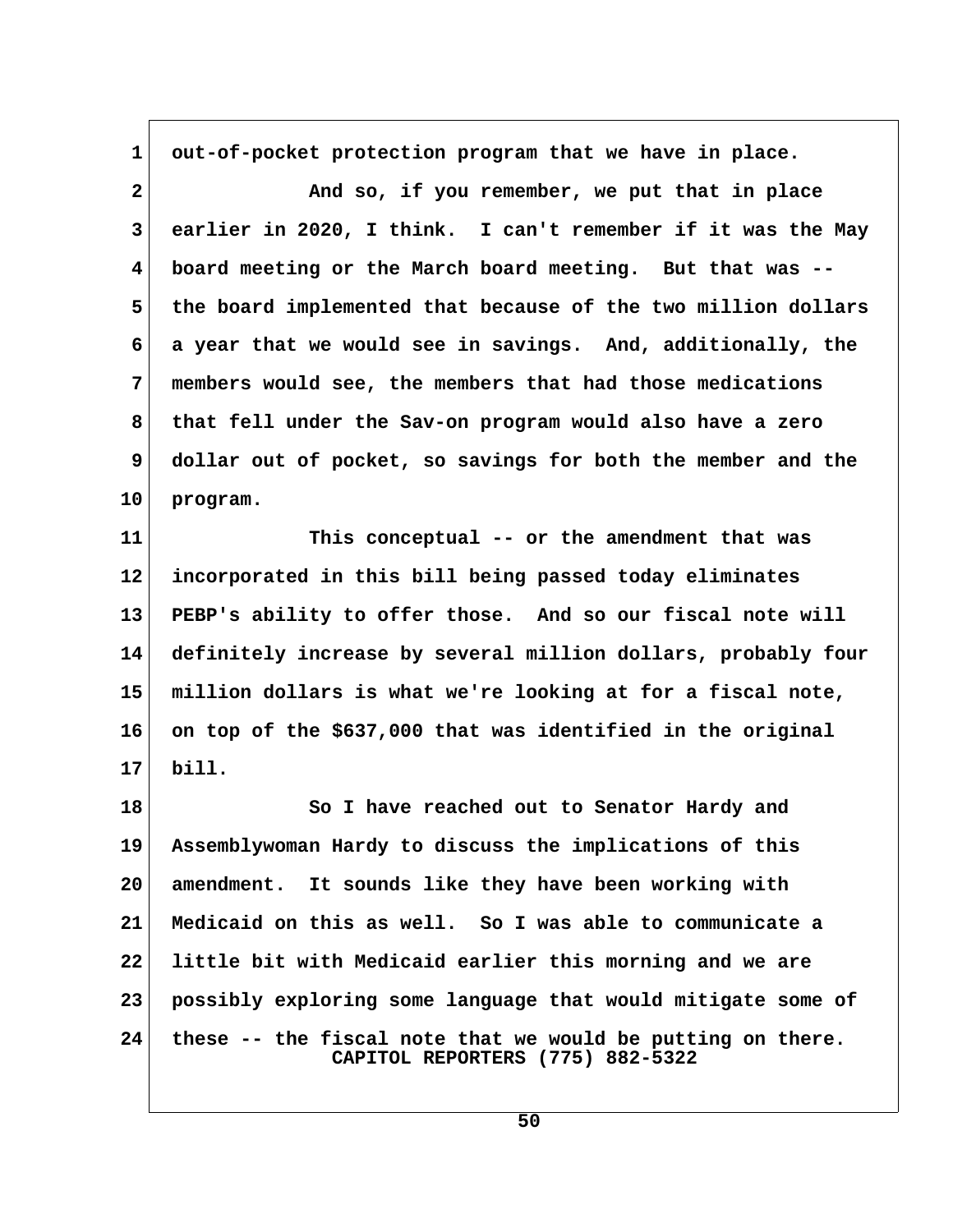**1 But at this point that bill has been passed out of committee 2 with that language incorporated in it. So it's definitely 3 concerning for PEBP at this point. I will stop there for 4 questions.**

 **5 MEMBER AIELLO: This is Betsy with a question for 6 Laura. Laura, so if it's a loss for the insurer and a loss 7 for the person, what is the benefit? Why is Senator Hardy 8 asking for this amendment? What do they see as the reason to 9 have it?**

**10 MS. RICH: So Laura Rich for the record. Betsy, 11 I don't think you were on the board at the time when we 12 discussed this, but originally -- So there's people that 13 receive co-pay assistance dollars. Those are folks who 14 typically have prescriptions that are high cost prescriptions 15 and so they get assistance from the manufacturer to pay for 16 those.**

**17 In the past, what was happening is that, let's 18 say that they got a thousand dollars in co-pay assistance 19 dollars and so they were getting that medication, that drug, 20 for very low cost or even at no cost. And so the 21 manufacturer would assist and provide that co-pay assistance 22 for that member up through the point where they've met their 23 deductible and now they're getting that drug for free. So 24 they have no out-of-pocket cost at that point. And at that CAPITOL REPORTERS (775) 882-5322**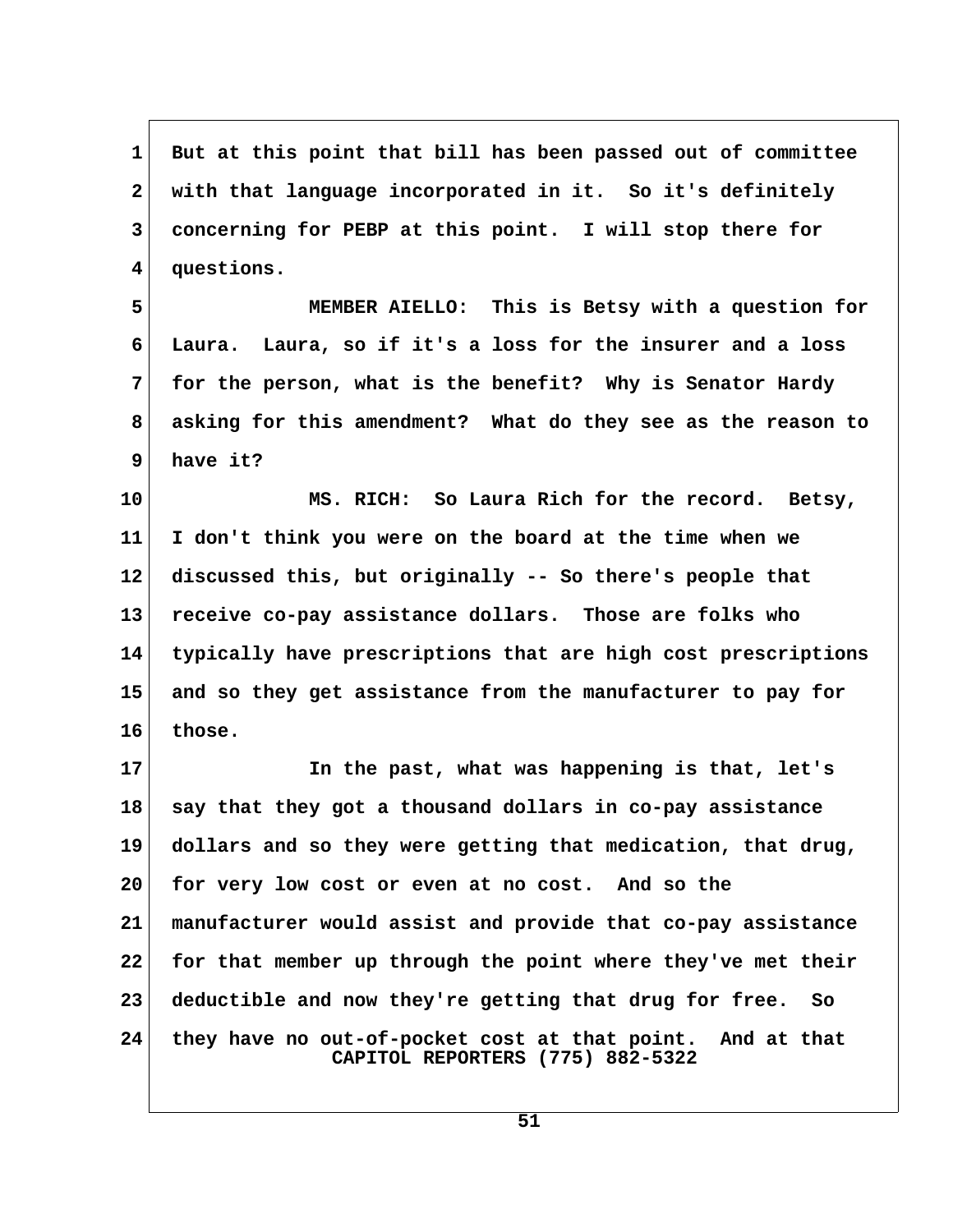**1 point the drug manufacturer cuts the member off and no longer 2 provides co-pay assistance because the plan is paying a 3 hundred percent. So you can see that we were not able to 4 leverage those dollars.**

 **5 And so what plans are doing now is providing 6 this -- they're implementing these programs where those 7 co-pay dollars don't get incorporated in to your accumulator. 8 So if a drug manufacturer provides a thousand dollars in 9 co-pay assistance, it does not lower your deductible. It 10 does not go towards your deductible or out-of-pocket max. So 11 that does not get applied.**

**12 So we had that in place for a couple of years. 13 And then earlier in 2020 we added on the Sav-on program. And 14 what that does is it -- it helps out the member in a sense 15 because it provides -- it still provides the co-pay dollars 16 that the drug manufacturer is willing to provide to that 17 member. It applies it to the plan. And so those costs go 18 down to the plan overall.**

**19 But -- And I have ESI on the line. They can 20 probably explain it a lot better than I can. It's a very 21 complicated program. And I know when we talked about this 22 when this was brought to the board there was a lot of 23 questions about it.**

**24 But, in this, with this Sav-on program, drugs CAPITOL REPORTERS (775) 882-5322**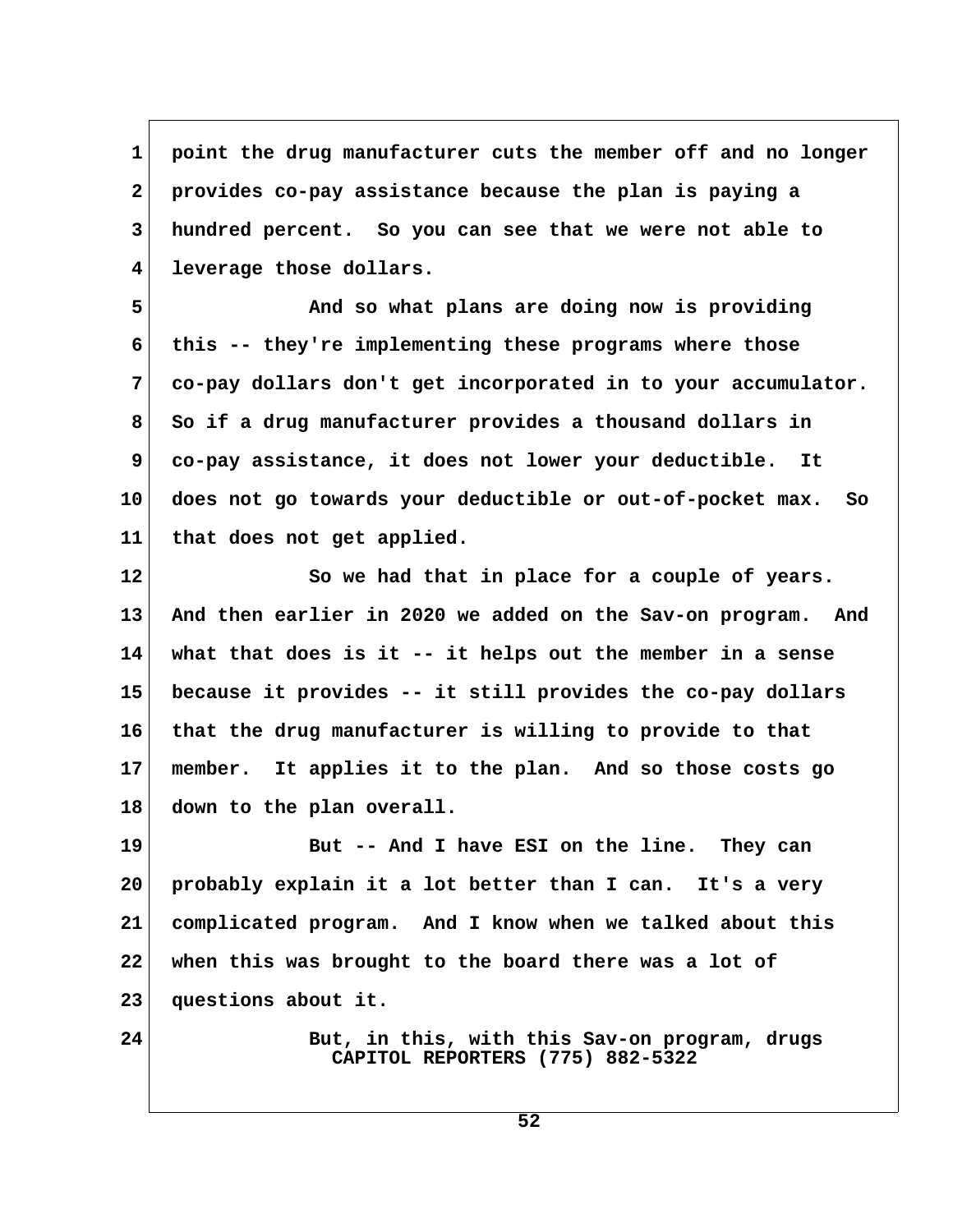**1 that fall in to the Sav-on category, which there are a 2 significant amount of drugs that fall in to this category, 3 the member is getting it at zero cost regardless. And so 4 we're still able to get the drug manufacturer dollars but the 5 member isn't paying. It's just it's not going towards their 6 accumulator. That money is not going toward their 7 accumulator. So if they were to go see the doctor, go to the 8 emergency room, or anything like that, they still have to 9 meet that deductible. They're not just having those co-pay 10 dollars bring down and eliminate their deductible. But at 11 least they're getting that drug specifically for zero cost. 12 So that's why we have certain plans in place like 13 that. But not all health insurance plans have that. And so 14 I think that health insurance plans are typically not 15 applying those co-pay dollars to the out-of-pocket cost of 16 members. And I think this is a mechanism to assist those 17 people because those dollars are not being applied towards 18 the deductible, if that makes sense. 19 And it's a lot more complex than that. So I'm 20 happy, if you want more information on that, I am happy to 21 coordinate and have Express Scripts sit down with you and 22 explain the ins and outs of this program. There's a lot to 23 it. And it's very complex. 24 MEMBER CAUGHRON: So this is April Caughron for CAPITOL REPORTERS (775) 882-5322**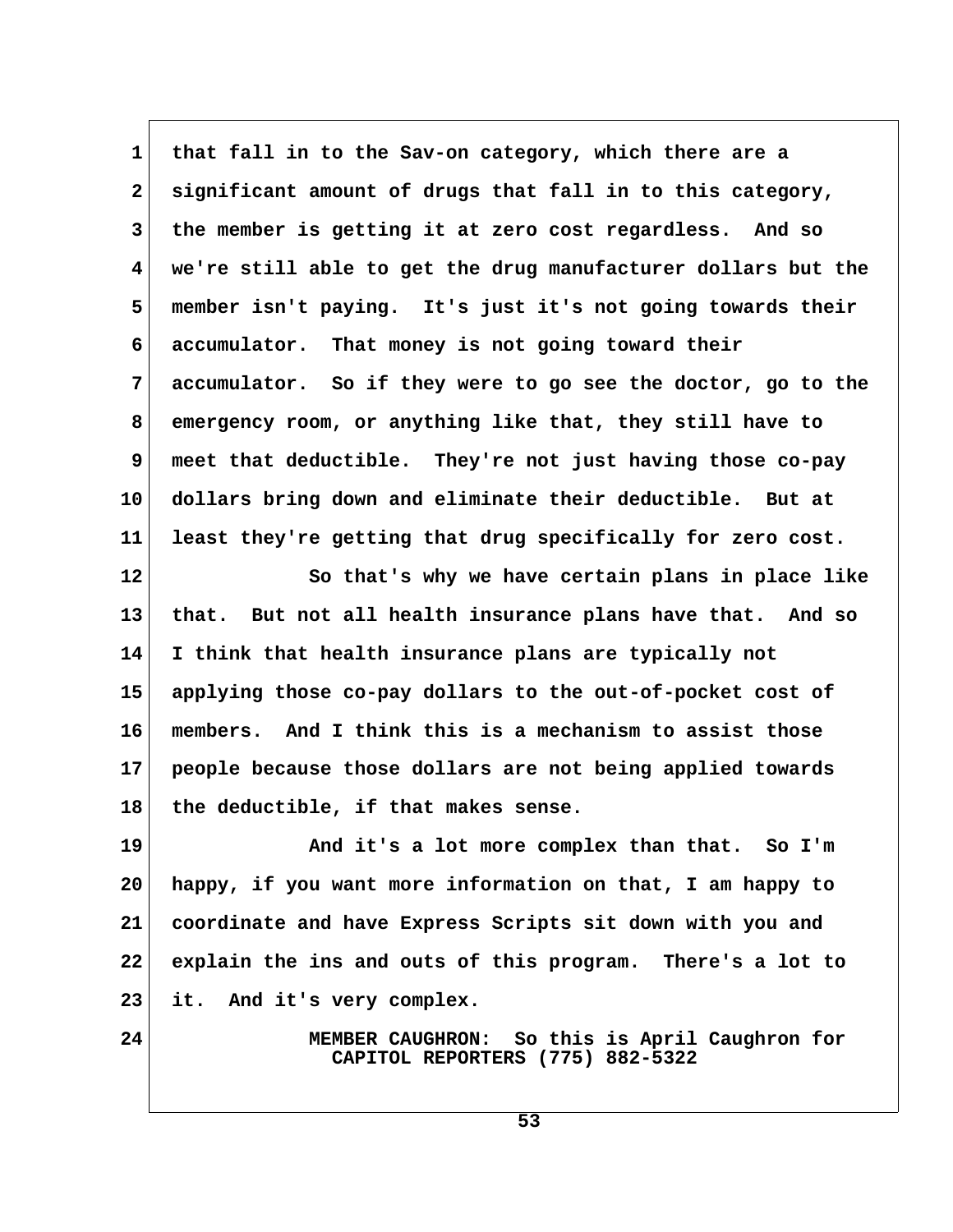**1 the record. And this question is for Executive Officer Rich. 2 You mentioned that retail pharmacy is more expensive for PEBP 3 than specialty pharm. I'm just curious to see if there's 4 been any research performed on offering incentives for 5 participants to participate on the specialty pharm for the 6 mail order drugs? Are there discounts available? Or what's 7 out there?**

 **8 MS. RICH: Laura Rich for the record. So really 9 the incentive is you're likely getting a better drug price at 10 Accredo versus retail. So right now they are required to get 11 it at Accredo. There's no -- There is no option to get that 12 drug filled at retail. So that's not even -- there's no 13 option for that today. If this were to be implemented, it's 14 something that we could consider. And that's, I mean, just 15 off the top of my head, I think there's some barriers to, you 16 know, to creating incentives. But it's something that we can 17 look at definitely.**

**18 MEMBER KELLEY: Executive Officer Rich, I just 19 have a process question. So you said that they added the 20 amendment, which made it more expensive for PEBP, and that it 21 was passed out of committee. So where does it go now? When 22 do you update the fiscal note? Like, are you seeing that the 23 legislators are paying attention to the fiscal notes? Like, 24 is it deterring them? Because obviously it's going to turn CAPITOL REPORTERS (775) 882-5322**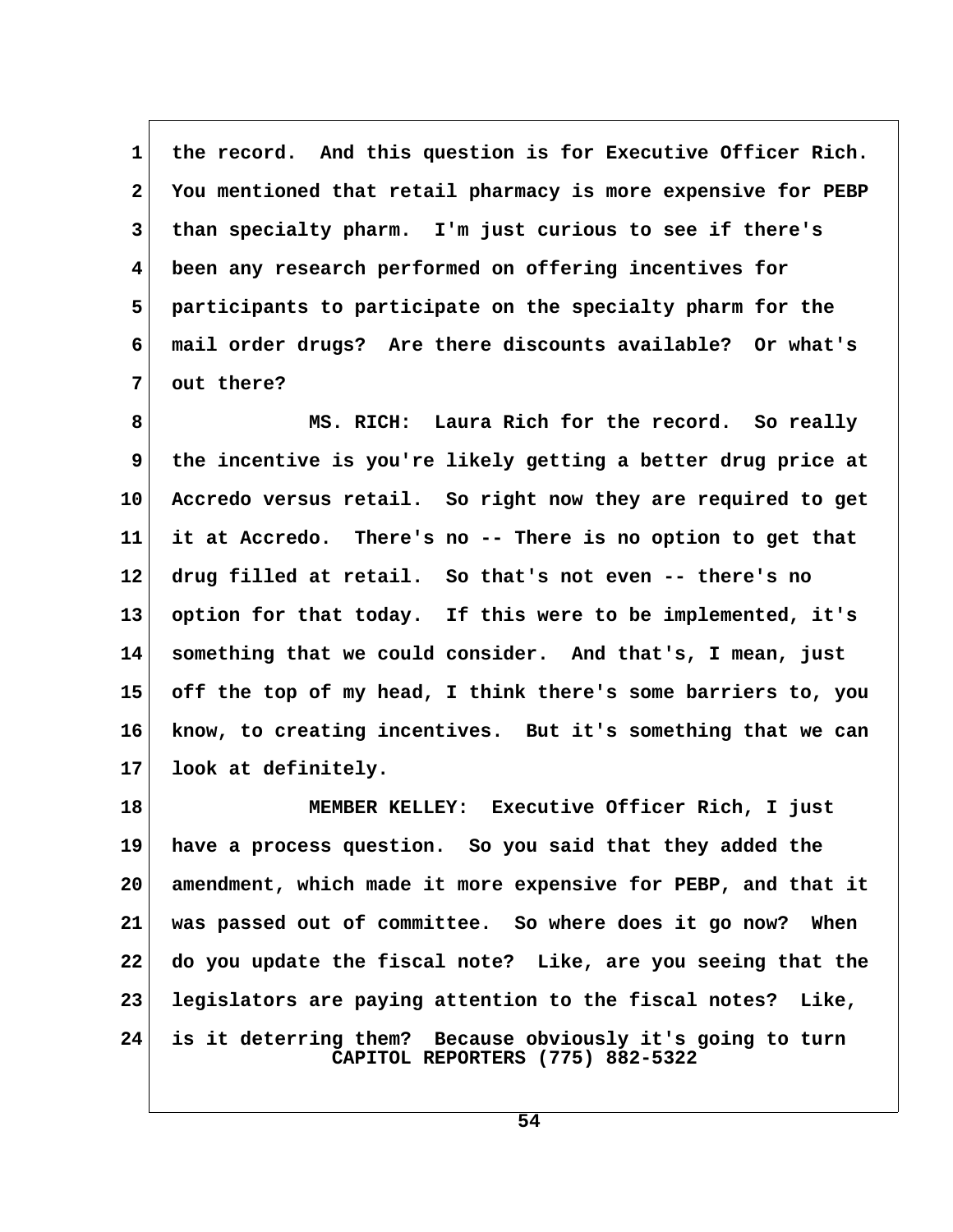**1 in to another big fiscal note. So I'm just kind of curious. 2 MS. RICH: Laura Rich for the record. Well, 3 they're paying attention, because I'm e-mailing them for sure 4 and putting it on their radar. I have definitely -- Anything 5 with a significant fiscal note, I have reached out to the 6 sponsor of the bill and said let's talk. So there's 7 definitely -- it is on their radar. 8 So, I assume with a fiscal note this is probably 9 going to, you know, go to a money committee. So now that 10 it's been passed out of the committee. So, yes, I believe 11 the way that it works is until it's actually posted in 12 analysis and amendment PEBP doesn't have the opportunity to 13 change the fiscal note to address that amended -- the 14 amendment that's been incorporated in to that legislation. 15 CHAIRWOMAN FREED: This is Laura Freed. I can 16 speak to that. No agency, Laura Rich's, or mine or anybody 17 else's has the ability to amend a fiscal note officially, per 18 NRS 218D. Fiscal notes are only placed on the as-introduced 19 version of a bill. So any subsequent change to a fiscal note 20 is done via testimony. 21 MEMBER KELLEY: My comment is wow. So, I guess 22 when I think about this bill, obviously, it's been driven 23 because participants or members are having -- spoilage, 24 right, is happening in the summer. And I wonder if -- I CAPITOL REPORTERS (775) 882-5322**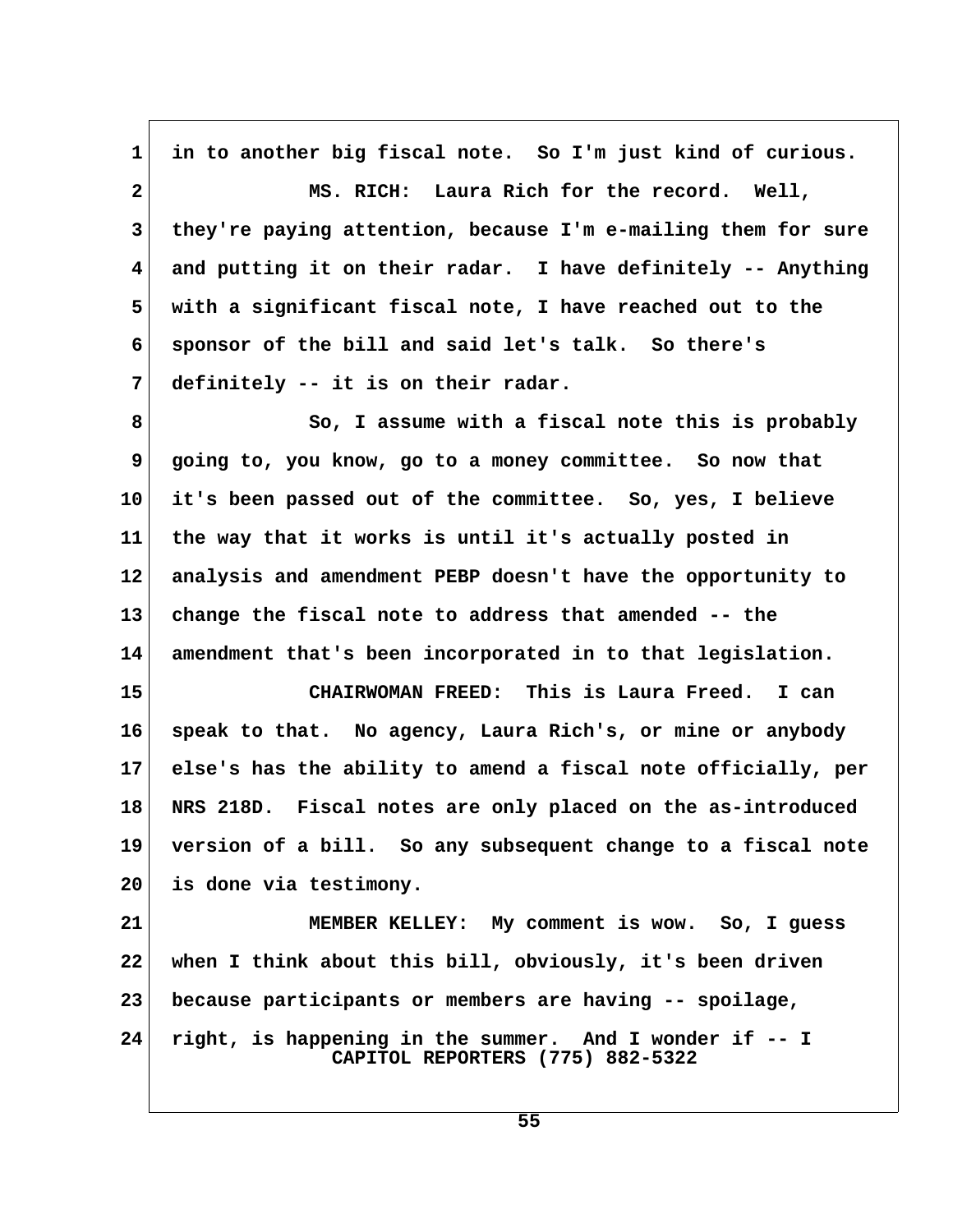**1 don't even know if friendly amendments could happen. But is 2 there a way, for example, for PEBP to say, all right, well, 3 specialty medication saved us so much money but we understand 4 the spoilage, you know. Because, to be fair, in Las Vegas 5 it's not 110. It's actually 120. And the number of 6 120-degree days are expanding every year. I mean, that's the 7 reality, right. My garden tells me that every year because 8 every year trees are dying because it's getting hotter.**

 **9 So is there a way that PEBP could put in place a 10 program itself whereby people could opt, just kind of in the 11 extreme hot months, so a third of the year or something, 12 where we can allow them to go to the pharmacy but the rest of 13 the time we get them to do the mail order so we capitalize on 14 some costs. I don't know. I'm probably way outside, but 15 thinking outside the box here on how to satisfy participants 16 but also keep our costs reasonable.**

**17 MS. RICH: Laura Rich for the record. It's 18 definitely something we can look in to. Like I said -- And 19 Express Scripts has different options in place. You are able 20 to -- You know, you could send it to your work place. You 21 could send it to wherever you would like that medication to 22 be sent. And usually it is -- It can be sent overnight. It 23 can be sent -- You know, there's different mechanisms to 24 address that. But, yes, we can definitely look in to what CAPITOL REPORTERS (775) 882-5322**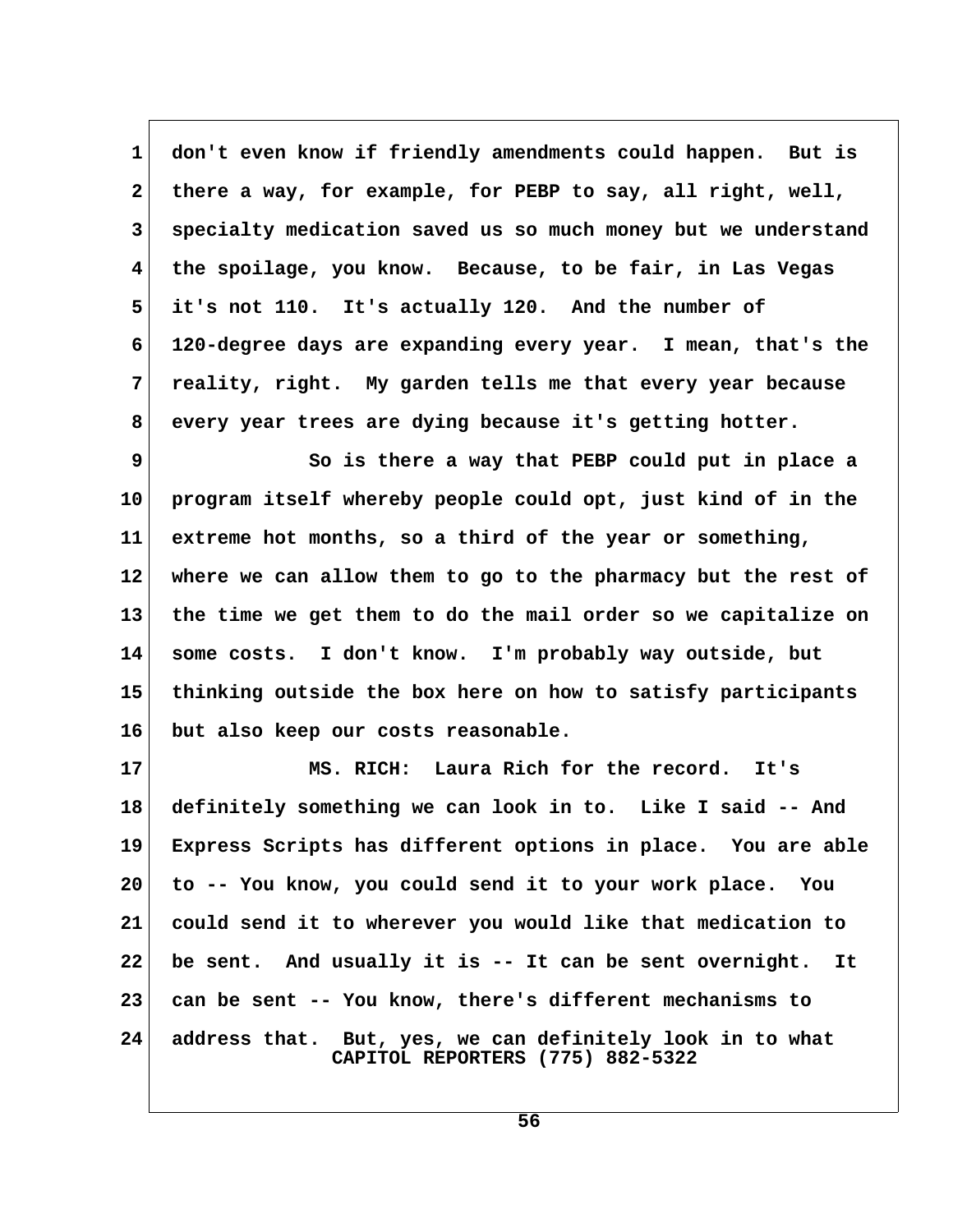1 other options are there.

 **2 CHAIRWOMAN FREED: Okay. With that, are we ready 3 to move to the next? It sounds like it. 4 MS. RICH: Did we want to take a position on that 5 one? 6 CHAIRWOMAN FREED: I'm hearing deafening silence 7 from the board, so I guess not. 8 MS. RICH: Okay. So the next one is way back in 9 the back. Let's see. So the next one is on page 26 of 33, 10 Senate Bill 290. This enacts provisions related to 11 prescription drugs for the treatment of cancer. I will say I 12 do have ESI available here. We have been going back and 13 forth on this on the fiscal note a lot. Because there's -- 14 there are some -- there's some questions about it. I know 15 that there has been -- So this morning -- No. On the 7th, on 16 April 7th, it was amended and passed in committee. And the 17 amendments were really regarding the exemption process and 18 time periods surrounding how long the insurer in this case, 19 it would be PEBP, has to provide an exemption or come up with 20 an exemption. 21 So the concern here is that on a program side the 22 exemption process falls partially on PEBP to oversee. We are 23 required to provide a form and would then need to coordinate**

**24 with ESI on any exemption related to the step therapy or the CAPITOL REPORTERS (775) 882-5322**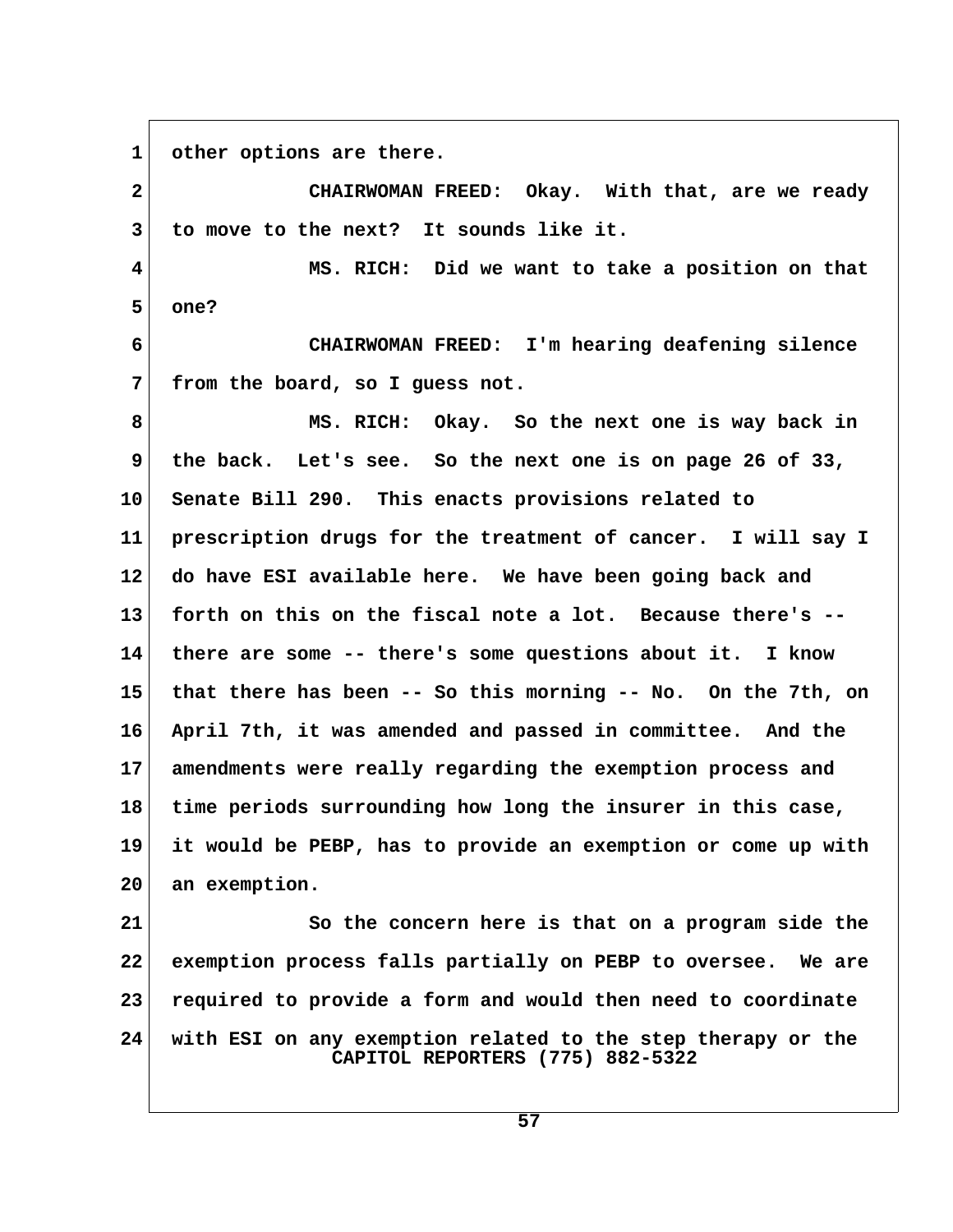**1 removal of step therapy requirements that are in place today 2 for the utilization of cancer drugs for those people in -- 3 those patients in a step -- or a stage three or four cancer. 4 So PEBP has reviewed this bill. And, like I 5 said, we are still looking at whether the cost is -- if we 6 need to reduce the fiscal note on this or what we believe the 7 projected cost is.** 8 But I'm going to pass this to, I don't know if  **9 it's Jared or maybe Harris from ESI so that they can 10 elaborate on this and talk about how the fiscal impact really 11 impacts the program here. 12 MR. MCGOWEN: Thanks, Laura. This is Jared 13 McGowen for the record. I also have Joe on as well. He's my 14 partner, the financial analyst that actually ran these 15 numbers for us. 16 And, as you said, it's really difficult to 17 project what the fiscal stint here would be. You know, for 18 the fact that we can't necessarily see who the stage three or 19 stage four cancer patients are. And you have step therapy 20 rules in place. So, essentially, what that means is, is 21 these patients already have to go through a process to where 22 when the doctor writes a prescription for a certain cancer 23 medication, that they have to go through and get a lower cost 24 alternative drug first to see if it works prior to moving to CAPITOL REPORTERS (775) 882-5322**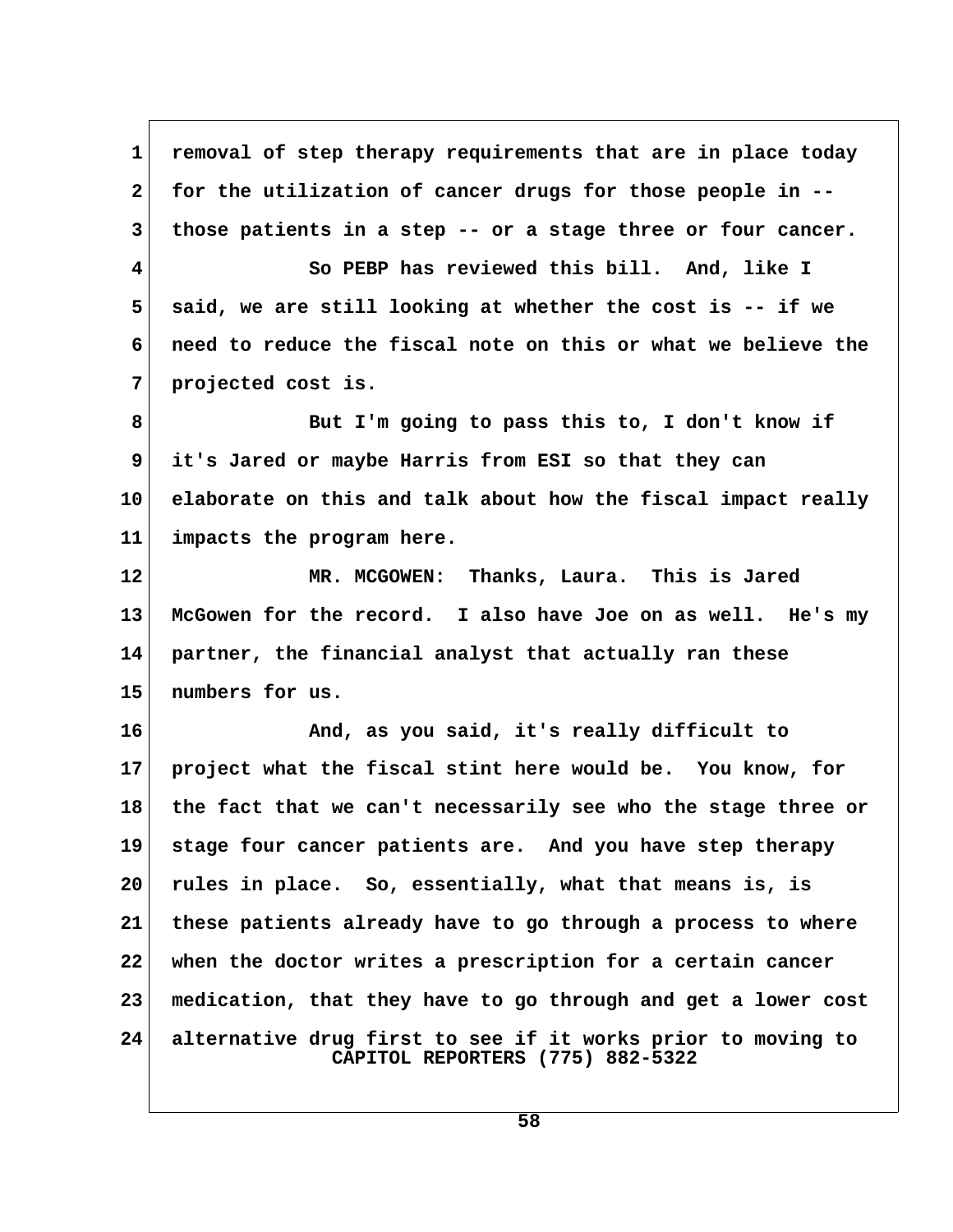**1 a more expensive drug. So this step is already in place. 2 And where it speaks of they can apply for an 3 exemption, and that's already in place as well, meaning if 4 there was a particular instance where a patient either has an 5 interaction with a lower cost alternative or they tried it in 6 the past and it hasn't worked, there is already steps in 7 place to -- for the patient to be able to get the drug. 8 So, you know, best case scenario, there could 9 essentially be no fiscal impact here. But, you know, worst 10 case scenario, you see it here on page 26, we're estimating 11 about 713,000. 12 And, Joe, if you're on, can you estimate -- or 13 can you explain exactly how you got to the 713,000? Joe, you 14 may be double-muted there. Okay. Well, Joe may not have 15 signed in. 16 But based on, you know, projected utilization of 17 what we saw with some of the high cost cancer drugs, if there 18 would be to automatically apply exceptions, meaning the step 19 therapy rules would go away, this is the impact that we came 20 to of the 713,000. 21 MS. RICH: It looks like Joe is unmuted. Joe, if 22 you -- 23 MR. MCGOWEN: Joe, are you there? 24 MS. RICH: Maybe not. CAPITOL REPORTERS (775) 882-5322**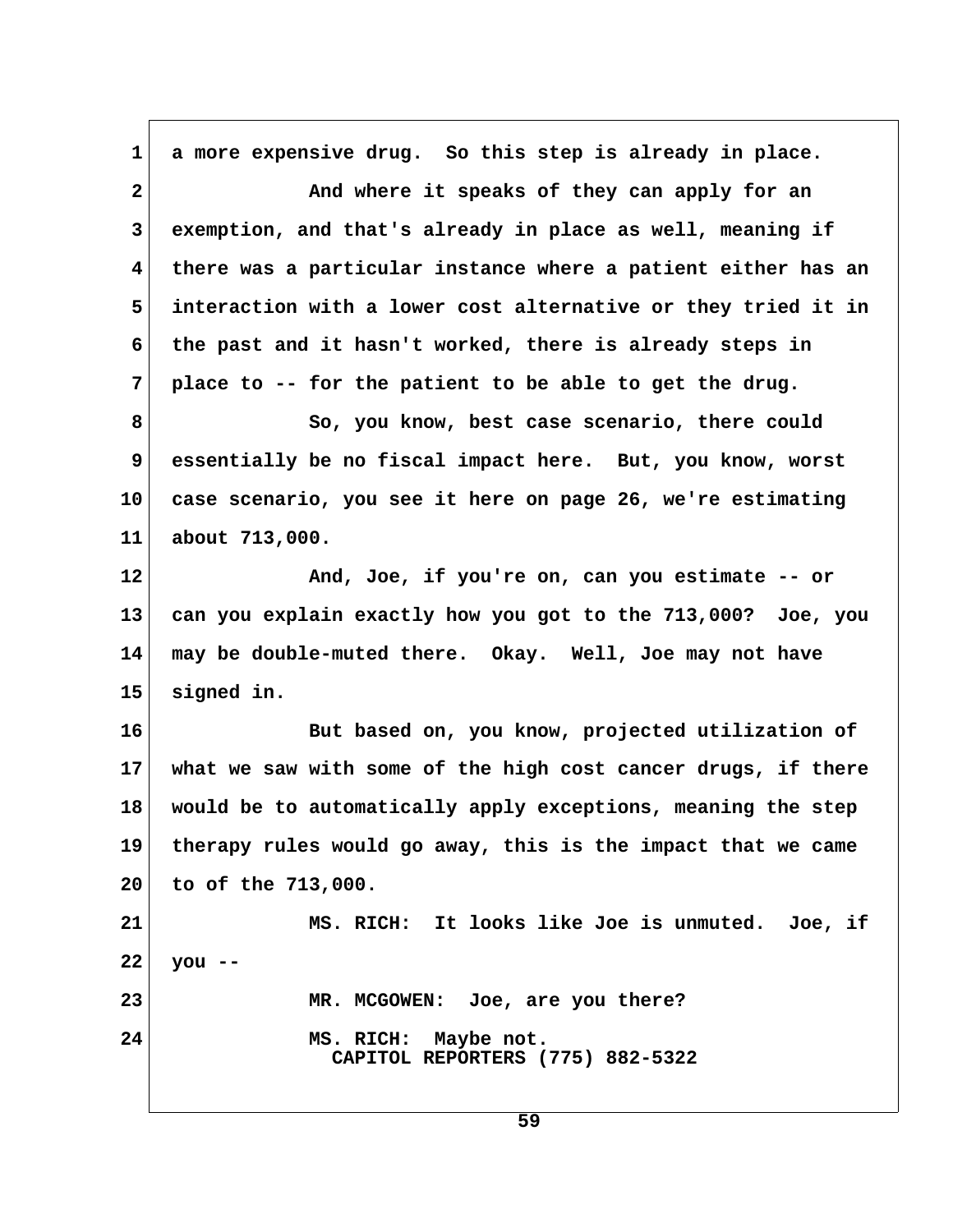1 MR. MCGOWEN: Okay. Maybe we lost connection.  **2 Any questions from me about how we came about this? Like I 3 said, this is a really tough one, just because you don't know 4 exactly how many patients are affected or what particular 5 drugs. But just know that the proper protocol is already in 6 place with the step therapy and patients already have the 7 ability to appeal the decision. And it just comes with more 8 information required from the doctor in order for them to get 9 a particular drug. But at no point is a cancer patient ever 10 denied a medication. 11 MEMBER KELLEY: It's Michelle Kelley here. I**

**12 have a question for Executive Officer Rich, I guess. So I'll 13 try to focus. How long does step therapy in the plan take? 14 And then I guess my comment along with the question is that 15 when we're talking about stage three and four cancer, I'm 16 assuming, like, hours make a difference. And so can you kind 17 of talk, reconcile for me the difference between, you know, 18 people seeking urgent attention and then the timing -- the 19 time it takes to work through the step therapy.**

**20 MS. RICH: So Laura Rich for the record. I think 21 I am going to ask the subject matter experts who actually do 22 this, Express Scripts, to speak to that since they're 23 probably much more well-equipped to answer this than I am. 24 MR. MCGOWEN: Yeah. Jared McGowen for the CAPITOL REPORTERS (775) 882-5322**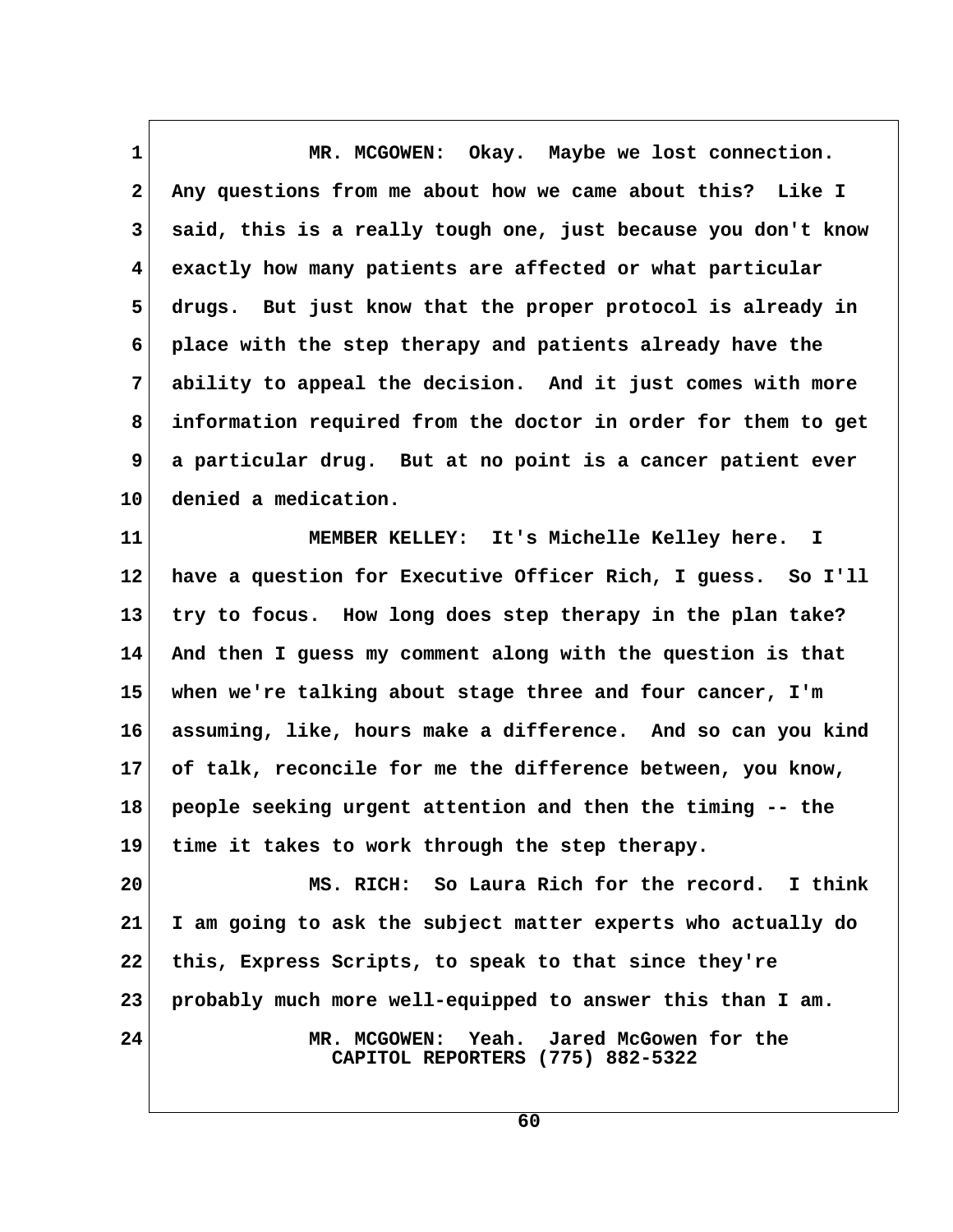1 record. So just to reiterate. Sorry. I had some background  **2 noise there. All of my kids are home. 3 Your question was around step therapy and exactly 4 the process behind it and how long it, I guess, remains in 5 place; is that right? 6 MEMBER KELLEY: Yeah. The time it takes to go 7 through step therapy versus putting -- versus the cost of 8 time and treatment, I guess. So, for example, I guess what 9 I'm thinking is if a doctor recommends Drug X, which is one 10 of the more expensive drugs, right, because maybe they've 11 seen that it's more -- they've decided clinically that it's 12 more beneficial, but then the health plan says you have to do 13 step therapy, how long do they have to -- You know, how many 14 steps do they have to take, I guess, and how long does it 15 take to get on to that medicine that the doctor actually 16 thinks will be the best?** 17 MR. MCGOWEN: You know, that's a good question. **18 Ultimately it comes down and depends on the drug. And at no 19 point is Express Scripts saying that this is what drugs you 20 have to use or this is the time you have to use a particular 21 drug before you can move to the next. It's ultimately based 22 on FDA guidelines. So, you know, we're following exactly 23 what the FDA says about all of the clinically-equivalent 24 drugs that are a lower cost. CAPITOL REPORTERS (775) 882-5322**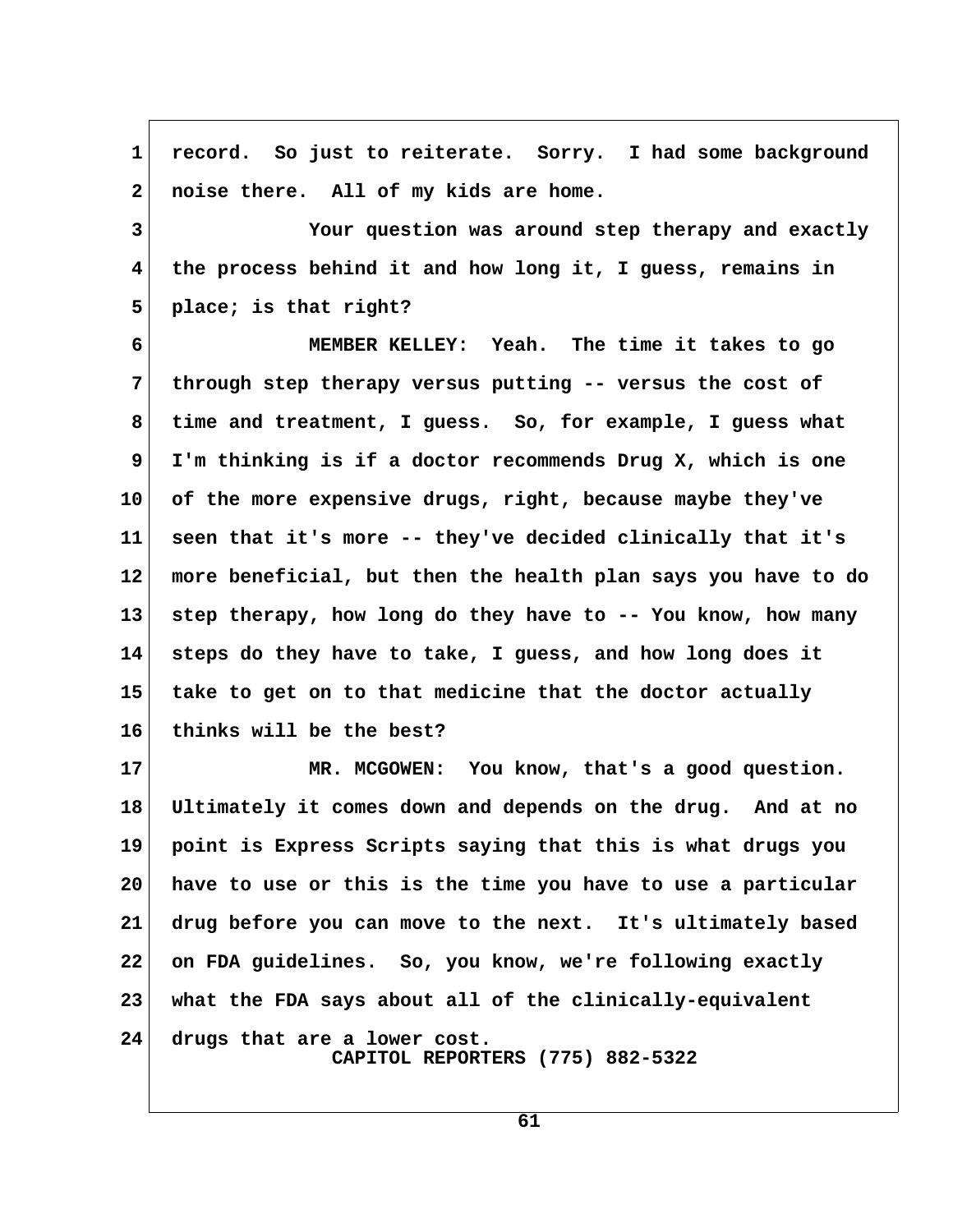1 And there may be times, especially you're looking  **2 at a cancer patient stage three and four, where there is a 3 step therapy, when they go and put in a script, there is a 4 step therapy that comes up that notifies them they need to 5 use a lower alternative first, the doctor can appeal that or 6 they can put in an exception right there. Now, they do have 7 to, you know, come forward with the exact reasoning behind 8 that. And depending on case-by-case scenario, that can get 9 approved.**

**10 But for the fact of, you know, for one particular 11 drug having to stay on it for X amount of time, that's all 12 been very based on each individual drug and the therapy.**

**13** But, you know, often times if they get on a drug, **14 say, for example, and they have an allergic reaction or 15 whatever it may be or it's making them sick, you know, they 16 can cut that drug off right away and go back to the doctor 17 and ask their reasoning as far as why they can move to the 18 next alternative.**

**19 So it can be a fairly quick process. At the same 20 time, you know, for plain call sake as well, that lower 21 alternative may be a good fit for the patient and the patient 22 can continue that therapy without having to move to that 23 higher cost.**

**24 Because, you know, frankly, the overall plan cost CAPITOL REPORTERS (775) 882-5322**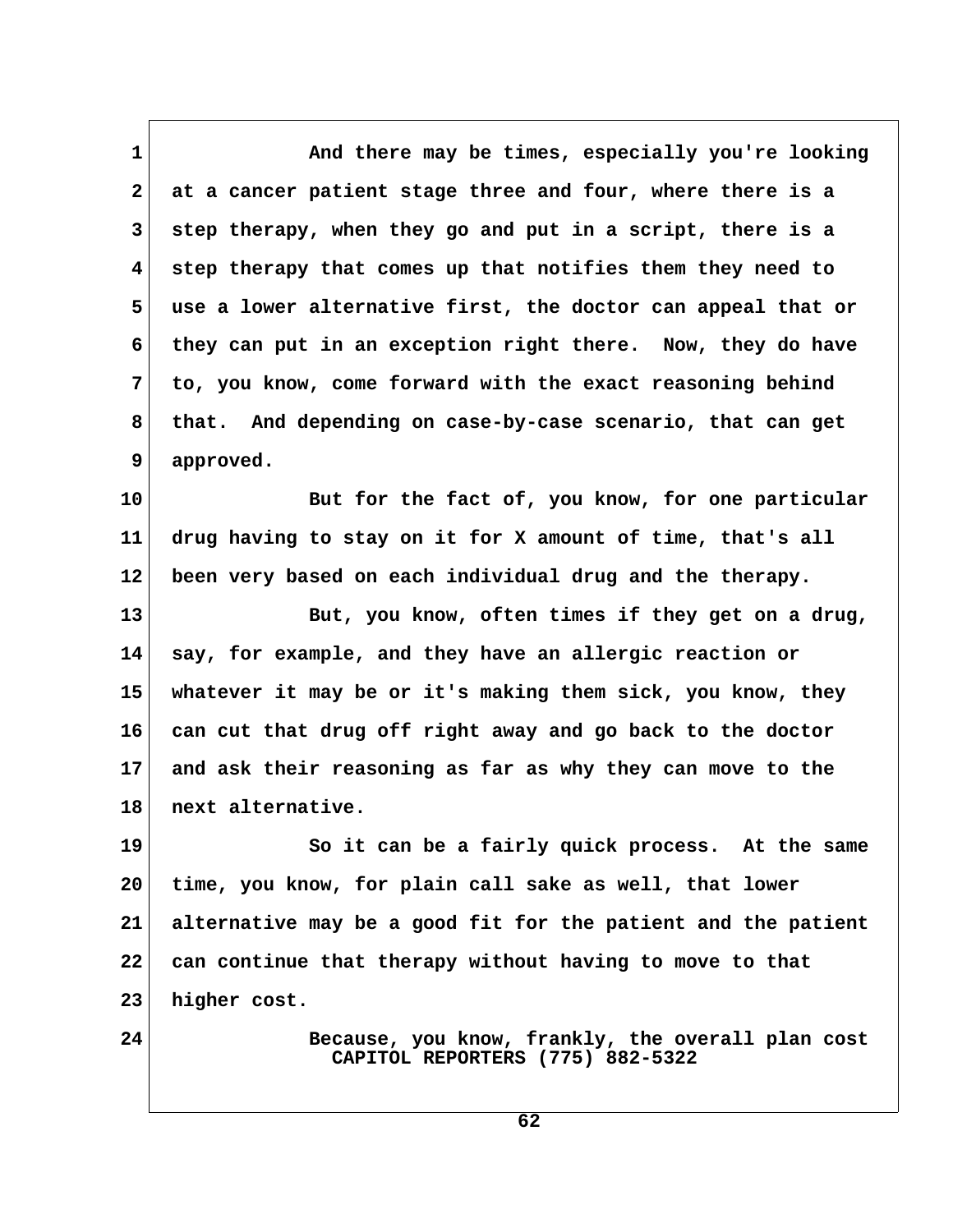**1 on a net perspective for PEBP is 70 percent on the specialty 2 side.**

 **3 So in traditional what you see book of business 4 is about 50 percent of your plain cost is driven by about one 5 percent of your population. Or in PEBP's case it's one 6 percent of the population driving 70 percent of the cost. So 7 the specialty medications are the primary driver of that. So 8 anytime you can move them to a lower cost alternative it's 9 better.**

**10 But, again, we're keeping in mind that these are 11 cancer patients and you want to make sure that they have the 12 appropriate medicine at the right time. I hope that answers 13 your question.**

**14 MEMBER KRUPP: I have a quick question too. 15 Could you please describe how long the appeals generally take 16 from a patient physician and what criteria is required.**

17 MR. MCGOWEN: You know, often times, it really **18 depends on the physician on how fast they can move. So, you 19 know, generally within 24 to 48 hours it can be approved 20 fairly quickly. But often times, you know, Express Scripts 21 or Accredo is engaged very quickly in responding back to the 22 physician. But where we traditionally see the holdup is the 23 physician's response to Accredo or Express Scripts for the 24 appeals. And so as quickly as they can provide them the CAPITOL REPORTERS (775) 882-5322**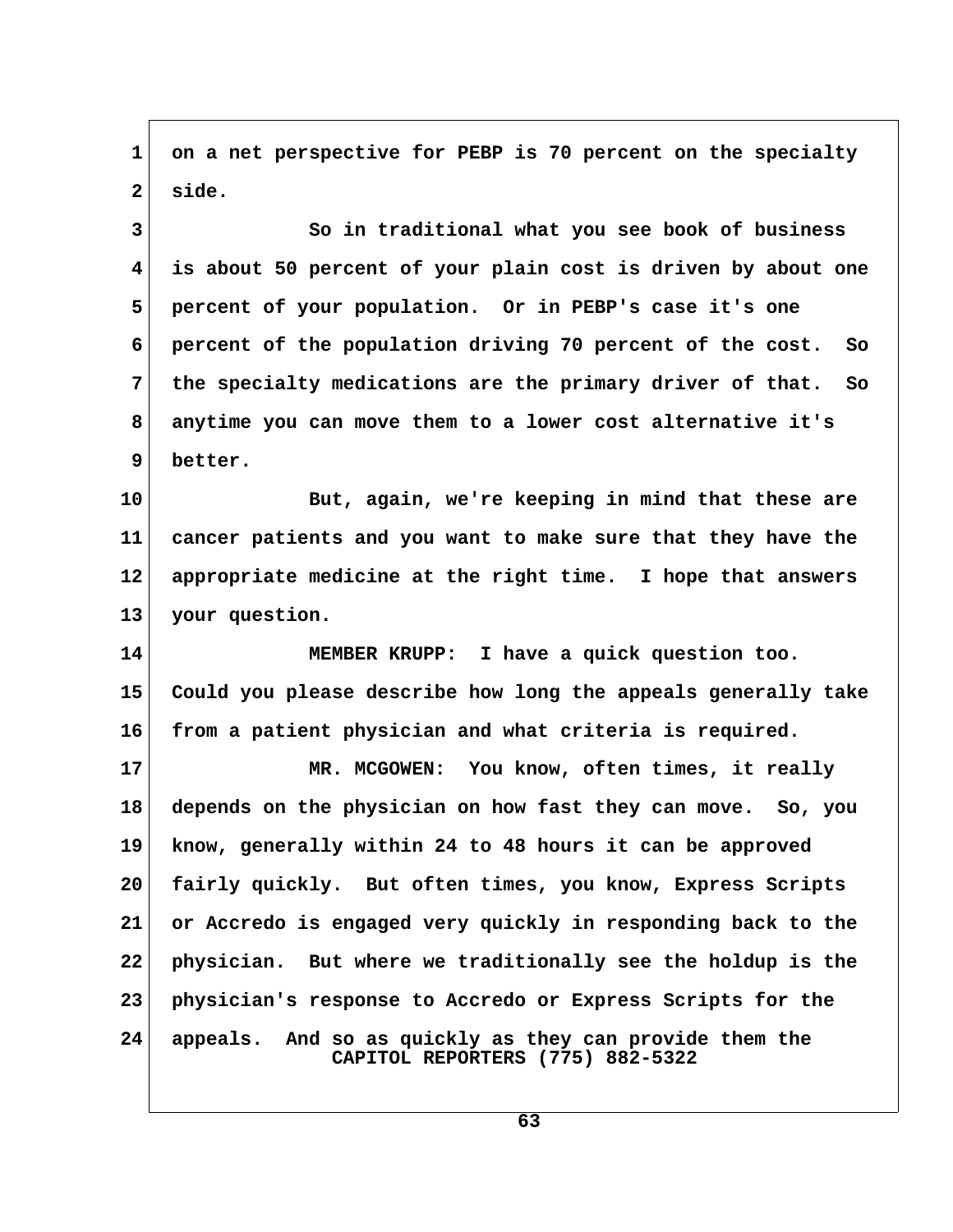**1 information that they need about this particular patient,** 2 they can usually get it turned around pretty quickly. And,  **3 depending on the urgency of the medication, of course. So, 4 you know, if it's less urgent that they need it right now, 5 the appeal is much quicker versus, you know, they can 6 essentially wait a week. 7 MEMBER KRUPP: What information do you request 8 for an appeal? 9** MR. MCGOWEN: Really, it's medication records, **10 their medical records, what medical diagnosis or reasoning 11 behind requesting a particular drug that might be covered**

**12 under step therapy. So, essentially, they want to see what 13 have you tried in the past and what is your reasoning for 14 bypassing this lower cost alternative and going to the higher 15 cost drug.**

**16 MEMBER KRUPP: Jennifer Krupp for the record. 17 Thank you for that. And once that information is gathered, 18 who reviews that information and makes the determination 19 about the step therapy?**

**20 MR. MCGOWEN: So it's essentially an appeals 21 committee usually put together by pharmacists and physicians 22 that are a third party administrative essentially, a 23 non-biased group of people that are able to take all of this 24 information and gather it. CAPITOL REPORTERS (775) 882-5322**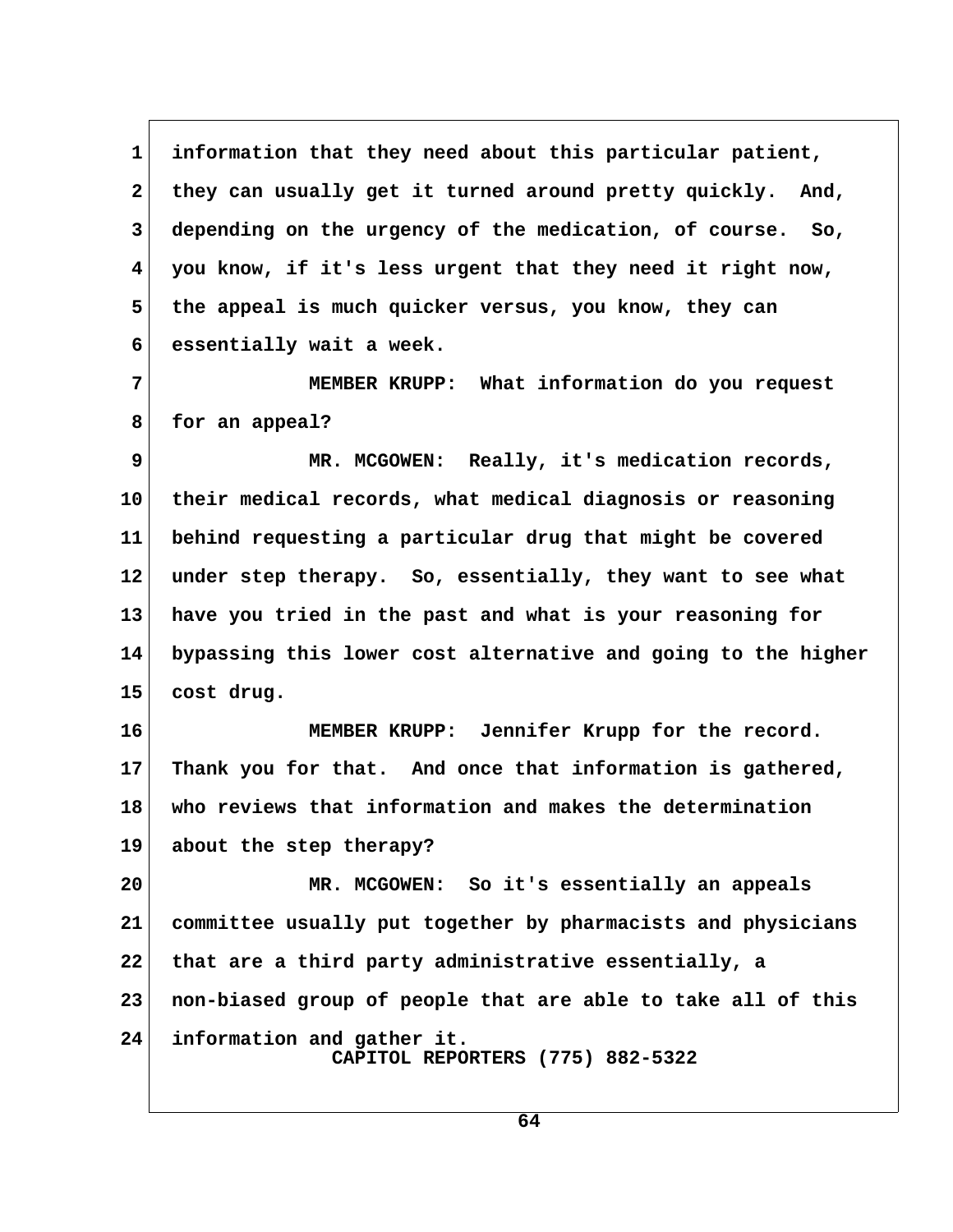1 And, again, it's not based on their opinion.  **2 It's based on FDA guidelines and what is the reason why they 3 could essentially bypass the step therapy and move on to the 4 higher cost alternative. 5 MEMBER KRUPP: Thank you. I don't have any 6 further questions. Again, Jennifer Krupp for the record. 7 CHAIRWOMAN FREED: Okay. This is Laura Freed. 8 Thank you, Board Members, for the good questions. I learned 9 things from your questions. 10 Is there an appetite to take a position on this 11 bill? Okay. Hearing none, I guess we'll move on. 12 MS. RICH: Laura Rich for the record. So the 13 next one is on page 28 of 33. It's Senate Bill 321. I'm 14 only highlighting this because we did add an unsolicited 15 fiscal note to this. This creates the Nevada System of 16 Community Colleges. So basically it would break up the 17 System of Higher Education in to two separate systems. 18 The reason this caught our eye is because we are 19 in the process of implementing our -- transitioning to a new 20 enrollment and eligibility system and so we're very well 21 aware of the cost and the processes that need to occur to 22 ensure that payrolls and enrollment and all of this can be 23 integrated with our different pay centers. And so NSHE is 24 definitely one of the larger pay centers today. We have CAPITOL REPORTERS (775) 882-5322**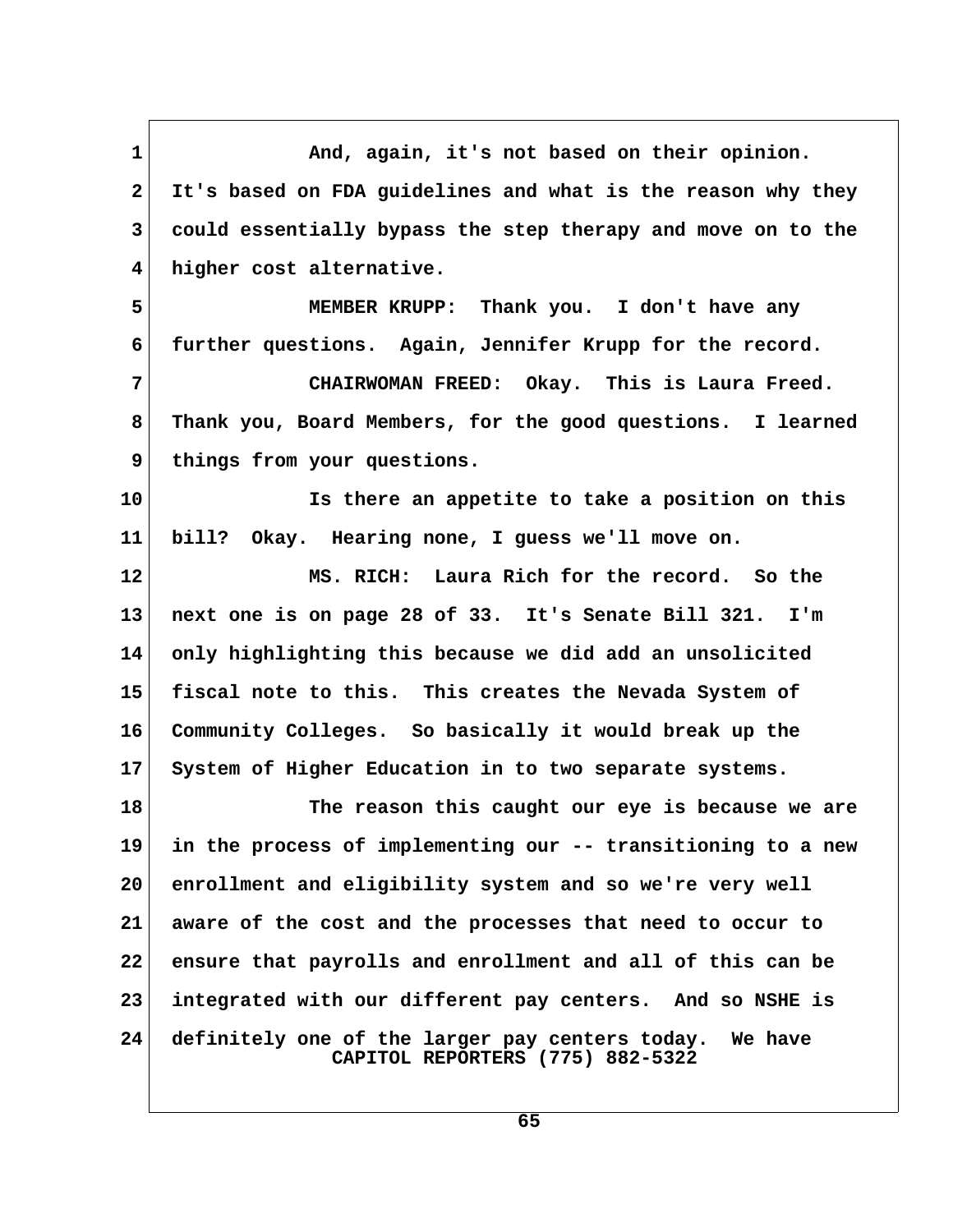**1 payroll integration with them. We have -- There's a lot of 2 that technical requirement that would need to happen on the 3 System of Community Colleges if that were to take place.**

 **4 And so we reached out to the enrollment 5 eligibility vendor and asked them to come up with a potential 6 cost to do something like this. And so the impact was 7 \$235,000 and that's really what the impact would be to 8 incorporate the two systems, the PEBP system with the, in 9 this case, the community college, payrolls, and all of those 10 aspects of integrating for health insurance benefits.**

**11 So I will stop there. I don't think that there's 12 any hearing. It doesn't look like there's a hearing 13 scheduled. It looks like NSHE put a ten million dollar 14 fiscal note just for 22-23 on this and then 20 million for 15 future bienniums. So I don't know if this is going to get 16 any traction. It doesn't -- The fact that there's no hearing 17 scheduled tells me that this probably will die on Friday. So 18 I will stop there for questions. It doesn't look like it. 19 Okay. Oh, go ahead.**

**20 MEMBER LINDLEY: Director Rich, Tim here, for the 21 record. The only question I have is the board currently has 22 two representatives from NSHE. Does the Nevada System of 23 Community Colleges fall under that representation or would it 24 be separate? CAPITOL REPORTERS (775) 882-5322**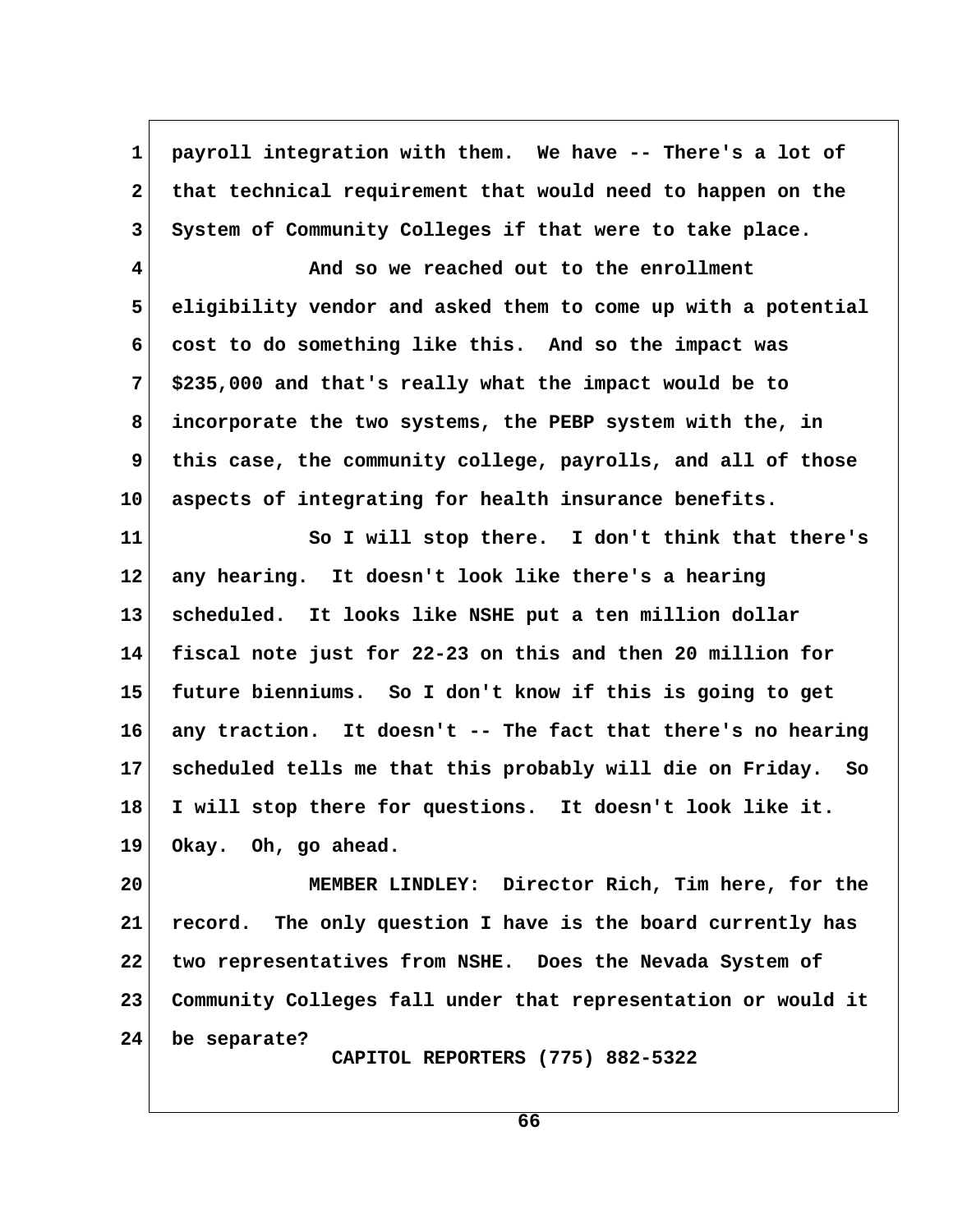| $\mathbf{1}$ | MS. RICH: Laura Rich for the record. That's                                                     |  |
|--------------|-------------------------------------------------------------------------------------------------|--|
| $\mathbf{2}$ | actually a very, very good catch, Mr. Lindley. It is -- They                                    |  |
| 3            | would lose representation for sure, because it -- unless                                        |  |
| 4            | something is -- unless changes are made statutorily, there                                      |  |
| 5            | would not be any representation as far as it would be the                                       |  |
| 6            | system -- I guess it would just depend on how that language                                     |  |
| 7            | is changed and what the System of Higher Education, does that                                   |  |
| 8            | now become the university system, the community college                                         |  |
| 9            | system? I don't know how that language would change, but it                                     |  |
| 10           | definitely would have an impact on our -- on the board makeup                                   |  |
| 11           | and statutes and the representations on there. So should                                        |  |
| 12           | this bill pass, it would probably be something that would                                       |  |
| 13           | need to be addressed.                                                                           |  |
| 14           | MEMBER LINDLEY: Thank you.                                                                      |  |
| 15           | CHAIRWOMAN FREED: Okay.                                                                         |  |
| 16           | MS. RICH: All right. Moving on to page 30,                                                      |  |
| 17           | Senate Bill 360. So Senate Bill 360 revises the appointment                                     |  |
| 18           | to the Public Employees' Benefits Program and Public                                            |  |
| 19           | Employees Retirement System boards. This was -- This passed                                     |  |
| 20           | in committee last night. And so I'm just going to go in to                                      |  |
| 21           | the amendment that was incorporated in to that because it                                       |  |
| 22           | makes some significant changes to that original bill.                                           |  |
| 23           | First of all, PERS is eliminated entirely, so it                                                |  |
| 24           | just now focuses on the PEBP board. And it adds appointment<br>CAPITOL REPORTERS (775) 882-5322 |  |

 $\overline{\phantom{a}}$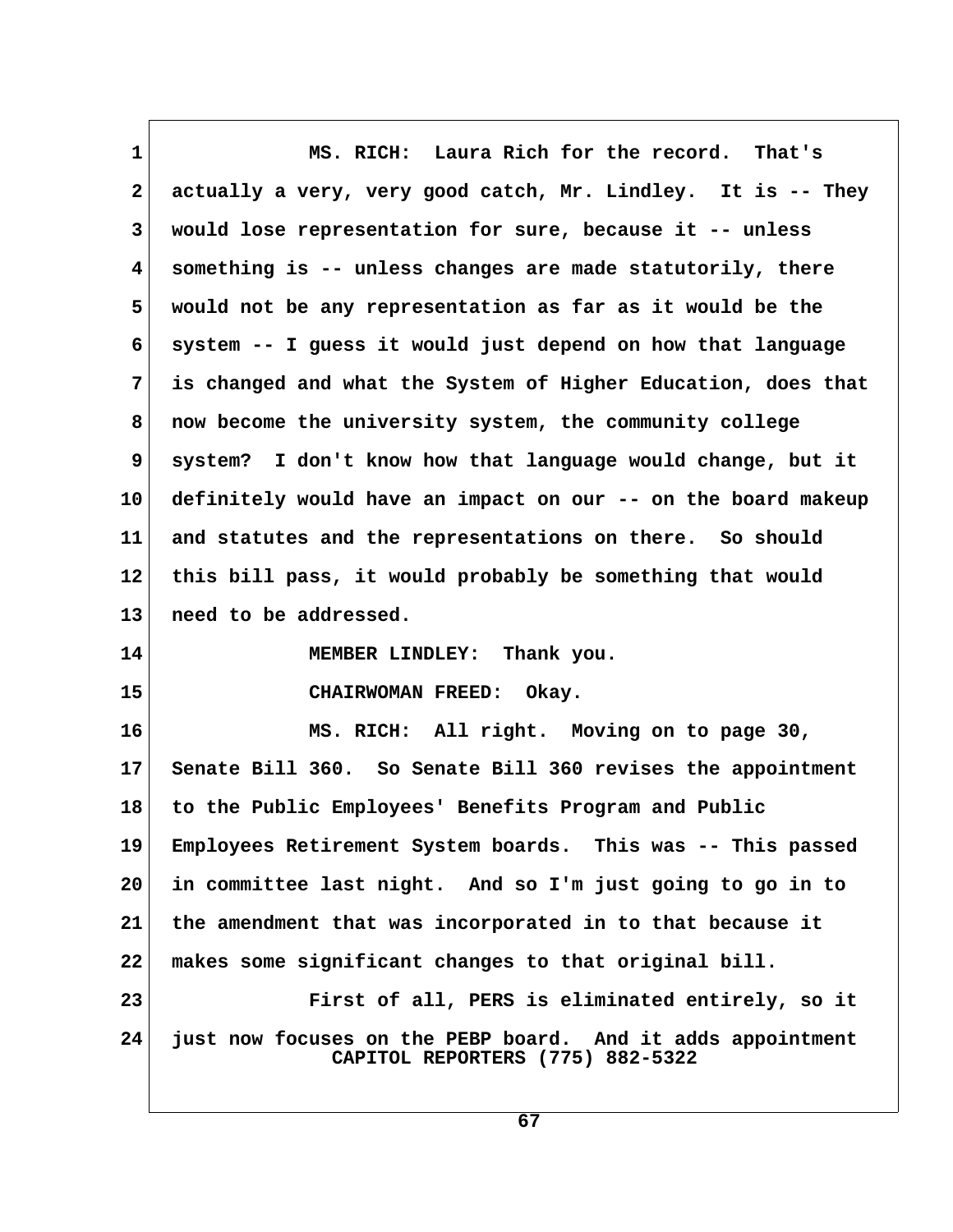**1 requirements for two board members who are employees of -- 2 Actually, let me -- I have the amendment right here. I'm 3 going to read it and that's probably easier. So it amends as 4 follows: The two NSHE professional employee members from -- 5 So the two NSHE professional employee members are chosen from 6 a list of five nominations submitted by the professional 7 organization representing the largest number of professional 8 employees of NSHE.**

 **9 I'm assuming this relates to the next one we're 10 going to talk about, 373. But it is -- It would essentially 11 instead of today we have the governor who appoints from a 12 list of whoever he wants, this would limit it to the list of 13 five nominees that would be submitted by the NSHE 14 professional organization. Additionally, the two members 15 retired from public employment would also be nominated in a 16 similar way where they would receive five -- the governor 17 would receive five nominations submitted by the professional 18 organization representing the largest number of retired state 19 employees, so the labor organization affiliated with that. 20 And then also the two members who are classified employees 21 from a list of ten nominations submitted by the labor 22 organization representing the largest number of classified 23 employees in the state.**

**24 So really what this does is it shifts the CAPITOL REPORTERS (775) 882-5322**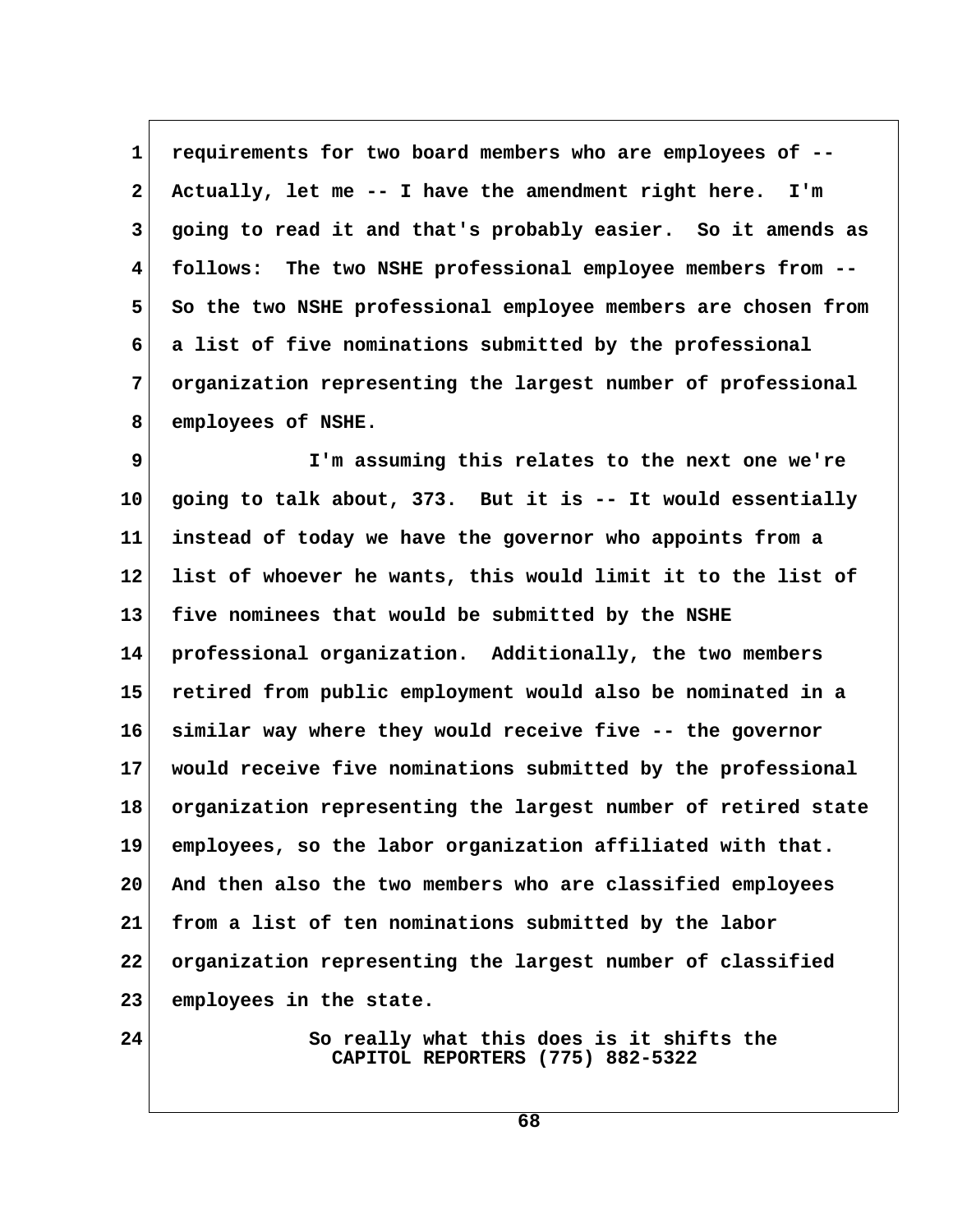**1 appointments to -- it limits this to a list of nominees 2 versus giving the governor an open-ended ability to nominate 3 who ever he so pleases like it is today. So this would 4 affect six of our ten board positions as is written in this 5 amendment today. 6 This, again, was passed last night and is -- It 7 was passed -- Sorry -- amended and passed last night in 8 committee. 9** And so, with that, I know that there was a lot of **10 public comment on this. I'm going to stop and I'd like to 11 hear what the board members have to say or questions from the 12 board members. 13 CHAIRWOMAN FREED: Board members. 14 MEMBER LINDLEY: Tim here, if I may. 15 CHAIRWOMAN FREED: Yes, of course. 16 MEMBER LINDLEY: There was a lot of public 17 comment regarding active classified employees being 18 represented on the board. To that effect, I can say that if 19 you're reading the proposed amendments, the statute, 20 287.041 -- And, of course, Brandee Mooneyhan, I encourage you 21 to interject -- my understanding is that there are two 22 employees and classified service of the state of which I am 23 one and I understand that there's another member on the board 24 who represents classified employees. CAPITOL REPORTERS (775) 882-5322**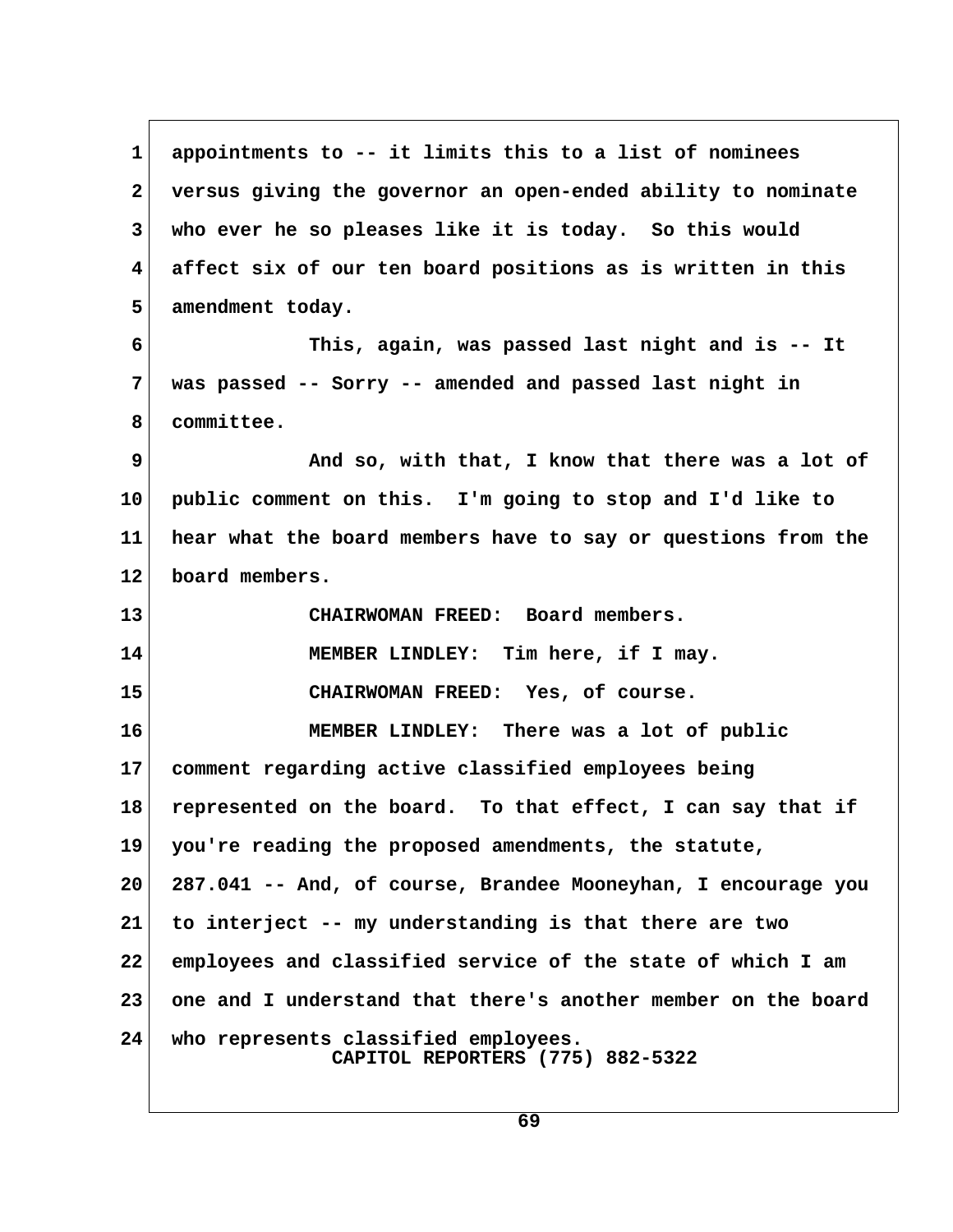**1 CHAIRWOMAN FREED: This is Laura Freed. That's 2 correct. You are one and Ms. Caughron is the other one. 3 MEMBER LINDLEY: And the reception I received 4 from the public comment seems to imply to me that classified 5 employees are not represented. And two out of ten board 6 members are representing -- 20 percent of the board is 7 representing classified employees. 8 Of course, one of the public comments referenced 9 average earnings of 35 to \$40,000 per year. And I would say 10 I was one of those. Granted I don't make much more than 11 that, but I was one of those. I work in the Department of 12 Taxation with a lot of people. I work -- And I represent 13 those people personally. For example, I co-work with single 14 parents, single individuals, and supporting families on one 15 income. In fact, I am one of them supporting my family on 16 one income. 17 And so I feel kind of shunned and shunted or 18 pushed to the side in not being recognized that I do look out**

**19 for not only myself as a PEBP member but also other 20 classified employees.**

**21 Based on Mrs. Rich's comments, there's 22 approximately four or -- four chair board seats, two 23 classified and two retirees. I would go to the largest labor 24 organization. CAPITOL REPORTERS (775) 882-5322**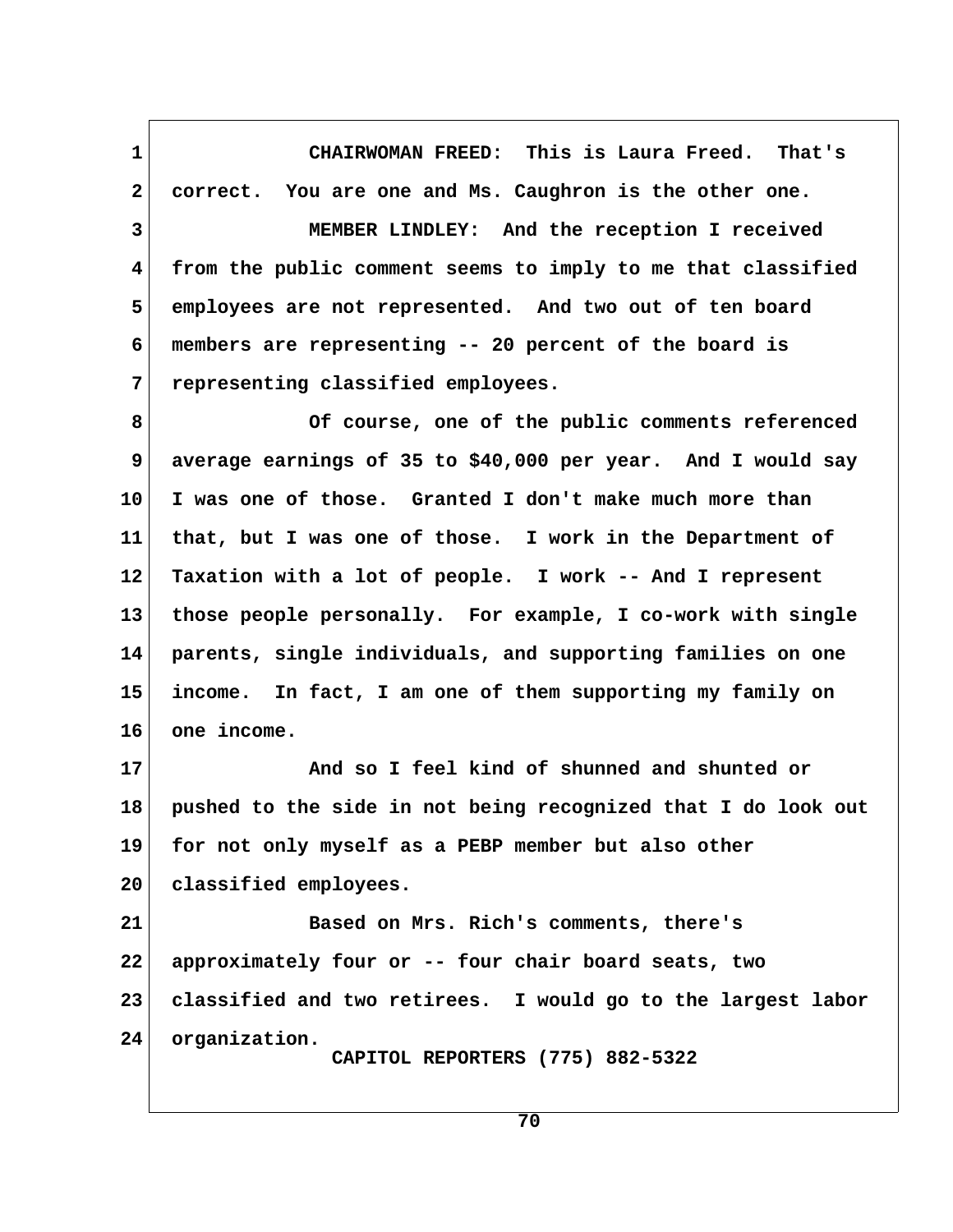**1 CHAIRWOMAN FREED: Yes, that's right. So this is 2 Laura Freed. I'm going to ask Laura Rich to start a level 3 set conversation by saying, of the ten statutory board 4 members under current law, what are each of the seats? 5 Excluding me, because I'm on the board by virtue of my 6 position. So, of the nine other board members, would you 7 please tell us for starters what those people -- who their** 8 constituency is theoretically. **9** And I just want to note here that Mr. Lindley has **10 to step away, but let's keep going anyway. I'm sorry, 11 Mr. Lindley, but we will get back to your question. 12 MS. RICH: So, Laura Rich for the record. I have 13 pulled up NRS 287.041. So two members that are 14 professionally employed with the Nevada System of Higher 15 Education appointed by the governor upon consideration of any 16 recommendations of organizations that represent employees of 17 the Nevada System of Higher Education. One such member must 18 reside in the north -- in northern Nevada and the other 19 member must reside in southern Nevada. So those are -- that 20 is Ms. Kelley and Ms. Urban. 21 CHAIRWOMAN FREED: Right. 22 MS. RICH: We also have two members who are 23 retired from public employment appointed by the governor upon 24 consideration of any recommendations of organizations that CAPITOL REPORTERS (775) 882-5322**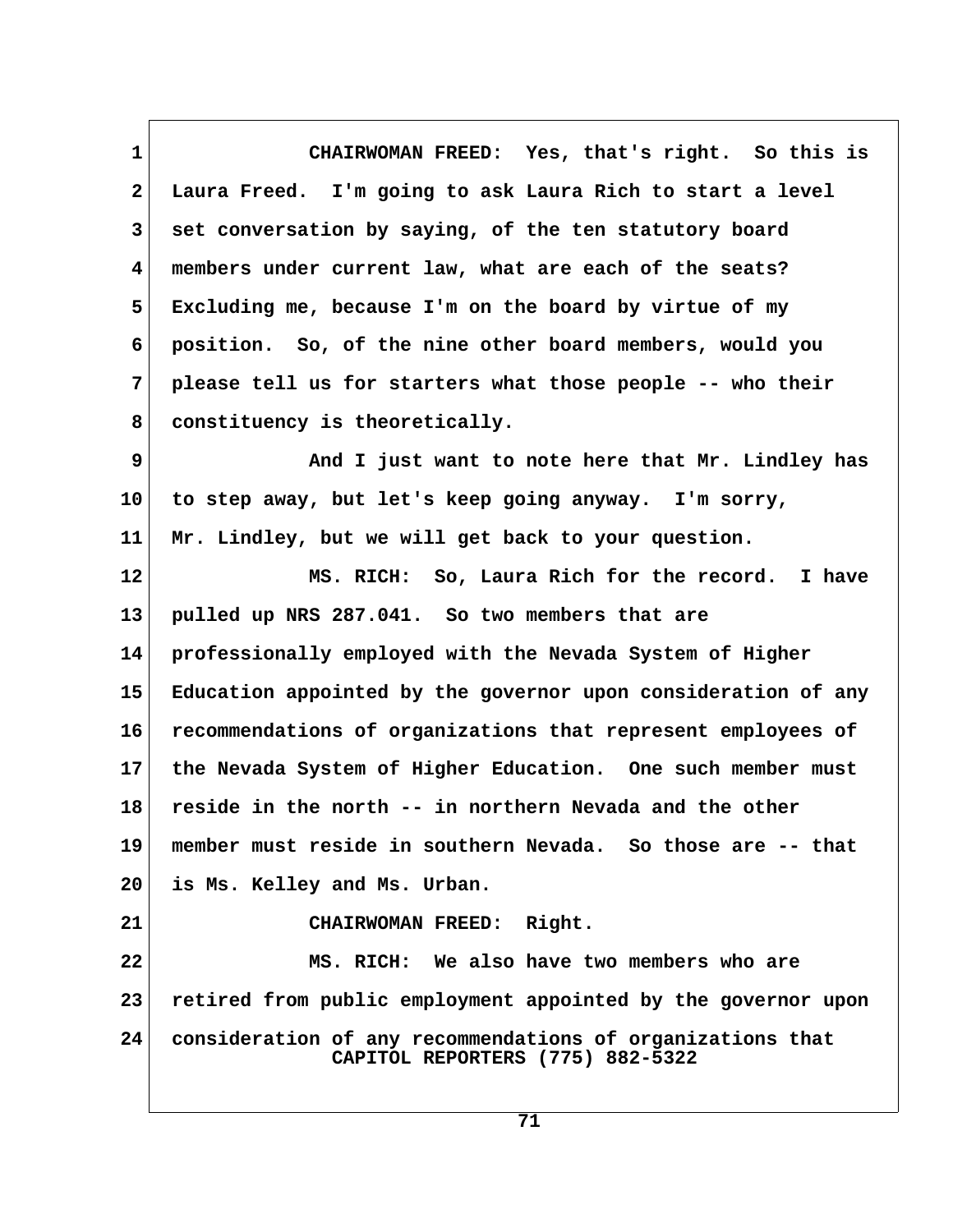**1 represent retired employees. So that today is Ms. Aiello and 2 Mr. Bailey.**

 **3 Two members who are employees in the classified 4 service of the state appointed by the governor upon 5 consideration of any recommendations or organizations that 6 represent state employees. That is, as we just said, 7 Mr. Lindley and Ms. Caughron.**

 **8 One member who is employed by the state in a 9 managerial capacity and has substantial and demonstrated 10 experience in risk management, group insurance programs, 11 health care administration, or employee benefits program 12 appointed by the governor. And, forgive me, but I don't know 13 if this one is Ms. Fox or if it is Ms. Krupp. But there's 14 two positions here and I don't know which one falls in to 15 which. And, if either of you know, I would be -- please 16 correct me. Feel free to jump in.**

**17 MEMBER KRUPP: This is Jennifer Krupp for the 18 record. I think that's the position that I fall under. 19 MS. RICH: Okay. And then we have two members 20 who have substantial and demonstrated experience in risk 21 management, group insurance programs, health care 22 administration, employee benefits programs appointed by the 23 governor. So that is Mr. Verducci and also Ms. Fox. And 24 then we also have the director of the Department of CAPITOL REPORTERS (775) 882-5322**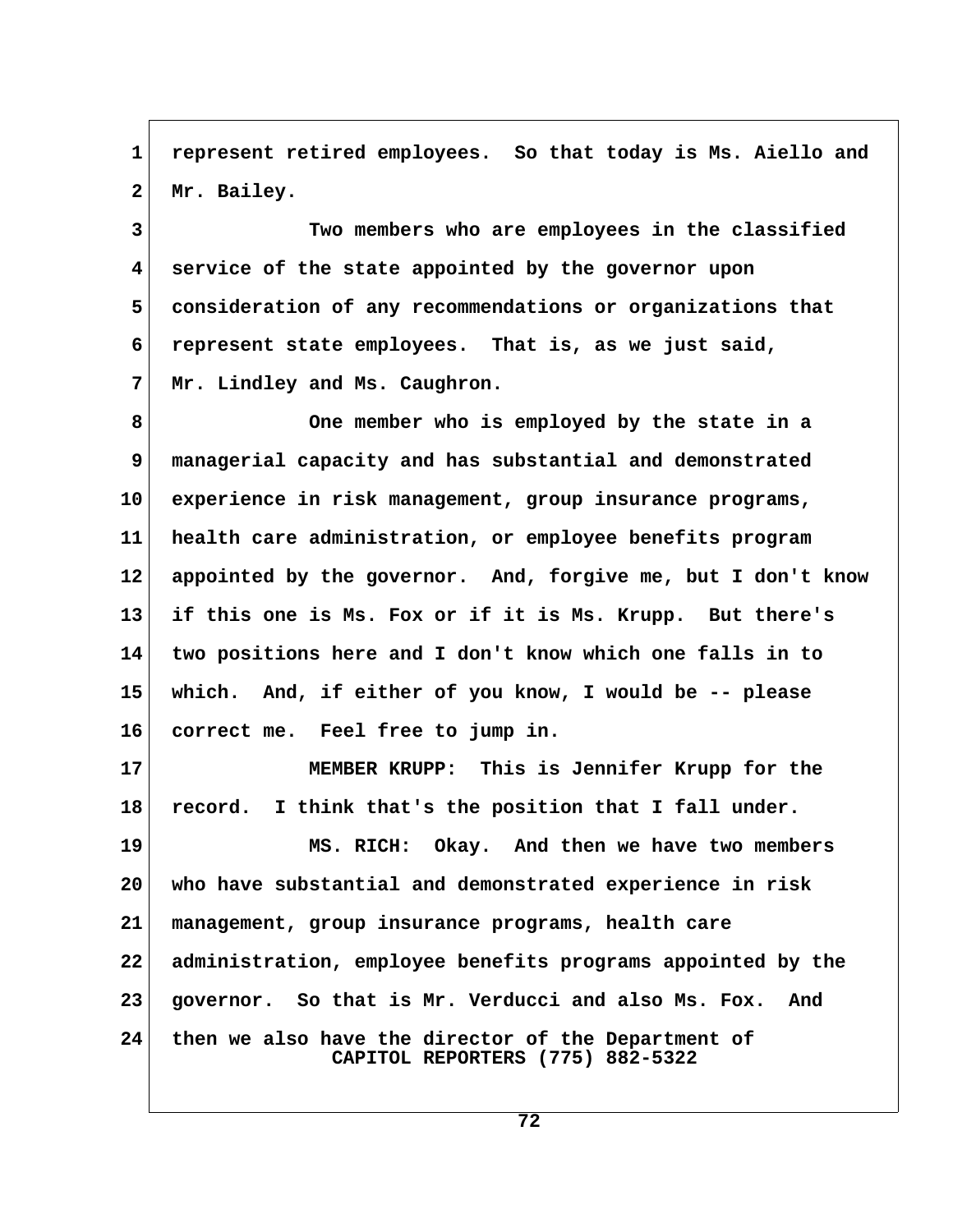**1 Administration who falls under that as well. So those are** 2 the ten positions.

 **3 CHAIRWOMAN FREED: Okay. Thank you. All right. 4 Two professional NSHE, one north one south, two retirees, two 5 classified employees, one with substantial experience in risk 6 management or employee benefits or health care management, 7 and then two with demonstrated experience in health care 8 benefits or administration. Okay. And then me.**

 **9 Okay. So this bill as amended last evening 10 would -- I'm sorry. This is Laura Freed for the record. One 11 of these days I'll get that as a habit.**

**12 This bill as amended would make the NSHE, the 13 retirees, and the classified employees, so that's six 14 positions on the board, required to be appointed from a list 15 submitted by the employee exclusive representative that 16 represents the largest number of employees. Do I have that 17 right?**

18 MS. RICH: That's correct.

**19 CHAIRWOMAN FREED: Okay. So I'm going to add a 20 little bit of context to that. Right now under current law 21 there are 11 bargaining units. That was authorized by SB 135 22 from last session. Seven of those units have actually 23 organized. Four are represented by AFSCME. One is 24 represented by the Nevada Police Union. One is represented CAPITOL REPORTERS (775) 882-5322**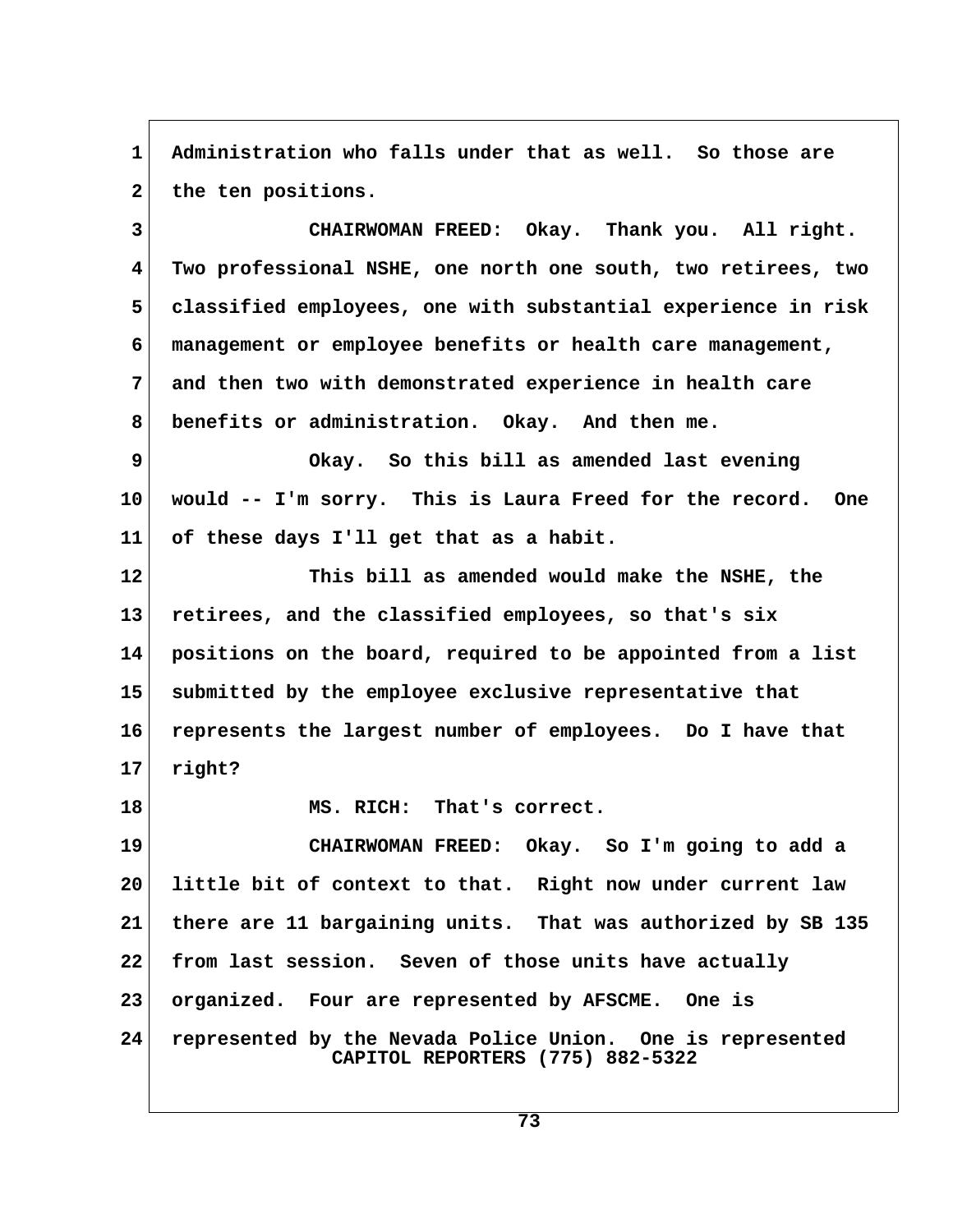**1 by the Nevada State Law Enforcement Association. And one is 2 represented by the Battle Born Firefighters Association. 3 That total number of those seven organized units 4 is about 6700 people. Or in rough numbers, of the 18,000 5 state employees, we have 37 percent organized and represented 6 by somebody. Then we have 62 percent unorganized. 7 I would note, Mr. Lindley is, as he said, an 8 honor at the Department of Taxation. His class code actually 9 falls under one of the organized units under current law. 10 It's unit D, which is professional staff not in health care, 11 in case anybody wants to geek out on collective bargaining 12 law in this state. 13 And so I am curious under the law -- under the 14 bill as currently constituted, does that mean that 15 Mr. Lindley and Mr. Caughron get kicked off the board because 16 AFSCME gets to determine who they want on the board? Even 17 though Mr. Lindley actually has the potential to be a union 18 member but it's not his fault unit D hasn't organized. 19 MEMBER LINDLEY: Chair Freed, Tim for the record. 20 Thank you for educating me on my bargaining unit. And I'll 21 pass it off to Director Rich. 22 MS. RICH: So Laura Rich for the record. Those 23 are all very good questions. The answer is I don't know. I 24 don't know if that kicks off not just Mr. Lindley but CAPITOL REPORTERS (775) 882-5322**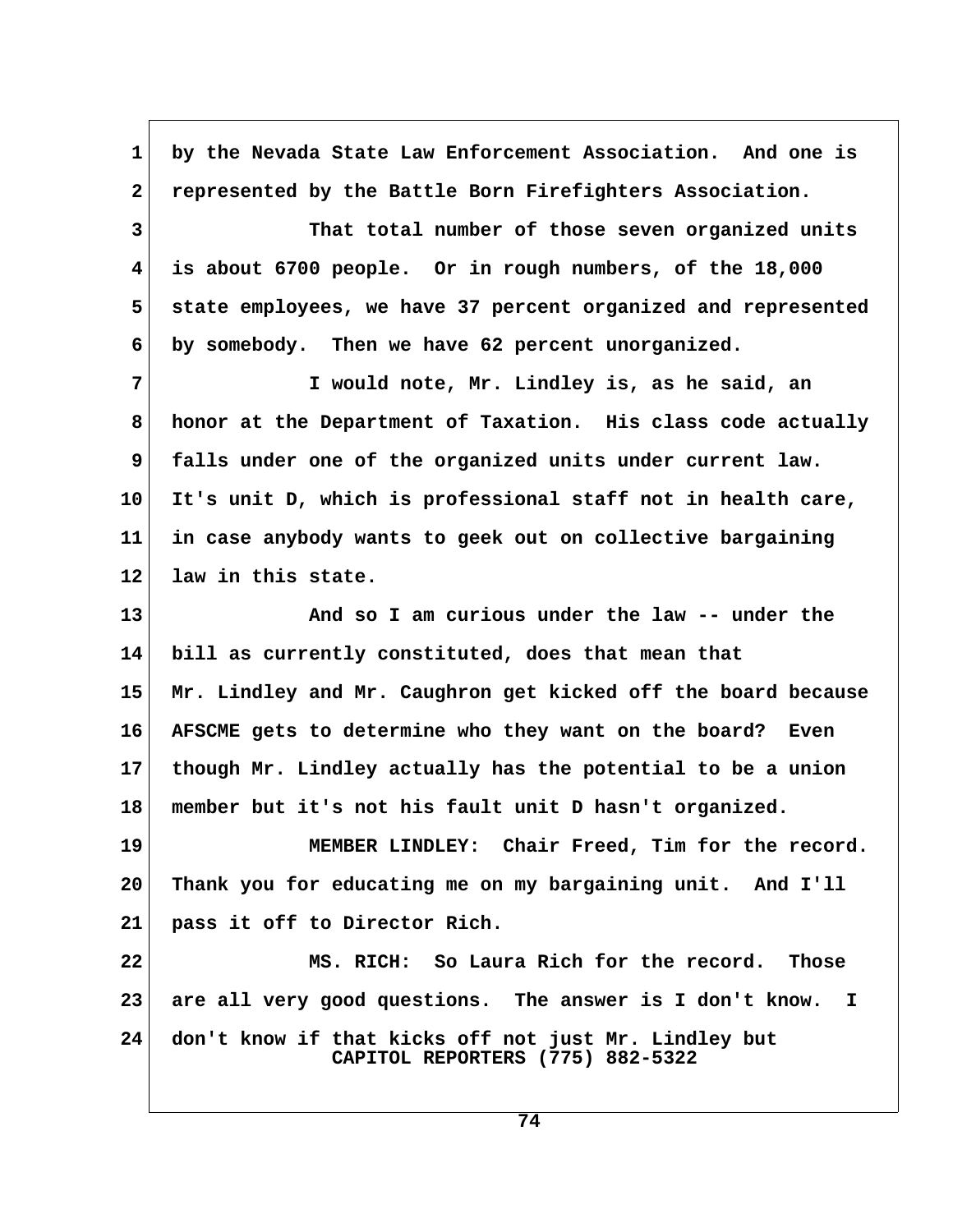| $\mathbf 1$  | Mr. Bailey and Ms. Aiello and Ms. Caughron. You know, I                                         |  |
|--------------|-------------------------------------------------------------------------------------------------|--|
| $\mathbf{2}$ | don't know how that would work.                                                                 |  |
| 3            | CHAIRWOMAN FREED: That's true, yeah.                                                            |  |
| 4            | MS. RICH: It's now in the future though let's                                                   |  |
| 5            | say that they are allowed to remain on the board and carry                                      |  |
| 6            | out their term, at that point then I believe that AFSCME                                        |  |
| 7            | would be -- would have the authority should this bill pass as                                   |  |
| 8            | amended would have the authority to essentially appoint --                                      |  |
| 9            | And I say appoint because really it's a -- it limits it. It                                     |  |
| 10           | limits the appointment to what I would assume would be AFSCME                                   |  |
| 11           | or whatever labor organization. It would limit it to those                                      |  |
| $12 \,$      | members of that group.                                                                          |  |
| 13           | And so right now I would argue that the governor                                                |  |
| 14           | having the authority and the ability and not limited to a                                       |  |
| 15           | list of five people has the ability to. And I know that this                                    |  |
| 16           | is done just from the discussions with the staff on -- the                                      |  |
| 17           | governor's board staff, they vet these members and they look                                    |  |
| 18           | at what kind of expertise do they come with, what kind of                                       |  |
| 19           | background do they have, what -- you know, are they coming in                                   |  |
| 20           | with a bias, are they -- This is all things that they look at                                   |  |
| 21           | in terms of making an appointment.                                                              |  |
| 22           | And so when you limit it now to five members, you                                               |  |
| 23           | are greatly reducing the pool of qualified and capable folks                                    |  |
| 24           | that can be on the PEBP board. So that's just my two cents.<br>CAPITOL REPORTERS (775) 882-5322 |  |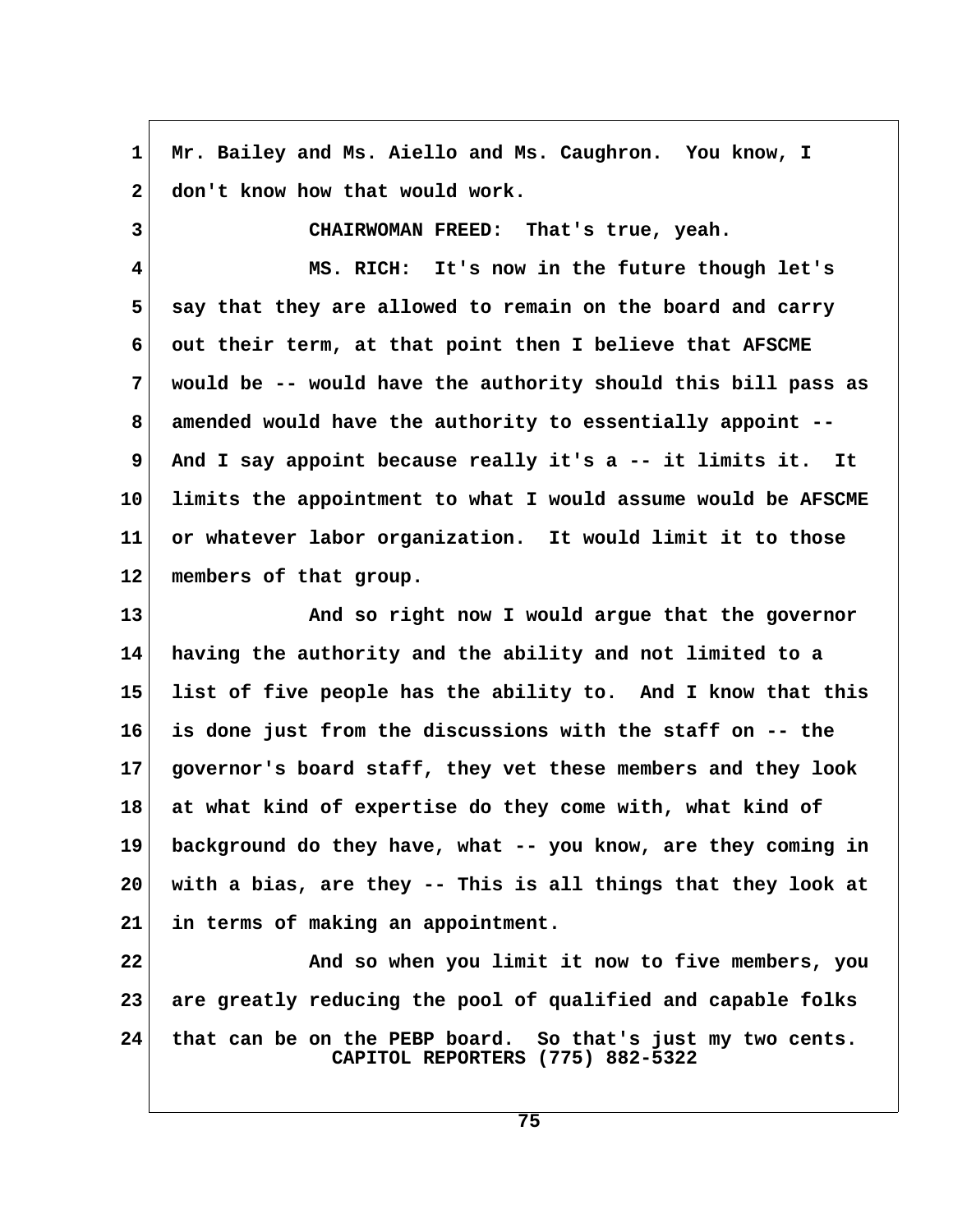**1 MEMBER AIELLO: This is Betsy. Can I ask a quick** 2 question? I'm sorry.  **3 CHAIRWOMAN FREED: Betsy, please go ahead. 4 MEMBER AIELLO: Are the retired members being put 5 up by the active employee organizations or by the retired 6 employee organizations? I think it's RPEN. 7 CHAIRWOMAN FREED: Betsy, this is Laura Freed. 8 Do you mean currently or under the bill? 9 MEMBER AIELLO: Under the bill. 10 MS. RICH: So that's a good question. Chair 11 Freed, do you know what the answer is as far as, you know, 12 what -- I mean, does AFSCME represent the retirees? You 13 know, I don't know. 14 CHAIRWOMAN FREED: Sorry. I didn't mean to talk 15 over you. I apologize. 16 MS. RICH: No, go ahead. 17 CHAIRWOMAN FREED: No, not technically, not under 18 NRS 288. They have -- You can certainly, any one of us as 19 retirees, could certainly join the AFSCME retiree chapter of 20 Local 4041. 21 So, to answer Betsy's question, the way I read 22 the bill, yes, the employee organization -- And that's 23 where -- I mean, that's where the terminology of the bill is 24 confusing, because under current law, exclusive CAPITOL REPORTERS (775) 882-5322**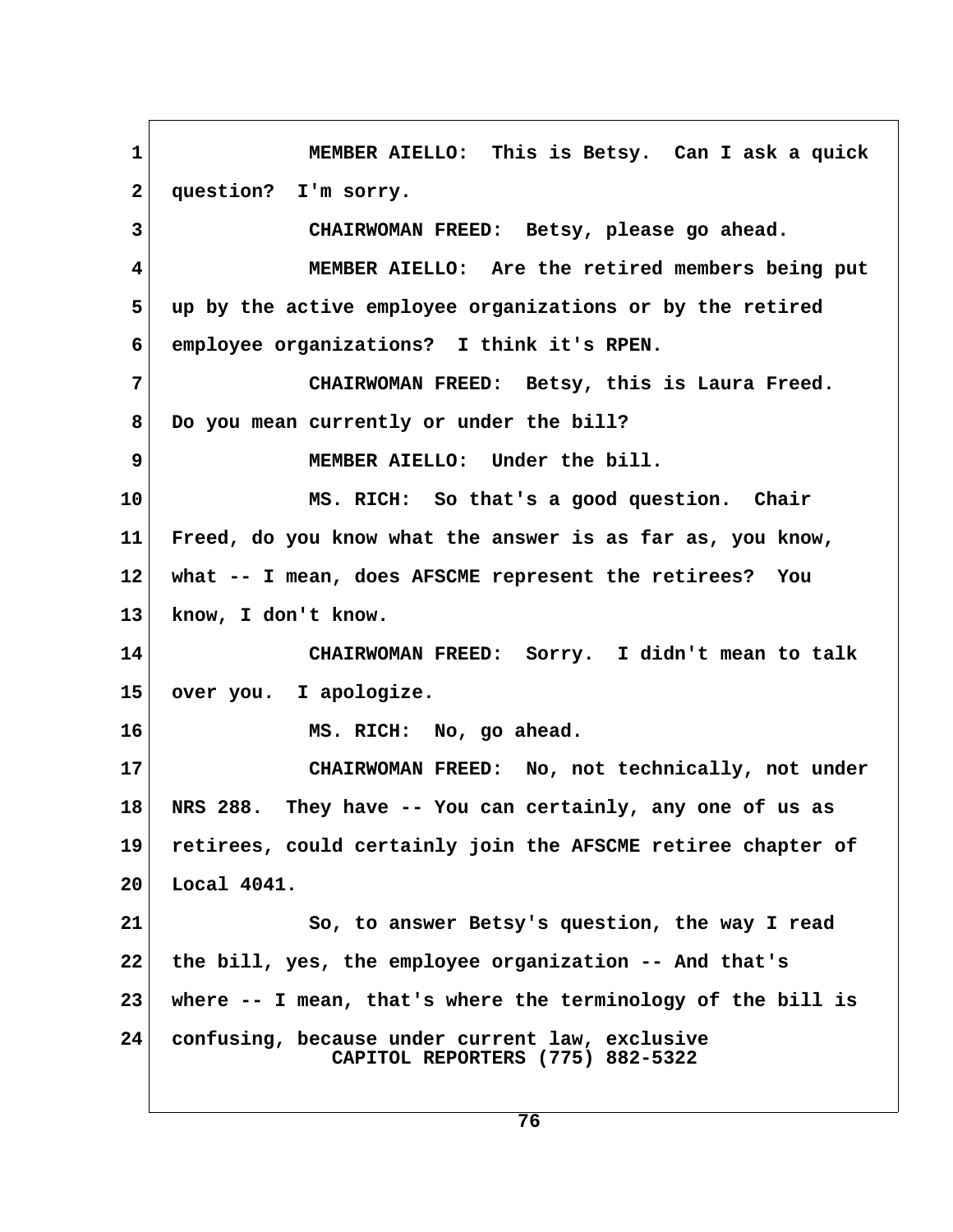**1 representative for state employees has a very specific 2 statutory definition, whereas, these bills that we've been 3 talking about, 360 and SB 373, talk about professional 4 organizations as distinguished from exclusive representative. 5 I mean, but the way I read the bill, the answer 6 to Betsy's question I think is yes, that AFSCME being the 7 largest rep would have that power. 8 And somebody else actually was -- had a question 9 at the same time as Betsy. So please speak up. 10 MEMBER KELLEY: Michelle Kelley. I guess I just 11 wanted to clarify something. So, it's my reading of the bill 12 that the labor organization, just to cut it short, that the 13 organizations get to nominate five people. So right now the 14 way the professionals of NSHE work is that the Nevada Faculty 15 Alliance is the nominating body.** 16 But I can tell you that I'm not a member of the **17 Nevada Faculty Alliance. And so their process has always 18 been to go out and seek the most qualified individuals to be 19 on the board. And, you know, I know that there's an 20 exception that I am, you know, the Nevada Faculty Alliance 21 person. But, in fact, I'm representing all of the 22 participants. And, as I say, so I was nominated by the 23 Nevada Faculty Alliance but they don't have a requirement 24 that their representatives be part of the Nevada Faculty CAPITOL REPORTERS (775) 882-5322**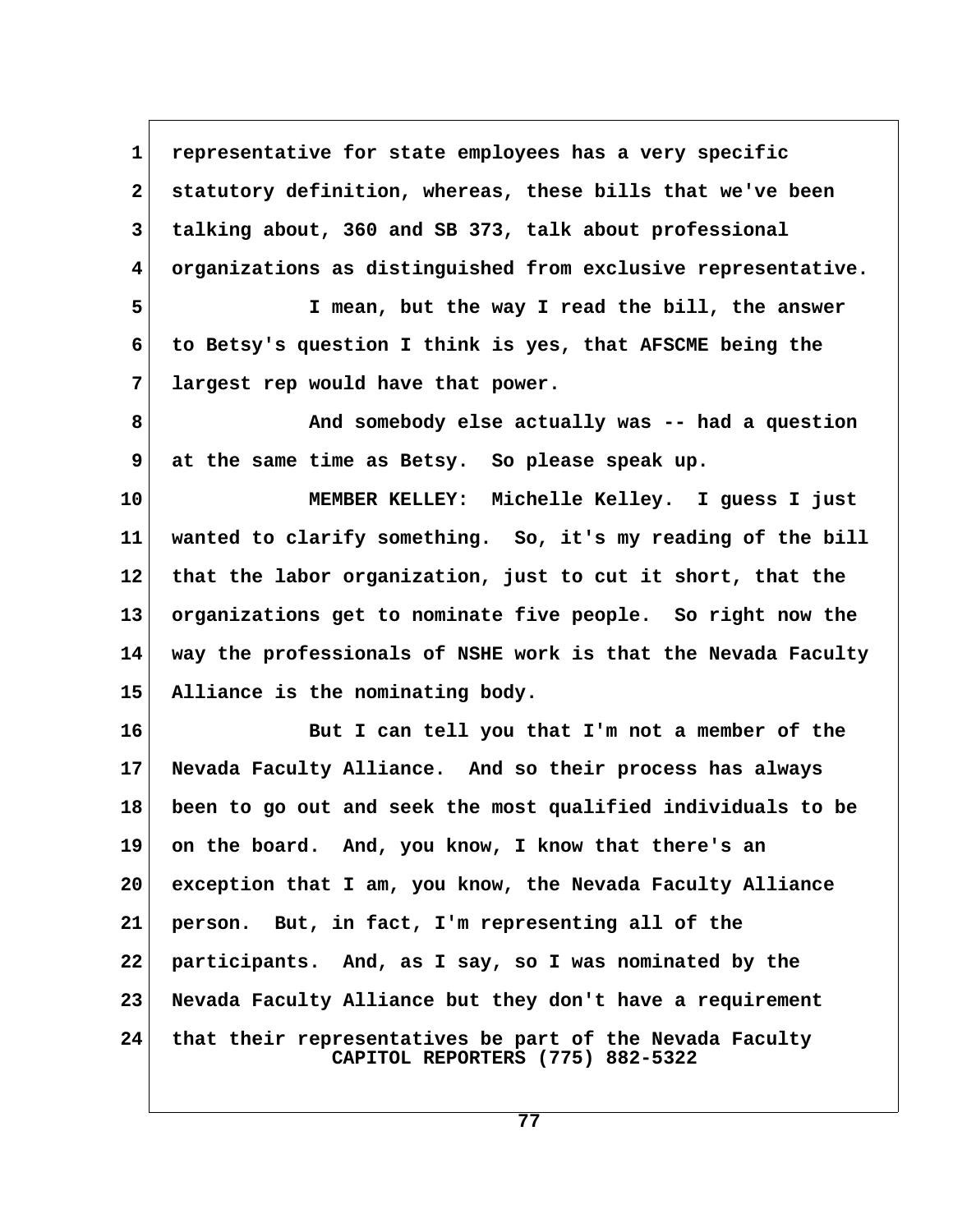**1 Alliance. And it's my understanding that five out of six 2 haven't been members of the Nevada Faculty Alliance. 3 And so, as I say, my understanding is that that 4 bill says the groups get to nominate doesn't mean they have 5 to nominate only from their own members. They can seek the 6 most qualified people, unless I'm totally reading it wrong as 7 well. 8 But, also, I just wanted to kind of defend my 9 position. Because, as I say, I was nominated by the NFA but 10 I am not a member of the NFA, so I'm not sure if we're all 11 talking about the same thing. 12 MEMBER URBAN: Marsha Urban for the record. I'm 13 not part of the NFA either, but I was nominated. And I -- 14 Actually, they kind of begged if I would do it, because they 15 have a hard time finding nominees. And so I was in, you 16 know, like -- I said yes. I don't know why. But I was 17 nominated. And I was chosen. And I'm still not part of NFA. 18 I just want to put that out there. 19 MEMBER LINDLEY: Tim Lindley here. A question I 20 have -- Of course, Michelle Kelley and Marsha Urban, you are 21 not active members in the labor organization. Is there 22 anything that prohibits or prevents labor organization from 23 nominating today? Is there a reason why this was 24 specifically in law? Because maybe Ms. Mooneyhan chime in on CAPITOL REPORTERS (775) 882-5322**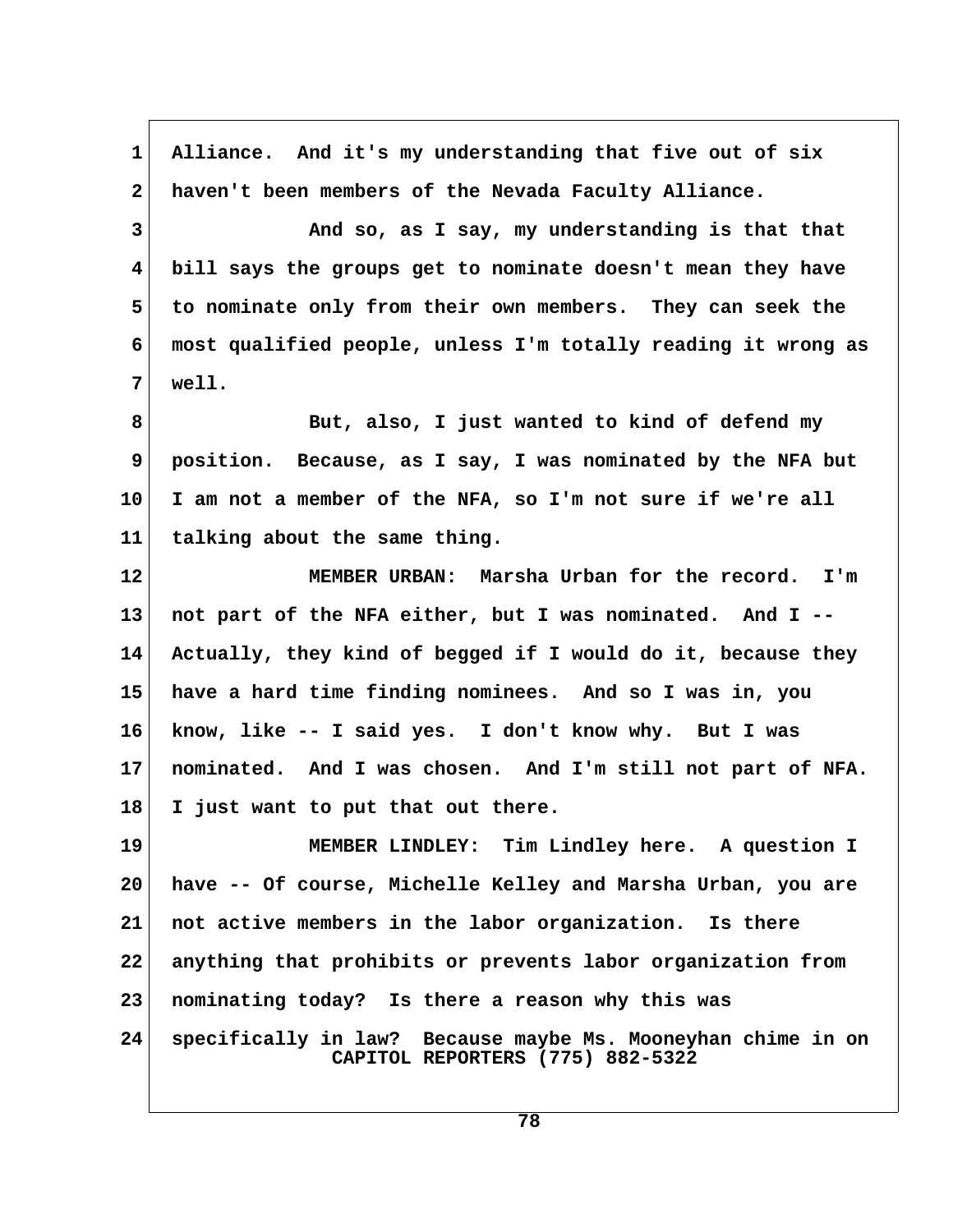1 that as well.  **2 MS. MOONEYHAN: Brandee Mooneyhan for the record. 3 I'm not super familiar with this bill. But the way I 4 understand it is that right now they can make nominations. 5 They are encouraged to do it. 6 CHAIRWOMAN FREED: This is Laura Freed. Brandee, 7 I think you've frozen up.** 8 MS. MOONEYHAN: Am I moving?  **9 CHAIRWOMAN FREED: Brandee, did we lose you? 10 MS. MOONEYHAN: Yes. Can you hear me? 11 CHAIRWOMAN FREED: Yes, now I can hear you. 12 MS. MOONEYHAN: Okay. I apologize. I got a 13 notice that my internet is unstable. And it's been fine all 14 day, except when I talk, apparently. 15 Anyway, so what I was saying is I believe this 16 bill -- First I want to make the caveat that I am not, you 17 know, I haven't studied it in depth or anything like that. 18 But, if I understand it correctly, it limits the nominees 19 that the governor can choose from to a list made by the 20 biggest representative group, whereas right now those groups 21 can and do make nominations. But the governor can pick, you 22 know, he doesn't have to choose from that list. 23 CHAIRWOMAN FREED: Right. Okay. 24 MEMBER LINDLEY: So, Chair Freed, Tim here. I CAPITOL REPORTERS (775) 882-5322**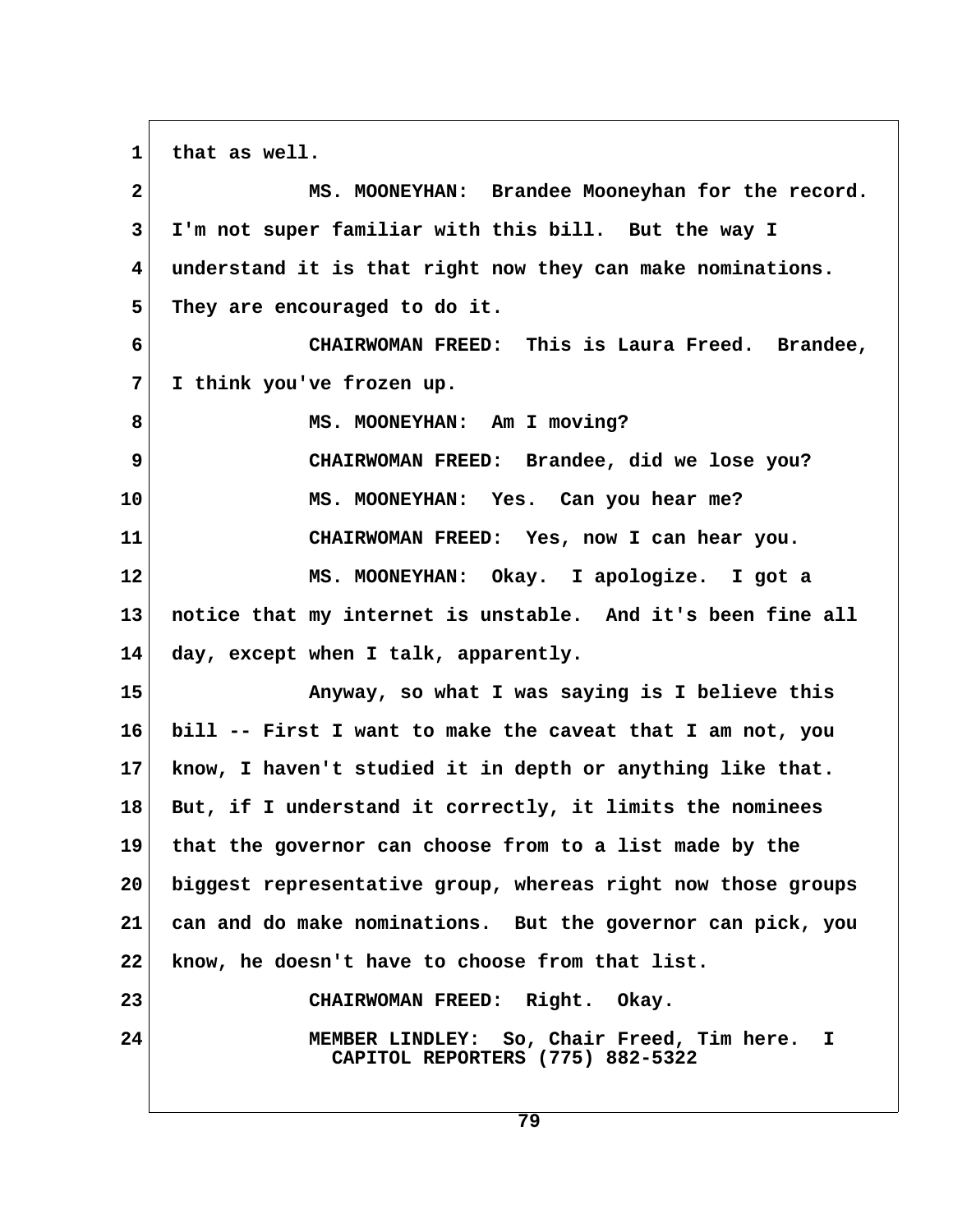**1 just remember in the public comment there was -- someone 2 stated that out of six nominees only one was chosen. And I 3 don't see how that justifies changing the statute when the 4 governor has the ultimate decision on who was elected -- 5 appointed to the board.**

 **6 The one thing that I've gathered from this is the 7 largest labor organization could have potentially four 8 representatives on the board representing actives and 9 retirees. And, Ms. Freed, who can -- who is largest labor 10 organization for actives and retirees?**

**11 CHAIRWOMAN FREED: This is Laura Freed. I can 12 only speak for the actives. Right now AFSCME is the largest 13 exclusive representative of people with an official EMRB 14 designated exclusive representative. I can't speak for the 15 retirees because that's not -- the state doesn't bargain with 16 retirees, you know. And that's kind of why I drew out that 17 only 37 percent of, you know, the state work force is 18 organized right now under current law.**

**19 My issue with this is kind of twofold. Number 20 one, the collective bargaining process hasn't matured, in my 21 view. I mean, we've got SB 373 is asking to add NSHE 22 professional employees, unclassified employees, to the 23 collective bargaining statute. Okay. Understood. I 24 understand they might want to be a part of that. And so that CAPITOL REPORTERS (775) 882-5322**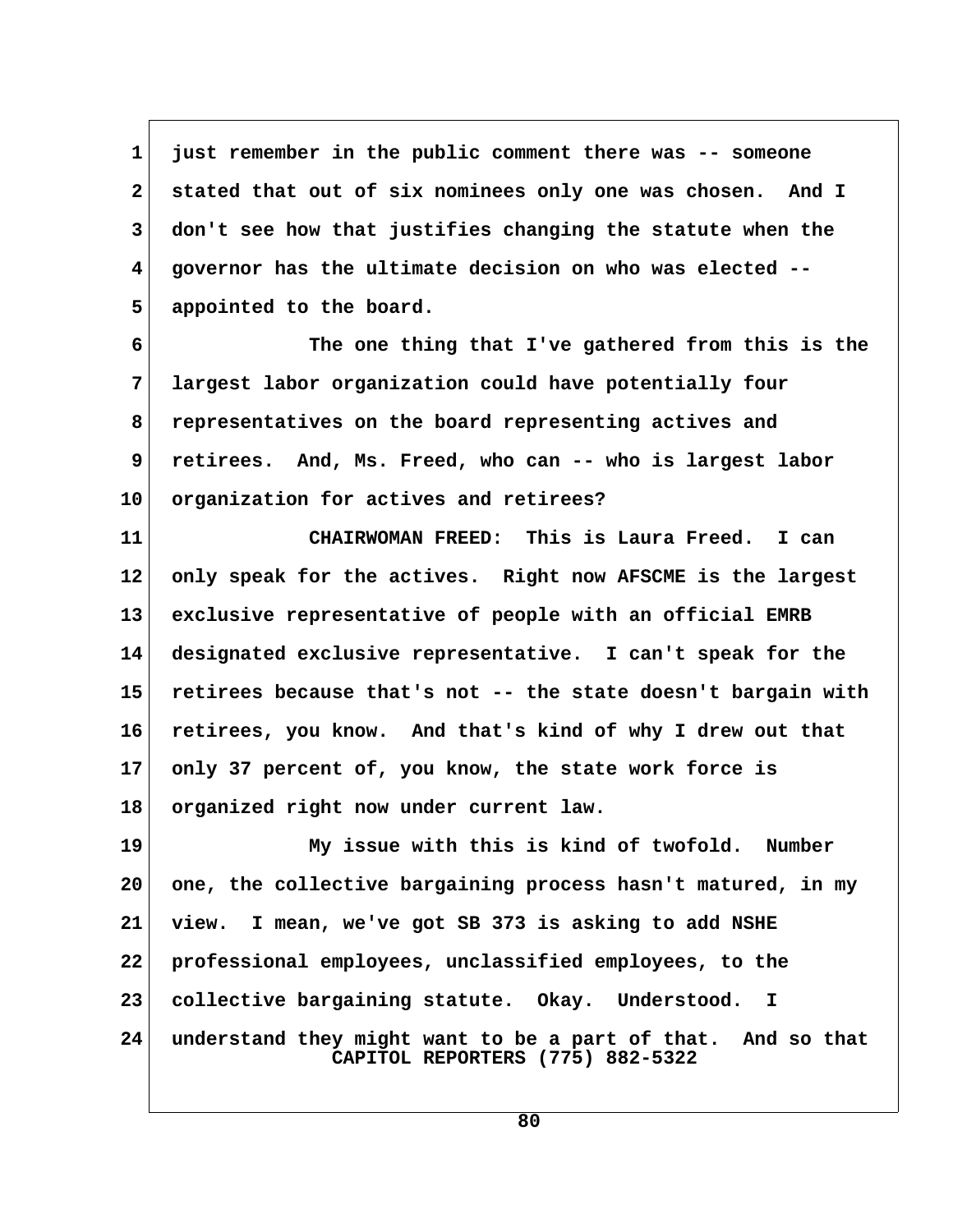**1 stands to change, to me, the exclusive representative. 2 Whether you call it a professional organization or an 3 exclusive representative, if you're joining 288, the state 4 has to bargain with you, right. 5 And so AFSCME might not always be the labor 6 organization that represents the most people. Certainly they 7 would try to be. That would be their aim. But who knows if 8 they would succeed? 9 And, Mr. Lindley, I apologize, I used you as a 10 good example because I know your class code is a member of 11 unit D. There's no telling what unit -- how unit D might 12 organize. 13 And so this leads me to my second point. You and 14 Ms. Caughron and Ms. Urban, Ms. Kelley, Mr. Bailey, and 15 Mr. Verducci are all fine board members. And, the way I read 16 this bill, there's no guarantee that any of you would be 17 allowed to serve out your term. And this is where, as the 18 chair, I get a little bit protective of the board and I say, 19 well, these are fine board members, what's wrong with them. 20 Why is this bill trying to kick these people off in the 21 middle of their terms? And so I just don't feel comfortable 22 with it for that reason. 23 MEMBER LINDLEY: Chair Freed, Tim Lindley for the 24 record. I also have other questions. What if a board member CAPITOL REPORTERS (775) 882-5322**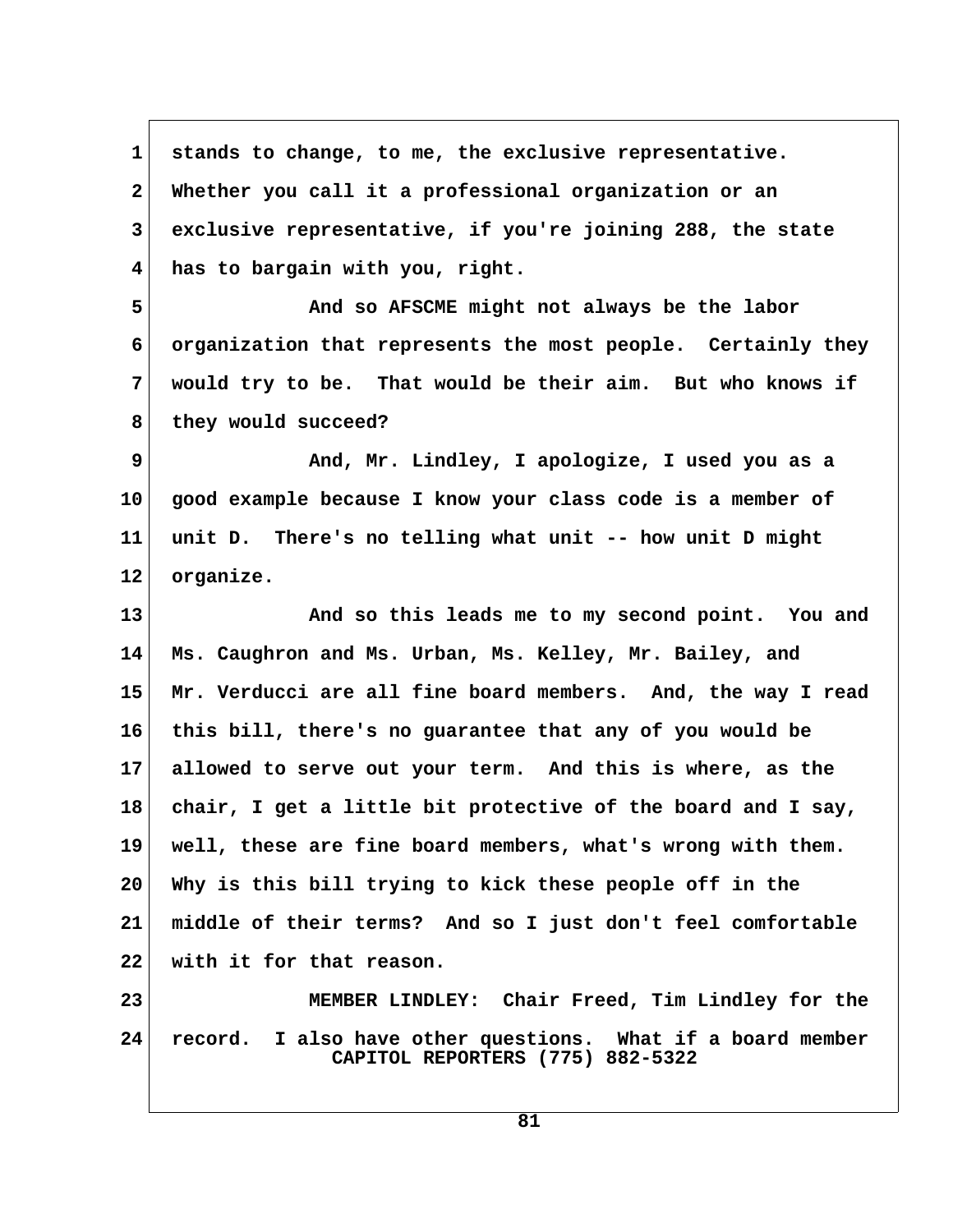1 no longer wants union representation? Of course, Ms. Kelley  **2 said that the union -- they don't have to be union members. 3 But I don't interpret it that way. I would imagine a labor 4 organization and union would pick members as part of their 5 benefit -- as part of their group representation. 6 And then what if the largest labor organization**

 **7 body changes over the term? For example, you mentioned that 8 there were seven labor organizations, firefighters being one 9 of them, what if firefighters is the largest body for six to 10 12 months and then it changes to my designation becomes the 11 largest body?**

**12 CHAIRWOMAN FREED: Right. This is Laura. Sorry. 13 I didn't mean to -- I'll let you finish your thought, please. 14 MEMBER LINDLEY: How does that reconcile 15 especially in lieu of a term? Because those labor 16 organizations are going to want their representation on the 17 board. Go ahead.**

**18 CHAIRWOMAN FREED: This is Laura Freed. That's 19 exactly the concern I was trying to articulate. And that's 20 what I mean by the collective bargaining process with state 21 workers is not fully mature yet. We're still engaged in 22 negotiations with two of the seven units that have actually 23 organized. We're still doing that. I spend a lot of time 24 doing that.**

 **CAPITOL REPORTERS (775) 882-5322**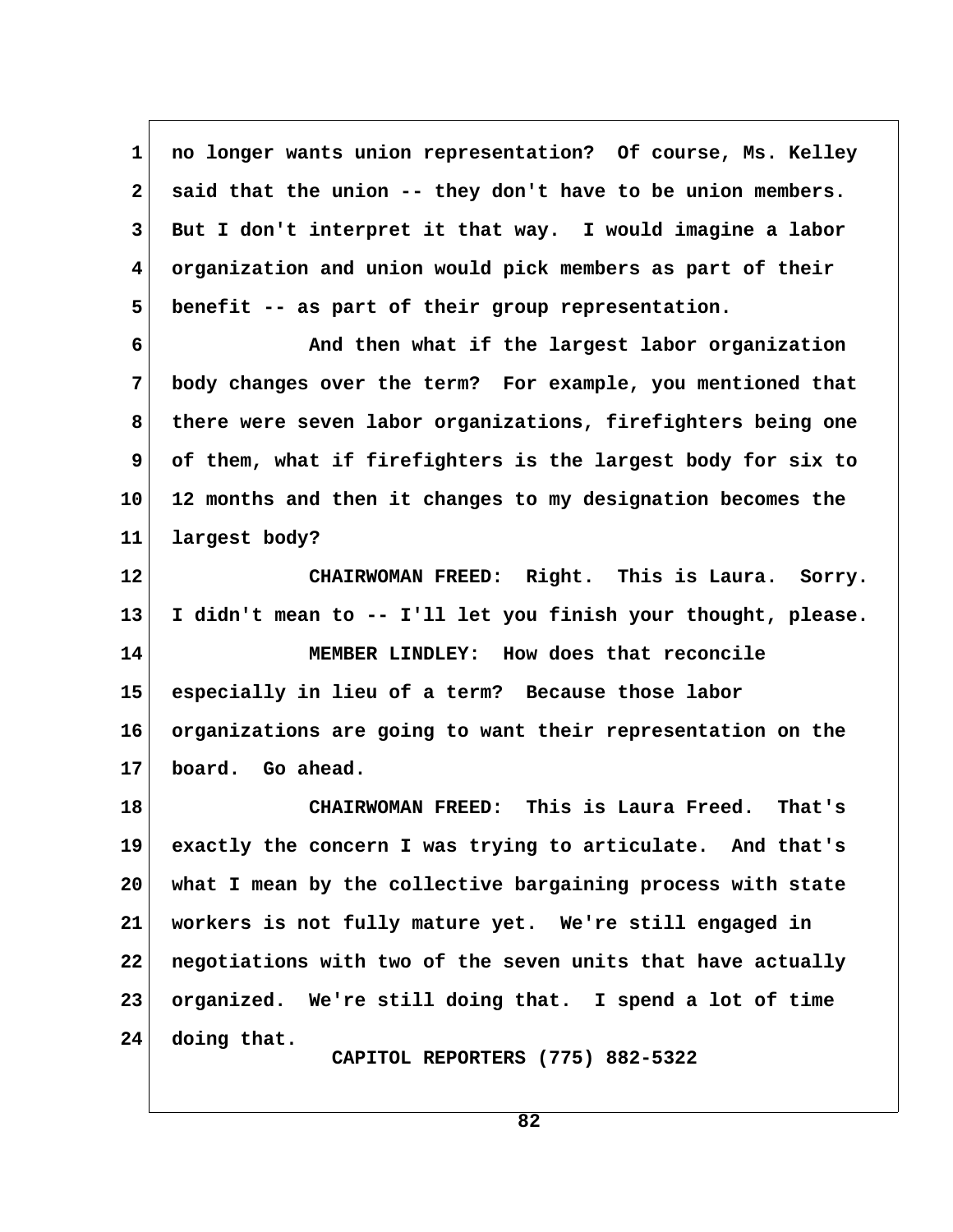1 And I agree that I think there might be some, you  **2 know, changes in the middle of board members' terms that this 3 bill does not anticipate. And, again, I don't want to 4 interrupt the continuity and the accrual of expertise that I 5 think PEBP plan participants deserve. If you constantly have 6 new board members who don't understand how the plan works, I 7 mean, it's hard on the staff and it, you know, makes board 8 meetings longer and, you know, you get -- With an engaged 9 board like this one is, you know, I get great questions, we 10 consider things conscientiously and I'm just -- You know, 11 it's not that labor organizations wouldn't send nominees who 12 weren't conscientious, but there's just an expertise and 13 there's a learning curve there. Anyway, that's my thought on 14 that.**

**15 MEMBER LINDLEY: Chair Freed, I'm going to also 16 add some more to my comment because now I'm thinking about 17 the public comment about the disconnect between the public 18 perception that we're in a high chair looking down at active 19 members and making the decisions.**

**20 How do I know that there's nothing in the 21 proposed legislation that says okay, a representative must be 22 representative of the average employee. I would gander that 23 I'm kind of representative of the average employee. I go to 24 work and I meet with my co-workers, single mothers, single CAPITOL REPORTERS (775) 882-5322**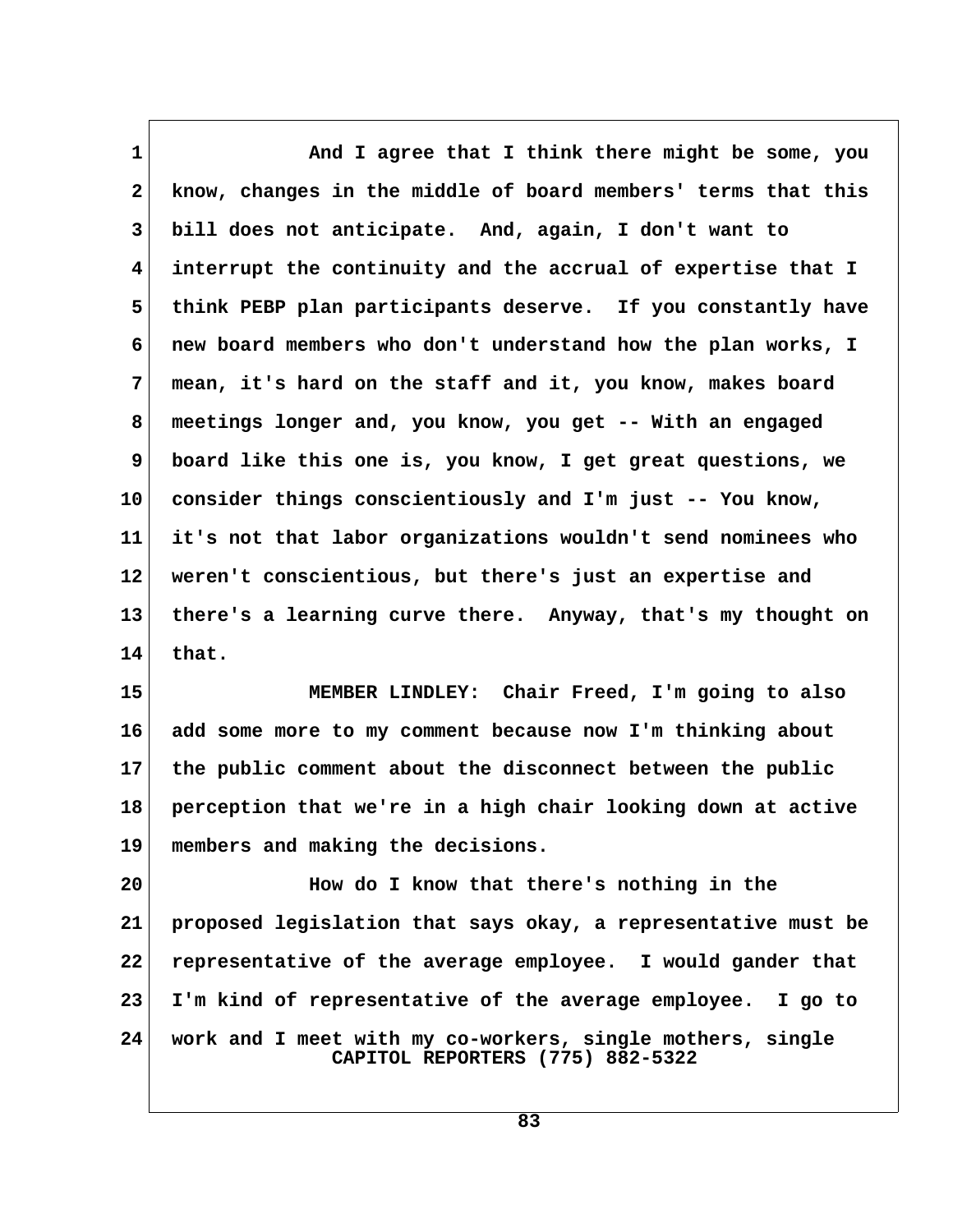**1 people, the full spectrum. And when I have to tell them 2 about 12 percent budgets cuts after the board meeting, I got 3 a lot of flack. And then the six percent budget cuts, 4 they're, like, well, that's not as bad as 12, but I still got** 5 flack. Why are you ruining our benefits.  **6 And I even had a story where a grandmother had to 7 utilize -- was on the HMO plan for many years and then she 8 moved to the PPO plan and maxed out her deductible less than 9 30 days in to the new plan year. 10 So I hope the labor organizations are paying 11 attention that the average employee is representative -- is 12 represented. And I do look out for how will this not only 13 affect me but my co-workers as well because I work with them. 14 And I'm obviously passionate about it. And I will stop right 15 there. 16 CHAIRWOMAN FREED: Thank you, Mr. Lindley. This 17 is Laura Freed. I'll let Mr. Verducci go since he rang in 18 first. And then I'll get to Ms. Krupp. Thank you. 19 MEMBER VERDUCCI: Sorry about that, Ms. Krupp. I 20 hear how this could -- And this is Tom Verducci for the 21 record. I read where it affects two classified employee 22 positions, but I just heard that it could affect multiple 23 positions. I don't fully understand that. I mean, maybe 24 there's some more detailed language in the bill. CAPITOL REPORTERS (775) 882-5322**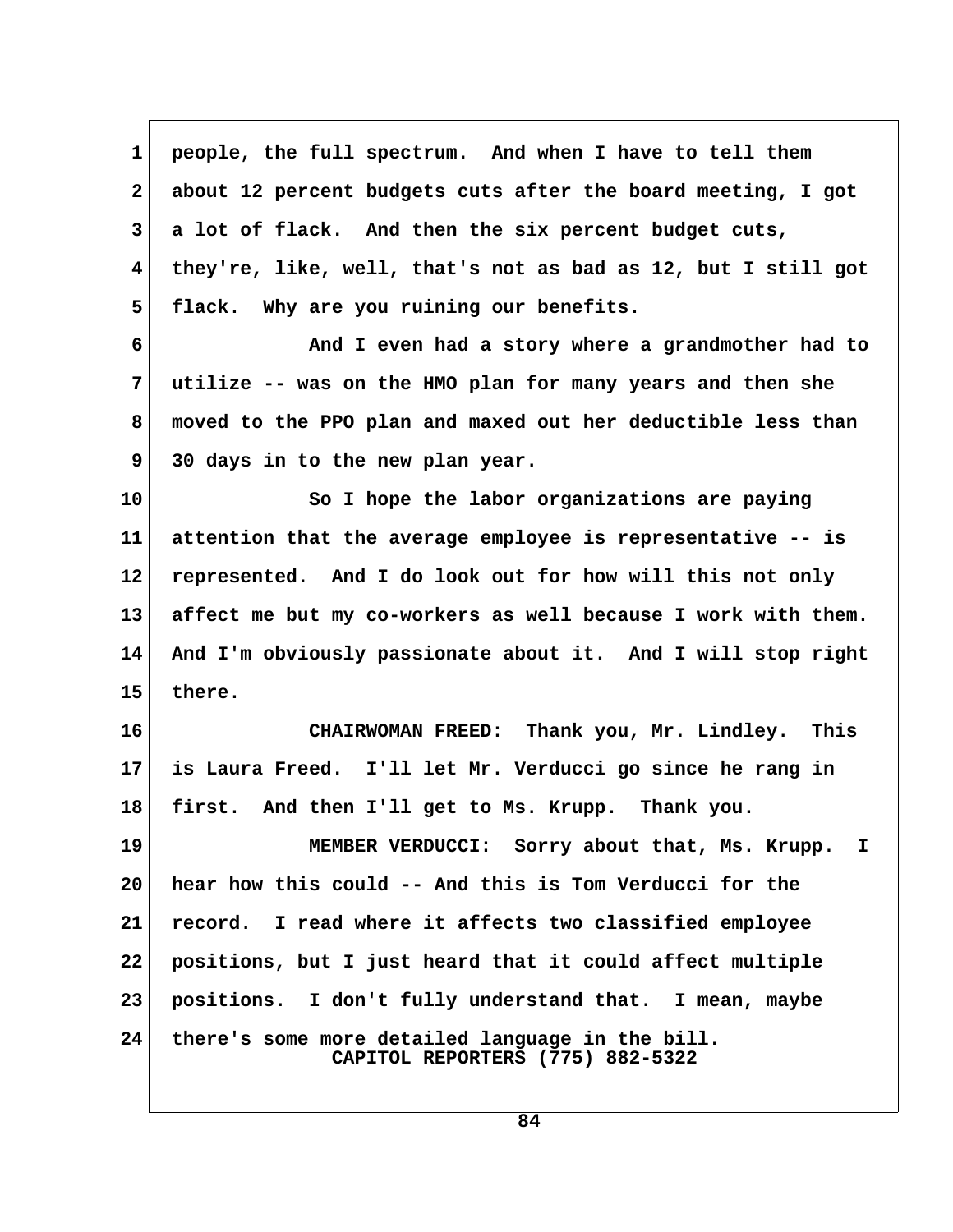**1** But, you know, my question to Ms. Mooneyhan would  **2 be what is the intention of this bill? Is it to get greater 3 coverage representation from the union groups? 4 And, just one other thought, I'm reading there's 5 no fiscal note here. And it's my opinion this is something 6 we should be neutral on. I just don't see us really taking a 7 position here. And it's affecting board members. And I just 8 kind of think we let it play its course. I don't really 9 support it or oppose it. But I just don't really see us in a 10 position where we should really be supporting or opposing it. 11 I think neutral is the right way to go here. 12 And I'll -- I just wanted to ask Ms. Mooneyhan 13 what's the intention here. So that's my question there. 14 MS. MOONEYHAN: Brandee Mooneyhan for the record. 15 Honestly, I'm not sure. I haven't followed both of those 16 enough to know why it was introduced. I imagine it's just 17 to -- Well, I don't want to speculate on what it's for -- but 18 maybe to increase the employee representatives' ability to 19 affect the board. But I am not certain of that. 20 MEMBER VERDUCCI: You know, just a follow-up 21 comment. Bills change in their language too. I mean, we 22 could have this format right here, and this could be 23 something that has completely different language in it in the 24 future before it's passed, if it is passed. CAPITOL REPORTERS (775) 882-5322**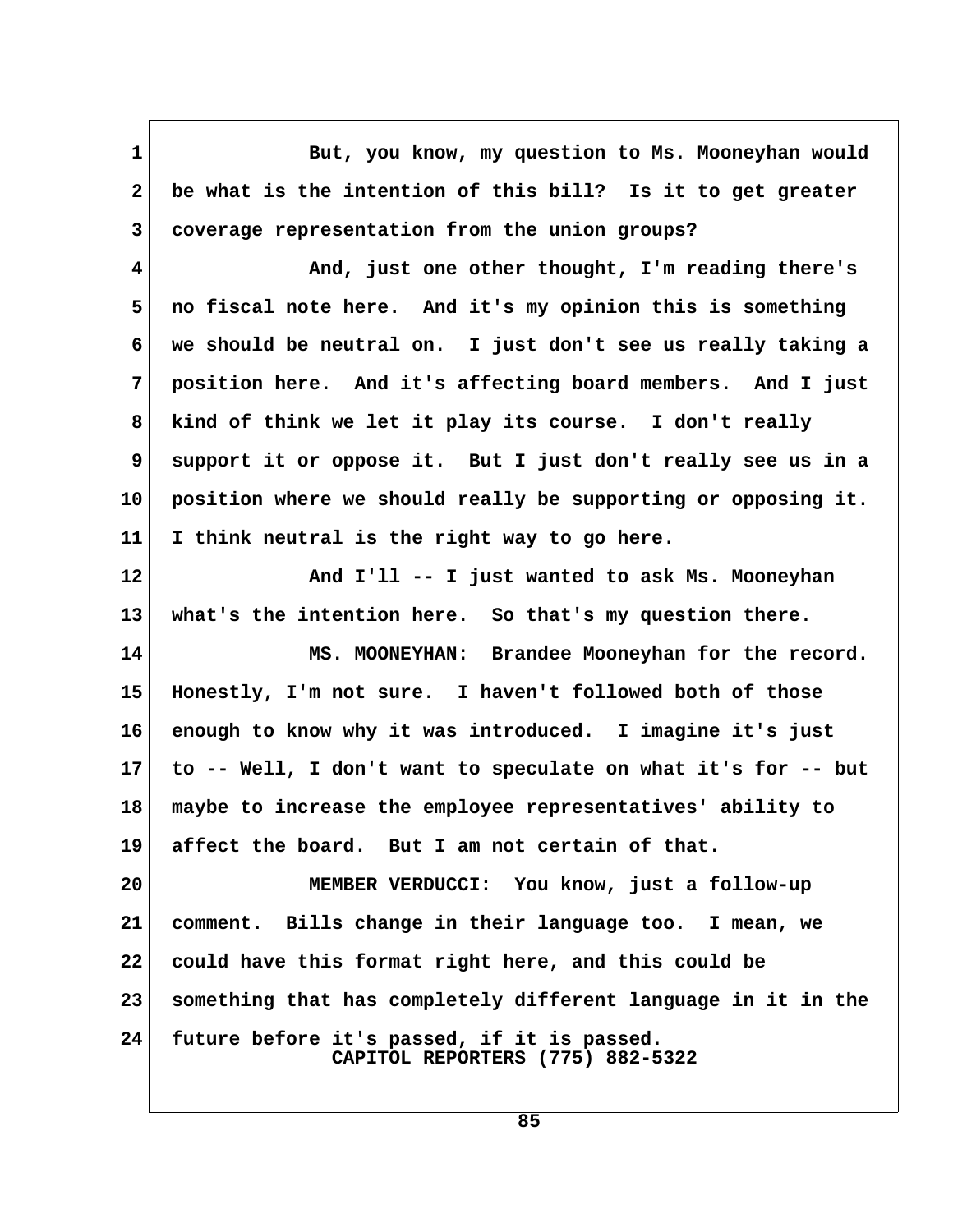| $\mathbf{1}$ | But my suggestion is that we stay neutral on it.                      |  |
|--------------|-----------------------------------------------------------------------|--|
| $\mathbf{2}$ | And, with that, I'll conclude my comments there.                      |  |
| 3            | MEMBER KRUPP: This is Jennifer Krupp for the                          |  |
| 4            | I just had a quick question. So one of the things I<br>record.        |  |
| 5            | had noticed in the bill -- And I'm not sure if anybody on the         |  |
| 6            | board or on the panel can clarify this for me. But one of             |  |
| 7            | the things in section two, part A, of this bill was that two          |  |
| 8            | members who are professionals employees with the Nevada               |  |
| 9            | System of Higher Education. I was just curious what the               |  |
| 10           | definition of a professional employee was. In previous                |  |
| 11           | employers where I worked, a professional employee was                 |  |
| 12           | different than an administrative employee. So I just wanted           |  |
| 13           | some clarification on that to see if that would also further          |  |
| 14           | exclude certain populations or particular people who work at          |  |
| 15           | NSHE that would not be classified as a professional employee.         |  |
| 16           | Because, again, my concern is that this bill is                       |  |
| 17           | excluding a large portion of our PEBP beneficiaries from              |  |
| 18           | actually being able to serve on this board. And I'm not in            |  |
| 19           | favor of any legislation that would make a person who is              |  |
| 20           | directly impacted by the decisions that we as a board have to         |  |
| 21           | make to not have representation or the ability to serve.              |  |
| 22           | MEMBER KELLEY: It's Michelle Kelley here. Chair                       |  |
| 23           | Freed, I can maybe address that question.                             |  |
| 24           | <b>CHAIRWOMAN FREED:</b><br>Sure.<br>CAPITOL REPORTERS (775) 882-5322 |  |
|              |                                                                       |  |

 $\sqrt{ }$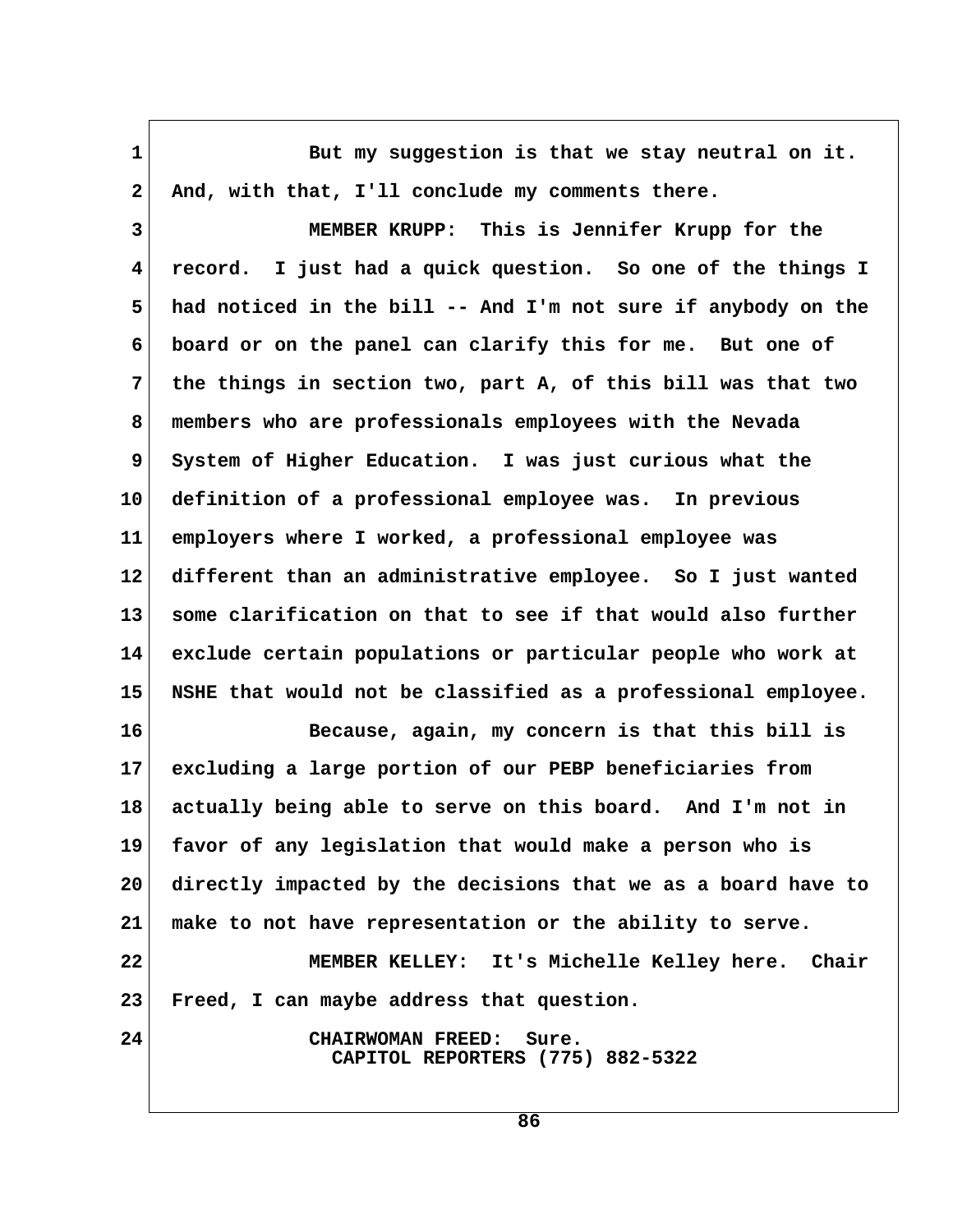**1 MEMBER KELLEY: So professional employees of NSHE 2 generally are just the salaried, full-time folk. You could 3 be a professional who is part time but you're salaried. And 4 the other full-time continuing jobs are in the classified 5 system of the state. So kind of that's the division is 6 classified employees are under all of the rules of the state. 7 And, of course, we have many of those at NSHE. And then 8 professionals could be teaching faculty. They could be -- 9 You know, they're academics or they could be administrative. 10 But what they are is salaried. 11 MEMBER KRUPP: Jennifer Krupp for the record. 12 Thank you for that clarification. 13 One other thing that I'll just add on to 14 Mr. Lindley's comments. As we've all been kind of 15 discussing -- Again, Jennifer Krupp for the record -- our 16 intention or desire to work, you know, for all state 17 employees who are covered under PEBP. But, you know, up 18 until 2019 I myself was a classified employee. And, fun 19 fact, Ms. Caughron actually used to be my supervisor in the 20 classified system.** 21 So, you know, a lot of us, you know, really don't **22 fall too far away from what everybody wants. I mean, you 23 know, many of us have worked for the state for many, many 24 years, and where we are today is not where we started. CAPITOL REPORTERS (775) 882-5322**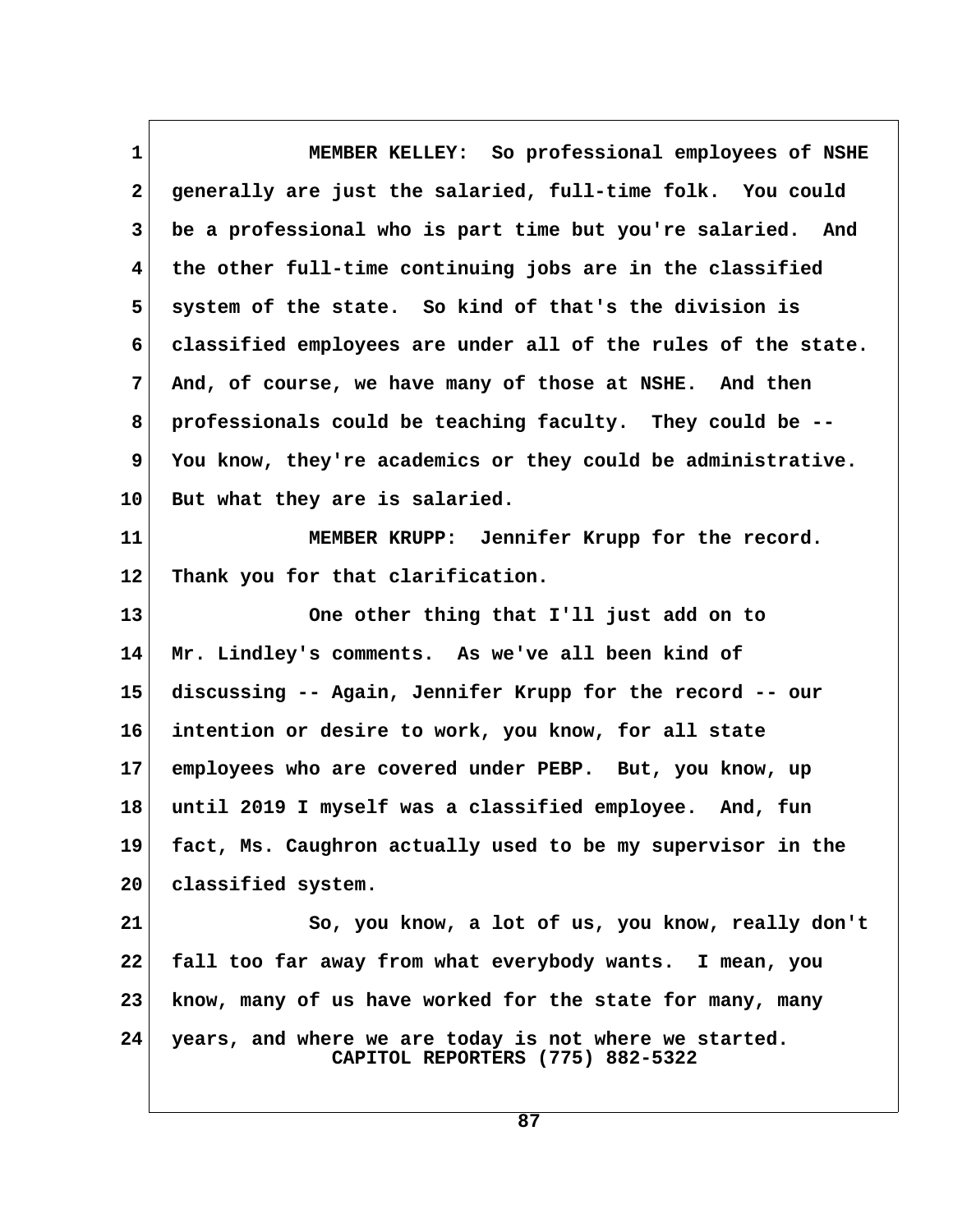**1 CHAIRWOMAN FREED: Exactly. Thank you, 2 Ms. Krupp. I would add me too. Just over a year ago I also 3 was a classified employee. So it's not like a lot of us 4 don't understand what that's like.**

 **5 MEMBER LINDLEY: Chair Freed, Tim here. After 6 reviewing the information, the essential four or five, six 7 board representees -- Sorry. Let me backtrack. It seems 8 like the problem that was perceived was lack of 9 representation for classified employees. And this was 10 someone's position on how to remedy that both for low wage 11 earning state employees as well. But there might be some 12 disconnect or miscommunication between that, because I'm here 13 and we have Mr. Caughron -- Pardon me if I mispronounced 14 that -- as representing classified employees.**

**15 And so I'm not a fan of SB 360 because it does 16 hog-tie the processes we currently have. I mean, it does 17 amend classified employees. Well, why didn't they go for the 18 retirees? Why didn't they go for the other board member 19 positions? To me it seems like a very short-sided proposal. 20 CHAIRWOMAN FREED: This is Laura Freed. I have a 21 suggestion. What about the idea of adding a board member? 22 In other words, keeping what we have and suggesting -- And I 23 don't mean to give Ms. Rich more work. I think that's the**

## **24 last thing she needs. But, you know, the board has expanded CAPITOL REPORTERS (775) 882-5322**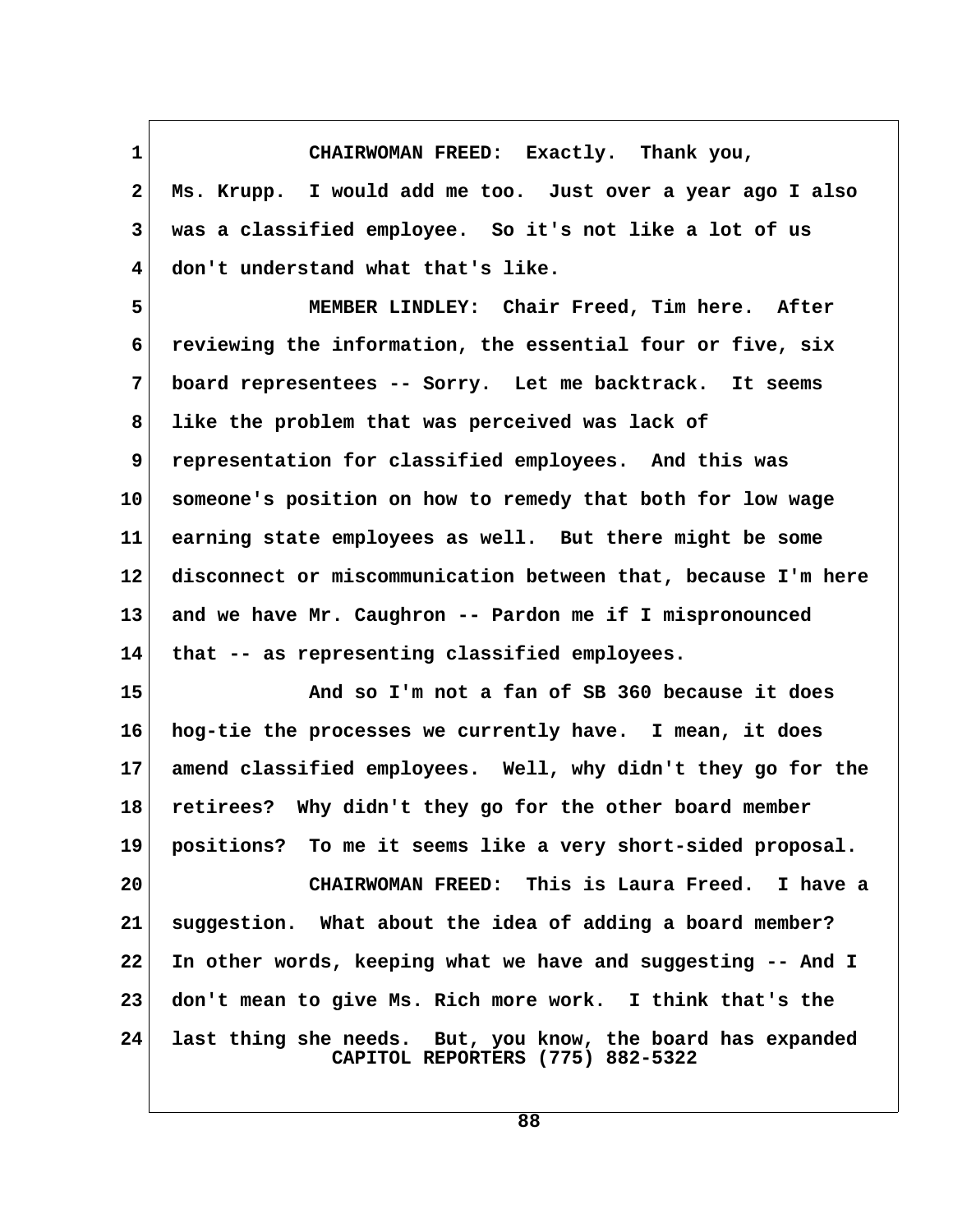1 slowly but surely over the years anyway. So, in recognition  **2 of the ascendants in influence of labor organization but also 3 in recognition of the idea that, you know, the composition of 4 the board is sensitive to the needs of all active employees, 5 including the classified ones, what if we added a board 6 member chosen by the governor from the labor organization 7 that represents the largest -- Honestly, I would say 8 exclusive representative because that's what's in current 9 law, but we can wordsmith that. The labor organization or 10 exclusive representative that represents the largest number 11 of state active employees except that if that labor 12 organization were to change because people change their 13 exclusive reps. They change their professional organizations 14 based on what the membership wants. The member so appointed 15 would be able to serve out his or her term. 16 MEMBER LINDLEY: Chair Freed, Tim for the record.**

**17 Being a ten-member board, I'm all about an odd number. I'm 18 comfortable with that.**

**19 MEMBER CAUGHRON: April Caughron for the record. 20 I too am comfortable with that. And I would just like to go 21 on record that I feel that this bill limits the opportunity 22 for classified employees to participate on the board. I'm 23 not understanding where it opens up more opportunities.**

**24 CHAIRWOMAN FREED: Okay. Thank you. CAPITOL REPORTERS (775) 882-5322**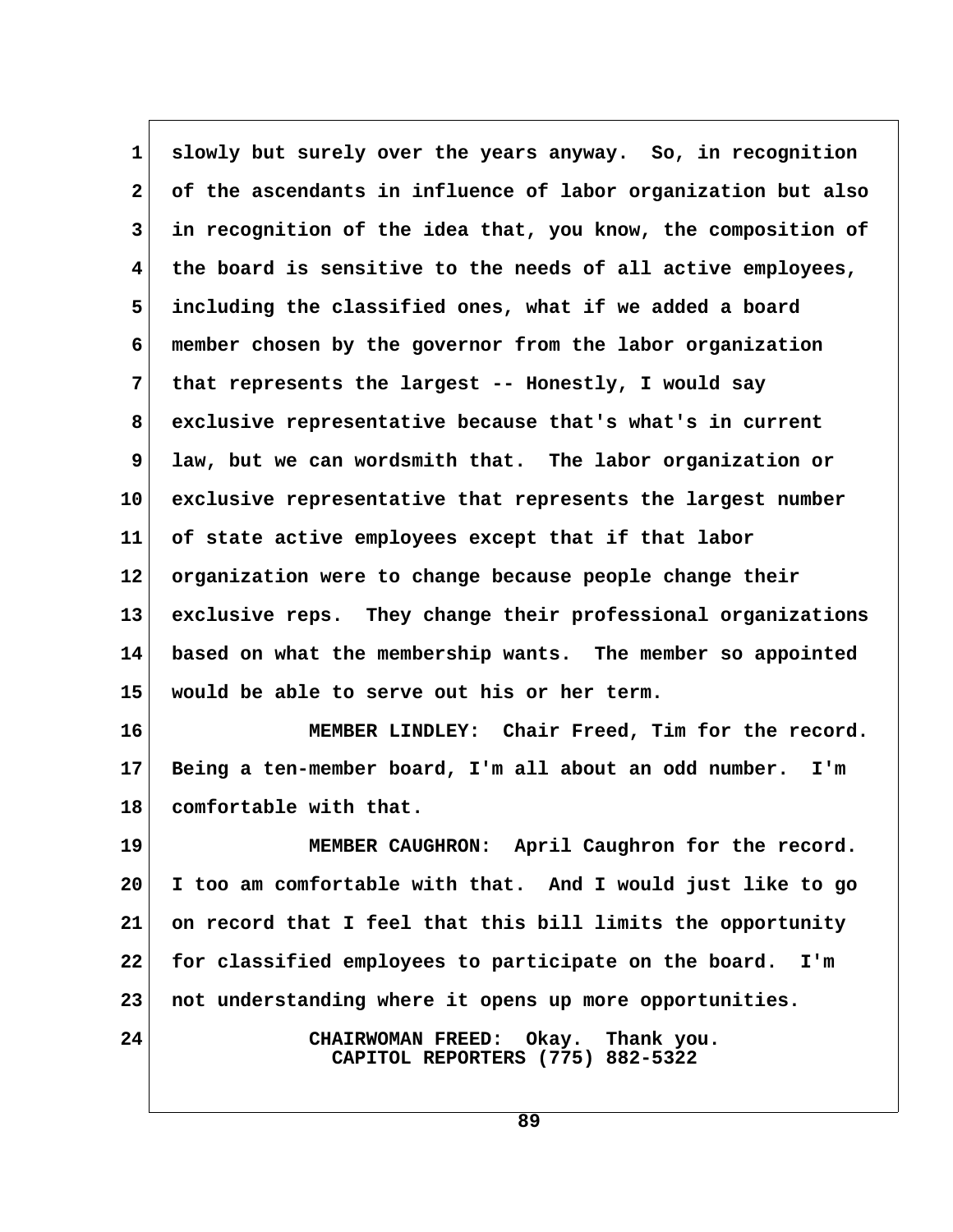1 Other thoughts, Board Members? Yes, Mr. Bailey.  **2 MEMBER BAILEY: I'll try to make this short. But 3 several years ago there was a bill passed that the board had 4 to have two representatives representing the retirees. I am 5 one of them and have been for over seven years. I guess what 6 I'm saying -- The way I read this, the retiree 7 representatives will probably be affected. And I understand 8 that. But I don't like the idea of the governor not having 9 the right to pick who he wants on his board. I mean, all of 10 them that I've worked for in being on this board has been 11 really supportive of retirees and classified workers. 12 I also, when I represented the retirees, I also 13 represented the active employees the same because they are 14 all part of our group. And we're going to treat them all by 15 fairness. I never lean one way or the other. And my record 16 shows that. In fact, sometimes I voted against the retirees 17 and they took a stand on that and I understand it. 18 But I just don't like this particular bill 19 because I think it is not going to help this board at all. 20 If you lose four members or you lose six members or you lose 21 only two, you are hurting the board and you're hurting the 22 staff that has to work for you as board members.** 23 So my say is, I'm like Tom, stay neutral on this. **24 But we are representing a lot of people, so we've got to make CAPITOL REPORTERS (775) 882-5322**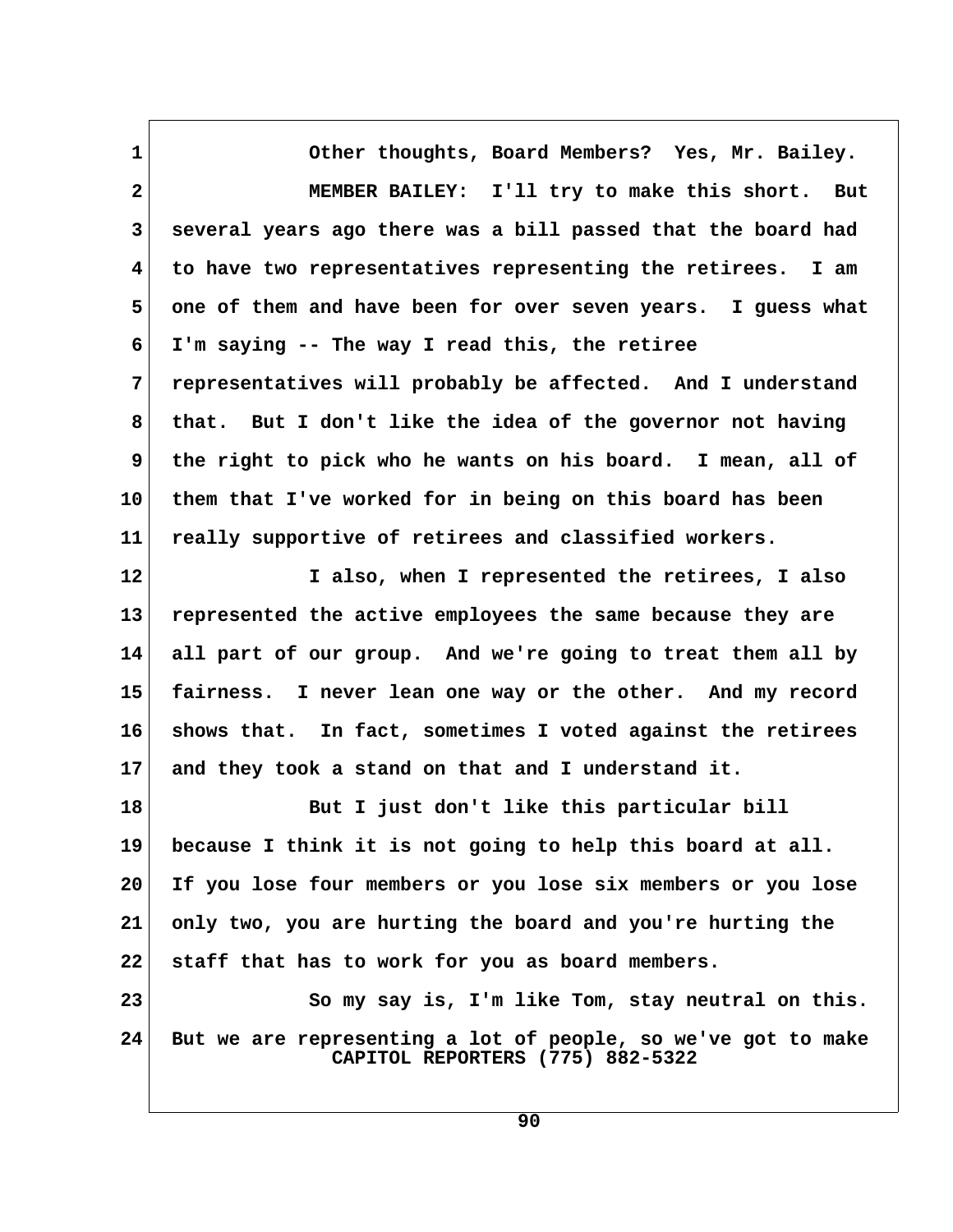| $\mathbf 1$     | the right moves. I don't like the idea of one group          |  |
|-----------------|--------------------------------------------------------------|--|
| $\mathbf{2}$    | dictating -- And I call it dictating -- to our governor that |  |
| $\mathbf{3}$    | he has to pick from a list of ten, a list of five, a list of |  |
| 4               | four. I don't care what the list is, it's not right.         |  |
| 5               | So that's all I've got to say. I'm on the                    |  |
| 6               | record, I hope. And, if you need any information, there is a |  |
| 7               | bill that's passed long ago that you have to have retired    |  |
| 8               | representatives. Now, I don't know how that would be         |  |
| 9               | affected also. Thank you.                                    |  |
| 10              | CHAIRWOMAN FREED: Thank you, Mr. Bailey.                     |  |
| 11              | MEMBER KELLEY: Michelle Kelley here. Just a                  |  |
| 12              | comment. You know, I think that for many of the things that  |  |
| 13              | the BDRs and things that have been introduced, we indicated  |  |
| 14              | that we're neutral on it. To me this is purely public        |  |
| 15 <sub>1</sub> | policy, not really connected to PEBP.                        |  |
| 16              | But I would like to make a comment that I made               |  |
| $17 \,$         | before. And, being part of this committee, I do see that     |  |
| 18              | everybody is doing the best they can to represent all of our |  |
| 19              | members. And I think that I personally feel that and I hope  |  |
| 20              | that our people watching feel it as well.                    |  |
| 21              | So I don't think this should be interpreted as a             |  |
| 22              | personal attack on any one of us. Maybe I'm just too fixed   |  |
| 23              | in to see that it's a personal attack, but I don't think it  |  |
| 24              | should be.<br>CAPITOL REPORTERS (775) 882-5322               |  |

 $\sqrt{ }$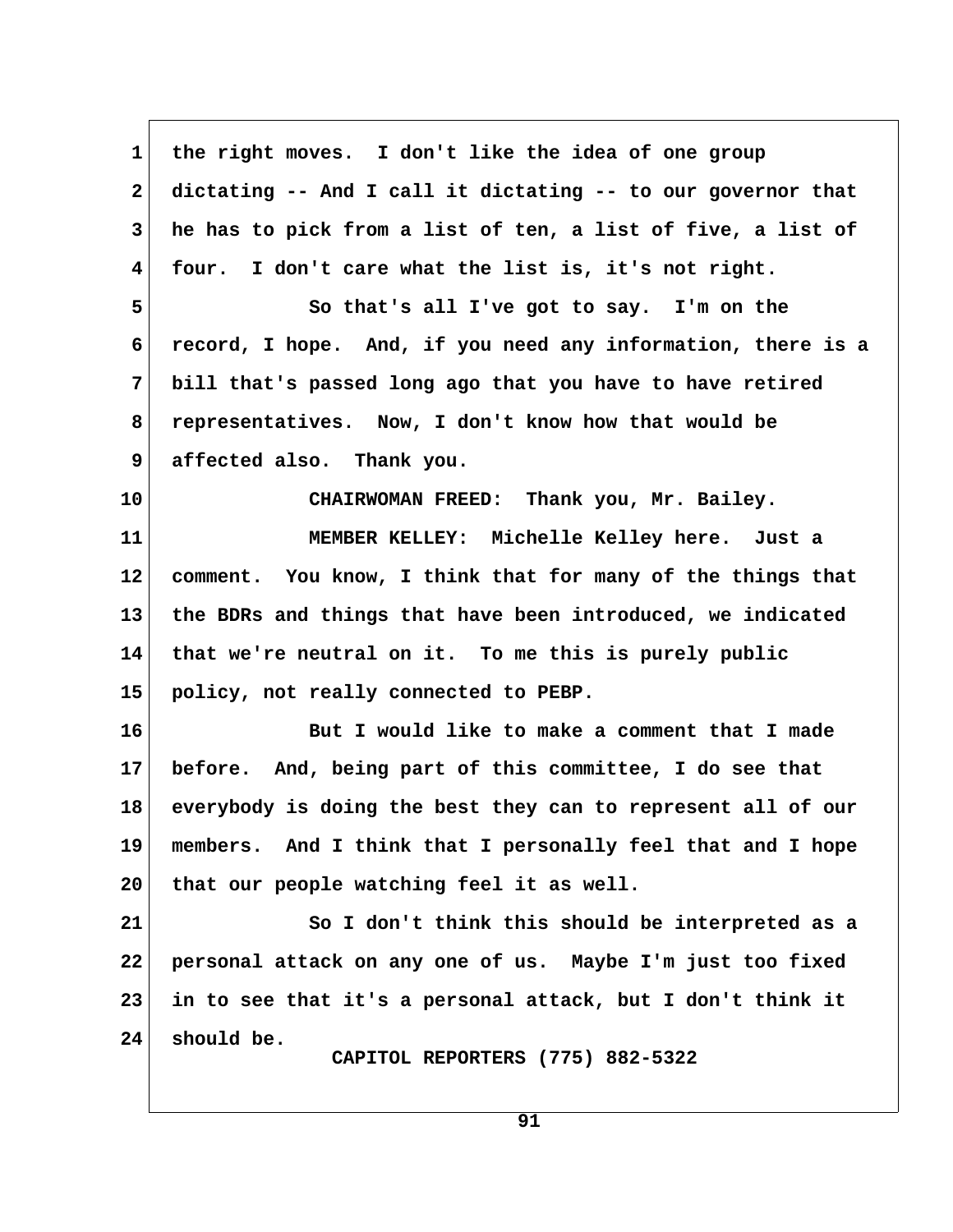1 And my only other comment is that if the governor  **2 doesn't like this bill he can veto it. You know, if it makes 3 its way through the process, it's public policy. If he 4 doesn't like it, he actually has the power to veto it. And** 5 so he could veto it. And so I think that, you know, that we  **6 should probably stay neutral on it. That's my two cents. 7 CHAIRWOMAN FREED: This is Laura Freed. Okay. 8 Other thoughts? Other board members wish to weigh in? And I 9 don't know if Betsy or Marsha or the vice chair wants to 10 share their feelings. It doesn't sound like we have a lot 11 of -- I'm sorry, guys. 12 MEMBER AIELLO: This is Betsy. I'll weigh in. 13 And I agree with everyone. I feel like everyone on this 14 board really does try to think about all the PEBP board 15 members when we make our decisions. But, I agree, I believe 16 we should stay neutral on this bill. 17 MEMBER URBAN: This is Marsha Urban for the 18 record. I think we should stay neutral on it as well. I 19 know everybody does the best they can. And you're not going 20 to make everyone happy. 21 CHAIRWOMAN FREED: All right. Now that my dogs 22 have decided they can stop barking at the UPS man, I think we 23 should probably move on then. 24 MEMBER LINDLEY: Chair Freed. CAPITOL REPORTERS (775) 882-5322**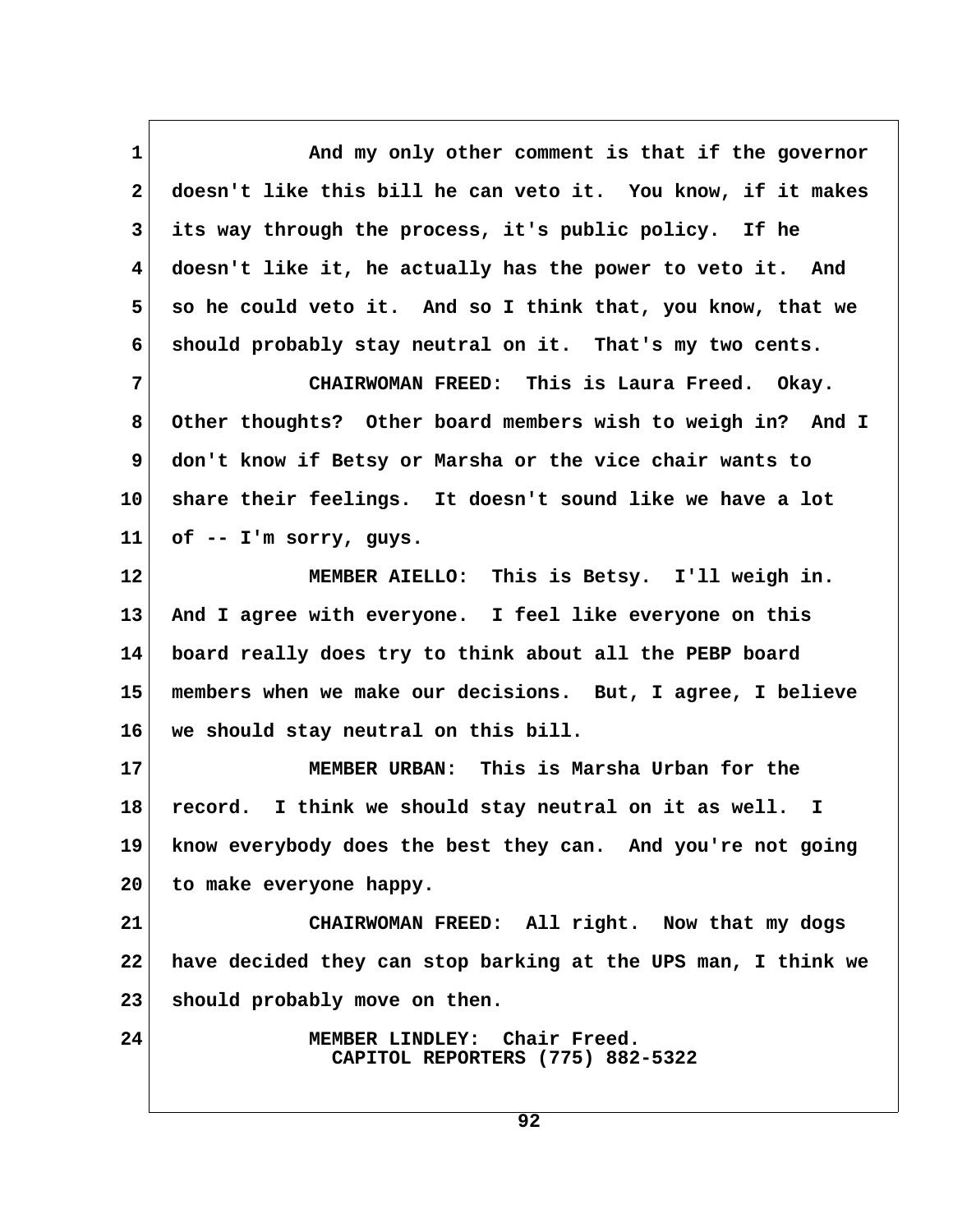**1** CHAIRWOMAN FREED: Yes.

| $\mathbf{2}$    | MEMBER LINDLEY: I did like the idea that was --                                      |  |
|-----------------|--------------------------------------------------------------------------------------|--|
| 3               | Tim Lindley for the record. I did like your idea that was                            |  |
| 4               | presented of adding an eleventh board member. Is that                                |  |
| 5               | something that we would recommend as a motion or something                           |  |
| 6               | that's expressed through the Executive Officer?                                      |  |
| 7               | CHAIRWOMAN FREED: You know, I think we would                                         |  |
| 8               | probably have to make a motion, because we're talking about                          |  |
| 9               | the board's official position on a matter before the                                 |  |
| 10 <sup>°</sup> | legislature. So, yes is the short answer.                                            |  |
| 11              | MEMBER LINDLEY: So I make a motion that we allow                                     |  |
| 12              | an eleventh position be created as a reasonable compromise.                          |  |
| 13              | CHAIRWOMAN FREED: Oh, okay. Wow, okay.                                               |  |
| 14              | MEMBER LINDLEY: Does that make sense?                                                |  |
| 15              | CHAIRWOMAN FREED: Yes, of course, it makes                                           |  |
| 16              | sense. So the motion would be -- suggest that the Executive                          |  |
| 17              | Officer suggest to the sponsor then a friendly amendment                             |  |
| 18              | adding -- amending the bill to remove, I think is what you                           |  |
| 19              | mean, the mandatory list submitted by labor organizations and                        |  |
| 20              | suggest adding a eleventh board member that the governor                             |  |
| 21              | would choose from the labor organization representing the                            |  |
| 22              | largest number of employees? Is that it? Or please flush                             |  |
| 23              | the idea out a little bit more if I haven't said it right.                           |  |
| 24              | Chair Freed, yes. Tim Lindley<br>MEMBER LINDLEY:<br>CAPITOL REPORTERS (775) 882-5322 |  |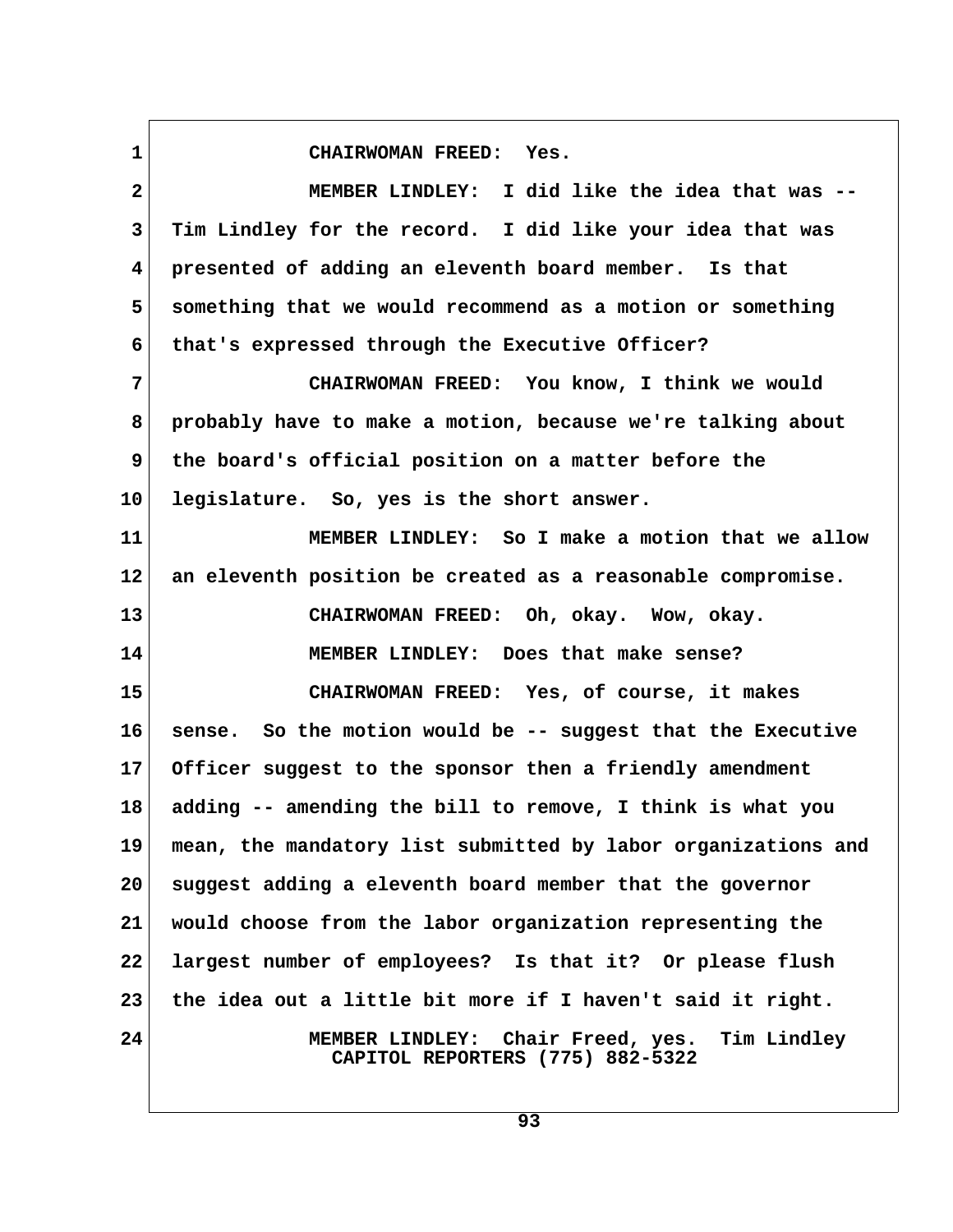**1 for the record. That is the gist of the idea. I would think 2 because the current classified positions and the retiree 3 positions aren't restricted to just -- I mean, the labor 4 organizations can make recommendations for those. But to 5 make an eleventh position that is required to be from a list 6 of recommended people from the largest labor organization, 7 whether it be firemen, policemen -- 8 CHAIRWOMAN FREED: Right, right. 9 MEMBER LINDLEY: -- et cetera. 10 CHAIRWOMAN FREED: All right. I'll second that. 11 Since I suggested it in the first place, why wouldn't I? 12 It's been moved and seconded. Does everybody understand the 13 motion and have any questions or discussion on the motion? 14 Ms. Kelley. 15 MEMBER KELLEY: I was just going to ask Chair 16 Freed or Mr. Lindley, so we would stay neutral on the bill 17 but propose an alternative at the same time, is that kind of 18 what the motion is? 19 MEMBER LINDLEY: Member Kelley, I would say 20 propose an alternative, because if we stay neutral on the 21 bill then we wouldn't do anything. This is us taking an 22 action or a position. 23 CHAIRWOMAN FREED: Yeah, I would agree with that. 24 Because what we're suggesting broadens out, I think -- In CAPITOL REPORTERS (775) 882-5322**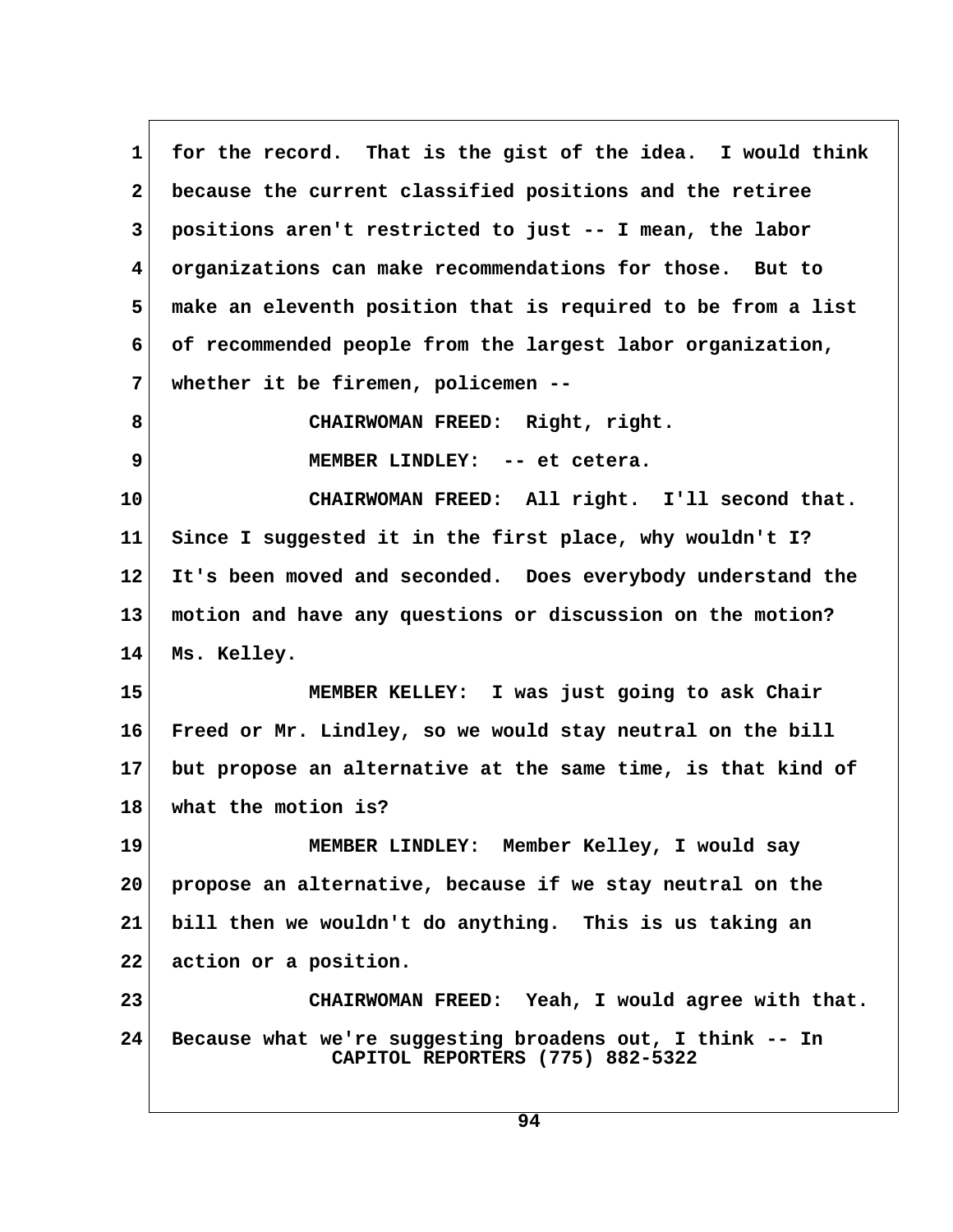**1 other words, the labor organizations would have a say but it 2 wouldn't necessarily be potentially six seats on the board 3 that they have a say about. They get their own seat, if you 4 will.**

 **5 MEMBER LINDLEY: And, Chair Freed, Tim Lindley 6 for the record. They can still make recommendations for the 7 current positions on the board as well.**

8 CHAIRWOMAN FREED: Yes. Under current law that 9 would still remain true. And there's nothing that would **10 preclude somebody, for instance, sitting in your seat to be a 11 member of a labor organization also. That has also happened 12 in the past.**

**13 MS. RICH: Laura Rich for the record. Just to 14 clarify, agencies always go and testify in neutral position 15 anyway. And so, really, it would just be neutral testimony 16 with the clarification that the board is proposing an 17 amendment to do X, Y, Z. And so we wouldn't really be going 18 up and saying we are opposed. It would just be here is the 19 situation, we're presenting testimony in neutral, but this is 20 what the board has proposed.**

**21 MEMBER LINDLEY: Thank you for clarifying. 22 CHAIRWOMAN FREED: This is Laura Freed. Any 23 other questions or discussion on that motion?**

**24 MEMBER BAILEY: Yeah. Just to bring the board up CAPITOL REPORTERS (775) 882-5322**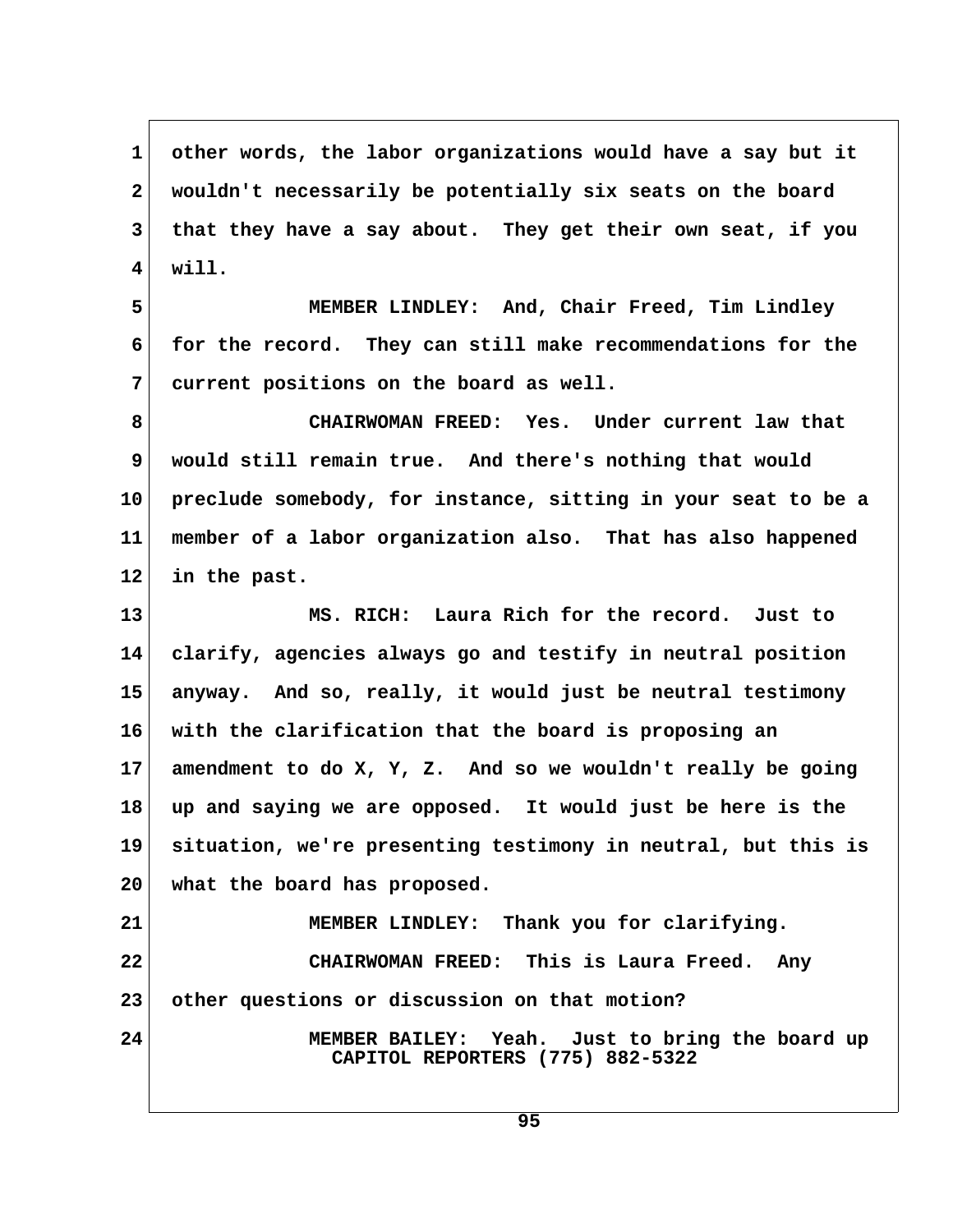**1 a little bit. A number of years ago, unfortunately, a long 2 number of years ago, we had a labor representative on the 3 board. And that was sort of what the rule of thumb was. And 4 then he moved over to another job and was never replaced, for** 5 the record.  **6 CHAIRWOMAN FREED: Thank you, Mr. Bailey.** 7 **All right.** Then I will call the question. All  **8 those in favor of the motion signify by saying aye or raise 9 your hand in your little Zoom box. 10 Mr. Bailey, was that an aye or no? 11 MEMBER BAILEY: Aye. 12 CHAIRWOMAN FREED: Okay. Any opposed say no. 13 MEMBER URBAN: No. 14 CHAIRWOMAN FREED: So that is Ms. Urban and 15 Ms. Kelley are nays. 16 And, Vice Chair Fox, I know you're on the phone. 17 Did you vote aye or nay? 18 MEMBER FOX: I voted aye. Sorry. I'm driving 19 and I think I'm having some reception problems. 20 CHAIRWOMAN FREED: Okay. Got it. 21 MEMBER VERDUCCI: Tom Verducci for the record. 22 Can you read back the motion? I just want to be clear on 23 what we're voting on. 24 CHAIRWOMAN FREED: The motion was to have the CAPITOL REPORTERS (775) 882-5322**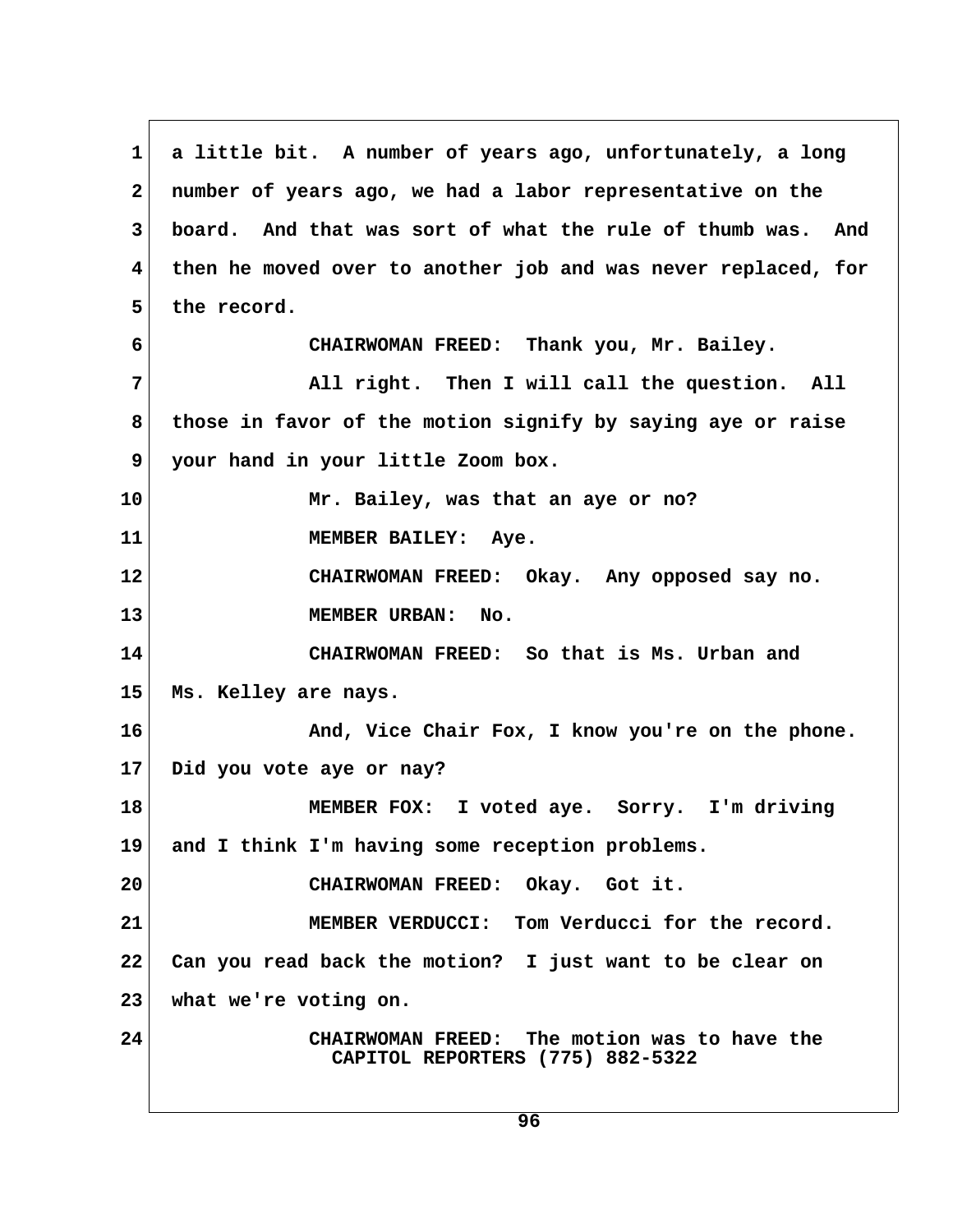**1 PEBP director submit an amendment that instead of the bill as 2 it was amended due past, add an eleventh board member that 3 represents the largest number of represent -- that represents 4 the labor organization representing the largest number of 5 employees. 6 MEMBER VERDUCCI: Okay. Thank you very much. I 7 need to change my vote to that one to no. I just don't 8 feel -- 9 CHAIRWOMAN FREED: No, okay. 10 MEMBER VERDUCCI: I'm going to vote no on that. 11 I don't feel comfortable with how it reads. 12 CHAIRWOMAN FREED: Okay. Betsy, did you vote aye 13 or no? 14 MEMBER AIELLO: I voted aye. But then I also 15 would be removing the current language that's changing the 16 other position to have to have the list come from the union, 17 I believe; correct? 18 CHAIRWOMAN FREED: Yes. 19 MEMBER AIELLO: So that that has to be put in the 20 amendment where you're actually taking the current language 21 away and then adding the amendment to add an eleventh 22 position. And then I'm comfortable with yes. 23 CHAIRWOMAN FREED: Okay. All right. So that is 24 one, two, three, four -- Sorry. I'm just double counting CAPITOL REPORTERS (775) 882-5322**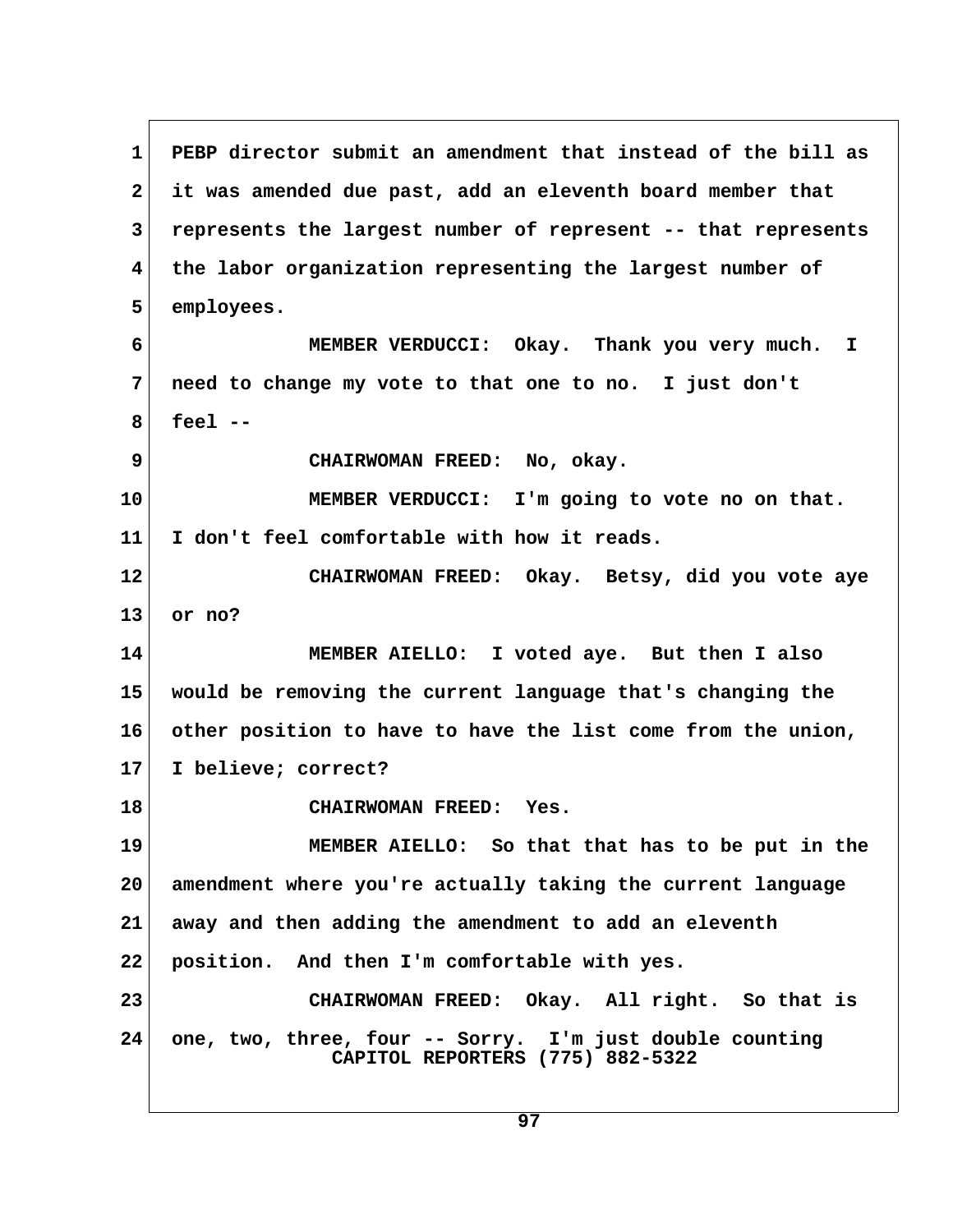**1 because you know I have trouble with this. One, two, three, 2 four, five, six. Okay. Six to three. The motion does 3 carry. Okay. 4 (Members Kelley, Urban, and Verducci voted nay. The rest of 5** the members voted aye)  **6 CHAIRWOMAN FREED: Well, with that, I guess we'll 7 move on to the next bill. 8 MEMBER LINDLEY: Chair Freed. 9 CHAIRWOMAN FREED: Yes, sir. 10 MEMBER LINDLEY: If I can make a comment. 11 CHAIRWOMAN FREED: Yes, sir. 12 MEMBER LINDLEY: By adding an eleventh board 13 position, it does mean that a labor organization could 14 potentially hold five seats both with classified retirees and 15 the new eleventh position. 16 CHAIRWOMAN FREED: Yes, that's absolutely true. 17 MEMBER LINDLEY: Okay. And NSHE. Sorry. And 18 maybe NSHE. Yeah. I'll leave it at that. Thank you. 19 MS. RICH: Okay. Are we ready to move on? Last 20 one. No. Not last one. Sorry. So Laura Rich for the 21 record. The next one is on the same page, page 30, starts at 22 the bottom of page 30. Senate Bill 373. This bill provides 23 for collective bargaining by the state -- some state 24 employees. You did hear in public comment from the Nevada CAPITOL REPORTERS (775) 882-5322**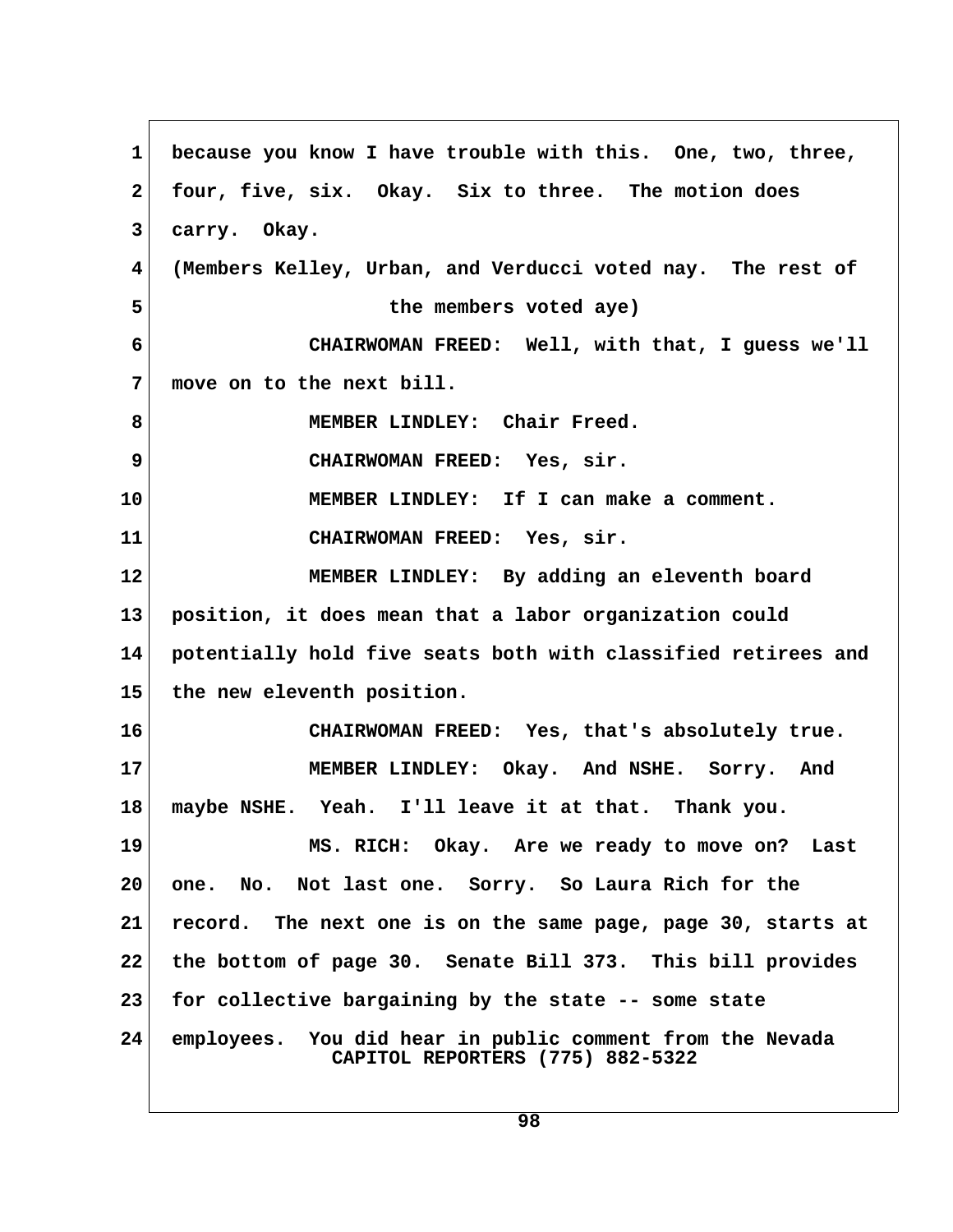**1 Faculty Alliance about this. I think that there is 2 definitely a difference between the way that the intent 3 versus how it has been interpreted by those outside of the 4 NFA. But this bill for PEBP specifically in Section 32 adds 5 collective bargaining in to -- or health insurance in to 6 collective bargaining.**

 **7 So, with that -- And I know that -- but when this 8 was posted we did not have a fiscal note. We were just made 9 aware of this. And so we did not have a fiscal note 10 available. But I did testify on this. As you heard through 11 public comment, I testified on this last night. There is a 12 very significant, as written, there is a -- this would have a 13 very significant impact on the Public Employees' Benefits 14 Program, one, because there's -- we're just not equipped to 15 be able to handle, staffing wise and expertise, to be able to 16 handle collective bargaining within different units, 17 different bargaining units. So this would potentially open 18 the doors as we have interpreted it to read to open the doors 19 to different collective bargaining groups and essentially 20 potentially have the, you know, ten, 12, 14 versions of plan 21 design.**

**22 And so, you know, you've heard throughout the 23 challenges of this last year of how important it was for 24 timing and how much work it is for staff to get one version CAPITOL REPORTERS (775) 882-5322**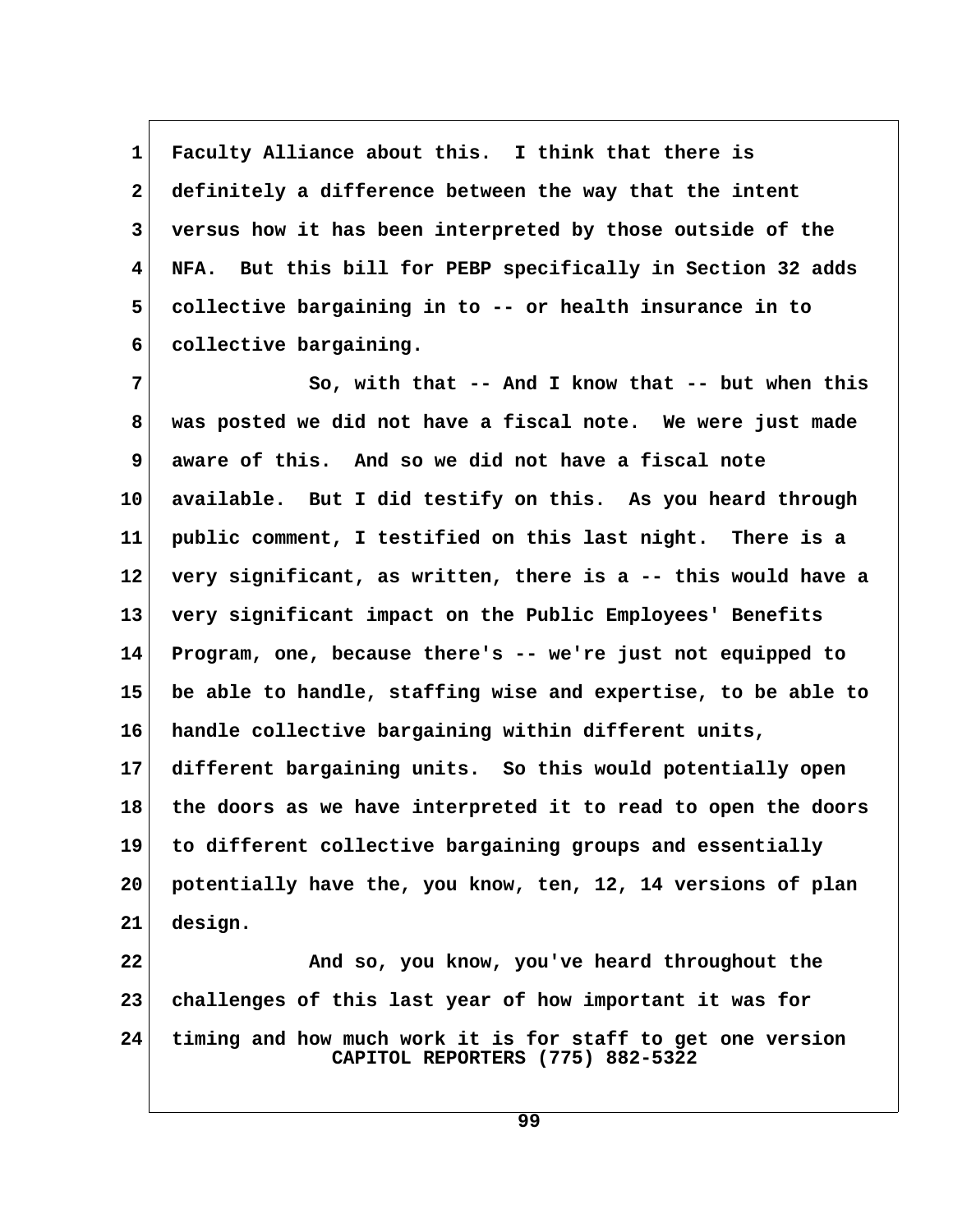**1 of plan design. And if things are -- if things just don't 2 fall in to place timing-wise, how significant and how 3 difficult it is for staff involved to be able to communicate 4 it, to implement, you know, things like that. So we are just 5 not equipped to be able to handle more than one variation of 6 that. So that was the first concern. Staffing and expertise 7 are just not there.**

 **8 We end up having to -- Part of that fiscal 9 note -- And, let me backtrack, our fiscal note is right about 10 a million dollars each year based on staffing, having to hire 11 additional staff to be able to handle collective bargaining 12 negotiations. Then there's the component of -- the IT 13 component of it. We would have to have the system, many 14 different systems, built out to be able to track who's in 15 what bargaining unit, to be able to handle different 16 variations of plan design, of rates, of things like that. 17 And so there's definitely a component to that as well, just 18 having our system rebuilt to be able to accommodate, you 19 know, different bargaining units.**

**20 And then, additionally, we would definitely be 21 using our vendors and the expertise of our vendors at a much 22 more significant rate. I mean, just I think the board has 23 been very aware of how much more we have utilized our 24 actuaries and not just for actuarial analysis but also for CAPITOL REPORTERS (775) 882-5322**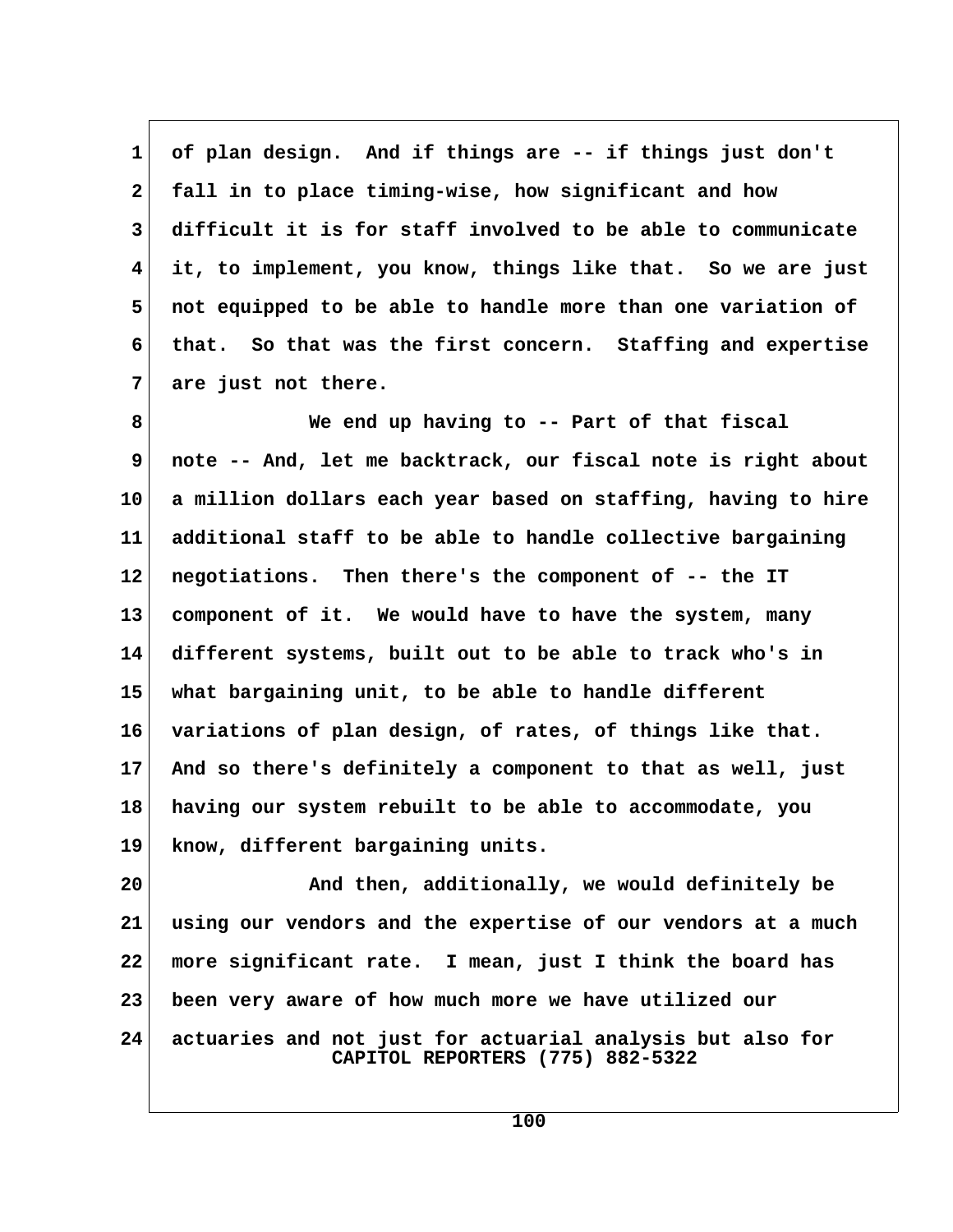**1 consulting. The amount of work that goes in to one plan 2 design versus potentially different bargaining units and what 3 would need to come in to play for that. So that is the 4 concern.**

 **5 Now, I know in discussions with NFA after the 6 fact that that doesn't seem to be the intent of this 7 language. But according to -- And Ms. Mooneyhan can weigh in 8 here -- you know, our counsel's interpretations as well as I 9 know Chair Freed in her day job also through the Department 10 of Administration has looked at this through different lenses 11 as well. And that was not the way that it has been 12 interpreted outside of the NFA.**

**13 So there are some significant concerns to this 14 where PEBP is just not equipped to be able to handle 15 something like this at this time. And so it would definitely 16 come as a fiscal cost.**

**17 The other part of this that we didn't identify as 18 a specific fiscal cost, but out of negotiations there is a 19 likelihood that it would come at a cost to the state, because 20 the employer contributions would likely need to be increased 21 as a result of those negotiations as well. So, there's a lot 22 of factors to this, a lot of components to this. 23 Again, I know that from public comment and 24 discussions with NFA after the fact that this does not seem**

 **CAPITOL REPORTERS (775) 882-5322**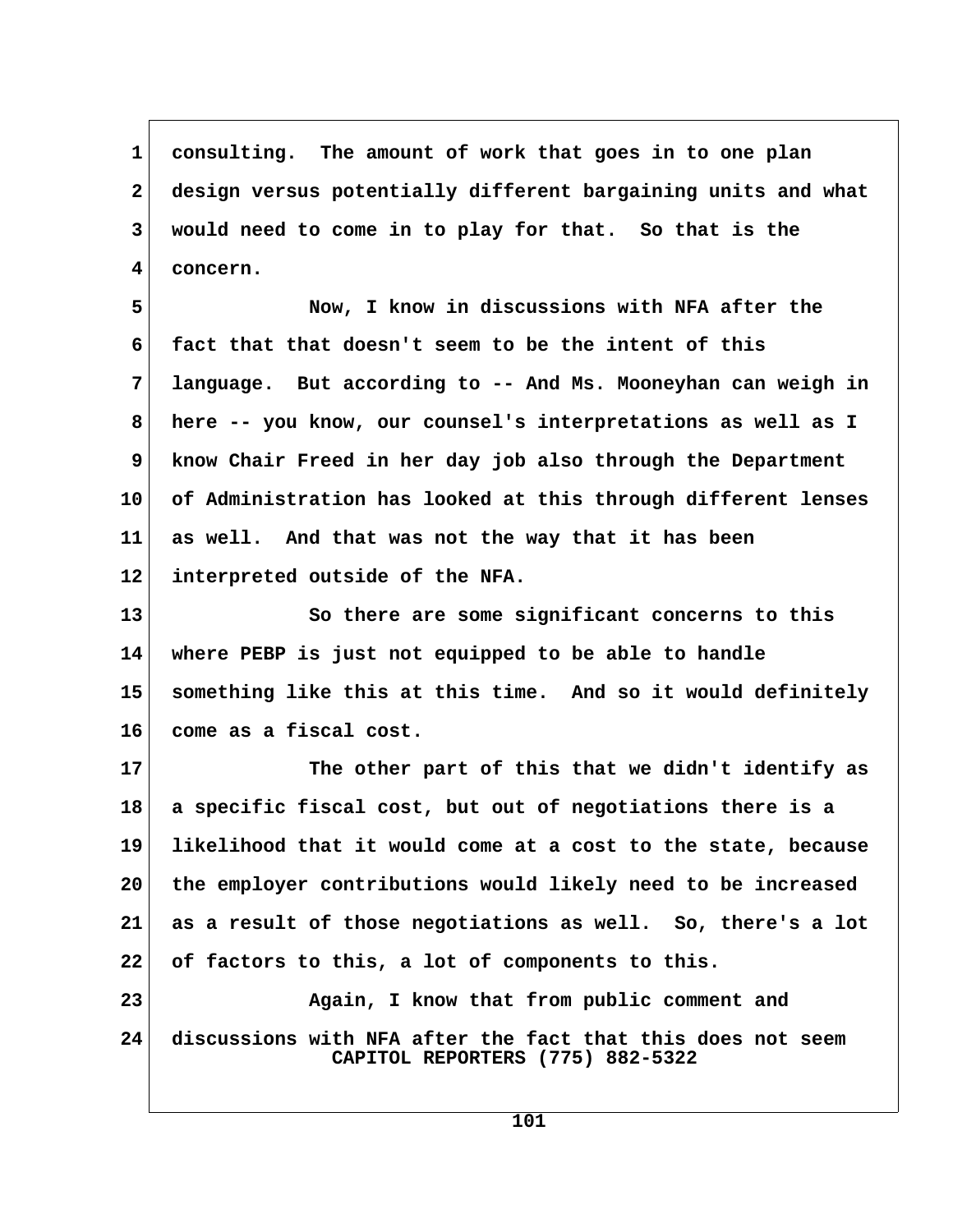**1 to be where they were headed. But, according to what is 2 written in this bill, that is how it was interpreted by all 3 parties outside of that.**

 **4 So, Ms. Mooneyhan, I don't know if you want to 5 just add to those comments as far as can you confirm our 6 interpretation of this bill as written.**

7 MS. MOONEYHAN: Brandee Mooneyhan for the record.  **8 Yeah, I think, Ms. Rich, you did a good job of representing. 9 I did read the bill. And I believe some of my colleagues 10 that represent other agencies interpret it similarly that 11 this might not have been the intent but the way the plain 12 language does seem to open up insurance and health care 13 benefits to collective bargaining.**

**14 MEMBER KELLEY: Michelle Kelley here. I have a 15 question, I guess, or just a -- Executive Officer Rich, I'm 16 just wondering, for many of the other items we talked about, 17 you know, people have talked to you about friendly amendment 18 and you've taken that on board, you've discussed what the new 19 language would be, but it's not actually introduced yet. So 20 I think this feels like it's a similar situation, because I 21 thought in public comment someone indicated that they were 22 writing the amendment as, you know, right now. And so I 23 guess we had relied on variable promises for other things 24 about amendments. So I guess I'm asking you kind of what CAPITOL REPORTERS (775) 882-5322**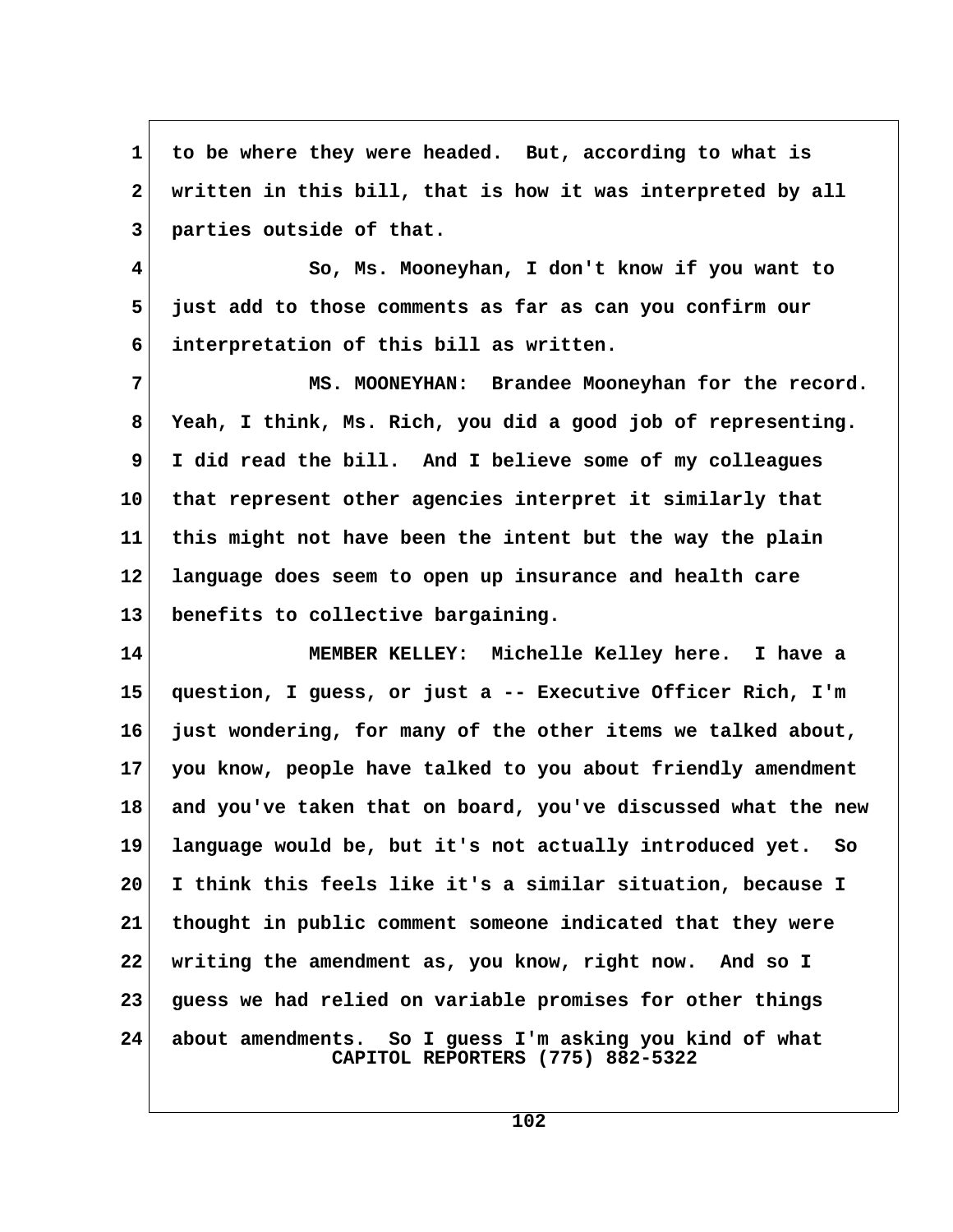**1 your feeling is on that. You know, we talked a lot about 2 what the current bill says, not so much about what the 3 amendment is or what it would be.**

 **4 MS. RICH: Laura Rich for the record. This is 5 actually scheduled for work session. During this meeting, I 6 got a notification stating that this bill is scheduled for 7 work session tomorrow. So it will be voted on tomorrow. 8 And, at that point, because I believe there's such a 9 significant fiscal note on this, it will probably end up in 10 the money committee. So if there is an amendment, then 11 again, like Chair Freed mentioned earlier, there would be 12 testimony and I would get up and say, you know, this no 13 longer affects PEBP if the language were to be amended 14 appropriately.**

**15 MEMBER BAILEY: Madam Chair, for the record, Don 16 Bailey.**

**17 Laura, what you're saying is we won't have enough 18 stance to do it and we don't know what the cost is going to 19 be; correct?**

**20 MS. RICH: Correct. We know the cost will be 21 significant. We do know that there are identified costs. 22 There's just some unidentified costs that would come with it 23 as well.**

**24 MEMBER BAILEY: And additional staff would be CAPITOL REPORTERS (775) 882-5322**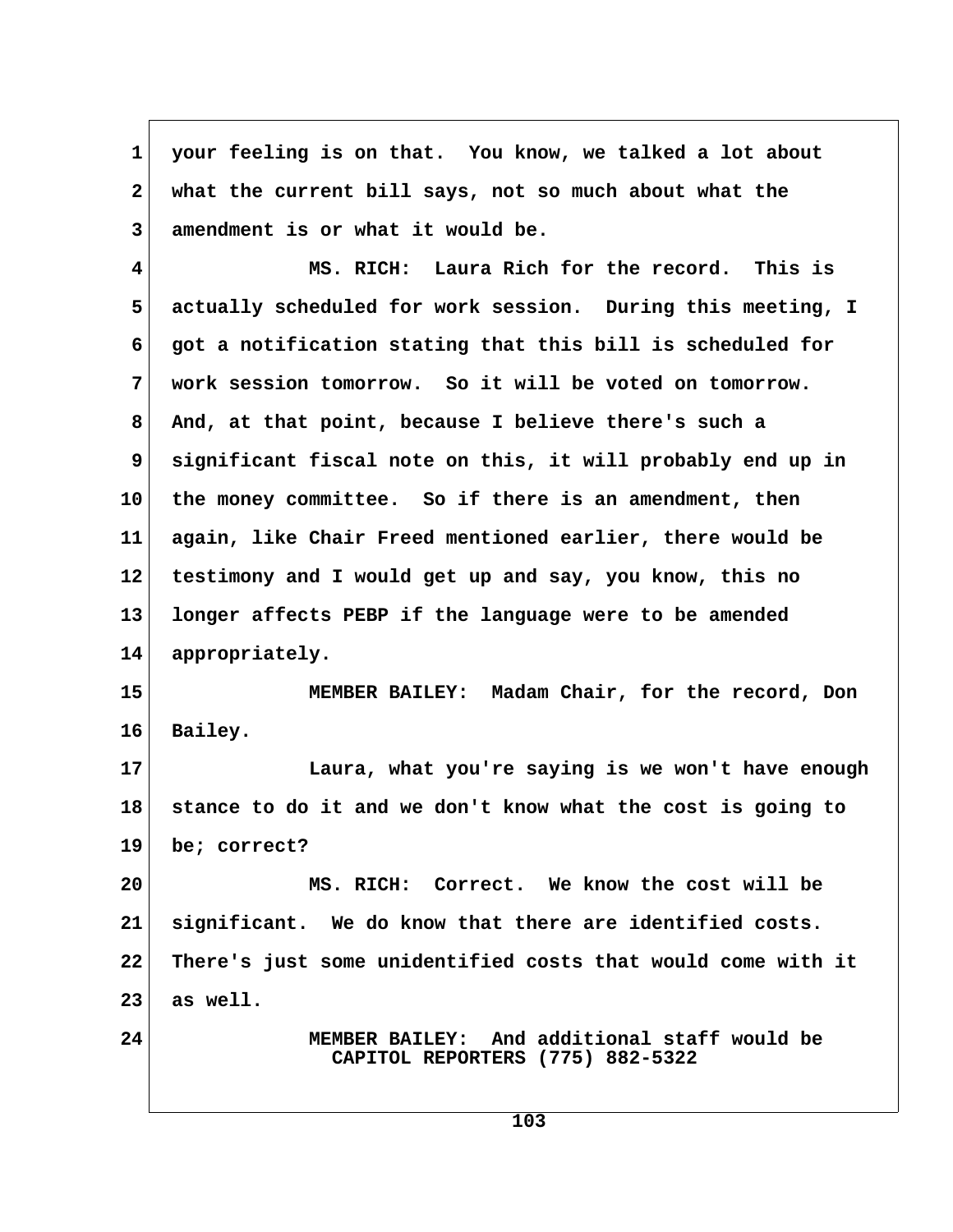1 needed; correct?  **2 MS. RICH: You are very correct on that one. 3 MEMBER BAILEY: And that would include additional 4 salaries to the program; correct?** 5 MS. RICH: Correct.  **6 MEMBER BAILEY: Thank you. 7 MEMBER LINDLEY: Chair Freed, Tim Lindley.** 8 CHAIRWOMAN FREED: Okav.  **9 MEMBER LINDLEY: For the record. As presented, 10 health benefits would be in the collective bargaining 11 agreement. Would -- The PEBP board -- The prerogative of the 12 board is to design and manage the health care program for 13 participants independent. Does this take us out of that -- 14 Are we no longer obligated with this collective bargaining 15 type of agreement as written or do we participate in the 16 collective bargaining agreement as a board? I got a lot of 17 questions, of course, but I'll start with that one to anyone 18 who can answer. 19 CHAIRWOMAN FREED: I wasn't clear. Was that a 20 question to me or was that a question to Executive Officer 21 Rich? I wasn't sure. 22 MEMBER LINDLEY: Directed to anyone who can 23 answer it. Maybe Ms. Mooneyhan can weigh in on it. 24 CHAIRWOMAN FREED: Okay. I'm sorry. I would be CAPITOL REPORTERS (775) 882-5322**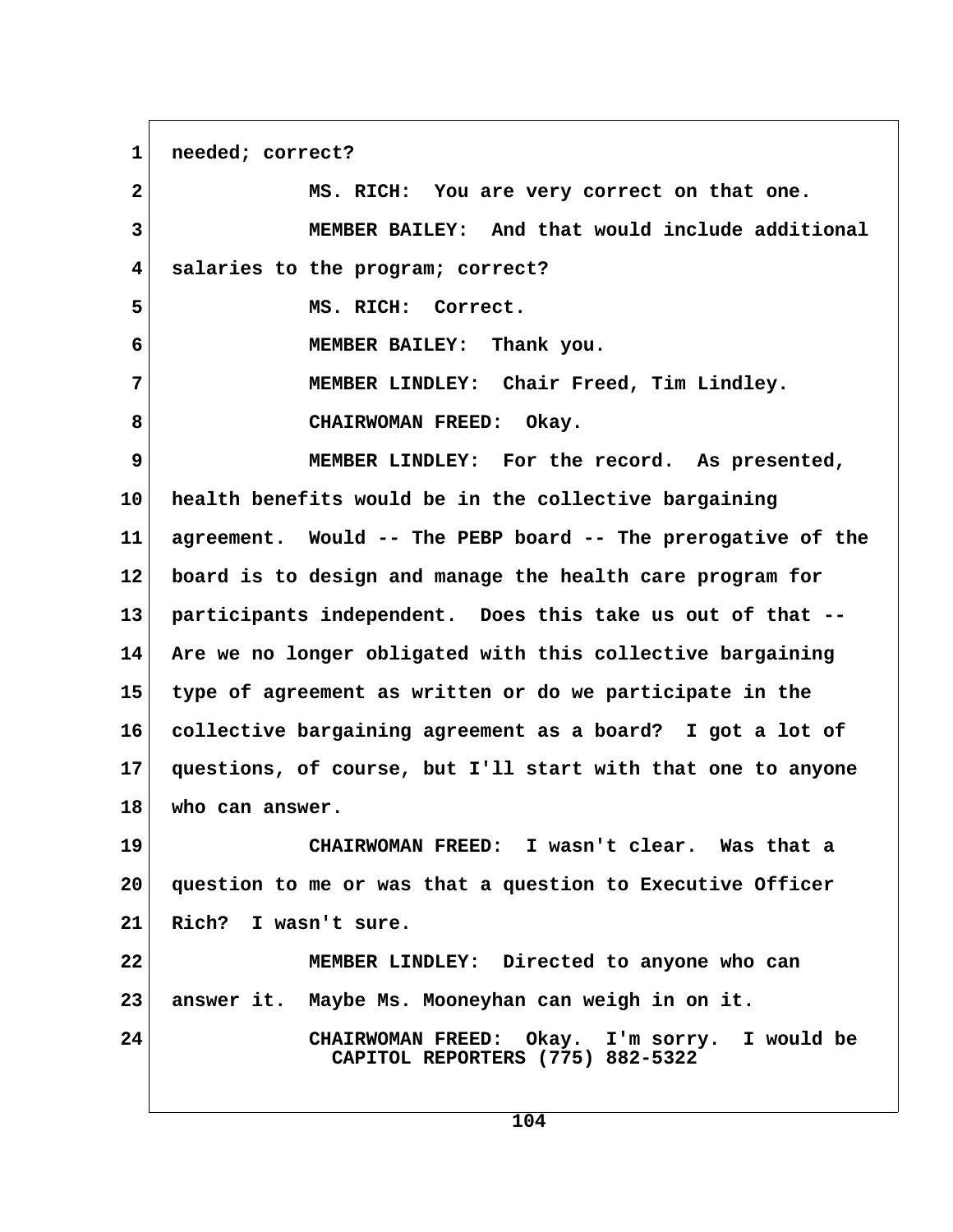**1 happy to let Ms. Mooneyhan go for it, the legal eagle. 2 MS. MOONEYHAN: Brandee Mooneyhan for the record. 3 I think that's part of the questions that are still hanging 4 out there. It's, of course, this doesn't make amendments. 5 This bill does not make amendments to NRS 287.043. But it's 6 not clear whether PEBP would have to negotiate these changes. 7 But it is clear under the -- As it's written now, it does 8 appear that it would affect the plan in terms of if there are 9 changes made if this does put these benefits subject to 10 collective bargaining that there would be changes to the 11 program. And it's not entirely clear how that would affect 12 PEBP, the PEBP board's plan design. There would be some 13 overlap. I'm hoping that the amendment might make that, the 14 proposed amendment that's coming, might make that more clear. 15 CHAIRWOMAN FREED: This is Laura Freed. I'll add 16 to that from the perspective of the department that organizes 17 current collective bargaining efforts under current law. 18 So, right, Ms. Mooneyhan is correct. 287.043 19 invests in the PEBP board the responsibility for plan design. 20 SB 373 as introduced does not repeal that and yet makes 21 health -- insurance, including health insurance, a subject of 22 mandatory bargaining. So the sponsors indicate that they are 23 only -- they were only thinking about subsidy percentage, for 24 instance, not plan design, the broad thing. That may very CAPITOL REPORTERS (775) 882-5322**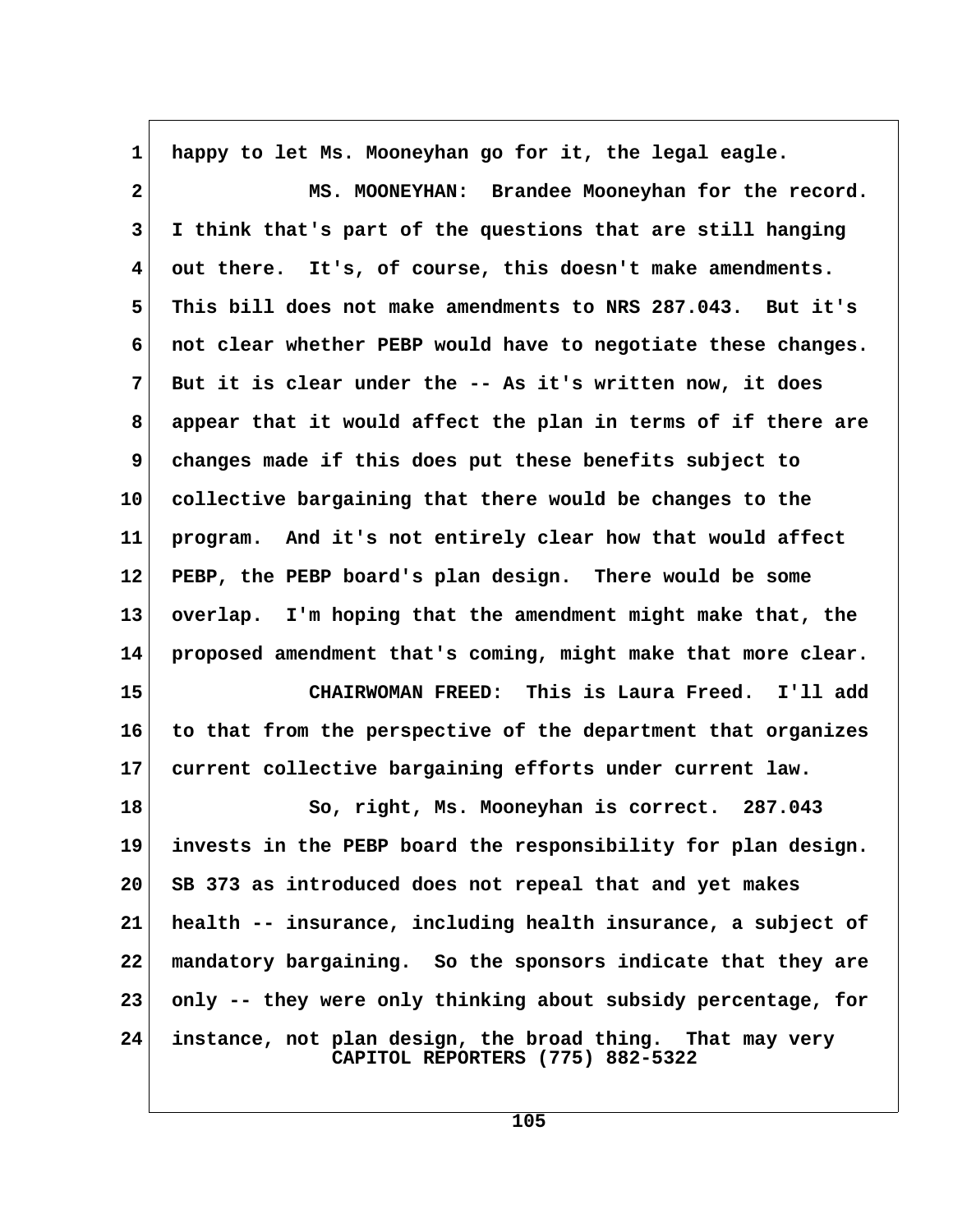1 well be, but that's not what the plain language of the bill  **2 is. So it sets up this kind of statutory conflict, which was 3 one of our concerns for the Department of Administration. 4 Well, does that mean the PEBP board doesn't have 5 a role anymore? And, if they do, you're very right. I mean, 6 does that mean the PEBP board needs to join the state's 7 negotiating team? And if the PEBP board has union members on 8 it, isn't that a conflict? So, you know, that's a statutory 9 problem. 10 And I will tell you that under current law and 11 NRS 288, if a collective bargaining agreement conflicts with 12 a statute, the statute prevails except if it's 287 or 284. 13 So, in this case, the PEBP board would lose its authority due 14 to current law. So I'm putting on my -- I'm really trying 15 not to have my Department of Administration hat on and have 16 my PEBP board chair hat on. And, again, I get protective of 17 the board. And this has been, you know, since the board 18 transitioned from the committee on benefits to the Public 19 Employees' Benefits Program, this has been the board's job. 20 And this feels like they're trying to take away the board's 21 job to me. 22 MEMBER LINDLEY: Chair Freed, Tim Lindley here 23 for the record. So you said that the intent was for the 24 collective bargaining to negotiate state subsidies. As an CAPITOL REPORTERS (775) 882-5322**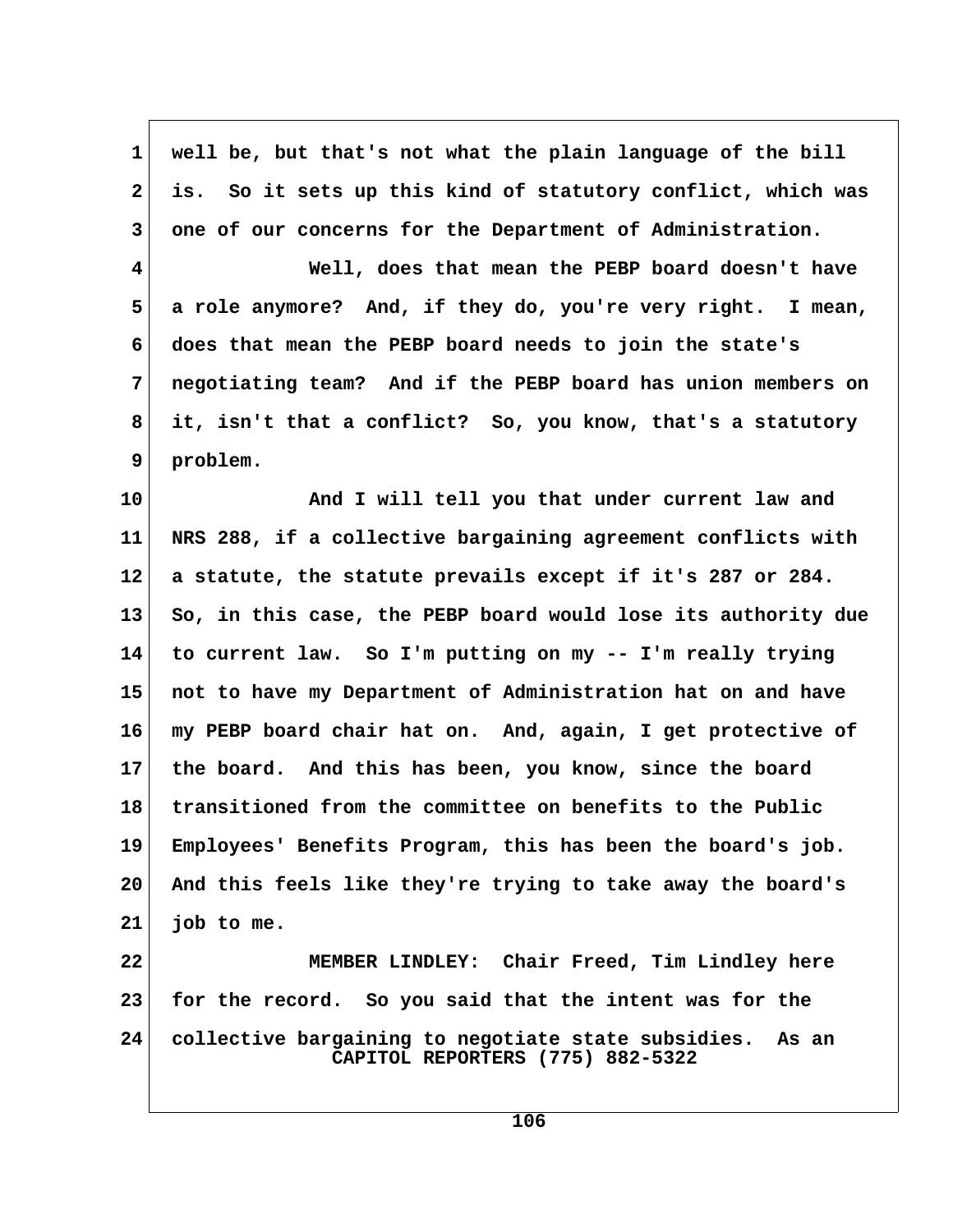**1 active employee -- Am I correct, negotiate state subsidies? 2 CHAIRWOMAN FREED: Yes, sir. But I received that 3 secondhand, so don't take it to the bank.**

 **4 MEMBER LINDLEY: Okay. You see how active 5 employees will get certain subsidies but then we have other 6 active employees who have carved out a niche for their state 7 subsidy. And if theirs is better than the classified 8 employees, such as myself or Ms. April -- Well, you kind of 9 see where I'm going. I hope I can express that for not just 10 the active employees.**

**11 CHAIRWOMAN FREED: Yes. I mean -- And, you know, 12 the point of having an exclusive labor representative is to 13 bargain with management and get things other people don't 14 have, you know. That is exactly what it's for. So, yes, it 15 is very possible that if they can bargain for a greater 16 subsidization of the total premium, they can bargain for 17 lower deductibles and out-of-pocket max, which is -- it goes 18 to Ms. Rich's comments about the board struggles enough to 19 have one plan design and one rate table. If we have multiple 20 bargaining units and they're all doing different kind of 21 things, I mean, I feel frightened for Ms. Rich and her staff 22 about producing several different kinds of rate tables. 23 And, yes, there would be -- Sorry. Laura Freed 24 for the record. And, yes, that might introduce, you know, CAPITOL REPORTERS (775) 882-5322**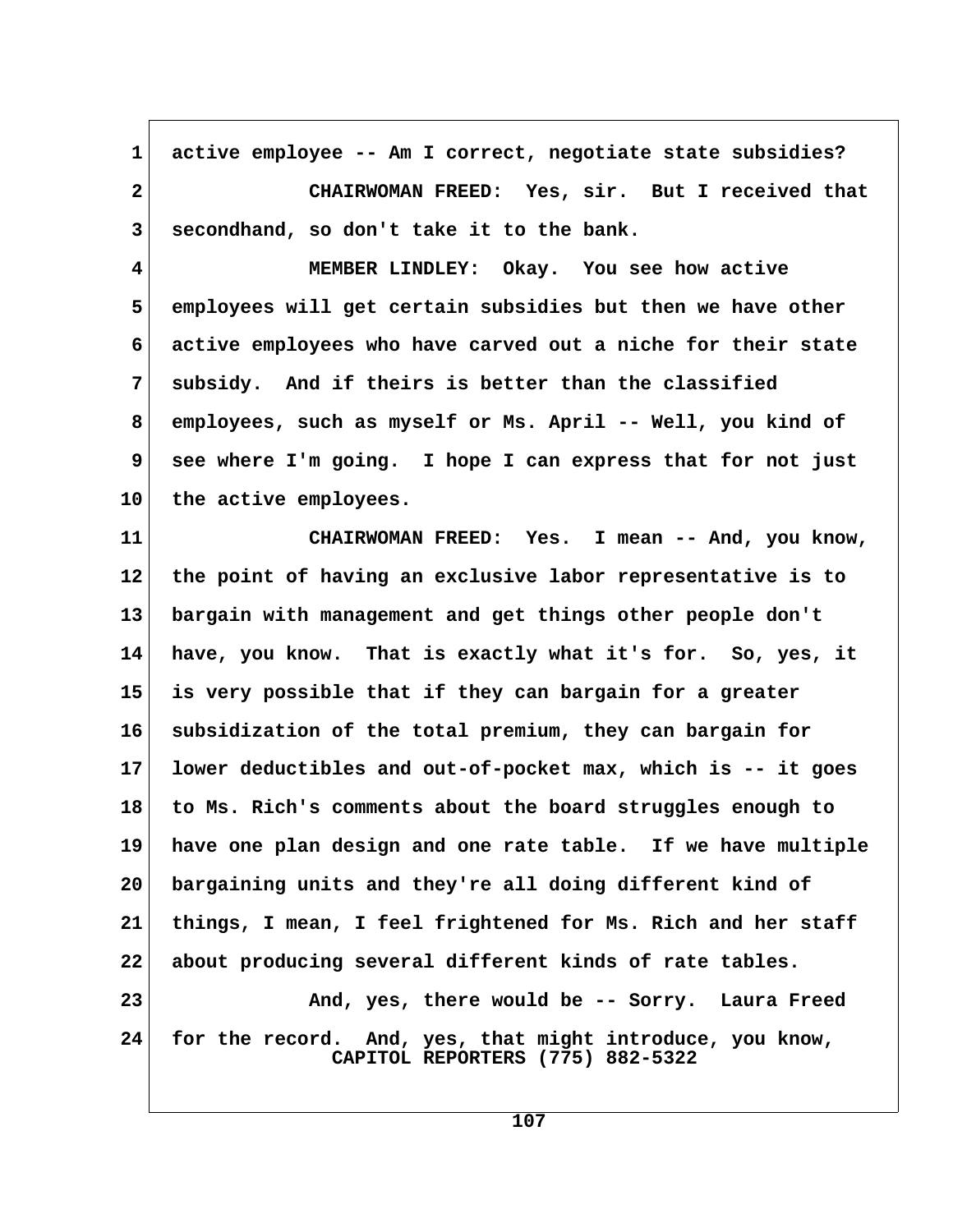**1 inequities, real or perceived.**

| $\mathbf{2}$            | MEMBER LINDLEY: Chair Freed, Tim Lindley for the                                             |
|-------------------------|----------------------------------------------------------------------------------------------|
| 3                       | record. There's just a lot more questions I have and I do                                    |
| $\overline{\mathbf{4}}$ | understand that there may be some amendments along the way.                                  |
| 5                       | Yeah. I'll wait until those amendments are presented before                                  |
| 6                       | I ask many, many more questions.                                                             |
| $\overline{7}$          | CHAIRWOMAN FREED: Board Members? I'm not                                                     |
| 8                       | hearing a lot. Thoughts, feelings, questions? Okay. I                                        |
| 9                       | guess we will just let it ride and see what the work session                                 |
| 10                      | tomorrow brings. And I'm sure Ms. Rich will report back.                                     |
| 11                      | MS. RICH: Okay. So Laura Rich for the record.                                                |
| 12                      | Moving on to page 31, looking at SB 378. This bill imposes                                   |
| 13                      | certain requirements relating to prescription drugs. It                                      |
| 14                      | requires insurers to provide -- provide coverage for                                         |
| 15                      | prescription drugs to include in half of the plans that                                      |
| 16                      | provide this coverage certain limitations to cost.                                           |
| 17                      | This bill is very problematic, but I'm not going                                             |
| 18                      | to go in to too much detail about it, because, when I saw                                    |
| 19                      | this, I thought, oh, no, because it is -- this would require                                 |
| 20                      | PEBP to basically change everything about all of its plans.                                  |
| 21                      | As you can see, at least half of the plans would have to                                     |
| 22                      | provide certain coverage. We don't provide that coverage.                                    |
| 23                      | Really where this is focusing on is, again, specialty                                        |
| 24                      | medication.<br>You heard earlier from the ESI folks that<br>CAPITOL REPORTERS (775) 882-5322 |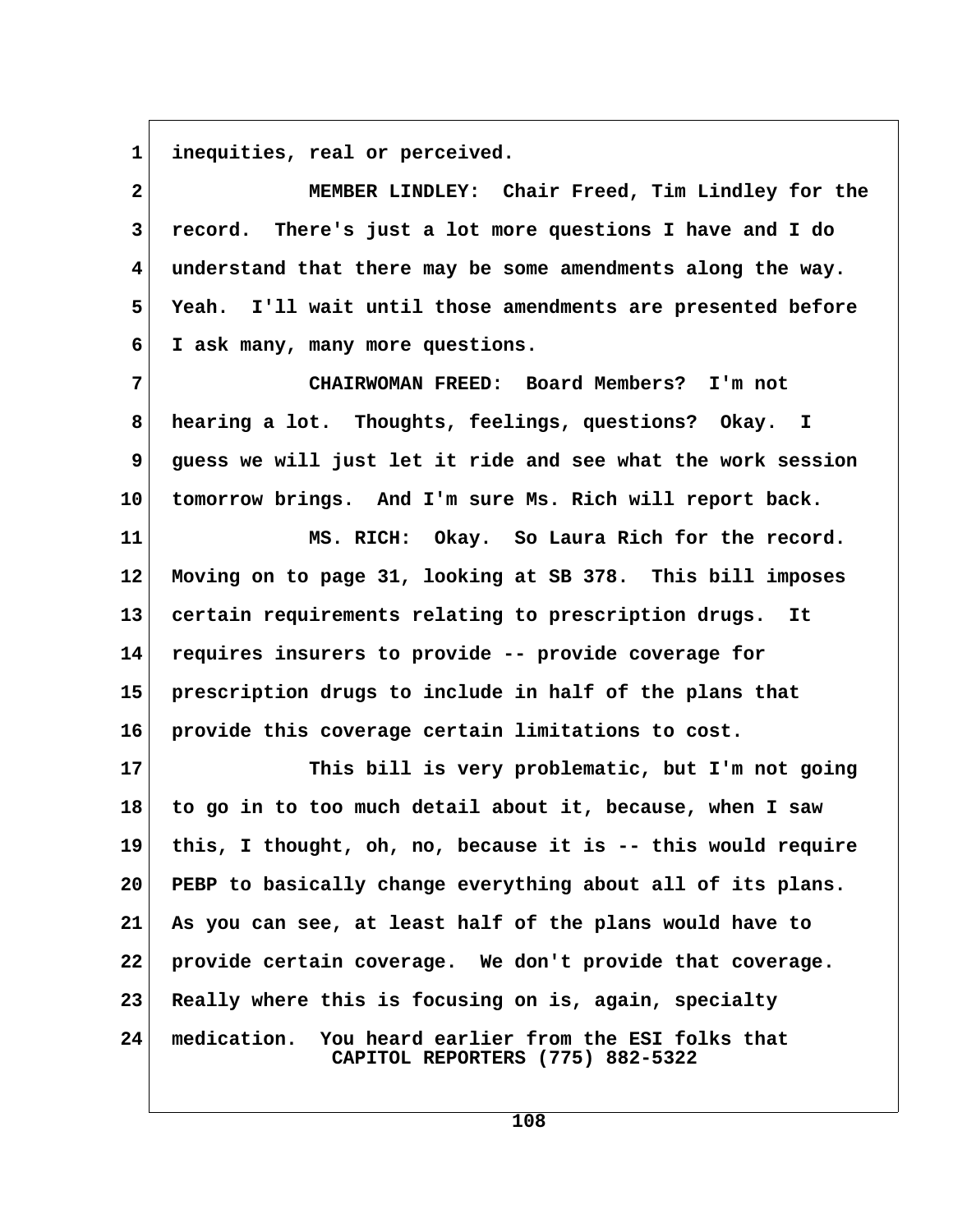**1 specialty meds it is 70 percent -- one percent of members 2 driving 70 percent of the cost in pharmacy. 70 percent of 3 those costs are driven by specialty. And so this is really 4 placing a limitation on specialty out-of-pocket costs for 5 members and would really result in PEBP having to revamp all 6 of its plans.**

 **7 So I reached out to the senator on this because I 8 saw that, oh, my gosh, this is very problematic and this is 9 going to be a humongous fiscal note. When I reached out to 10 the senator on this, the sponsor, she did indicate that she 11 received feedback from PEBP as well as other stakeholders as 12 well and that this legislation is likely to not get any 13 traction. Because this has not been scheduled for a meeting, 14 there's nothing I see on the agenda, I think that this will 15 probably die on Friday. So I don't think that we need to, 16 you know, get in to the weeds on this one. But if it does 17 for some miraculous reason make its way through, we will be 18 putting a very significant fiscal note on that one.**

**19 So now is the last one. Moving on to page 32, I 20 just wanted to touch on SB 380. This does not have a fiscal 21 impact on PEBP. Really it's just another one of those 22 continued transparency efforts that the state has been -- the 23 state and really the country and the nation has been looking 24 at, just reporting of data concerning the prices of CAPITOL REPORTERS (775) 882-5322**

**109**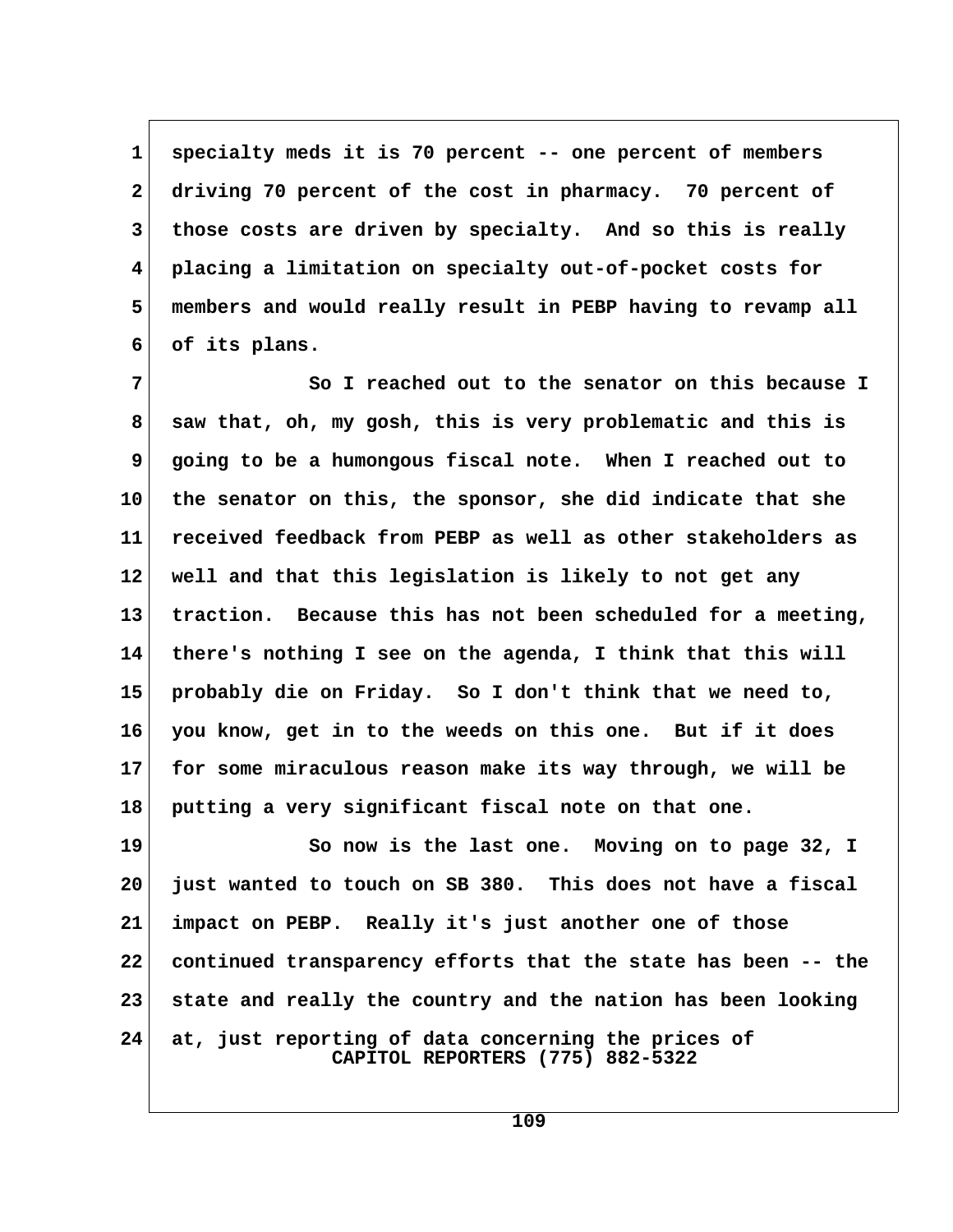**1 prescription drugs. This puts reporting requirements on PDMs 2 but also on health insurers as well. As you know, we get -- 3 all of our data will come from the PDM and so the PDM is 4 already reporting this to begin with. So there is really no 5 fiscal impact to the plan. And so that one is -- I'm not 6 really concerned about, but I did want to bring that to the 7 attention of the board. 8 So, with that, those are the ones that I wanted 9 to cover. And, if there's any other bills that I skipped 10 over or that board members would like to pull and discuss, I 11 am happy to entertain that. 12 CHAIRWOMAN FREED: Okay. I'm not hearing 13 anybody. So I think we can probably move on to public 14 comment. 15 MEMBER LINDLEY: Chair Freed. 16 CHAIRWOMAN FREED: Yes. 17 MEMBER LINDLEY: If I may, I wanted to apologize 18 for my emotion earlier. I feel like I got very emotional, at 19 least on my end. And I hope people are not -- don't take 20 that as offense. I do recognize that there are various board 21 members here representing their constituents and I can 22 appreciate that because I also represent my constituents. 23 And so, yeah, I'm calmed down now. 24 CHAIRWOMAN FREED: Thank you very much, CAPITOL REPORTERS (775) 882-5322**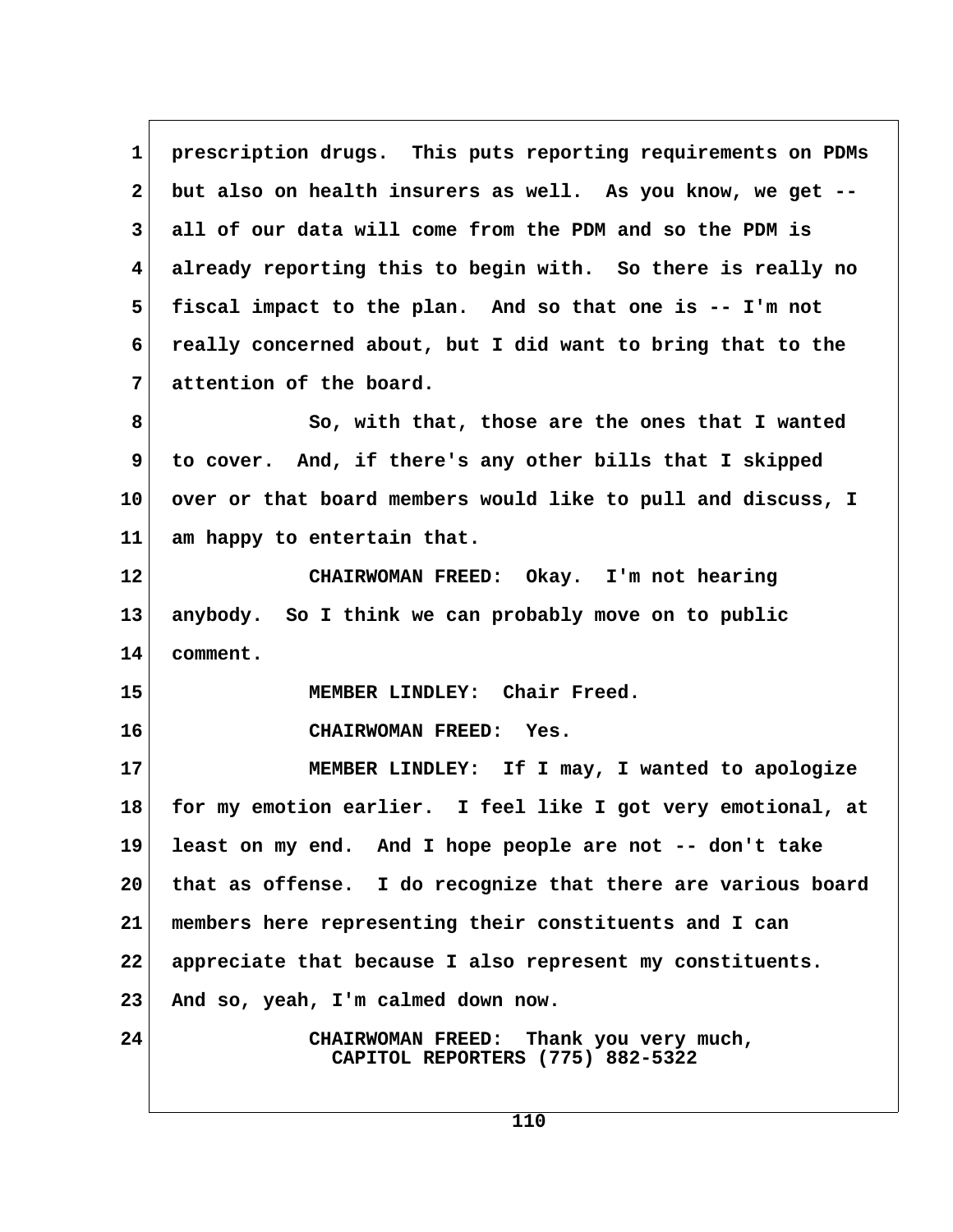**1 Mr. Lindley. That's great. One of the things I value so 2 much about all of you is that, you know, nobody sits there 3 like a bump on a log. You guys all express your feelings and 4 advocate for your positions. And we do disagree on numerous 5 occasions. But, you know, I have tremendous respect for all 6 of you guys and I thank you all. 7 So, thank you for that, Mr. Lindley. 8 MS. RICH: Chair Freed, can I add one more thing 9 before we go to public comment? 10 CHAIRWOMAN FREED: You betcha. 11 MS. RICH: So for the board members, just so you 12 are aware, Ms. Mooneyhan is leaving us. And so this is her 13 last board meeting. I just wanted to take the opportunity to 14 thank her for all of her expertise and all of the time and 15 effort that she puts towards PEBP. She has been great. I 16 know that we have a lot of questions, we use her for that 17 constantly. And, just when she's getting to know health 18 insurance, she's leaving us. So I just wanted to thank her. 19 This will likely be her last board meeting. But congrats and 20 good luck moving forward, Brandee. 21 MEMBER BAILEY: I don't know why she's leaving. 22 CHAIRWOMAN FREED: Yeah. Nobody wants to be 23 assigned to PEBP in the AG's office. 24 Thank you, Ms. Mooneyhan, for all of your service CAPITOL REPORTERS (775) 882-5322**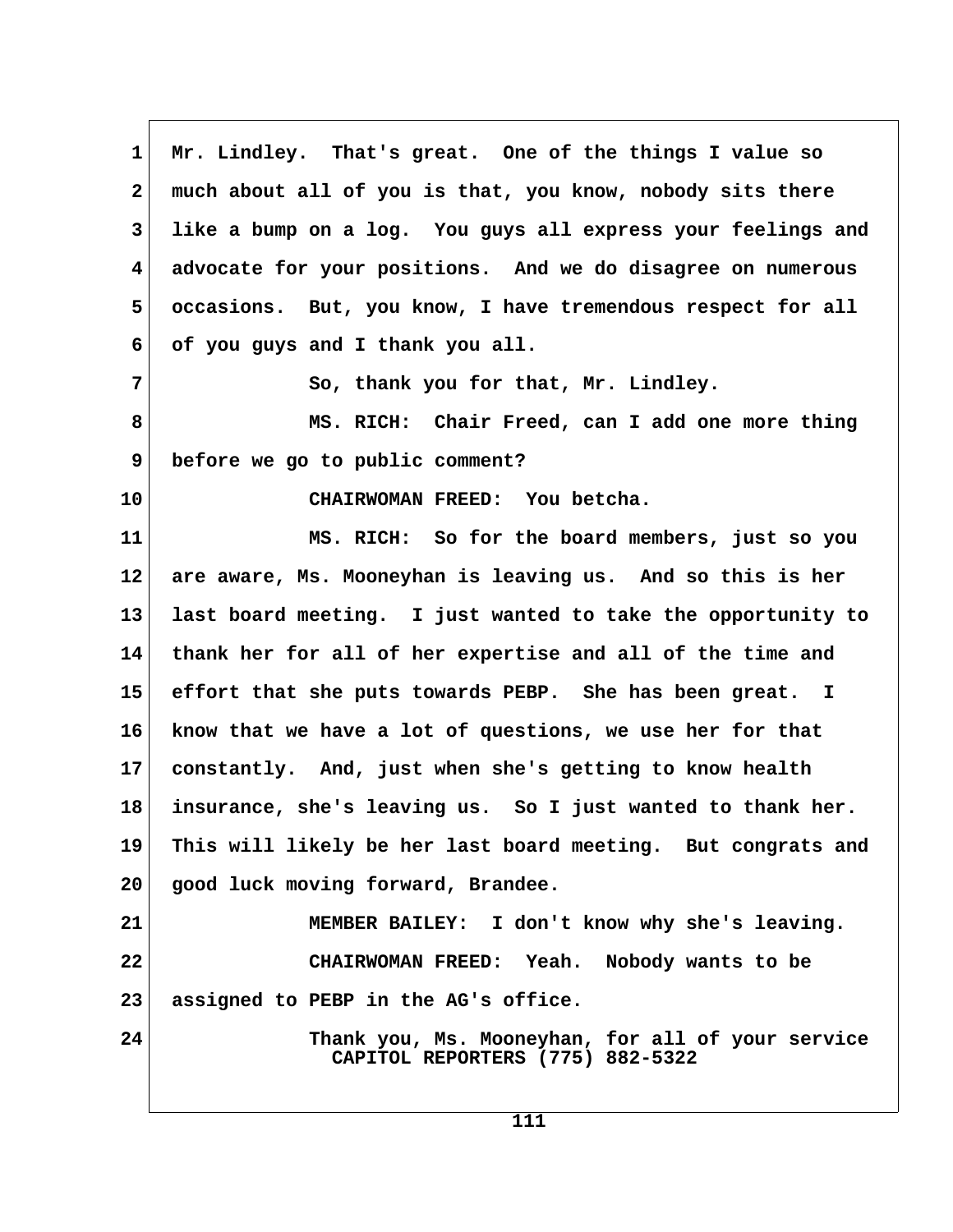| $\mathbf{1}$    | to PEBP and the board. Do you know which of the deputies                                       |  |
|-----------------|------------------------------------------------------------------------------------------------|--|
| $\mathbf{2}$    | attorneys general might be replacing you?                                                      |  |
| 3               | MS. MOONEYHAN: Thank you very much for your                                                    |  |
| 4               | comments. I don't know yet. I have gotten -- One of my                                         |  |
| 5               | colleagues is taking over some of the ongoing litigation and                                   |  |
| 6               | threatened litigation. But I am still working with my chief                                    |  |
| 7               | to find out who PEBP can go to for their questions. So, as                                     |  |
| 8               | soon as I know, I will, of course, let Ms. Rich know.                                          |  |
| 9               | MS. RICH: And we have a meeting about this on                                                  |  |
| 10              | Monday. So hopefully I have more information to share on                                       |  |
| 11              | Monday.                                                                                        |  |
| 12              | CHAIRWOMAN FREED: Okay. Thank you very much.                                                   |  |
| 13              | With that, I think we will turn to our second public comment                                   |  |
| 14              | period.                                                                                        |  |
| 15              | UNIDENTIFIED SPEAKER: For those of you joining                                                 |  |
| 16              | for public comment, your name or the last four digits of your                                  |  |
| 17 <sub>2</sub> | phone number will be announced, and you'll be advised that                                     |  |
| 18              | you may now make your comments. Due to time considerations,                                    |  |
| 19              | each caller will be limited to three minutes.                                                  |  |
| 20              | Caller Carter Bundy, you may now slowly state and                                              |  |
| 21              | spell your name for the record and make your comment.                                          |  |
| 22              | MR. BUNDY: Thank you. Carter Bundy with AFSCME.                                                |  |
| 23              | C-a-r-t-e-r B-u-n-d-y for the record. I want to thank the                                      |  |
| 24              | board for the discussion about 360. I wanted to clear up a<br>CAPITOL REPORTERS (775) 882-5322 |  |

 $\Gamma$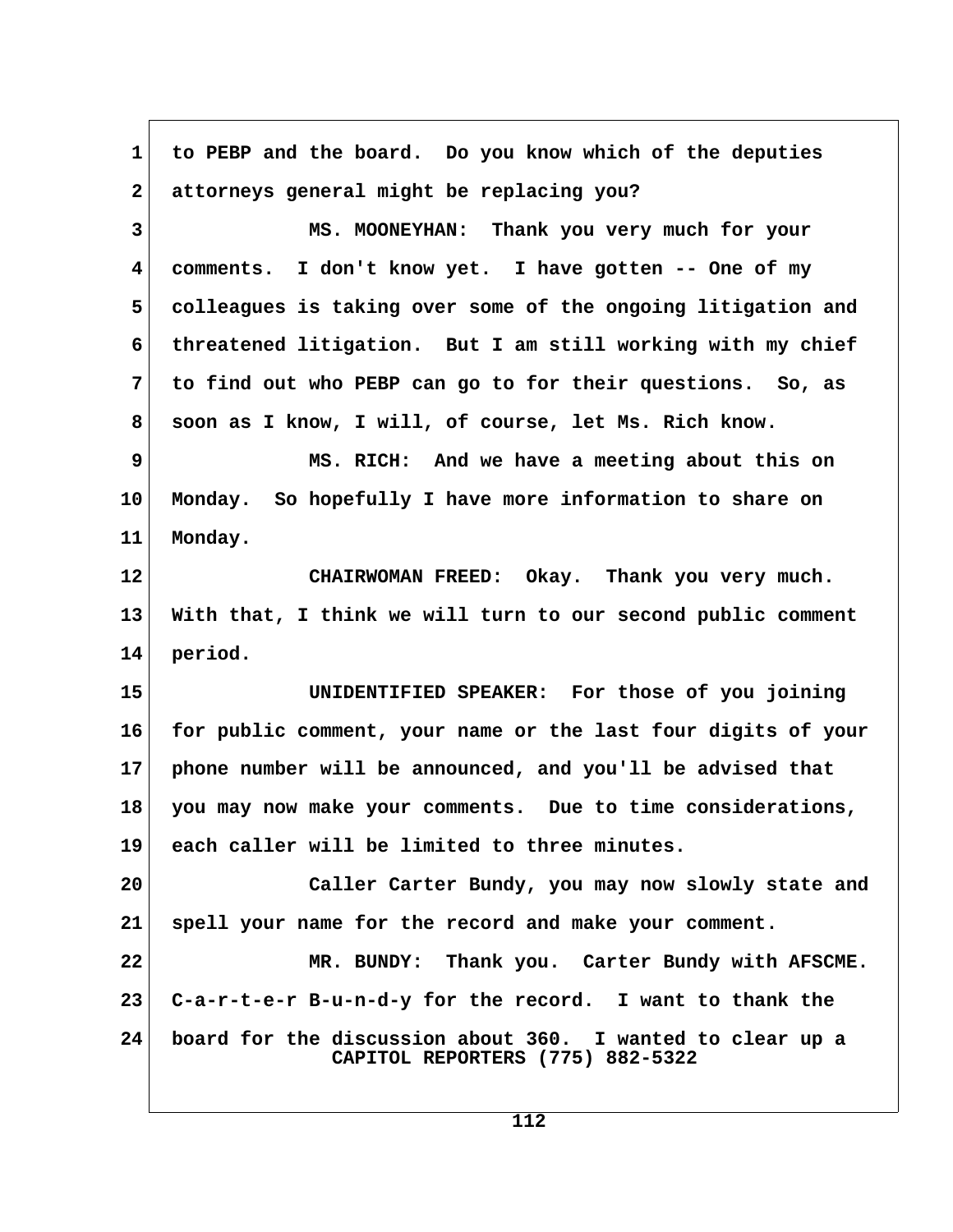**1 few things. And I think Member Kelley in particular seemed 2 to capture it accurately, but I wanted to confirm this. You 3 do not have to be an AFSCME member if AFSCME is the largest 4 employee organization representing classified employees. You 5 do not have to be an AFSCME member to be included in the list 6 from which the governor would make appointments.**

 **7 For the NSHE professionals, to address Member 8 Krupp's question, that's the current law. That group is** 9 currently composed of NSHE professionals. We didn't really **10 change much language in this bill. And the same thing 11 applies. You do not have to be -- In this case I believe the 12 Nevada Faculty Alliance is going to be the largest group who 13 represents them. You do not have to be a Nevada Faculty 14 Alliance member in order to be on the list for the governor 15 to make an appointment.**

**16 The same applies for retirees. And, just to 17 clarify, my understanding right now is Retired Public 18 Employees of Nevada, RPEN, has significantly more retirees 19 than any other group, including AFSCME retirees. And you 20 certainly don't have to be an RPEN member. You just need to 21 be a retiree. So we went out of our way to make it as clean 22 and simple as possible. We're really not changing any of the 23 qualifications to be appointed. We're not changing any of 24 the groups in terms of their representation. So, to Member CAPITOL REPORTERS (775) 882-5322**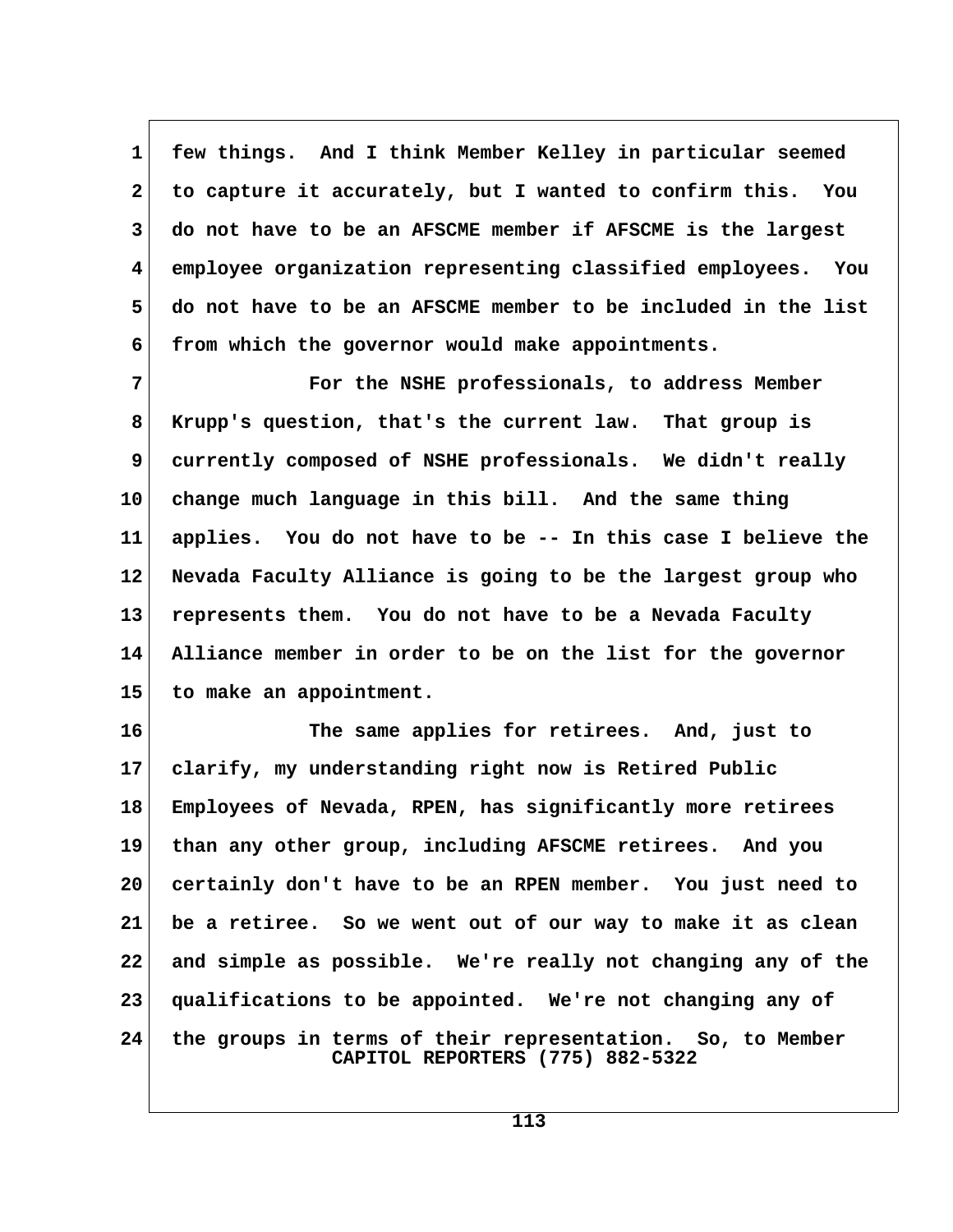**1 Bailey's question, it does nothing to the two retiree spots,** 2 their two retiree spots.

 **3 In terms of people being kicked out, 4 quote/unquote, in the middle of a term, the start of the 5 section where this is going to be amended is at NRS 287.041 6 and the -- under section one it says, that board consists of 7 ten members appointed as follows. So that means at the time 8 of appointment this is who the appointee would be and then 9 people are serving four-year terms.**

**10 So, at the time of appointment, if there is a 11 debate, I assume it will either be resolved by PEBP or some 12 other way, but as of right now I don't think there's much 13 dispute about the largest employee organization for NSHE 14 professionals, retirees, and state classified.**

**15 But I think some of the concerns that Director 16 Freed wisely brought up, we certainly don't want people being 17 turned over every year or two. I don't think that's very 18 much of a concern because, again, we didn't really change 19 much language in this bill. These are the appointments as 20 they are made at the time of the vacancies.**

21 So I think there were a lot of concerns brought **22 up. If we had written it the way some people feared, those 23 concerns would have been valid. But I think in fairly plain 24 reading of the bill it shows that all we're doing is making CAPITOL REPORTERS (775) 882-5322**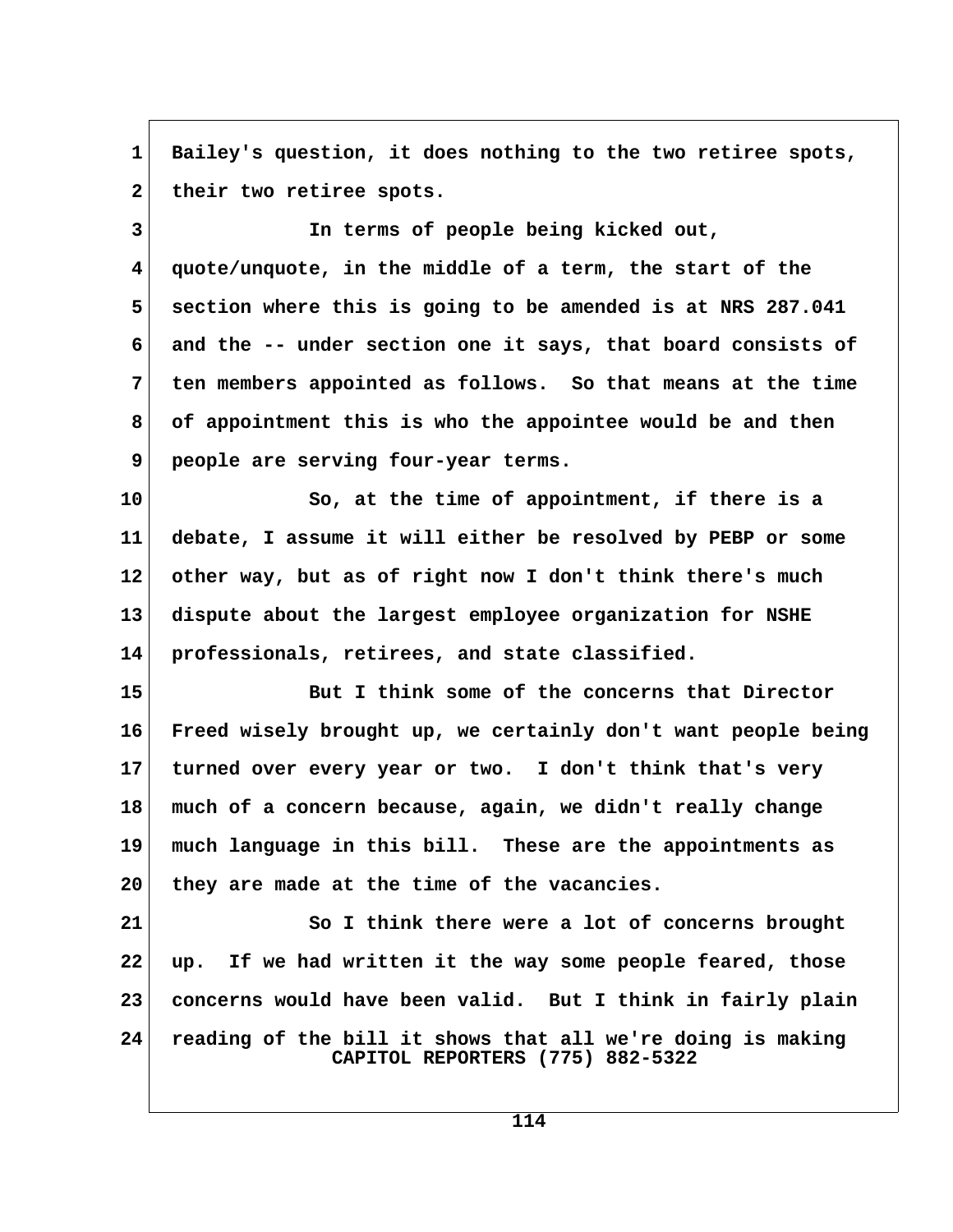1 sure that groups who represent thousands and thousands of  **2 employees are able to choose from any of the people that are 3 in those categories, not their members, not even people in 4 their bargaining units necessarily, in order to try to get 5 the best people in front of the governor to represent the 6 interest of in our case state classified employees and in the 7 case of RPEN retirees and NFA NSHE professionals. Thank you 8 so much for your time. 9 UNIDENTIFIED SPEAKER: Caller Kent Ervin, please 10 slowly state and spell your name for the record and make your 11 comment. 12 Madam Chair, that concludes the public comment 13 segment. 14 CHAIRWOMAN FREED: PEBP staff, would you check 15 again. It seems like Mr. Ervin, I didn't hear anything. And 16 did he get lost in purgatory? 17 UNIDENTIFIED SPEAKER: I did have him unmuted and 18 he didn't speak, so sometimes that really means that they 19 went away. But let me give him one more chance. 20 CHAIRWOMAN FREED: Okay. 21 UNIDENTIFIED SPEAKER: Caller Kent Ervin, if 22 you're there, can you please slowly state and spell your name 23 for the record and make your comment. 24 MR. ERVIN: Can you hear me now? CAPITOL REPORTERS (775) 882-5322**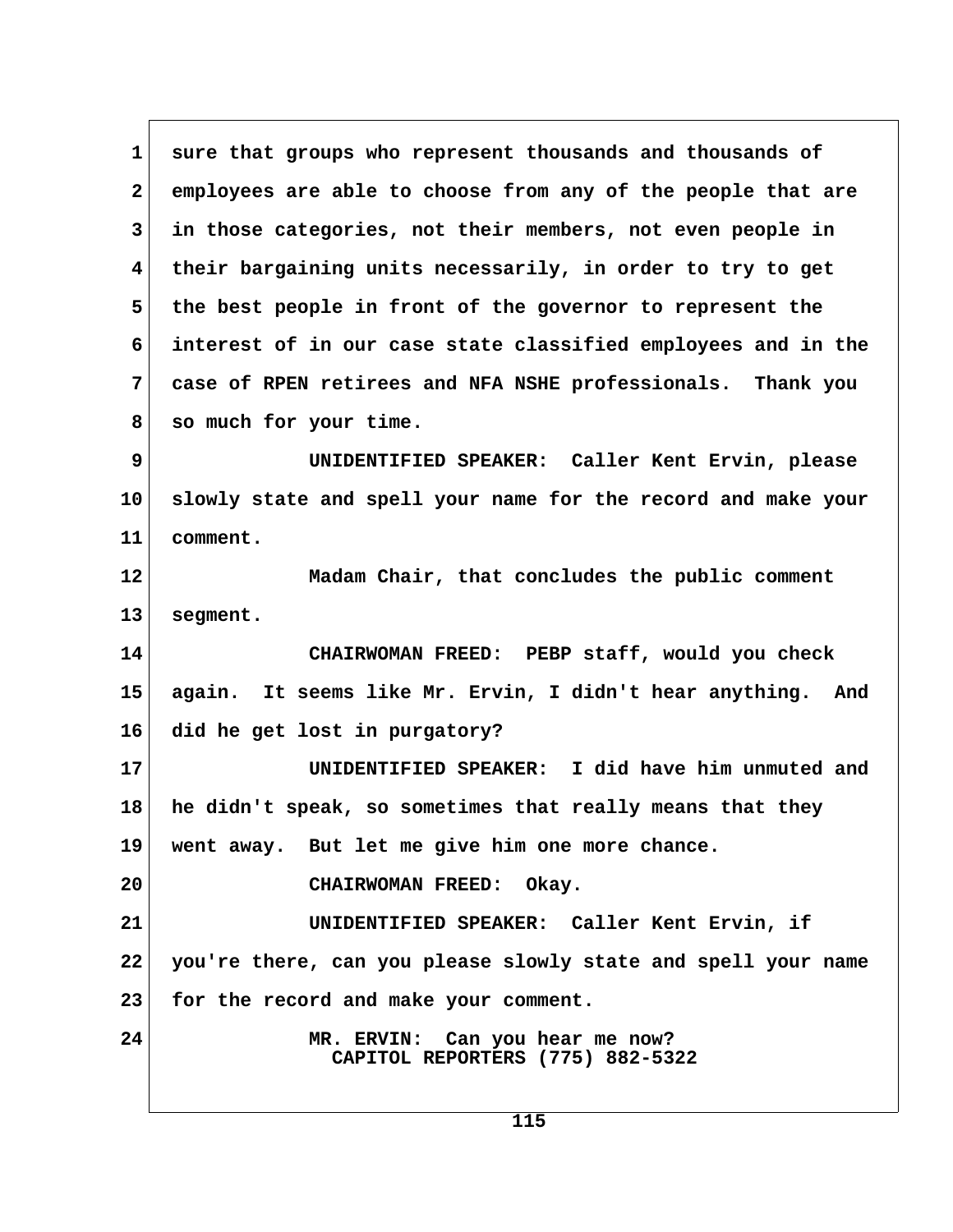1 UNIDENTIFIED SPEAKER: Yes, we can.

 **2 MR. ERVIN: Okay. Sorry about that. This is 3 Kent Ervin, K-e-n-t E-r-v-i-n, for the Nevada Faculty 4 Alliance.**

 **5 Thank you very much for the discussion today. We 6 wish we had had the opportunity to discuss SB 373 prior to** 7 the testimony on the fiscal notes. I think we really could  **8 have cleared up a lot of issues. I'm not a lawyer. I've 9 read the bill. And we will ask our own counsel about 10 interpretation.**

**11 But the mandatory item of negotiation that talks 12 about health insurance and other benefits provided by the 13 state professional employer. The state professional employer 14 is defined earlier on as the body that employs professional 15 employees. And for us that's the Board of Regents. So this 16 would be just the benefits provided by the Board of Regents 17 in our case. And, as you know, they are free to provide 18 benefits beyond what is available from PEBP. And they do 19 that. So that's the main qualification there.**

**20 There may be other places in the bill that we can 21 clarify what we mean by that. But certainly PEBP is not a 22 state professional employer as defined by the bill. And so 23 they would never be involved in negotiations between the 24 state professional employer and the professional organization CAPITOL REPORTERS (775) 882-5322**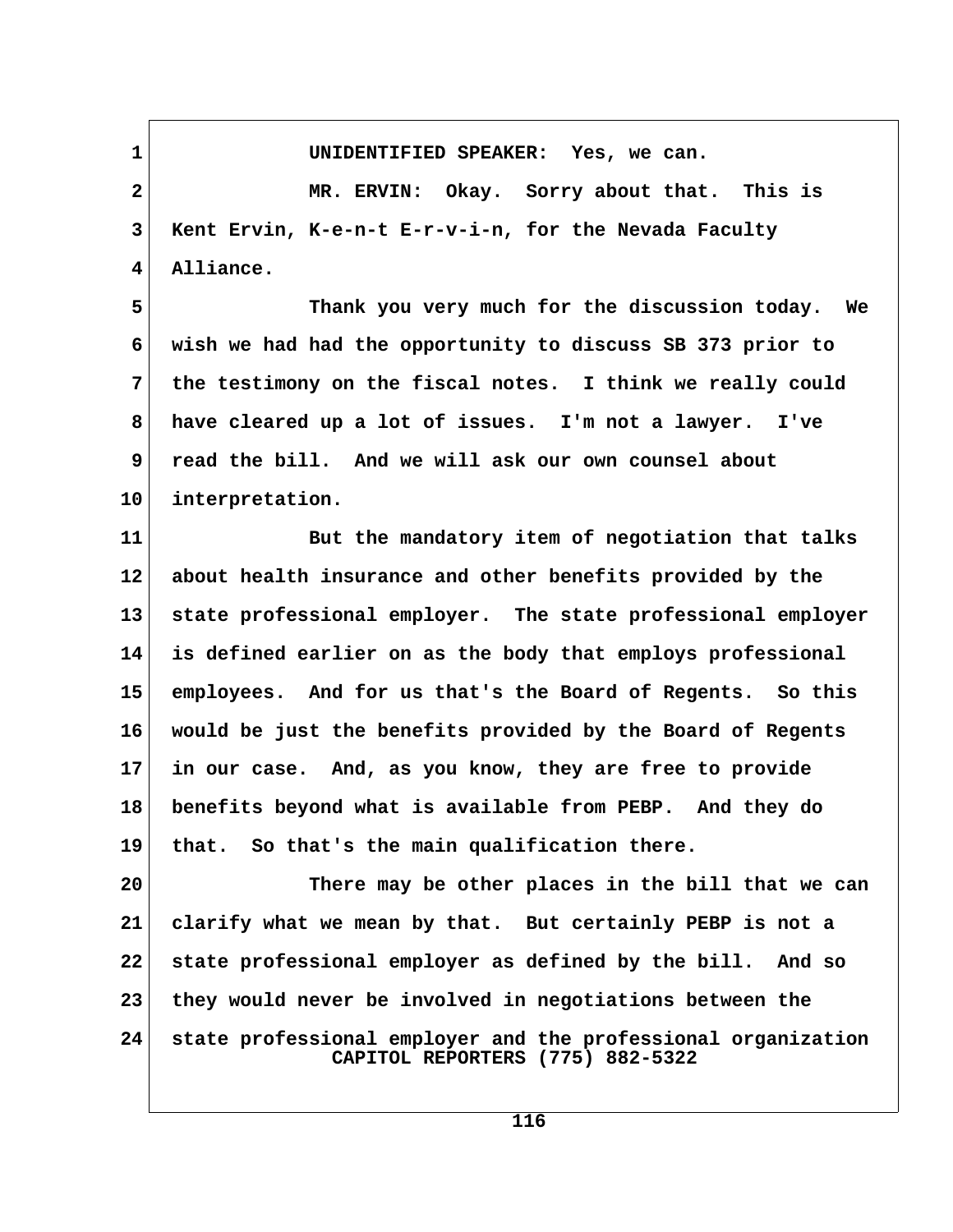| $\mathbf{1}$<br>$\mathbf{2}$ | that is an exclusive representative. So there would just<br>never be an occasion where PEBP itself would have to be doing |  |
|------------------------------|---------------------------------------------------------------------------------------------------------------------------|--|
|                              |                                                                                                                           |  |
| 3                            | negotiating with or so forth.                                                                                             |  |
| 4                            | But, you know, there's no use doing this in                                                                               |  |
| 5                            | public. We can have conversations off line and make sure we                                                               |  |
| 6                            | get the bill to a point where it works for everyone. So                                                                   |  |
| 7                            | thank you very much.                                                                                                      |  |
| 8                            | UNIDENTIFIED SPEAKER: And, Madam Chair, I now                                                                             |  |
| 9                            | believe we are concluded with our public comment.                                                                         |  |
| 10                           | CHAIRWOMAN FREED: Okay. Thank you.                                                                                        |  |
| 11                           | With that, it is 4:22 p.m. Thank you, again,                                                                              |  |
| 12                           | Board Members, for your lively participation. And we are                                                                  |  |
| 13                           | adjourned.                                                                                                                |  |
| 14                           | (Hearing concluded at 4:22 p.m.)                                                                                          |  |
| 15                           |                                                                                                                           |  |
| 16                           |                                                                                                                           |  |
| 17                           |                                                                                                                           |  |
| 18                           |                                                                                                                           |  |
| 19                           |                                                                                                                           |  |
| 20                           |                                                                                                                           |  |
| 21                           |                                                                                                                           |  |
| 22                           |                                                                                                                           |  |
| 23                           |                                                                                                                           |  |
| 24                           |                                                                                                                           |  |
|                              | CAPITOL REPORTERS (775) 882-5322                                                                                          |  |
|                              |                                                                                                                           |  |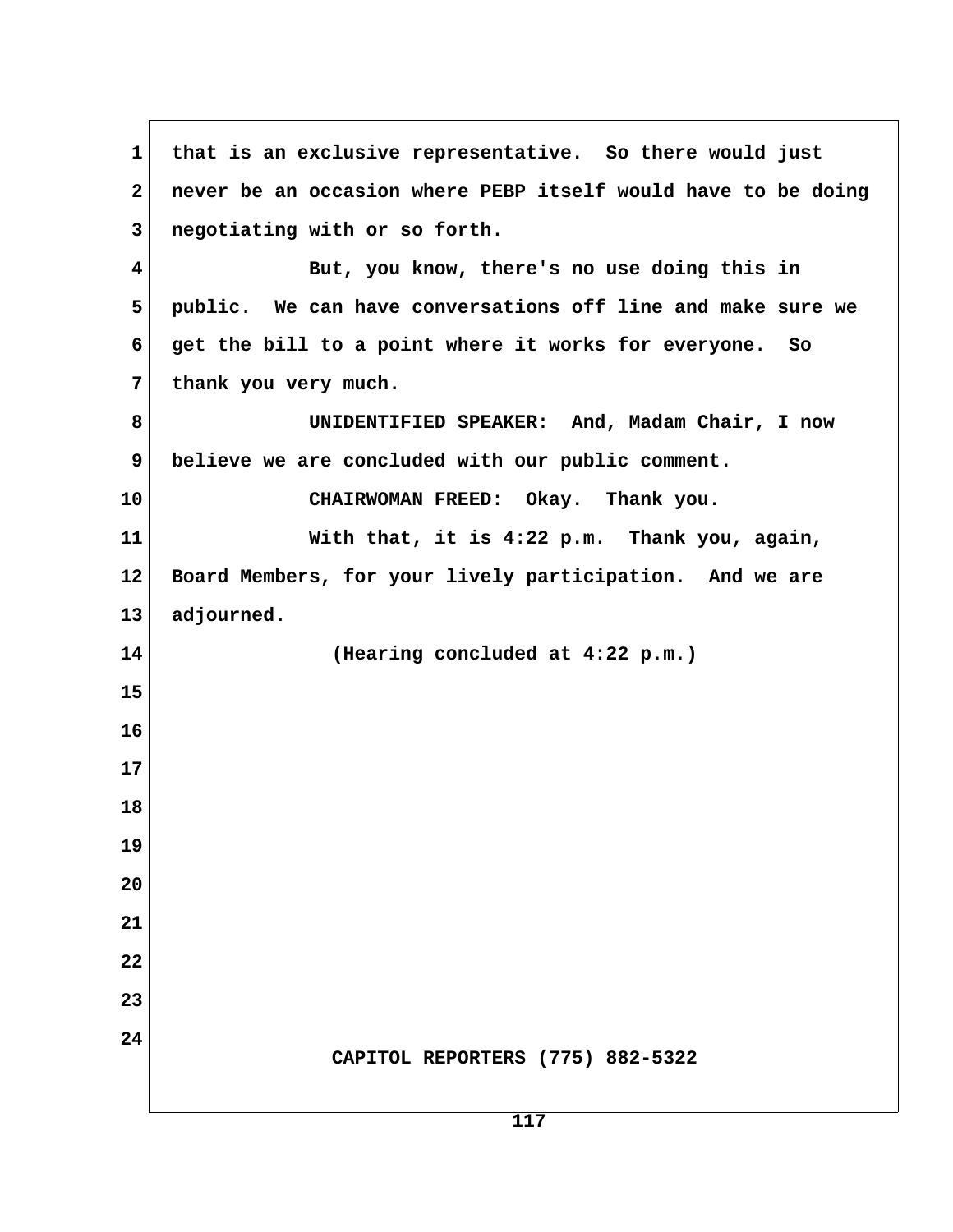**1 STATE OF NEVADA )**  $\sim$   $)\text{ss}.$  **2 CARSON CITY ) 3 4 I, CHRISTY Y. JOYCE, Official Court Reporter for 5 the State of Nevada, Public Employees' Benefits Program 6 Board, do hereby certify: 7 That on Thursday, the 8th day of April, 2021, I was 8 present via Zoom, Reno, Nevada, for the purpose of reporting 9 in verbatim stenotype notes the within-entitled public 10 meeting; 11 That the foregoing transcript, consisting of pages 12 1 through 117, inclusive, includes a full, true and correct 13 transcription of my stenotype notes of said public meeting. 14 15 Dated at Reno, Nevada, this 19th day of April, 16 2021. 17 18 19 \_\_\_\_\_\_\_\_\_\_\_\_\_\_\_\_\_\_\_\_\_\_\_\_ CHRISTY Y. JOYCE, CCR 20 Nevada CCR #625 21 22 23 24 CAPITOL REPORTERS (775) 882-5322**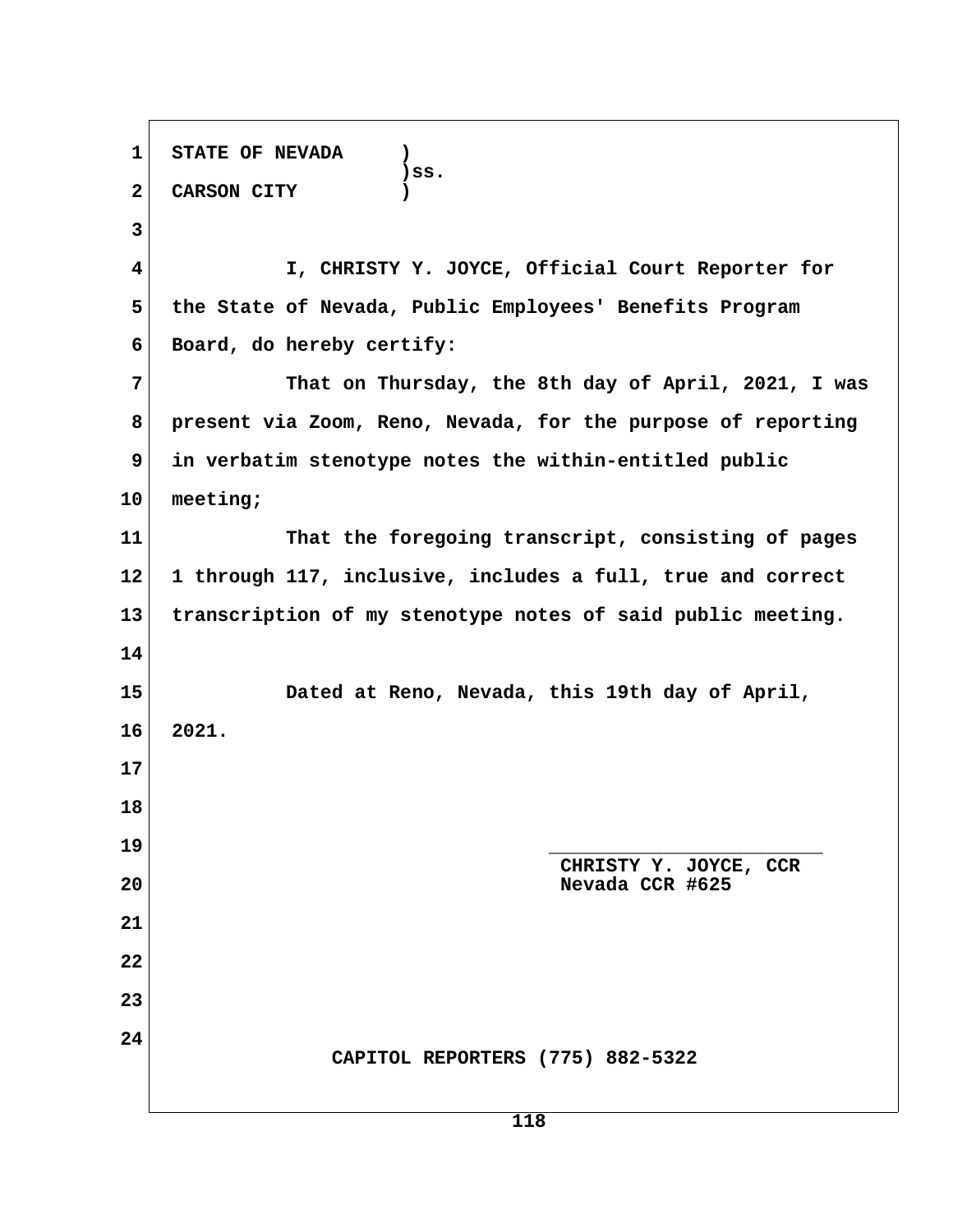| $\mathbf 1$             |                                  |
|-------------------------|----------------------------------|
| $\mathbf 2$             |                                  |
| $\overline{\mathbf{3}}$ |                                  |
| $\overline{\mathbf{4}}$ |                                  |
| 5                       |                                  |
| $\boldsymbol{6}$        |                                  |
| $\overline{\mathbf{7}}$ |                                  |
| $\bf 8$                 |                                  |
| $\boldsymbol{9}$        |                                  |
| 10                      |                                  |
| $\mathbf{11}$           |                                  |
| 12                      |                                  |
| 13                      |                                  |
| 14                      |                                  |
| 15                      |                                  |
| 16                      |                                  |
| 17                      |                                  |
| 18                      |                                  |
| 19                      |                                  |
| ${\bf 20}$              |                                  |
| 21                      |                                  |
| $22$                    |                                  |
| 23                      |                                  |
| 24                      | CAPITOL REPORTERS (775) 882-5322 |
|                         |                                  |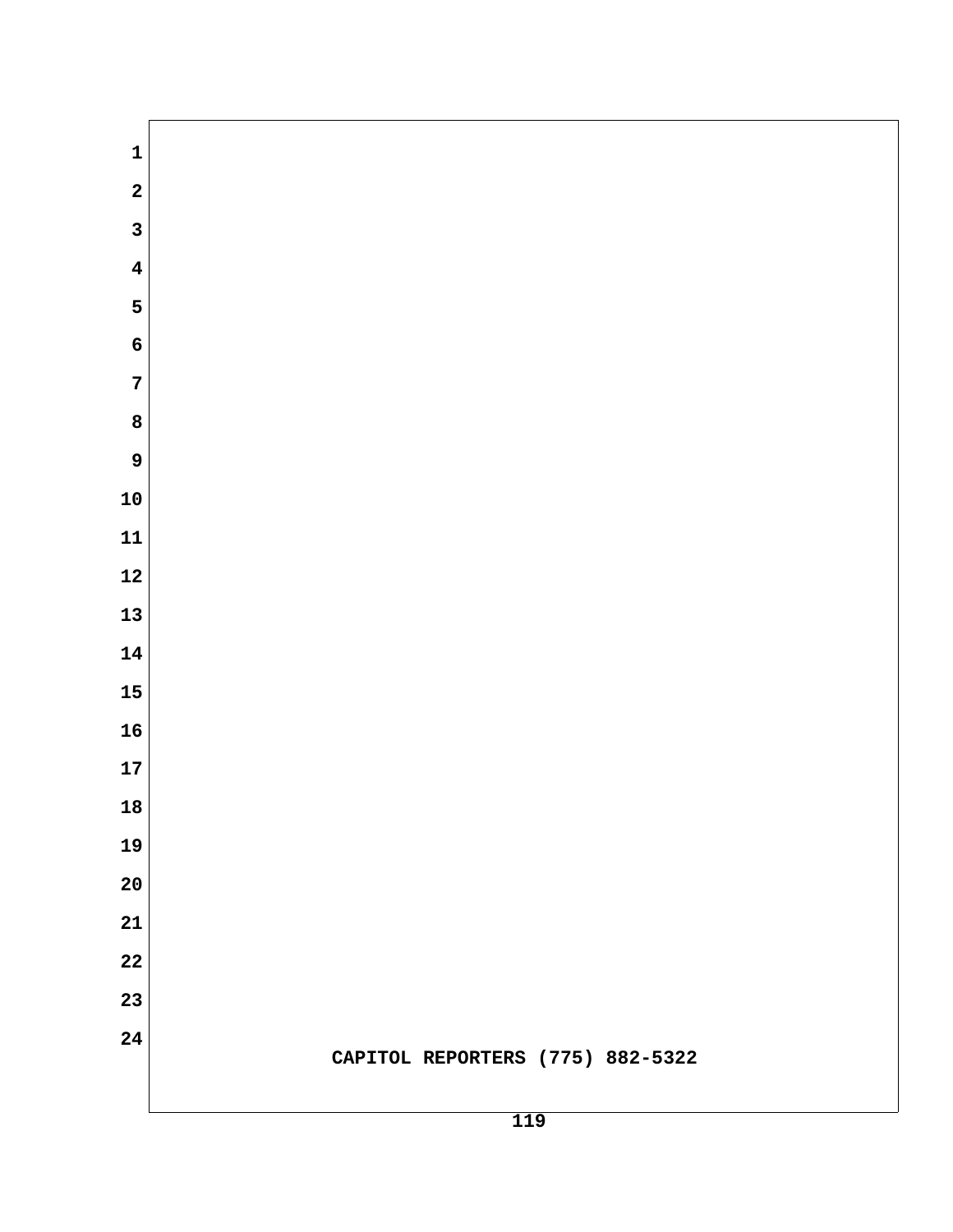|                                         | accurate(1)                       | adjourned (1)                          | 16:5;25:23;109:14                    | amendment (42)                |
|-----------------------------------------|-----------------------------------|----------------------------------------|--------------------------------------|-------------------------------|
| \$                                      | 45:24                             | 117:13                                 | ages(1)                              | 11:9;18:20,24;                |
|                                         | accuracy(1)                       | <b>Administration (10)</b>             | 42:15                                | 19:1;22:3,8,10;               |
|                                         | 113:2                             | 8:21;12:24;13:10;                      | Agnes $(1)$                          | 26:17;29:12;36:17,            |
| \$235,000(1)                            | $\arccos(1)$                      | 72:11,22;73:1,8;                       | 15:23                                | 20;40:4,5,5,24;41:3,          |
| 66:7<br>\$252,000(1)                    | 21:16                             | 101:10;106:3,15                        | ago(5)                               | 9;44:11;46:6;49:17,           |
| 46:8                                    | action(4)                         | administrative (4)                     | 88:2;90:3;91:7;                      | 20,23;50:11,20;51:8;          |
| \$40,000(2)                             | 4:5,7;46:18;94:22                 | 13:7;64:22;86:12;                      | 96:1,2                               | 54:20;55:12,14;               |
| 14:5;70:9                               | active(11)                        | 87:9                                   | agree $(9)$                          | 67:21;68:2;69:5;              |
| \$637,000(3)                            | 69:17;76:5;78:21;                 | administrator (3)                      | 5:5,6;10:11;15:11;                   | 93:17;95:17;97:1,20,          |
| 49:15,22;50:16                          | 83:18;89:4,11;90:13;              | 12:1;19:14;44:20                       | 24:6;83:1;92:13,15;                  | 21;102:17,22;103:3,           |
| \$71,000(2)                             | 107:1,4,6,10                      | adults $(1)$                           | 94:23                                | 10;105:13,14                  |
| 18:18;22:6                              | actives(3)                        | 46:8                                   | agreement $(4)$                      | amendments (10)               |
|                                         | 80:8,10,12                        | advanced (2)                           | 104:11,15,16;                        | 38:15,16;56:1;                |
| $\mathbf A$                             | $\text{activity} (1)$             | 6:16,19                                | 106:11                               | 57:17;69:19;102:24;           |
|                                         | 34:9                              | advised (2)                            | AG's(1)                              | 105:4,5;108:4,5               |
| AB(10)                                  | actual(1)<br>6:24                 | 4:14;112:17                            | 111:23                               | amends $(1)$<br>68:3          |
| 7:17:11:1;17:8,17;                      | actually (32)                     | advisement (1)<br>4:9                  | ahead $(6)$<br>28:2;41:23;66:19;     | amount(7)                     |
| 18:10,15;23:18;                         | 17:23;18:19;23:7,                 | advocate (2)                           | 76:3,16;82:17                        | 40:23;44:12;48:9;             |
| 30:18;36:10,20                          | 9;24:1;34:4;37:3;                 | 12:19;111:4                            | Aiello $(13)$                        | 49:5;53:2;62:11;              |
| ability $(14)$                          | 39:2;40:12;44:13;                 | Affairs (1)                            | 3:10,11;27:10;                       | 101:1                         |
| 7:20;22:17;27:8;                        | 45:7;49:17,19;55:11;              | 10:21                                  | 32:1;51:5;72:1;75:1;                 | analysis (2)                  |
| 29:18;37:15;49:24;<br>50:13;55:17;60:7; | 56:5;58:14;60:21;                 | affect $(11)$                          | 76:1,4,9;92:12;97:14,                | 55:12;100:24                  |
| 69:2;75:14,15;85:18;                    | 61:15;67:2;68:2;                  | 6:2;18:7,8;41:15;                      | 19                                   | analyst $(1)$                 |
| 86:21                                   | 73:22;74:8,17;77:8;               | 47:17;69:4;84:13,22;                   | $\operatorname{aim}(1)$              | 58:14                         |
| able (32)                               | 78:14;82:22;86:18;                | 85:19;105:8,11                         | 81:7                                 | analyzing $(1)$               |
| 18:2;20:1;23:12;                        | 87:19;92:4;97:20;                 | affected (3)                           | allergic $(1)$                       | 37:12                         |
| 24:6,16;27:24;28:13;                    | 102:19;103:5                      | 60:4;90:7;91:9                         | 62:14                                | and/or $(1)$                  |
| 31:14;32:14;33:10;                      | actuarial (1)                     | affecting $(2)$                        | Alliance (12)                        | 12:5                          |
| 34:5;38:4;39:12,19;                     | 100:24                            | 37:12;85:7                             | 7:6;10:21;77:15,                     | announced (2)                 |
| 50:21;52:3;53:4;                        | actuaries(3)                      | affects $(2)$                          | 17, 20, 23; 78: 1, 2; 99: 1;         | 4:14:112:17                   |
| 56:19;59:7;64:23;                       | 19:14,22;100:24<br>add $(16)$     | 84:21;103:13<br>affiliated (2)         | 113:12,14;116:4<br>allow $(2)$       | annual $(1)$<br>45:10         |
| 86:18;89:15;99:15,                      | 10:3,13;36:12;                    | 33:3;68:19                             | 56:12;93:11                          | answered $(2)$                |
| 15;100:3,5,11,14,15,                    | 45:1;49:16;65:14;                 | <b>AFSCME (21)</b>                     | allowed (2)                          | 4:9:40:17                     |
| 18;101:14;115:2                         | 73:19;80:21;83:16;                | 4:23;5:1,6,21;9:10,                    | 75:5;81:17                           | anticipate (2)                |
| above $(1)$                             | 87:13;88:2;97:2,21;               | 13;13:20;73:23;                        | allowing $(1)$                       | 38:10;83:3                    |
| 34:8<br>absolutely $(1)$                | 102:5;105:15;111:8                | 74:16;75:6,10;76:12,                   | 8:4                                  | anymore (1)                   |
| 98:16                                   | added $(8)$                       | 19;77:6;80:12;81:5;                    | allows $(1)$                         | 106:5                         |
| academics(1)                            | 16:22;36:19,23;                   | 112:22;113:3,3,5,19                    | 18:21                                | Aon $(3)$                     |
| 87:9                                    | 37:9;41:3;52:13;                  | afternoon (4)                          | almost $(1)$                         | 20:3,13,19                    |
| accept(1)                               | 54:19;89:5                        | 4:21;5:19;15:7,13                      | 46:1                                 | apologize $(5)$               |
| 40:16                                   | adding $(6)$                      | again $(26)$                           | along $(3)$                          | 13:19;76:15;79:12;            |
| access(2)                               | 88:21;93:4,18,20;                 | 7:1;21:6;25:17;                        | 41:1;60:14;108:4                     | 81:9;110:17                   |
| 31:14,22                                | 97:21;98:12<br>additional (6)     | 33:18;34:21;35:2;<br>36:10;38:7;41:18; | alternative (10)<br>58:24;59:5;62:5, | apparently $(1)$<br>79:14     |
| accommodate (2)                         | 27:21,23;28:10;                   | 44:4,10;46:7;63:10;                    | 18,21;63:8;64:14;                    | appeal (4)                    |
| 48:22;100:18                            | 100:11;103:24;104:3               | 65:1,6;69:6;83:3;                      | 65:4;94:17,20                        | 60:7;62:5;64:5,8              |
| accomplish (1)                          | <b>Additionally (4)</b>           | 86:16;87:15;101:23;                    | although $(1)$                       | appeals $(4)$                 |
| 39:8                                    | 25:11;50:6;68:14;                 | 103:11;106:16;                         | 17:18                                | 46:20;63:15,24;               |
| accomplishes(1)<br>5:8                  | 100:20                            | 108:23;114:18;                         | always $(6)$                         | 64:20                         |
| according(2)                            | $add-ons(1)$                      | 115:15;117:11                          | 4:8;6:7,8;77:17;                     | appear $(1)$                  |
| 101:7;102:1                             | 12:5                              | against (2)                            | 81:5;95:14                           | 105:8                         |
| Accredo (8)                             | address $(6)$                     | 46:18;90:16                            | amend $(2)$                          | appetite $(1)$                |
| 47:18,24;48:4,13;                       | 11:23;30:16;55:13;                | age(1)                                 | 55:17;88:17                          | 65:10                         |
| 54:10,11;63:21,23                       | 56:24;86:23;113:7                 | 46:9                                   | amended (12)                         | applaud $(1)$                 |
| accrual(1)                              | addressed (1)                     | agencies $(2)$                         | 38:14;41:18;49:19;                   | 9:21                          |
| 83:4                                    | 67:13                             | 95:14;102:10                           | 55:13;57:16;69:7;                    | applied $(2)$                 |
| accumulator (3)                         | adds(3)                           | agency $(1)$<br>55:16                  | 73:9,12;75:8;97:2;                   | 52:11;53:17                   |
| 52:7;53:6,7                             | 40:6;67:24;99:4<br>adequate $(1)$ | Agenda (7)                             | 103:13;114:5<br>amending $(1)$       | applies $(4)$<br>41:18;52:17; |
| accuracy(1)                             | 28:1                              | 4:4,7;5:2;11:4;                        | 93:18                                | 113:11,16                     |
| 19:10                                   |                                   |                                        |                                      |                               |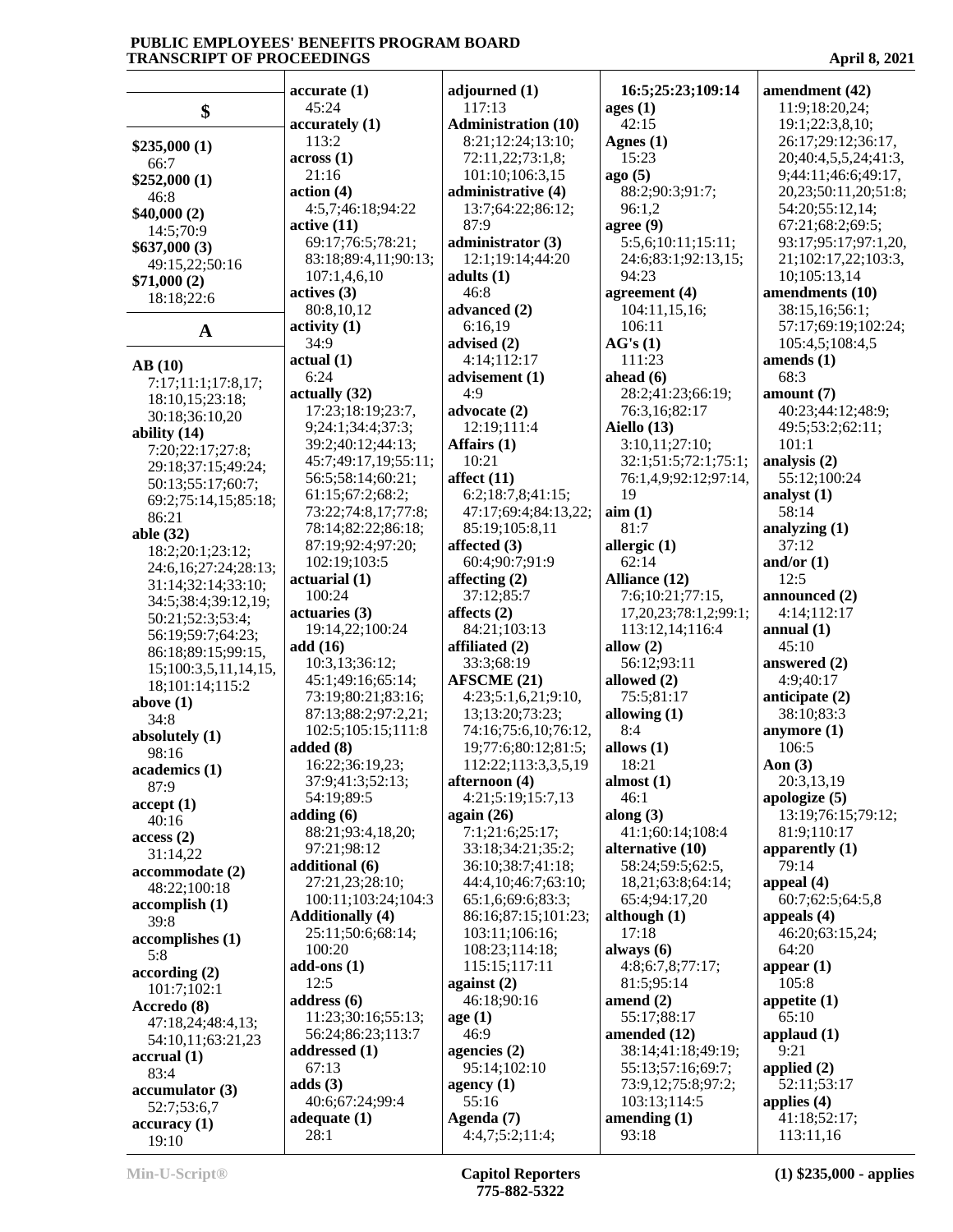| apply $(4)$                  | aspirational (1)                     | away (7)             | 74:2                 | 11:8;18:18                   |
|------------------------------|--------------------------------------|----------------------|----------------------|------------------------------|
| 21:9,20;59:2,18              | 12:13                                | 59:19;62:16;71:10;   | BDR(1)               | bienniums (1)                |
| applying $(1)$               | assembly (4)                         | 87:22;97:21;106:20;  | 26:8                 | 66:15                        |
| 53:15                        | 26:7,11;36:1,2                       | 115:19               | <b>BDRs</b> $(1)$    | big(2)                       |
| appoint $(2)$                | Assemblywoman (1)                    | aye (9)              | 91:13                | 26:6;55:1                    |
| 75:8,9                       | 50:19                                | 36:5;96:8,10,11,17,  | Bear $(1)$           | bigger $(1)$                 |
| appointed (13)               | assert $(1)$                         | 18;97:12,14;98:5     | 42:20                | 16:10                        |
| 10:5;14:16,23;               | 12:22                                |                      | become $(1)$         | biggest $(2)$                |
| 71:15,23;72:4,12,22;         | assigned (1)                         | B                    | 67:8                 | 28:5;79:20                   |
| 73:14;80:5;89:14;            | 111:23                               |                      | becomes $(1)$        | bill (99)                    |
| 113:23;114:7                 | assist $(2)$                         | back $(22)$          | 82:10                | 5:3;8:7;10:13;11:5,          |
| appointee $(1)$              | 51:21:53:16                          | 4:11;16:14;17:3,5;   | begged $(1)$         | 8;14:2;15:2;17:9;            |
| 114:8                        | assistance $(6)$                     |                      | 78:14                | 18:15;19:2,17,23;            |
|                              |                                      | 34:18;35:2,16,17;    |                      |                              |
| appointees (2)<br>9:13;14:15 | 51:13,15,18,21;                      | 41:14;43:14;44:9,10; | begin $(2)$          | 20:11;22:9,11,11,22;         |
|                              | 52:2,9                               | 45:24;47:10;57:8,9,  | 21:16;110:4          | 23:21;26:7,16;30:3;          |
| appointment (9)              | associated (2)                       | 12;62:16;63:21;      | behind $(3)$         | 32:18,19;36:1,2,11,          |
| 24:24;31:17;67:17,           | 22:15;39:18                          | 71:11;96:22;108:10   | 61:4;62:7;64:11      | 18, 18; 37: 24; 38: 14;      |
| 24;75:10,21;113:15;          | <b>Association (3)</b>               | background (2)       | beneficial (3)       | 41:18;47:14,15,22;           |
| 114:8,10                     | 7:7;74:1,2                           | 61:1;75:19           | 37:14;38:11;61:12    | 50:12,17;51:1;55:6,          |
| appointments (3)             | assume $(5)$                         | backtrack (2)        | beneficiaries (1)    | 19,22;57:10;58:4;            |
| 69:1;113:6;114:19            | 20:24;41:15;55:8;                    | 88:7;100:9           | 86:17                | 65:11,13;67:12,17,           |
| appoints $(1)$               | 75:10;114:11                         | bad(1)               | benefit $(11)$       | 17,22;73:9,12;74:14;         |
| 68:11                        | assuming $(2)$                       | 84:4                 | 9:20;10:12;18:19;    | 75:7;76:8,9,22,23;           |
| appreciate (9)               | 60:16;68:9                           | Bailey (35)          | 32:10,18,20,21;      | 77:5,11:78:4:79:3,           |
| 5:23;6:21;9:17;              | assumptions $(1)$                    | 3:12,13;28:3,9,14,   | 37:16;47:15;51:7;    | 16;81:16,20;83:3;            |
| 21:22;23:10;46:5,5,          | 19:9                                 | 21;30:19,19,20;36:3; | 82:5                 | 84:24;85:2;86:5,7,           |
| 12;110:22                    | assurance $(1)$                      | 38:21,22,23,23;      | Benefits (27)        | 16;89:21;90:3,18;            |
| approach $(3)$               | 6:13                                 | 39:20;46:16,17,19,   | 3:5;7:12;12:4,13,    | 91:7;92:2,16;93:18;          |
| 16:15,16;23:9                | asterisk (1)                         | 24;72:2;75:1;81:14;  | 20;14:6;20:3;21:13;  | 94:16,21;97:1;98:7,          |
| appropriate (4)              | 22:2                                 | 90:1,2;91:10;95:24;  | 27:3;34:6;35:13;     | 22, 22; 99: 4; 102: 2, 6, 9; |
| 25:8;28:1;46:22;             | attached (1)                         | 96:6,10,11;103:15,   | 66:10;67:18;72:11,   | 103:2,6;105:5;106:1;         |
| 63:12                        | 43:2                                 | 16,24;104:3,6;111:21 | 22;73:6,8;84:5;      | 108:12,17;113:10;            |
| appropriately (1)            | attack $(2)$                         | Bailey's (1)         | 99:13;102:13;        | 114:19,24;116:9,20,          |
| 103:14                       | 91:22,23                             | 114:1                | 104:10;105:9;        | 22;117:6                     |
| approvals (1)                | attend $(1)$                         | bank $(1)$           | 106:18,19;116:12,16, | bills $(10)$                 |
| 13:2                         | 35:8                                 | 107:3                | 18                   | 7:13;11:4;16:9;              |
| approved (3)                 | attention (6)                        | bargain $(5)$        | best $(9)$           | 17:6;20:9;26:13;             |
| 17:11;62:9;63:19             | 5:12:54:23:55:3:                     | 80:15;81:4;107:13,   | 6:7,22,22;44:4;      | 40:12;77:2;85:21;            |
| approximately (1)            | 60:18;84:11;110:7                    | 15,16                | 59:8;61:16;91:18;    | 110:9                        |
| 70:22                        |                                      |                      |                      |                              |
|                              | attorneys (1)                        | bargaining (33)      | 92:19;115:5          | birthday (1)                 |
| <b>APRIL</b> (9)             | 112:2                                | 8:8;11:6,14,17,21;   | bet $(1)$            | 18:4                         |
| 3:1,4,14;38:2;40:5;          | $\mathbf{attribution}\left(1\right)$ | 13:8;73:21;74:11,20; | 31:6                 | bit $(11)$                   |
| 53:24;57:16;89:19;           | 12:17                                | 80:20,23;82:20;      | betcha $(1)$         | 11:2;22:4;36:21;             |
| 107:8                        | augmenting $(1)$                     | 98:23;99:5,6,16,17,  | 111:10               | 37:22;41:2;43:5;             |
| arguably(1)                  | 12:5                                 | 19;100:11,15,19;     | Betsy $(13)$         | 50:22;73:20;81:18;           |
| 29:13                        | authority (6)                        | 101:2;102:13;        | 3:10;27:10;32:1,     | 93:23;96:1                   |
| argue(2)                     | 13:3;29:23;75:7,8,                   | 104:10,14,16;105:10, | 23;51:5,10;76:1,3,7; | $blood (1)$                  |
| 29:16;75:13                  | 14;106:13                            | 17,22;106:11,24;     | 77:9;92:9,12;97:12   | 34:7                         |
| argument <sub>(3)</sub>      | authorized (1)                       | 107:20;115:4         | Betsy's $(2)$        | <b>Board</b> (158)           |
| 34:17,21,21                  | 73:21                                | barking $(1)$        | 76:21;77:6           | 3:5;4:7,8,22;5:3,            |
| around (5)                   | automatically (1)                    | 92:22                | better $(7)$         | 10, 19, 22, 23; 6: 4, 13,    |
| 31:22;34:13;42:13;           | 59:18                                | barriers $(1)$       | 17:22;19:7;33:18;    | 21;7:17,24;8:1,5;            |
| 61:3;64:2                    | available (13)                       | 54:15                | 52:20;54:9;63:9;     | 9:13,17;10:23,24;            |
| articles (1)                 | 21:1;26:20,22,23;                    | base $(1)$           | 107:7                | 11:11,18,24;12:20,           |
| 34:16                        | 27:4;30:1;33:5;44:5;                 | 12:4                 | beyond $(2)$         | 22;13:4,6,12,22;14:8,        |
| articulate (1)               | 45:2;54:6;57:12;                     | based $(11)$         | 34:9;116:18          | 9, 10, 12; 15: 2; 16: 12;    |
| 82:19                        | 99:10;116:18                         | 20:8,14;26:24;       | bias $(1)$           | 17:3,19;18:11;21:17;         |
| ascendants (1)               | average $(5)$                        | 59:16;61:21;62:12;   | 75:20                | 23:21,24;26:19;27:2,         |
| 89:2                         | 6:8;70:9;83:22,23;                   | 65:1,2;70:21;89:14;  | bid(1)               | 4,4,8;29:14,17,22;           |
| as-introduced (1)            | 84:11                                | 100:10               | 37:8                 | 34:6;35:23;37:23;            |
| 55:18                        | aware $(4)$                          | basically (2)        | biennial (2)         | 40:3;42:6;46:22;             |
| aspects $(1)$                | 65:21;99:9;100:23;                   | 65:16;108:20         | 11:23;49:14          | 47:3;50:4,4,5;51:11;         |
| 66:10                        | 111:12                               | Battle (1)           | biennium $(2)$       | 52:22;57:7;65:8;             |
|                              |                                      |                      |                      |                              |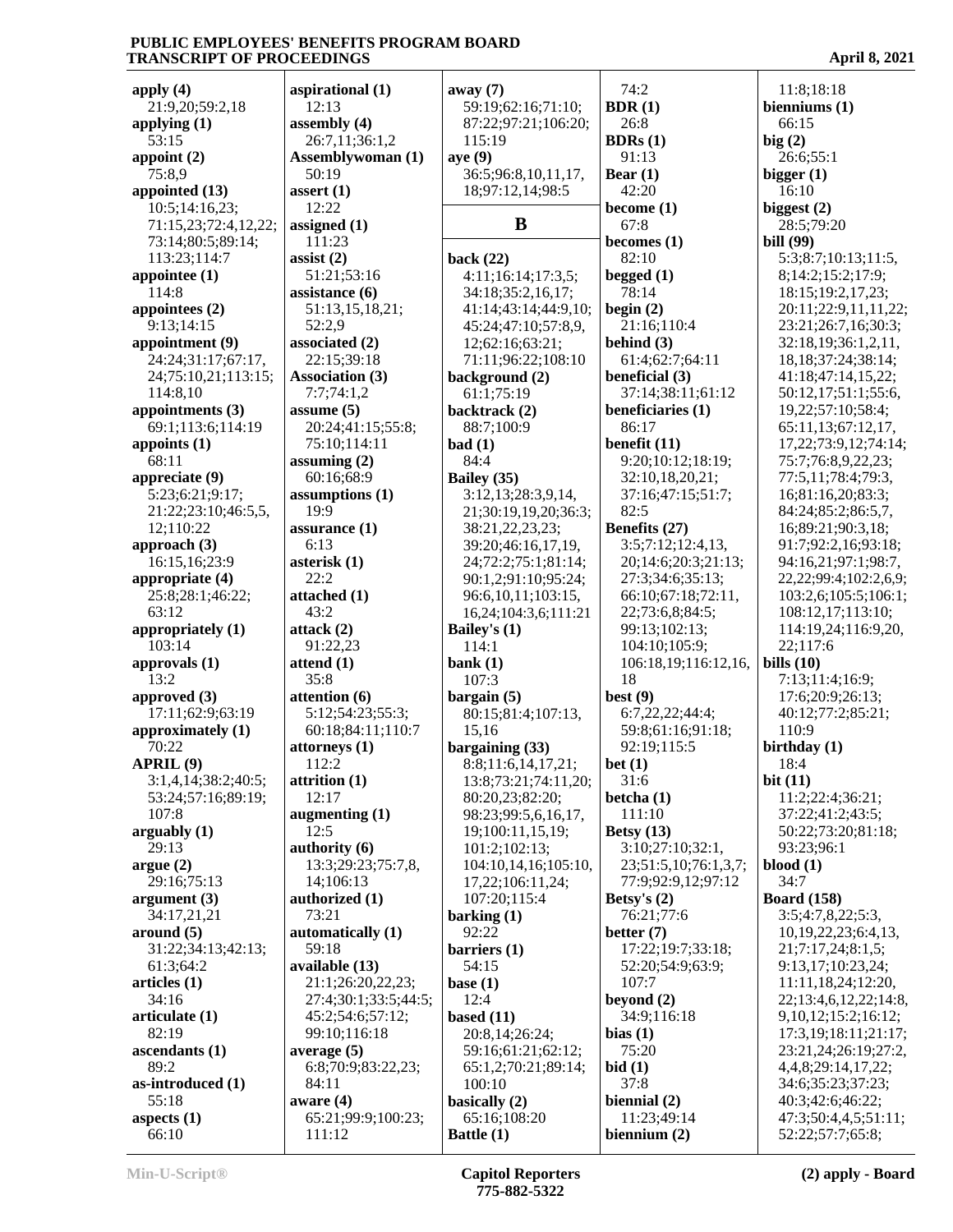| 66:21;67:10,24;68:1;         | broad(1)                               | 44:9;45:1,7,9,13,16;       | 62:8                                   | 79:6,9,11,23;80:11;              |
|------------------------------|----------------------------------------|----------------------------|----------------------------------------|----------------------------------|
| 69:4,11,12,13,18,23;         | 105:24                                 | 46:12,15;47:10;            | cases $(2)$                            | 82:12,18;84:16;                  |
| 70:5,6,22;71:3,5,6;          | broadens (1)                           | 48:19,22;52:3,19,20;       | 21:6;45:6                              | 86:24;88:1,20;89:24;             |
|                              | 94:24                                  |                            |                                        |                                  |
| 73:14;74:15,16;75:5,         |                                        | 54:16;55:15;56:12,         | $\text{catch} (1)$                     | 91:10;92:7,21;93:1,7,            |
| 17,24;77:19;80:5,8;          | brought $(3)$                          | 18,22,23,24;58:9;          | 67:2                                   | 13,15;94:8,10,23;                |
| 81:15,18,19,24;              | 52:22;114:16,21                        | 59:2,12,13;60:16;          | categories (1)                         | 95:8,22;96:6,12,14,              |
| 82:17;83:2,6,7,9;            | budget $(5)$                           | 61:21;62:5,6,8,16,17,      | 115:3                                  | 20, 24; 97: 9, 12, 18, 23;       |
| 84:2;85:7,19;86:6,18,        | 11:23;26:5;28:24;                      | 19,22;63:8,18,19,24;       | category (4)                           | 98:6,9,11,16;104:8,              |
| 20;88:7,18,21,24;            | 29:8;84:3                              | 64:2,5;65:22;69:18;        | 43:9;45:12;53:1,2                      | 19,24;105:15;107:2,              |
| 89:4,5,17,22;90:1,3,         | budgets (1)                            | 75:24;76:1,18;77:16;       | Caughron (13)                          | 11;108:7;110:12,16,              |
| 9, 10, 19, 21, 22; 92: 8,    | 84:2                                   | 78:5;79:4,10,11,19,        | 3:14,15;53:24,24;                      | 24;111:10,22;                    |
| 14, 14; 93: 4, 20; 95: 2, 7, | building $(3)$                         | 21,21;80:9,11;86:6,        | 70:2;72:7;74:15;                       | 112:12;115:14,20;                |
| 16,20,24;96:3;97:2;          | 33:16;34:6;35:11                       | 23;89:9;91:18;92:2,        | 75:1;81:14;87:19;                      | 117:10                           |
| 98:12;100:22;                | buildings $(1)$                        | 19,22;94:4;95:6;           | 88:13;89:19,19                         | challenges (3)                   |
| 102:18;104:11,12,16;         | 25:5                                   | 96:22;98:10;101:7;         | caught $(1)$                           | 24:2,17;99:23                    |
| 105:19;106:4,6,7,13,         | Built $(5)$                            | 102:5;104:18,22,23;        | 65:18                                  | chance $(3)$                     |
| 16, 17, 17; 107: 18;         | 27:20,22;28:9;                         | 107:9,15,16;108:21;        | caveat $(1)$                           | 22:10;34:23;                     |
| 108:7;110:7,10,20;           | 31:21;100:14                           | 110:13,21;111:8;           | 79:16                                  | 115:19                           |
|                              |                                        |                            |                                        |                                  |
| 111:11,13,19;112:1,          | bump(1)                                | 112:7;115:22,24;           | CDC(1)                                 | change $(15)$                    |
| 24;114:6;116:15,16;          | 111:3                                  | 116:1,20;117:5             | 42:13                                  | 7:24;14:12;18:2;                 |
| 117:12                       | Bundy (8)                              | canceled (1)               | centers $(2)$                          | 55:13,19;67:9;81:1;              |
| boards $(2)$                 | 8:23;13:13,16,16,                      | 24:13                      | 65:23,24                               | 85:21;89:12,12,13;               |
| 10:6;67:19                   | 19;112:20,22,22                        | cancer $(10)$              | centralized (2)                        | 97:7;108:20;113:10;              |
| board's $(5)$                | $B-u-n-d-y(2)$                         | 57:11;58:2,3,19,           | 25:9;33:20                             | 114:18                           |
| 27:2;93:9;105:12;            | 13:20;112:23                           | 22;59:17;60:9,15;          | cents $(2)$                            | changed (1)                      |
| 106:19,20                    | business (4)                           | 62:2;63:11                 | 75:24;92:6                             | 67:7                             |
| body(8)                      | 20:6;21:7,11;63:3                      | capable $(1)$              | certain (16)                           | changes $(15)$                   |
| 9:17;10:12,13;               | bypass $(1)$                           | 75:23                      | 8:8;11:6;18:15;                        | 7:23;8:19;9:24;                  |
| 77:15;82:7,9,11;             | 65:3                                   | capacity $(1)$             | 23:22,22;27:3;40:1,                    | 17:9;26:18;29:12;                |
| 116:14                       | bypassing $(1)$                        | 72:9                       | 2;53:12;58:22;85:19;                   | 49:21;67:4,22;82:7,              |
| Bohn $(3)$                   | 64:14                                  | capitalize (1)             | 86:14;107:5;108:13,                    | 10;83:2;105:6,9,10               |
| 15:4,7,8                     |                                        | 56:13                      | 16,22                                  | changing $(7)$                   |
| book $(2)$                   | $\mathbf C$                            | capture $(1)$              | certainly (7)                          | 10:24;27:13;39:10;               |
|                              |                                        |                            |                                        |                                  |
|                              |                                        |                            |                                        |                                  |
| 21:7;63:3                    |                                        | 113:2                      | 14:19;76:18,19;                        | 80:3;97:15;113:22,               |
| books $(2)$                  | calculated (1)                         | care $(24)$                | 81:6;113:20;114:16;                    | 23                               |
| 20:5;21:11                   | 8:17                                   | 6:6;13:24;25:11,           | 116:21                                 | Chapter $(2)$                    |
| Born $(1)$                   | call $(6)$                             | 16;31:12,13,15,20;         | cetera(1)                              | 10:20;76:19                      |
| 74:2                         | 3:4,6;62:20;81:2;                      | 33:2;34:16,22;35:9,        | 94:9                                   | charge $(1)$                     |
| both $(7)$                   | 91:2;96:7                              | 18;37:12;38:1,13;          | Chair $(36)$                           | 39:7                             |
| 11:20;20:3;41:18;            | caller $(20)$                          | 72:11,21;73:6,7;           | 4:21;12:22;16:2,8,                     | check $(1)$                      |
| 50:9;85:15;88:10;            | 4:10,17,18;5:13,                       | 74:10;91:4;102:12;         | 18;34:4;38:21;70:22;                   | 115:14                           |
| 98:14                        | 16;7:2;8:23;9:2,5;                     | 104:12                     | 74:19;76:10;79:24;                     | chief $(1)$                      |
| bottom $(1)$                 | 10:17;13:13;15:4,14,                   | carries (1)                | 81:18,23;83:15,18;                     | 112:6                            |
| 98:22                        | 17, 20, 23; 112: 19, 20;               | 36:8                       | 86:22;88:5;89:16;                      | child(1)                         |
| box (3)                      | 115:9,21                               | carry $(3)$                | 92:9,24;93:24;94:15;                   | 10:7                             |
| 36:5;56:15;96:9              | calling $(1)$                          | 12:15;75:5;98:3            | 95:5;96:16;98:8;                       | chime $(1)$                      |
| boy(1)                       | 4:15                                   | Carson(2)                  | 101:9;103:11,15;                       | 78:24                            |
| 15:8                         | calmed $(1)$                           | 25:6,7                     | 104:7;106:16,22;                       | choose (7)                       |
| <b>Brandee</b> (8)           | 110:23                                 | Carter $(5)$               | 108:2;110:15;111:8;                    | 6:10,13;27:9;                    |
|                              |                                        |                            | 115:12;117:8                           |                                  |
| 69:20;79:2,6,9;              | came $(5)$                             | 8:23;13:13,16;             |                                        | 79:19,22;93:21;<br>115:2         |
| 85:14;102:7;105:2;           | 24:8;45:14;46:3;                       | 112:20,22                  | chairperson (2)                        |                                  |
| 111:20                       | 59:19;60:2                             | $C$ -a-r-t-e-r $(2)$       | 28:4;41:21                             | chooses $(1)$                    |
| break $(5)$                  | campus $(2)$                           | 13:20;112:23               | <b>CHAIRWOMAN (96)</b>                 | 17:3                             |
| 43:4;47:4,10,11;             | 24:20,21                               | carved $(1)$               | 3:3,8;4:3;16:4,16;                     | chosen $(5)$                     |
| 65:16                        | campus-type $(1)$                      | 107:6                      | 17:1;18:11;23:5;                       | 30:14;68:5;78:17;                |
| $\text{bring} (9)$           | 25:18                                  | case $(16)$                | 30:2,7,11,20;31:2,6;                   | 80:2;89:6                        |
| 17:19:33:11,13;              | can (107)                              | 8:18;12:19;14:18;          | 35:22;36:7;37:2,17;                    | circumstances (1)                |
| 36:12;46:12,22;              | 4:5,23,24;6:4,17;                      | 27:1;44:22;57:18;          | 38:22;39:21;41:5,17,                   | 23:22                            |
| 53:10;95:24;110:6            | 13:16;16:10,19;17:2;                   | 59:8,10;63:5;66:9;         | 23;46:14;47:3,9;                       | City(2)                          |
| bringing $(2)$               | 23:15,17;25:1,9;                       | 74:11;106:13;              | 55:15;57:2,6;65:7;                     | 25:6,7                           |
| 19:5;32:11                   | 29:22;30:7;31:4;                       | 113:11;115:6,7;            | 67:15;69:13,15;70:1;                   | claim $(3)$                      |
| brings $(2)$<br>26:9;108:10  | 33:20;34:20;39:21;<br>41:2;43:6,10,11; | 116:17<br>case-by-case (1) | 71:1,21;73:3,19;<br>75:3;76:3,7,14,17; | 26:24;32:4;45:22<br>claims $(2)$ |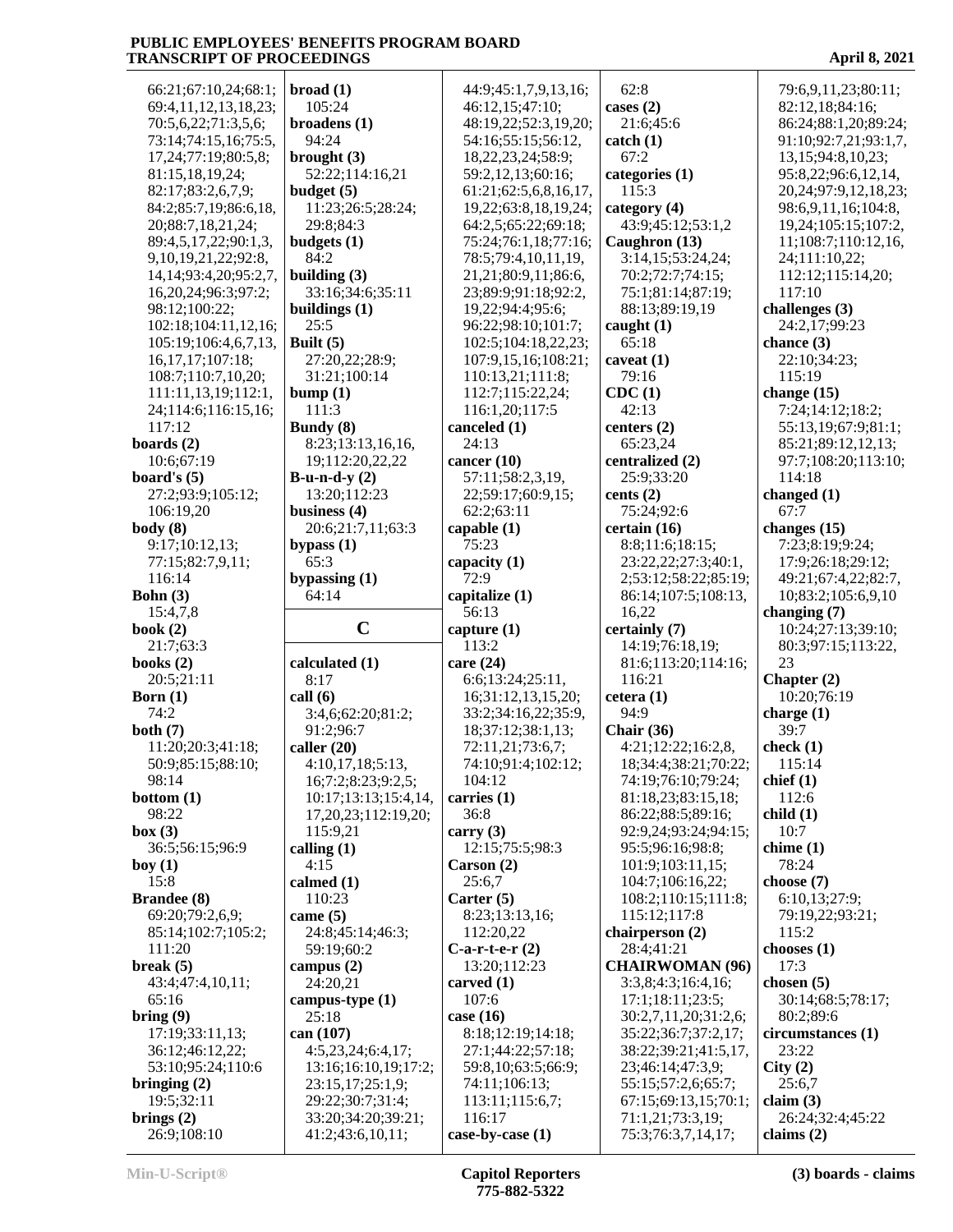| 38:2:39:6                 | collective (24)             | 12:9                    |
|---------------------------|-----------------------------|-------------------------|
| clarification (3)         | 8:7;11:6,14,17,20;          | completely (1)          |
| 86:13;87:12;95:16         | 13:8;74:11;80:20,23;        | 85:23                   |
| clarify $(7)$             | 82:20;98:23;99:5,6,         | complex $(2)$           |
| 16:19;27:11;77:11;        | 16,19;100:11;               | 53:19,23                |
| 86:6;95:14;113:17;        | 102:13;104:10,14,16;        | complicated (1)         |
| 116:21                    | 105:10,17;106:11,24         | 52:21                   |
| clarifying (2)            | college (2)                 | comply $(1)$            |
| 23:3;95:21                | 66:9;67:8                   | 39:19                   |
| class $(4)$               | colleges (6)                | component (3)           |
| 9:14;24:9;74:8;           | 7:7;11:15;12:6;             | 100:12,13,17            |
| 81:10                     | 65:16;66:3,23               | components (1)          |
| classified (37)           | comfortable (5)             | 101:22                  |
| 9:10,20,22;10:3;          | 81:21;89:18,20;             | composed (1)            |
| 13:5;14:15;68:20,22;      | 97:11,22                    | 113:9                   |
| 69:17,22,24;70:4,7,       | coming $(2)$                | composition (2)         |
| 20,23;72:3;73:5,13;       | 75:19;105:14                | 14:12;89:3              |
| 84:21;86:15;87:4,6,       | comment (39)                | compromise (1)          |
| 18,20;88:3,9,14,17;       | 4:5,6,10,13;7:4;            | 93:12                   |
| 89:5,22;90:11;94:2;       | 9:1;13:15;15:6,16;          | conceptual (8)          |
| 98:14;107:7;113:4;        | 16:1,2;23:20,20;            | 11:9;18:20;22:          |
| 114:14;115:6              | 55:21;60:14;69:10,          | 32:10;49:17,23          |
| clean $(1)$               | 17;70:4;80:1;83:16,         | 50:11                   |
| 113:21                    | 17;85:21;91:12,16;          | concern (8)             |
| cleaned (1)               | 92:1;98:10,24;99:11;        | 39:16;40:10;57          |
| 36:21                     | 101:23;102:21;              | 82:19;86:16;10          |
| clear $(10)$              | 110:14;111:9;               | 101:4;114:18            |
| 24:4;29:21;30:21;         | 112:13,16,21;115:11,        | concerned (1)           |
| 96:22;104:19;105:6,       | 12,23;117:9                 | 110:6                   |
| 7,11,14;112:24            | comments (11)               | concerning (2)          |
| cleared (1)               | 4:8,15;13:23;70:8,          | 51:3;109:24             |
| 116:8                     | 21;86:2;87:14;102:5;        | concerns (7)            |
|                           |                             |                         |
| clearly $(2)$             | 107:18;112:4,18             | 38:6,13;101:13          |
| 11:21;12:24               | commission (2)              | 106:3;114:15,2          |
| clicked (1)               | 36:13,24                    | conclude (1)            |
| 40:14                     | commitment (1)              | 86:2                    |
| clinic $(12)$             | 13:24                       | concluded (2)           |
| 7:19;11:2;23:23;          | committee (15)              | 117:9,14                |
| 24:3,18,23;27:2;          | 17:11,11;36:24;             | concludes (2)           |
| 29:4;30:17;31:12,19;      | 38:15;51:1;54:21;           | 16:2;115:12             |
| 35:2                      | 55:9,10;57:16;64:21;        | concrete (1)            |
| clinical (3)              | 67:20;69:8;91:17;           | 34:19                   |
| 12:8;27:23;28:12          | 103:10;106:18               | condition (1)           |
| clinically (1)            | committees (1)              | 21:2                    |
| 61:11                     | 10:6                        | conditions (2)          |
| clinically-equivalent (1) | common $(2)$                | 6:3;40:2                |
| 61:23                     | 26:14;45:8                  | confidentiality (1      |
| clinicians (1)            | communicate (2)             | 38:17                   |
| 33:7                      | 50:21;100:3                 | confirm $(2)$           |
| clinics $(5)$             | community (7)               | 102:5;113:2             |
| 27:18;31:9;32:5,          | 11:15;21:2;65:16;           | conflict (3)            |
| 24;35:4                   | 66:3,9,23;67:8              | 11:10;106:2,8           |
| close $(1)$               | company (1)                 | conflicts $(1)$         |
| 43:1                      | 24:20                       | 106:11                  |
| closely (4)               | compare $(2)$               | confused (1)            |
| 14:13;25:24;44:19;        | 20:5;21:12                  | 43:4                    |
| 48:14                     | compared $(1)$              | confusing $(1)$         |
| code(2)                   | 12:13                       | 76:24                   |
| 74:8;81:10                | comparison (1)              | conglomerate (1)        |
| colleagues (2)            | 23:7                        | 25:6                    |
| 102:9;112:5               | compensation (1)            | congrats (1)            |
| collection (1)<br>38:1    | 12:5<br>competitiveness (1) | 111:19<br>connected (1) |

 12:9 **completely (1)** 85:23 **complex (2)** 53:19,23 **complicated (1) comply (1)** 39:19 **component (3)** 100:12,13,17 **components (1)** 101:22 **composed (1)** 113:9 **composition (2)** 14:12;89:3 **compromise (1)** 93:12 **conceptual (8)** 11:9;18:20;22:2,8; 32:10;49:17,23; 50:11 **concern (8)** 39:16;40:10;57:21; 82:19;86:16;100:6; 101:4;114:18 **concerned (1)** 110:6 **concerning (2)** 51:3;109:24 **concerns (7)** 38:6,13;101:13; 106:3;114:15,21,23 **conclude (1)** 86:2 **concluded (2)** 117:9,14 **concludes (2)** 16:2;115:12 **concrete (1)** 34:19 **condition (1)** 21:2 **conditions (2)** 6:3;40:2 **confidentiality (1)** 38:17 **confirm (2)** 102:5;113:2 **conflict (3)** 11:10;106:2,8 **conflicts (1)** 106:11 **confused (1)** 43:4 **confusing (1)** 76:24 **conglomerate (1)** 25:6 **congrats (1)** 111:19 **connected (1)**

 91:15 **connection (1)** 60:1 **conscientious (1)** 83:12 **conscientiously (1)** 83:10 **consider (2)** 54:14;83:10 **consideration (8)** 4:17;11:12;13:11; 14:16,18;71:15,24; 72:5 **considerations (1)** 112:18 **considered (1)** 7:13 **consists (1)** 114:6 **constantly (2)** 83:5;111:17 **constituency (1)** 71:8 **constituent (1)** 8:4 **constituents (2)** 110:21,22 **constituted (1)** 74:14 **Consulting (2)** 20:3;101:1 **context (1)** 73:20 **continue (2)** 49:9;62:22 **continued (2)** 9:18;109:22 **continues (1)** 6:12 **continuing (1)** 87:4 **continuity (1)** 83:4 **contracts (1)** 37:8 **contributed (1)** 12:14 **contributions (1)** 101:20 **control (1)** 33:22 **convenience (1)** 25:15 **convenient (1)** 25:1 **conversation (1)** 71:3 **conversations (1)** 117:5 **coordinate (2)** 53:21;57:23 **coordinated (1)** 38:3

| co-pay (9)                                                                                                                                                 |  |
|------------------------------------------------------------------------------------------------------------------------------------------------------------|--|
| 51:13,18,21;52:2,7,                                                                                                                                        |  |
| 9,15;53:9,15                                                                                                                                               |  |
| correctly (2)                                                                                                                                              |  |
| 26:11;79:18                                                                                                                                                |  |
|                                                                                                                                                            |  |
| cost (56)                                                                                                                                                  |  |
| 12:16;20:19;21:18;                                                                                                                                         |  |
| 22:14;24:7;25:12,14;                                                                                                                                       |  |
| 29:4;33:10,12,14,15,                                                                                                                                       |  |
| 17,21,21;35:2;39:4,                                                                                                                                        |  |
| 12, 13, 18; 41: 9; 43: 16;                                                                                                                                 |  |
| 44:14,17;47:2;51:14,                                                                                                                                       |  |
| 20, 20, 24; 53: 3, 11, 15;                                                                                                                                 |  |
| 58:5,7,23;59:5,17;                                                                                                                                         |  |
| 61:7,24;62:23,24;                                                                                                                                          |  |
| 63:4,6,8;64:14,15;                                                                                                                                         |  |
| 65:4,21;66:6;101:16,                                                                                                                                       |  |
| 18, 19; 103: 18, 20;                                                                                                                                       |  |
| 108:16;109:2                                                                                                                                               |  |
| costing(1)                                                                                                                                                 |  |
| 32:5                                                                                                                                                       |  |
|                                                                                                                                                            |  |
| costly(1)                                                                                                                                                  |  |
| 47:20                                                                                                                                                      |  |
| costs (9)                                                                                                                                                  |  |
| 34:18;47:2;52:17;                                                                                                                                          |  |
| 56:14,16;103:21,22;                                                                                                                                        |  |
| 109:3,4                                                                                                                                                    |  |
| counsel (1)                                                                                                                                                |  |
| 116:9                                                                                                                                                      |  |
| counsel's (1)                                                                                                                                              |  |
| 101:8                                                                                                                                                      |  |
| counting (1)                                                                                                                                               |  |
|                                                                                                                                                            |  |
|                                                                                                                                                            |  |
| 97:24                                                                                                                                                      |  |
|                                                                                                                                                            |  |
| 109:23                                                                                                                                                     |  |
|                                                                                                                                                            |  |
| 10:5;43:6;52:12                                                                                                                                            |  |
|                                                                                                                                                            |  |
| 42:22;64:3;69:15,                                                                                                                                          |  |
| 20;70:8;78:20;82:1;                                                                                                                                        |  |
| 85:8;87:7;93:15;                                                                                                                                           |  |
| 104:17;105:4;112:8                                                                                                                                         |  |
|                                                                                                                                                            |  |
| 23:18;32:16;40:2;                                                                                                                                          |  |
|                                                                                                                                                            |  |
| 110:9                                                                                                                                                      |  |
|                                                                                                                                                            |  |
| 12:5;40:19;85:3;                                                                                                                                           |  |
| 108:14,16,22,22                                                                                                                                            |  |
|                                                                                                                                                            |  |
| 18:16;20:15,16,24;                                                                                                                                         |  |
| 21:8,19;23:12;43:8,                                                                                                                                        |  |
| 22;45:11;47:16;                                                                                                                                            |  |
| 64:11;87:17                                                                                                                                                |  |
|                                                                                                                                                            |  |
| 23:8                                                                                                                                                       |  |
|                                                                                                                                                            |  |
|                                                                                                                                                            |  |
| 70:13                                                                                                                                                      |  |
|                                                                                                                                                            |  |
| country (1)<br>couple (3)<br>course (13)<br>cover (4)<br>coverage (7)<br>covered (13)<br>covering (1)<br>co-work (1)<br>co-workers (3)<br>35:8;83:24;84:13 |  |
| create (2)                                                                                                                                                 |  |
| 23:22;33:5                                                                                                                                                 |  |
| created (1)<br>93:12                                                                                                                                       |  |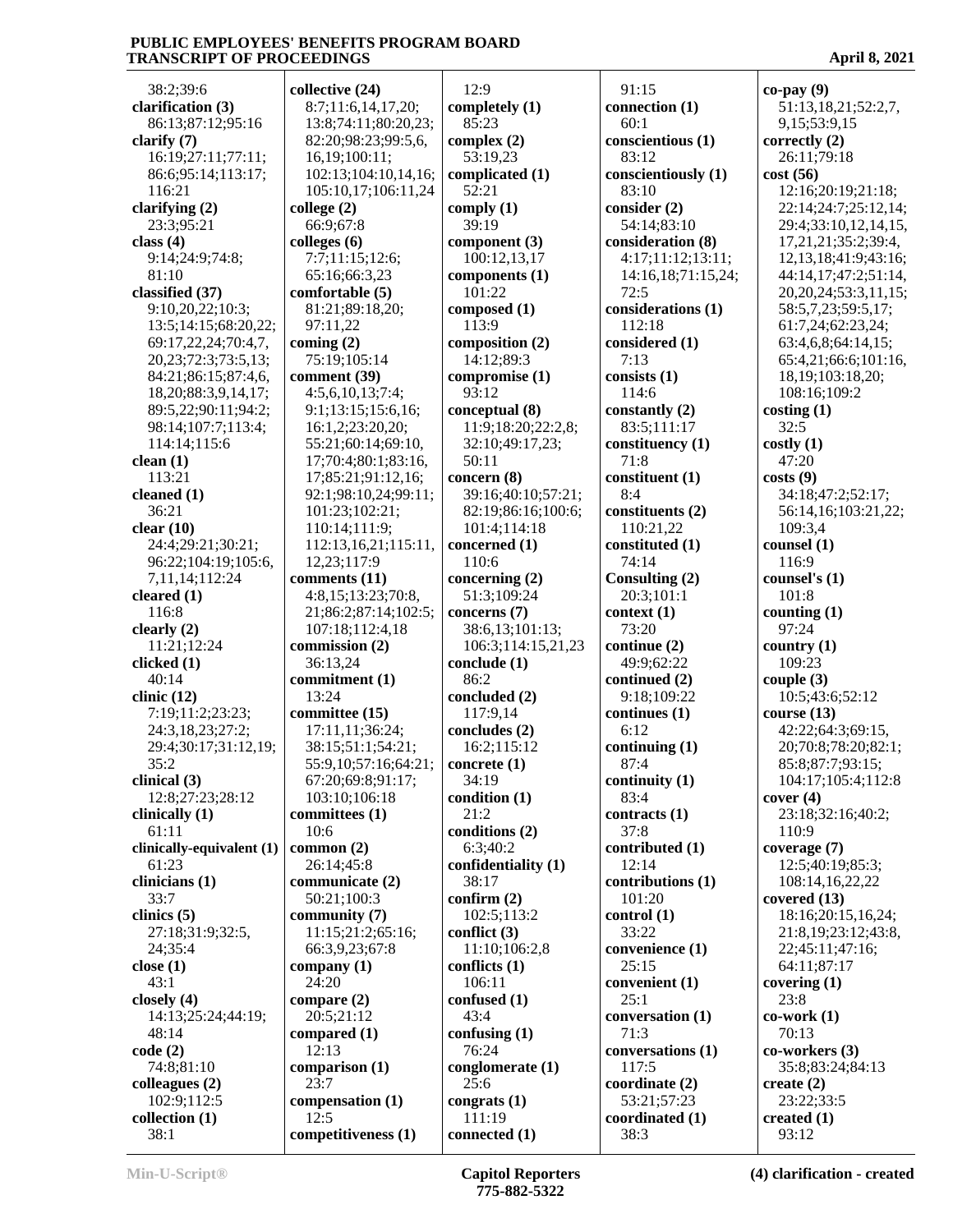**creates (1)** 65:15 **creating (1)** 54:16 **credibility (1)** 10:10 **criteria (1)** 63:16 **cumulative (1)** 16:20 **curious (6)** 42:4,9;54:3;55:1; 74:13;86:9 **current (22)** 5:23;11:8,23; 12:11;14:24;71:4; 73:20;74:9;76:24; 80:18;89:8;94:2; 95:7,8;97:15,20; 103:2;105:17,17; 106:10,14;113:8 **currently (9)** 14:8;18:16;21:21; 45:11;66:21;74:14; 76:8;88:16;113:9 **curve (1)** 83:13 **cut (2)** 62:16;77:12 **cuts (4)** 14:6;52:1;84:2,3 **cutting (1)** 29:7 **D** 8 **data (4)** 38:1;44:5;109:24; 110:3 **database (1)** 38:2 **day (2)** 79:14;101:9 **days (3)** 56:6;73:11;84:9 **deafening (1)** 57:6 **dealing (2)** 22:14;33:9 **deals (1)** 37:24 **debate (1)** 114:11 **decided (4)** 27:3,4;61:11;92:22 **decision (2)** 60:7;80:4 **decisions (6)** 6:22;14:6;29:5; 83:19;86:20;92:15 **dedication (1)** 13:12 **deductible (7)**

 51:23;52:9,10; 53:9,10,18;84:8 **deductibles (2)** 29:3;107:17 **defend (1)** 78:8 **deficit (1)** 28:5 **defined (3)** 18:3;116:14,22 **definitely (19)** 26:23;27:20;28:19; 48:2,3;49:20;50:14; 51:2;54:17;55:4,7; 56:18,24;65:24; 67:10;99:2;100:17, 20;101:15 **definition (2)** 77:2;86:10 **degree (4)** 6:16,17;10:4;48:20 **degrees (1)** 6:19 **deliver (1)** 25:15 **demonstrated (3)** 72:9,20;73:7 **denied (1)** 60:10 **dense (1)** 33:24 **density (1)** 35:4 **Department (10)** 8:21;12:24;13:9; 70:11;72:24;74:8; 101:9;105:16;106:3, 15 **depend (1)** 67:6 **depending (3)** 19:23;62:8;64:3 **depends (4)** 20:11;39:13;61:18; 63:18 **depth (1)** 79:17 **deputies (1)** 112:1 **dermatologist (1)** 31:17 **describe (1)** 63:15 **deserve (2)** 12:18;83:5 **design (13)** 7:21;8:19;26:4; 30:14;99:21;100:1, 16;101:2;104:12; 105:12,19,24;107:19 **designated (1)** 80:14 **designates (1)**

 13:1 **designation (1)** 82:10 **desire (4)** 22:11,17;29:19; 87:16 **detail (1)** 108:18 **detailed (2)** 44:23;84:24 **determination (1)** 64:18 **determine (4)** 26:19,19;39:12; 74:16 **determined (1)** 39:2 **deterring (1)** 54:24 **develop (3)** 19:8,13,14 **diagnosis (1)** 64:10 **diagnostic (1)** 42:23 **dictating (2)** 91:2,2 **die (2)** 66:17;109:15 **difference (5)** 42:9;44:6;60:16, 17;99:2 **different (23)** 14:7,22;20:8,9,9, 10;44:11;48:24; 56:19,23;65:23; 85:23;86:12;99:16, 17,19;100:14,15,19; 101:2,10;107:20,22 **differently (1)** 31:1 **difficult (4)** 26:5;39:3;58:16; 100:3 **digits (10)** 4:13,18;5:14,16; 9:2,5;15:15,17,20; 112:16 **diminishing (1)** 7:12 **Directed (1)** 104:22 **directly (1)** 86:20 **Director (7)** 8:13;23:3;66:20; 72:24;74:21;97:1; 114:15 **disability (1)** 29:2 **disagree (1)** 111:4 **disapprove (2)**

 30:10,11 **disconnect (2)** 83:17;88:12 **discount (1)** 48:4 **discounts (1)** 54:6 **discover (1)** 34:24 **discuss (6)** 16:14;17:6;40:9; 50:19;110:10;116:6 **discussed (5)** 16:21;17:2,10; 51:12;102:18 **discussing (1)** 87:15 **discussion (6)** 36:3;37:23;94:13; 95:23;112:24;116:5 **discussions (6)** 39:15;40:13,14; 75:16;101:5,24 **disease (1)** 34:24 **Disorders (1)** 42:22 **dispersed (2)** 25:4,4 **dispute (1)** 114:13 **disruption (1)** 12:17 **distinguished (1)** 77:4 **diversified (1)** 25:19 **diversity (2)** 14:3,8 **division (1)** 87:5 **doc (1)** 32:3 **doctor (9)** 33:2;35:10;53:7; 58:22;60:8;61:9,15; 62:5,16 **doctors (2)** 32:11;33:6 **document (1)** 16:20 **dogs (1)** 92:21 **dollar (5)** 28:5;43:2;44:6; 50:9;66:13 **dollars (23)** 8:14;24:8,9;25:21; 26:6;29:1,4;35:18; 50:5,14,15;51:13,18, 19;52:4,7,8,15;53:4, 10,15,17;100:10 **Don (4)**

 3:12;30:19;38:23; 103:15 **done (6)** 5:23;10:6;31:1; 39:14;55:20;75:16 **doors (4)** 43:20,23;99:18,18 **double (1)** 97:24 **double-muted (1)** 59:14 **Doug (2)** 10:17,19 **D-o-u-g (1)** 10:19 **down (9)** 6:18;35:1;46:12; 52:18;53:10,21; 61:18;83:18;110:23 **drew (1)** 80:16 **drive (6)** 25:1,10;34:7;35:1, 5,8 **driven (3)** 55:22;63:4;109:3 **driver (3)** 25:12;41:9;63:7 **driving (4)** 25:2;63:6;96:18; 109:2 **drug (26)** 47:16;48:3,5,11; 51:19,23;52:1,8,16; 53:4,11;54:9,12; 58:24;59:1,7;60:9; 61:9,18,21;62:11,12, 13,16;64:11,15 **drugs (22)** 47:20,23;48:1,9,10, 18;49:2,6,14;52:24; 53:2;54:6;57:11; 58:2;59:17;60:5; 61:10,19,24;108:13, 15;110:1 **Due (5)** 4:16;25:22;97:2; 106:13;112:18 **dump (1)** 39:6 **during (4)** 4:9;18:3;40:14; 103:5 **duty (4)** 7:21;27:22;28:11; 36:23 **dying (1)** 56:8 **dysmorphia (1)** 42:19 **dysphoria (1)** 40:3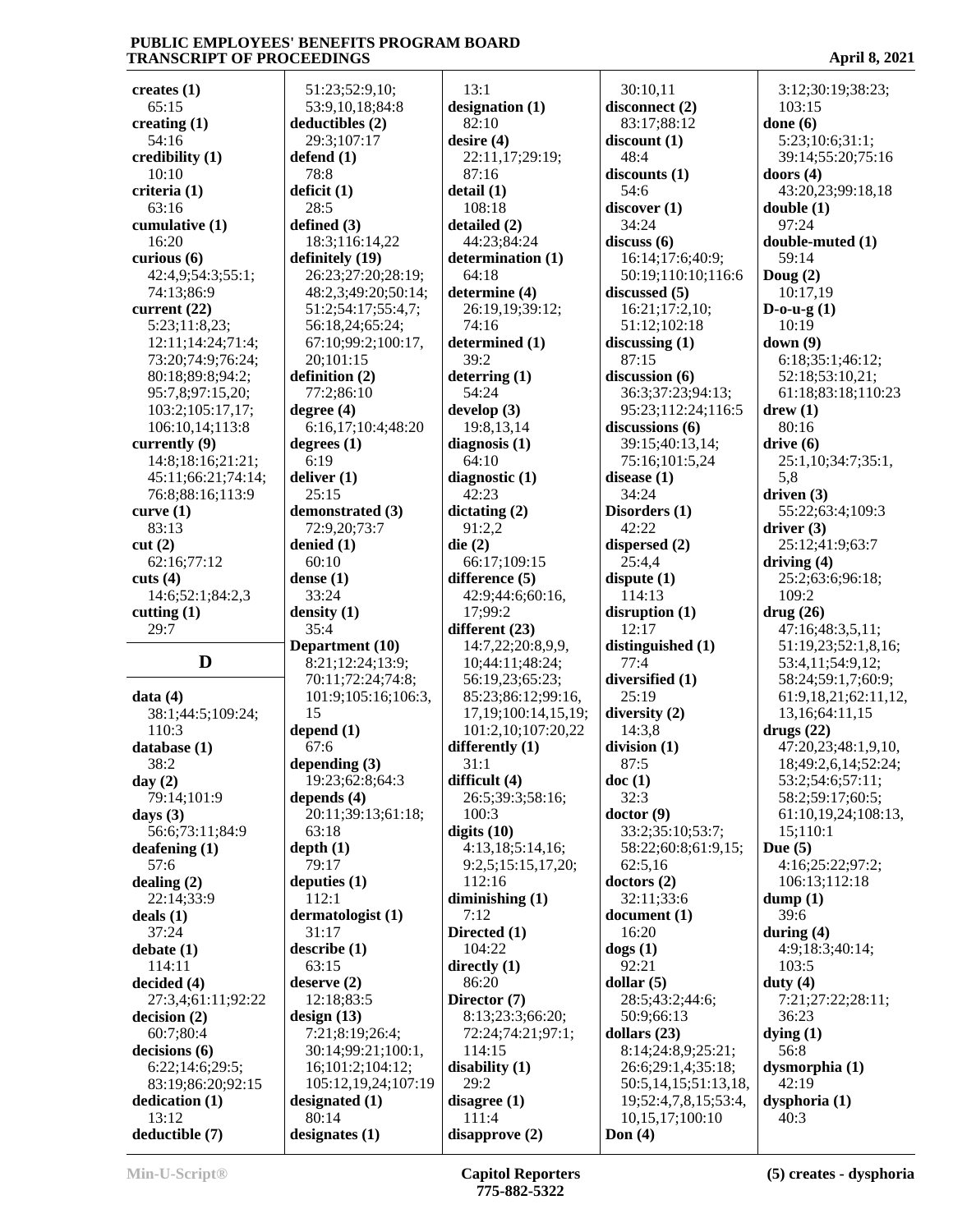|                                    | 41:1                                      | encouraged (1)                | especially (6)                                  | exclusive (12)                      |
|------------------------------------|-------------------------------------------|-------------------------------|-------------------------------------------------|-------------------------------------|
| $\bf{E}$                           | else (2)                                  | 79:5                          | 16:11;22:13;33:15;                              | 73:15;76:24;77:4;                   |
|                                    | 27:5;77:8                                 | end $(4)$                     | 48:18;62:1;82:15                                | 80:13,14;81:1,3;89:8,               |
| eagle $(1)$                        | else's $(1)$                              | 16:13;100:8;103:9;            | essential $(1)$                                 | 10,13;107:12;117:1                  |
| 105:1                              | 55:17                                     | 110:19                        | 88:6                                            | Excuse $(1)$<br>28:22               |
| earlier $(9)$                      | $e$ -mail $(1)$<br>46:1                   | ended $(2)$<br>24:13;34:13    | essentially (13)<br>22:19;27:19;49:23;          | <b>Executive (16)</b>               |
| 34:24;35:1;50:3,                   | $e$ -mailing $(1)$                        | energy $(1)$                  | 58:20;59:9;64:6,12,                             | 8:12;16:7;19:4;                     |
| 22;52:13;103:11;<br>108:24;110:18; | 55:3                                      | 15:10                         | 20,22;65:3;68:10;                               | 31:5,7;36:12,23;                    |
| 116:14                             | e-mails (4)                               | enforce $(1)$                 | 75:8;99:19                                      | 41:24;45:9;54:1,18;                 |
| earning $(1)$                      | 43:15;45:16,17,19                         | 47:22                         | establish (1)                                   | 60:12;93:6,16;                      |
| 88:11                              | emergency $(1)$                           | Enforcement (1)               | 8:7                                             | 102:15;104:20                       |
| earnings $(1)$                     | 53:8<br>emotion (1)                       | 74:1<br>engage $(1)$          | establishing (1)<br>38:1                        | exemption (6)<br>57:17,19,20,22,24; |
| 70:9<br>easier $(2)$               | 110:18                                    | 13:8                          | estimate $(1)$                                  | 59:3                                |
| 32:11;68:3                         | emotional (1)                             | engaged $(5)$                 | 59:12                                           | exhibits (1)                        |
| easily $(1)$                       | 110:18                                    | 7:9,10;63:21;                 | estimating $(1)$                                | 5:6                                 |
| 39:9                               | employed (2)                              | 82:21;83:8                    | 59:10                                           | existing $(2)$                      |
| easy $(1)$                         | 71:14;72:8                                | enhance (2)                   | et(1)<br>94:9                                   | 11:17;38:8                          |
| 39:6                               | employee (28)<br>5:21;9:11;10:3;          | 9:12;10:15<br>enhancing $(1)$ | Even $(8)$                                      | $ex\text{-}officio(1)$<br>36:14     |
| echo(1)<br>13:22                   | 12:16;24:22;68:4,5;                       | 10:12                         | 35:3;42:24;51:20;                               | expand $(2)$                        |
| Edition $(1)$                      | 72:11,22;73:6,15;                         | enough $(5)$                  | 54:12;56:1;74:16;                               | 10:23;22:4                          |
| 42:22                              | 76:5,6,22;83:22,23;                       | 33:11;35:6;85:16;             | 84:6;115:3                                      | expanded $(1)$                      |
| educating $(1)$                    | 84:11,21;85:18;                           | 103:17;107:18                 | evening $(1)$                                   | 88:24                               |
| 74:20                              | 86:10,11,12,15;                           | enrolled (1)                  | 73:9                                            | expanding $(1)$<br>56:6             |
| education (9)                      | 87:18;88:3;107:1;<br>113:4;114:13         | 6:23<br>enrollment (4)        | event $(1)$<br>35:9                             | expense(1)                          |
| 9:15;12:11,21;<br>13:4;65:17;67:7; | employees (64)                            | 18:3;65:20,22;66:4            | everybody (5)                                   | 7:19                                |
| 71:15,17;86:9                      | 5:7;6:2,10,23;7:12;                       | ensure $(2)$                  | 47:10;87:22;91:18;                              | expenses (2)                        |
| effect $(2)$                       | 8:8,10,10;9:14,20,22;                     | 6:17;65:22                    | 92:19;94:12                                     | 24:10,11                            |
| 8:2;69:18                          | 10:8;11:6;14:10,18;                       | ensures $(1)$                 | everyone (4)                                    | expensive (9)                       |
| effectively $(1)$                  | 24:21;34:6;67:19;                         | 6:11                          | 92:13,13,20;117:6<br>evidence (1)               | 11:2;12:17;33:4;                    |
| 10:6                               | 68:1,8,19,20,23;<br>69:17,22,24;70:5,7,   | ensuring $(1)$<br>10:1        | 34:19                                           | 41:7;48:6;54:2,20;<br>59:1;61:10    |
| efficiency (1)<br>34:8             | 20;71:16;72:1,3,6;                        | entails $(1)$                 | evident $(1)$                                   | experience (9)                      |
| effort $(3)$                       | 73:5,13,16;74:5;                          | 19:23                         | 9:18                                            | 6:24;14:4,9;21:12;                  |
| 9:21;15:10;111:15                  | 77:1;80:22,22;86:8;                       | entertain (1)                 | exact(1)                                        | 44:24;72:10,20;73:5,                |
| efforts $(3)$                      | 87:1,6,17;88:9,11,14,                     | 110:11                        | 62:7                                            | 7                                   |
| 40:8;105:17;                       | 17;89:4,11,22;90:13;<br>93:22;97:5;98:24; | entire $(1)$<br>25:2          | exactly (12)<br>14:23;19:8;41:12,               | experiences (1)<br>10:9             |
| 109:22                             | 107:5,6,8,10;113:4,                       | entirely (4)                  | 13, 14; 59: 13; 60: 4;                          | expertise (11)                      |
| either $(5)$<br>18:22;59:4;72:15;  | 18;115:2,6;116:15                         | 13:3;30:4;67:23;              | 61:3,22;82:19;88:1;                             | 10:23;27:23;28:12,                  |
| 78:13;114:11                       | Employees' (4)                            | 105:11                        | 107:14                                          | 12;75:18;83:4,12;                   |
| elaborate $(1)$                    | 3:5;67:18;99:13;                          | entity $(1)$                  | example(8)                                      | 99:15;100:6,21;                     |
| 58:10                              | 106:19                                    | 23:13                         | 21:10;33:1;56:2;                                | 111:14                              |
| elected $(1)$                      | employer (7)<br>11:24;13:2;101:20;        | envision $(1)$<br>12:3        | 61:8;62:14;70:13;<br>81:10;82:7                 | experts $(1)$<br>60:21              |
| 80:4                               | 116:13,13,22,24                           | equipment $(1)$               | except (3)                                      | explain $(3)$                       |
| eleventh (8)<br>93:4,12,20;94:5;   | employers (1)                             | 33:16                         | 79:14;89:11;                                    | 52:20;53:22;59:13                   |
| 97:2,21;98:12,15                   | 86:11                                     | equipped $(3)$                | 106:12                                          | explanation (1)                     |
| eligibility $(2)$                  | employment (2)                            | 99:14:100:5:                  | exception (2)                                   | 42:1                                |
| 65:20;66:5                         | 68:15:71:23                               | 101:14                        | 62:6;77:20                                      | explored (1)<br>24:1                |
| eliminate (4)                      | employs $(1)$<br>116:14                   | equitable (2)<br>10:1,8       | exceptions (1)<br>59:18                         | exploring $(1)$                     |
| 29:1,13;49:23;<br>53:10            | empower (1)                               | Ervin $(10)$                  | excess(2)                                       | 50:23                               |
| eliminated $(1)$                   | 7:9                                       | 7:2,5,5,6;115:9,15,           | 7:11;26:24                                      | express $(14)$                      |
| 67:23                              | EMRB(1)                                   | 21,24;116:2,3                 | Exchange (3)                                    | 11:1;19:16;47:19;                   |
| eliminates $(2)$                   | 80:13                                     | $E-r-v-i-n(2)$                | 17:20,24;18:6                                   | 48:15,22;49:15;                     |
| 40:6;50:12                         | enacts $(1)$                              | 7:5;116:3                     | $\boldsymbol{\mathrm{exclude}\left( 1\right) }$ | 53:21;56:19;60:22;                  |
| eliminating $(1)$                  | 57:10<br>encourage (3)                    | ESI(5)<br>52:19;57:12,24;     | 86:14<br><b>Excluding (2)</b>                   | 61:19;63:20,23;<br>107:9;111:3      |
| 43:22<br>elimination $(1)$         | 14:2;25:16;69:20                          | 58:9;108:24                   | 71:5;86:17                                      | expressed (1)                       |
|                                    |                                           |                               |                                                 |                                     |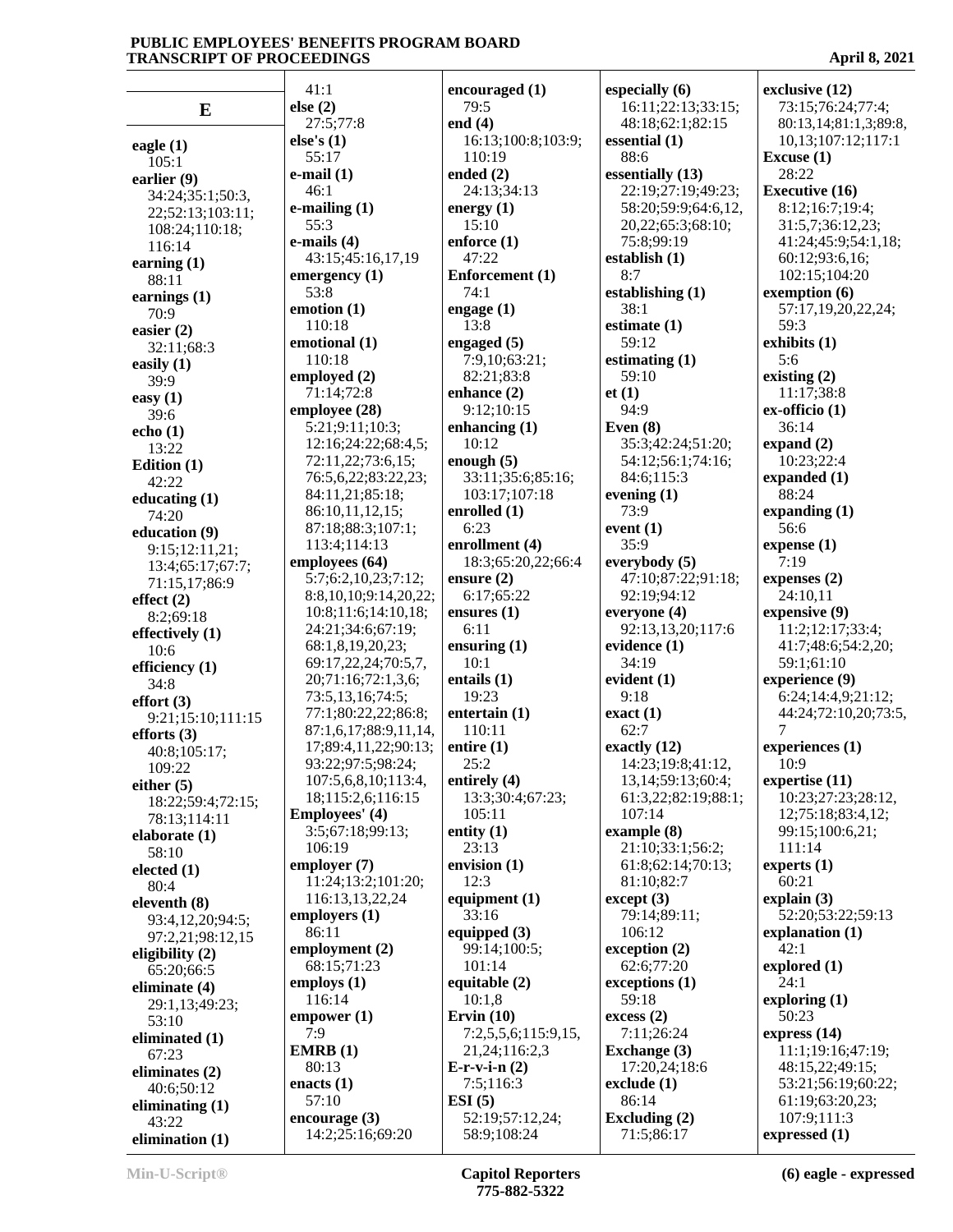| 93:6                      | 63:18                                 | 67:23;79:16;84:18;        | forced $(2)$                                 | 8, 19, 24; 105: 15, 15; |
|---------------------------|---------------------------------------|---------------------------|----------------------------------------------|-------------------------|
|                           |                                       |                           |                                              |                         |
| extension (1)             | fault $(1)$                           | 94:11;100:6               | 30:15,17                                     | 106:22;107:2,11,23;     |
| 11:16                     | 74:18                                 | fiscal $(75)$             | forgive $(1)$                                | 108:2,7;110:12,15,      |
| extra(2)                  | favor $(4)$                           | 7:14;8:13,15,21;          | 72:12                                        | 16,24;111:8,10,22;      |
| 28:11;36:22               | 36:4,6;86:19;96:8                     | 16:11;17:18;18:17;        | form $(3)$                                   | 112:12;114:16;          |
|                           |                                       |                           |                                              |                         |
| extreme(1)                | FDA(3)                                | 19:1,6,8,13;22:2,3,5;     | 42:15,18;57:23                               | 115:14,20;117:10        |
| 56:11                     | 61:22,23;65:2                         | 23:4,6;25:20;26:6;        | format $(1)$                                 | Friday $(2)$            |
| eye(1)                    | feared $(1)$                          | 27:21;28:10;29:13,        | 85:22                                        | 66:17;109:15            |
| 65:18                     | 114:22                                | 14;32:7,16;36:11;         | formatting $(2)$                             | friendly (3)            |
|                           | feedback (1)                          | 38:24;39:2;40:11,11,      | 38:9;39:10                                   | 56:1;93:17;102:17       |
| $\mathbf F$               | 109:11                                |                           |                                              |                         |
|                           |                                       | 18,23;41:9,11,15;         | forms $(2)$                                  | frightened (1)          |
|                           | feel $(12)$                           | 42:1,3,8,9,10;43:2;       | 30:22,24                                     | 107:21                  |
| faces $(1)$               | 29:18;70:17;72:16;                    | 45:15;46:3,7;50:13,       | forth $(2)$                                  | front $(3)$             |
| 31:22                     | 81:21;89:21;91:19,                    | 15,24;54:22,23;55:1,      | 57:13;117:3                                  | 33:15;48:20;115:5       |
| facilities (2)            | 20;92:13;97:8,11;                     | 5,8,13,17,18,19;          | forward $(10)$                               | frozen $(1)$            |
|                           |                                       |                           |                                              |                         |
| 33:11;35:5                | 107:21;110:18                         | 57:13;58:6,10,17;         | 8:20;15:1,2;16:15;                           | 79:7                    |
| facility $(2)$            | feeling $(1)$                         | 59:9;65:15;66:14;         | 22:9;29:18,23,24;                            | full $(1)$              |
| 23:8;33:6                 | 103:1                                 | 85:5;99:8,9;100:8,9;      | 62:7;111:20                                  | 84:1                    |
| facing $(1)$              | feelings $(3)$                        | 101:16,18;103:9;          | four $(27)$                                  | full-time $(2)$         |
| 28:19                     | 92:10;108:8;111:3                     | 109:9,18,20;110:5;        | 4:13,18;5:13,16;                             | 87:2,4                  |
|                           |                                       |                           |                                              |                         |
| fact $(11)$               | feels $(2)$                           | 116:7                     | 9:2,5;15:14,17,20;                           | fully $(4)$             |
| 5:8;14:13;58:18;          | 102:20;106:20                         | fit(1)                    | 24:12;35:3;45:5;                             | 7:9,10;82:21;84:23      |
| 62:10;66:16;70:15;        | fell $(1)$                            | 62:21                     | 50:14;58:3,19;60:15;                         | fun $(1)$               |
| 77:21;87:19;90:16;        | 50:8                                  | five $(12)$               | 62:2;70:22,22;73:23;                         | 87:18                   |
| 101:6,24                  | fertility $(8)$                       | 68:6,13,16,17;            | 80:7;88:6;90:20;                             | fundamental (1)         |
|                           |                                       |                           |                                              |                         |
| factors $(2)$             | 18:16;21:14,21;                       | 75:15,22;77:13;78:1;      | 91:4;97:24;98:2;                             | 12:19                   |
| 20:8;101:22               | 23:9;42:9,12;43:7;                    | 88:6;91:3;98:2,14         | 112:16                                       | funding $(4)$           |
| facts $(1)$               | 44:16                                 | five-minute $(1)$         | four-year $(1)$                              | 26:20,22,23;27:4        |
| 26:24                     | few $(4)$                             | 47:4                      | 114:9                                        | further $(3)$           |
| faculties (1)             | 40:9;45:5,6;113:1                     | fixed $(1)$               | Fox $(7)$                                    | 12:22;65:6;86:13        |
|                           |                                       |                           |                                              |                         |
| 7:9                       | fiduciary $(1)$                       | 91:22                     | 3:9;16:17,18;                                | future $(4)$            |
|                           |                                       |                           |                                              |                         |
| Faculty (17)              | 7:21                                  | flack $(2)$               | 72:13,23;96:16,18                            | 4:7;66:15;75:4;         |
| 7:6,7;8:9;10:21;          | figure $(2)$                          | 84:3,5                    | frankly $(1)$                                | 85:24                   |
|                           |                                       |                           |                                              |                         |
| 12:18;13:4;77:14,17,      | 44:6;45:15                            | floor $(1)$               | 62:24                                        |                         |
| 20, 23, 24; 78: 2; 87: 8; | file $(2)$                            | 35:24                     | free $(3)$                                   | G                       |
| 99:1;113:12,13;           | 5:7;6:1                               | flush $(1)$               | 51:23;72:16;                                 |                         |
| 116:3                     | filed $(1)$                           | 93:22                     | 116:17                                       | Galvez (1)              |
| fair $(1)$                | 5:6                                   | focus $(2)$               | <b>FREED (149)</b>                           | 15:23                   |
|                           |                                       |                           |                                              |                         |
| 56:4                      | filled $(1)$                          | 16:10;60:13               | 3:3,7,8;4:3,21;                              | gander(1)               |
| fairly $(5)$              | 54:12                                 | focuses $(1)$             | 8:13;12:22;16:4,8,                           | 83:22                   |
| 23:7;38:15;62:19;         | Finally (1)                           | 67:24                     | 16;17:1;18:11,12;                            | garden(1)               |
| 63:20;114:23              | 8:7                                   | focusing $(2)$            | 23:5,5;30:2,2,7,11,                          | 56:7                    |
| fairness $(1)$            | financial (8)                         | 43:19;108:23              | 20,21;31:2,6;34:4;                           | gather (1)              |
| 90:15                     | 11:7,13,19;12:23;                     | folk $(1)$                | 35:22,22;36:7;37:2,2,                        | 64:24                   |
| fall $(6)$                |                                       | 87:2                      |                                              |                         |
|                           | 13:9;22:12;28:4;                      |                           | 17;38:22;39:21;41:5,                         | gathered (2)            |
| 53:1,2;66:23;             | 58:14                                 | folks $(11)$              | 5, 17, 17, 21, 23; 46: 14;                   | 64:17;80:6              |
| 72:18;87:22;100:2         | find $(5)$                            | 25:10;33:10,20;           | 47:3,3,9;55:15,15;                           | geek(1)                 |
| falls $(4)$               | 27:18;34:5,20,23;                     | 35:5;48:21;49:5,10,       | 57:2,6;65:7,7;67:15;                         | 74:11                   |
| 57:22;72:14;73:1;         | 112:7                                 | 13;51:13;75:23;           | 69:13,15;70:1,1;71:1,                        | gender(3)               |
| 74:9                      | finding $(1)$                         | 108:24                    | 2,21;73:3,10,19;                             | 40:2;41:8;42:18         |
|                           |                                       |                           |                                              |                         |
| familiar $(1)$            | 78:15                                 | follow $(1)$              | 74:19;75:3;76:3,7,7,                         | general (5)             |
| 79:3                      | fine $(4)$                            | 11:22                     | 11, 14, 17; 79: 6, 6, 9, 11,                 | 21:7;28:15;35:12;       |
| families $(3)$            | 17:4;79:13;81:15,                     | followed $(1)$            | 23,24;80:9,11,11;                            | 42:5;112:2              |
| 6:8,14;70:14              | 19                                    | 85:15                     | 81:23;82:12,18,18;                           | generally (6)           |
| family $(1)$              |                                       |                           | 83:15;84:16,17;                              | 19:6;21:1,16;           |
|                           | finish $(1)$                          | following $(1)$           |                                              |                         |
| 70:15                     | 82:13                                 | 61:22                     | 86:23,24;88:1,5,20,                          | 63:15,19;87:2           |
| fan $(1)$                 | Firefighters (3)                      | follows $(2)$             | 20;89:16,24;91:10;                           | generated $(1)$         |
| 88:15                     | 74:2;82:8,9                           | 68:4;114:7                | 92:7,7,21,24;93:1,7,                         | 23:4                    |
| far $(7)$                 | firemen $(1)$                         | follow-up $(4)$           | 13, 15, 24; 94: 8, 10, 16,                   | generous $(1)$          |
| 6:11;41:16;62:17;         | 94:7                                  | 20:23;22:1;45:9;          | 23;95:5,8,22,22;96:6,                        | 23:8                    |
|                           |                                       |                           |                                              |                         |
| 67:5;76:11;87:22;         | first $(12)$                          | 85:20                     | 12, 14, 20, 24; 97: 9, 12,                   | gets(2)                 |
| 102:5<br>fast $(1)$       | 17:7;27:3,5;38:7;<br>47:5;58:24;62:5; | force $(2)$<br>27:1;80:17 | 18,23;98:6,8,9,11,16;<br>101:9;103:11;104:7, | 48:8;74:16<br>gist(1)   |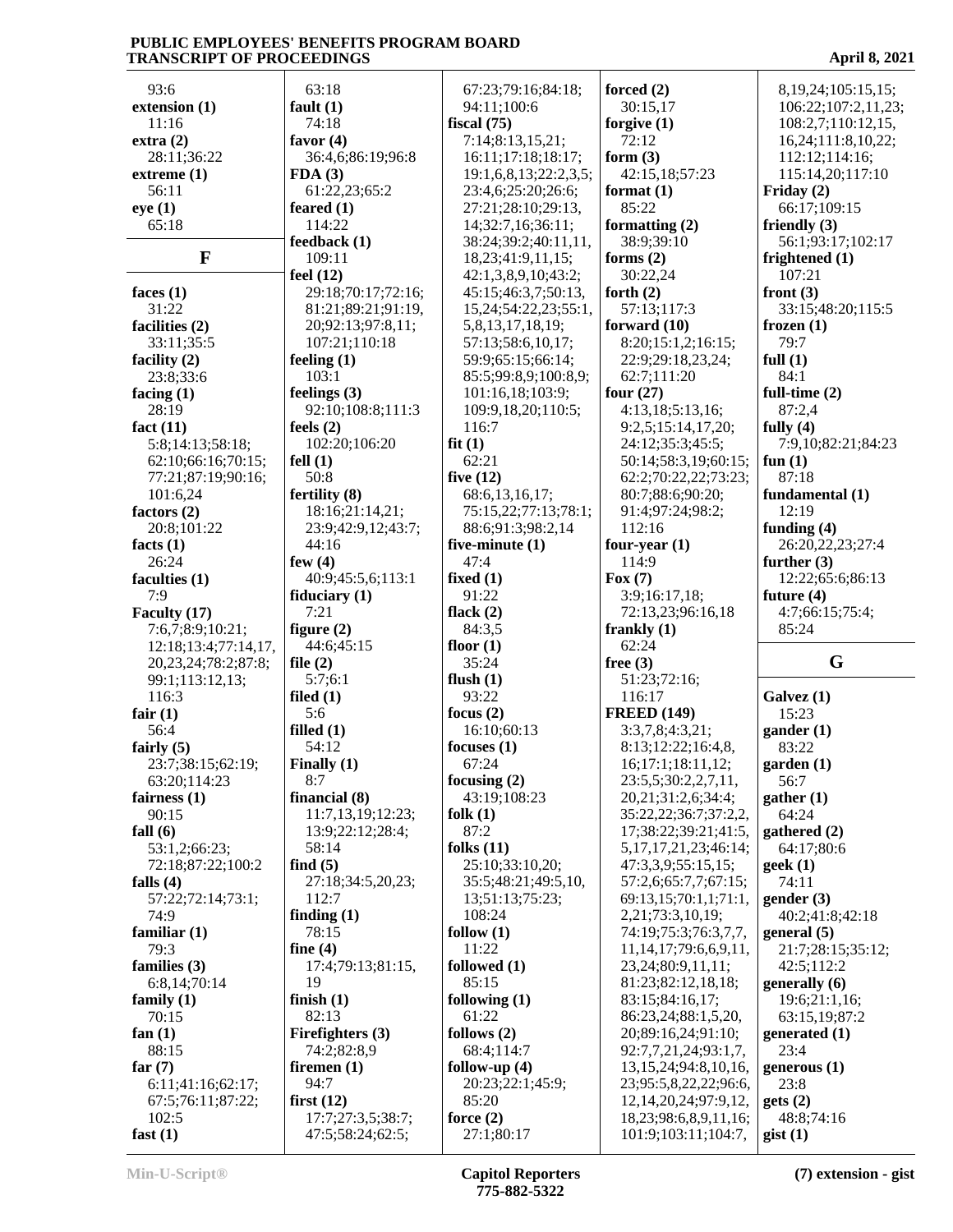| 94:1                 | 8:1,4,6;14:14;78:4;   | head $(1)$           | history $(2)$       | 33:2                |
|----------------------|-----------------------|----------------------|---------------------|---------------------|
| given $(1)$          | 79:20;85:3;99:19;     | 54:15                | 26:9;47:5           | impact $(29)$       |
| 43:4                 | 113:24;115:1          | headed $(1)$         | HMO(1)              | 9:24;13:9;17:18,    |
| gives $(1)$          | grow(2)               | 102:1                | 84:7                | 20,24;18:17;19:2;   |
| 22:20                | 12:8;31:13            | health $(31)$        | hog-tie $(1)$       | 20:8,17;22:13;35:6; |
| giving $(1)$         | guarantee $(2)$       | 6:6,20,23;7:11;      | 88:16               | 36:11,15,22;48:2,3, |
| 69:2                 | 24:16;81:16           | 12:3,12,19;14:6;     | hold(2)             | 15;49:12,14,21;     |
| goal(3)              | guess $(21)$          | 34:16;37:12;38:1,13; | 6:16;98:14          | 58:10;59:9,19;66:6, |
| 5:9;17:22;38:12      | 18:13;19:10;35:12;    | 40:1;53:13,14;61:12; | holdup $(1)$        | 7;67:10;99:13;      |
| goes(3)              | 44:5;55:21;57:7;      | 66:10;72:11,21;73:6, | 63:22               | 109:21;110:5        |
| 24:11;101:1;         | 60:12,14;61:4,8,8,14; | 7;74:10;99:5;102:12; | home $(1)$          | impacted $(1)$      |
| 107:17               | 65:11;67:6;77:10;     | 104:10,12;105:21,21; | 61:2                | 86:20               |
| Good (21)            | 90:5;98:6;102:15,23,  | 110:2;111:17;116:12  | honestly $(3)$      | impactful $(1)$     |
| 4:21;5:19;6:24;      | 24;108:9              | HealthSCOPE (4)      | 46:11;85:15;89:7    | 19:20               |
| 10:12;14:9;15:7;     | guessing $(1)$        | 20:3,13,18;21:5      | honor $(2)$         | impacts (1)         |
| 18:5;19:11;22:9;     | 32:10                 | hear $(11)$          | 10:4;74:8           | 58:11               |
| 32:23;35:15;47:1;    | guidelines (2)        | 4:23,24;13:16;       | hope $(7)$          | impinges $(1)$      |
| 61:17;62:21;65:8;    | 61:22;65:2            | 42:2;69:11;79:10,11; | 15:1;63:12;84:10;   | 7:20                |
| 67:2;74:23;76:10;    | guys(5)               | 84:20;98:24;115:15,  | 91:6,19;107:9;      | implement (1)       |
| 81:10;102:8;111:20   | 19:8;47:5;92:11;      | 24                   | 110:19              | 100:4               |
| gosh(2)              | 111:3,6               | heard $(10)$         | hopefully $(5)$     | implementation (2)  |
| 47:4;109:8           |                       | 17:12;22:21,22;      | 17:12;20:20;46:6,   | 24:9;33:15          |
| government (2)       | $\mathbf H$           | 26:22;46:16;48:16;   | 12;112:10           | implemented (2)     |
| 8:10;10:20           |                       | 84:22;99:10,22;      | hoping $(2)$        | 50:5;54:13          |
| governor $(24)$      | habit $(1)$           | 108:24               | 32:14;105:13        | implementing $(2)$  |
| 6:10,12;14:16,20;    | 73:11                 | hearing $(11)$       | hot $(2)$           | 52:6;65:19          |
| 68:11,16;69:2;71:15, | half $(3)$            | 8:12;18:11;32:2;     | 48:19;56:11         | implications (1)    |
|                      |                       |                      |                     | 50:19               |
| 23;72:4,12,23;75:13; | 25:21;108:15,21       | 57:6;65:11;66:12,12, | hotter $(1)$        |                     |
| 79:19,21;80:4;89:6;  | hand $(2)$            | 16;108:8;110:12;     | 56:8                | imply $(1)$         |
| 90:8;91:2;92:1;      | 36:5;96:9             | 117:14               | hours $(2)$         | 70:4                |
| 93:20;113:6,14;      | handful $(1)$         | hearings $(1)$       | 60:16;63:19         | important (3)       |
| 115:5                | 43:15                 | 17:21                | Howard (1)          | 14:9;42:4;99:23     |
| governors $(1)$      | handle $(7)$          | heavily $(1)$        | 15:8                | imposes(1)          |
| 14:22                | 28:6;99:15,16;        | 19:12                | HSA(1)              | 108:12              |
| governor's (1)       | 100:5,11,15;101:14    | $\text{held}(1)$     | 35:18               | improve(1)          |
| 75:17                | handled (1)           | 34:7                 | hues $(1)$          | 10:15               |
| grade(1)             | 7:24                  | help $(5)$           | 14:13               | incentive (1)       |
| 6:6                  | hands $(1)$           | 7:10;14:10;32:19;    | huge $(1)$          | 54:9                |
| grand(1)             | 27:2                  | 43:11;90:19          | 38:10               | incentives (2)      |
| 44:15                | hanging $(1)$         | helped $(1)$         | humongous $(1)$     | 54:4,16             |
| grandmother (1)      | 105:3                 | 34:8                 | 109:9               | incentivize (1)     |
| 84:6                 | happen $(3)$          | helps $(1)$          | hundred (1)         | 35:18               |
| Grant(2)             | 44:4:56:1:66:2        | 52:14                | 52:3                | include $(3)$       |
| 34:6;35:10           | happened $(1)$        | Hi(1)                | hurting $(2)$       | 9:13;104:3;108:15   |
| Granted (1)          | 95:11                 | 9:8                  | 90:21,21            | included $(3)$      |
| 70:10                | happening $(3)$       | high $(7)$           |                     | 4:6;49:20;113:5     |
| $gr(9)$              | 21:9;51:17;55:24      | 12:16;33:10;44:7;    | I                   | including $(3)$     |
| 7:19;13:19;15:13;    | happy $(7)$           | 46:11;51:14;59:17;   |                     | 89:5;105:21;        |
| 17:1;42:21;48:21;    | 16:13;42:2;53:20,     | 83:18                | idea $(8)$          | 113:19              |
| 83:9;111:1,15        | 20;92:20;105:1;       | higher $(18)$        | 88:21;89:3;90:8;    | inclusion $(1)$     |
| greater (5)          | 110:11                | 9:15;12:11,21;       | 91:1;93:2,3,23;94:1 | 9:22                |
| 6:11;30:15;49:21;    | hard $(3)$            | 13:3;33:22;34:23;    | identified (4)      | income $(2)$        |
| 85:2;107:15          | 13:23;78:15;83:7      | 40:11,18;44:15;48:4; | 17:16;19:19;50:16;  | 70:15,16            |
| $grealty$ (1)        | harder $(1)$          | 62:23;64:14;65:4,17; | 103:21              | incorporate (3)     |
| 75:23                | 42:19                 | 67:7;71:14,17;86:9   | identifies (1)      | 22:17;28:11;66:8    |
| group(17)            | Hardy $(3)$           | highlight $(2)$      | 43:21               | incorporated (5)    |
| 19:24;37:11,11;      | 50:18,19;51:7         | 17:20;18:9           | identify (2)        | 50:12;51:2;52:7;    |
| 40:13,14;43:24;      | harmless $(1)$        | highlighting $(1)$   | 19:18;101:17        | 55:14;67:21         |
| 64:23;72:10,21;      | 11:18                 | 65:14                | IGT(1)              | increase $(6)$      |
| 75:12;79:20;82:5;    | Harris $(1)$          | hire $(2)$           | 24:21               | 29:2,3;34:9;35:13;  |
| 90:14;91:1;113:8,12, | 58:9                  | 28:10;100:10         | imagine $(3)$       | 50:14;85:18         |
| 19                   | hat $(2)$             | hiring $(2)$         | 46:9;82:3;85:16     | increased (2)       |
| groups(10)           | 106:15,16             | 12:10,14             | imaging $(1)$       | 12:16;101:20        |
|                      |                       |                      |                     |                     |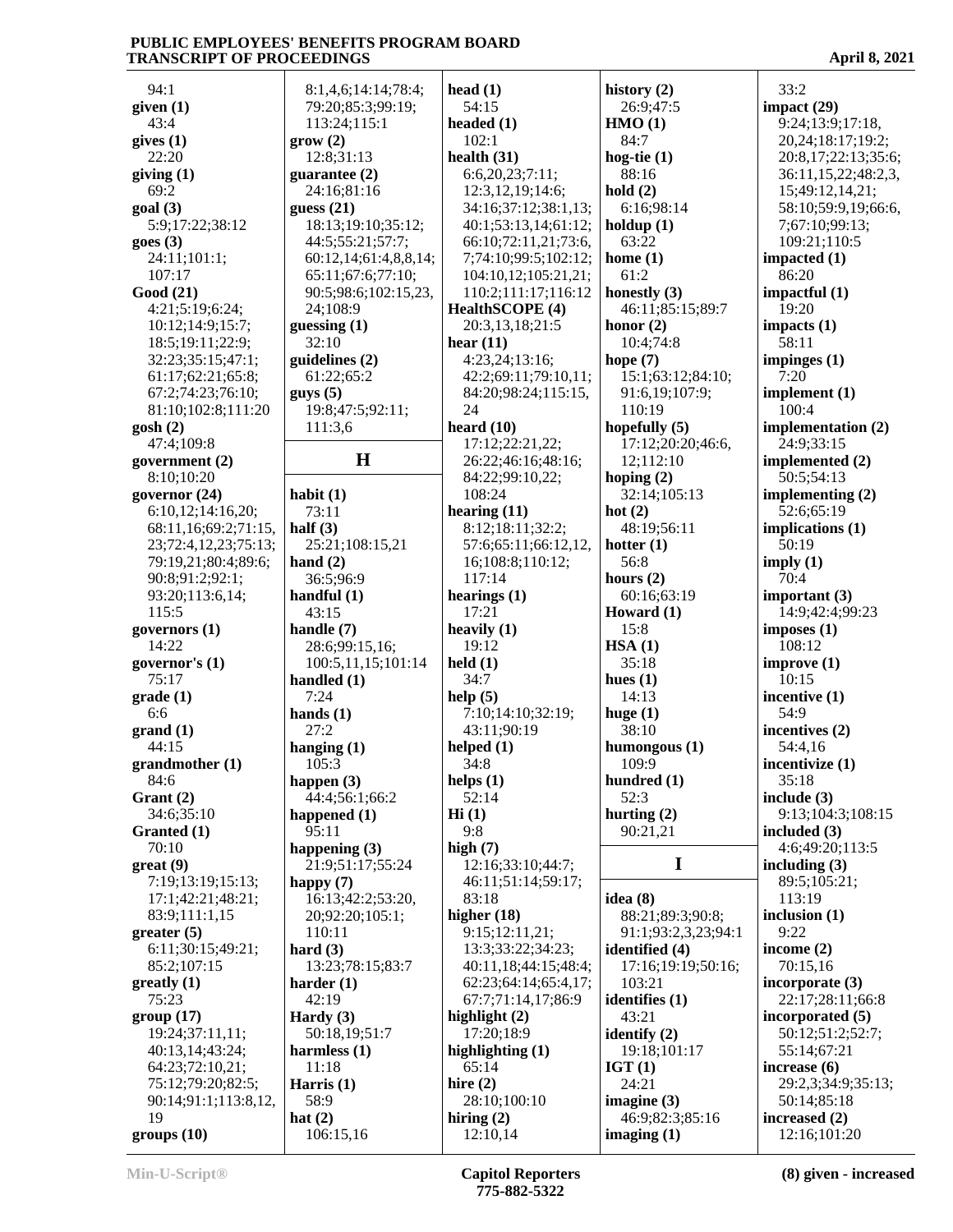| indeed (1)                | integrating $(1)$          | 41:2;102:16                    | kids(2)                                  | 4:13,18;5:13,16;                           |
|---------------------------|----------------------------|--------------------------------|------------------------------------------|--------------------------------------------|
| 22:5                      | 66:10                      |                                | 46:9;61:2                                | 8:12;9:2,5,9;14:19;                        |
| Independent (2)           | integration (1)            | ${\bf J}$                      | $\operatorname{kind}(29)$                | 15:14,17,20;16:21;                         |
| 7:7:104:13                | 66:1                       |                                | 20:17,23;21:1;                           | 17:2,10,10;35:18;                          |
| independently (1)         | intended (2)               | Janell $(1)$                   | 27:24;34:24;36:21;                       | 37:22;40:1,10;41:6;                        |
| 12:7                      | 9:20;23:23                 | 5:20                           | 42:7,11;43:3;48:15;                      | 45:5,5;67:20;69:6,7;                       |
| indicate (2)              | intent $(7)$               | $J-a-n-e-l-1(1)$               | 55:1;56:10;60:16;                        | 73:9,22;88:24;98:19,                       |
| 105:22;109:10             | 8:18;14:13,24;             | 5:20                           | 70:17;75:18,18;78:8,                     | 20;99:11,23;109:19;                        |
| indicated (2)             | 99:2;101:6;102:11;         | Jared $(3)$                    | 14;80:16,19;83:23;                       | 111:13,19;112:16                           |
| 91:13;102:21              | 106:23                     | 58:9,12:60:24                  | 85:8;87:5,14;94:17;                      | later $(1)$                                |
| individual (2)            | intention $(3)$            | Jennifer (7)                   | 102:24;106:2;107:8,                      | 20:16                                      |
| 13:1;62:12                | 85:2,13;87:16              | 3:18;64:16;65:6;               | 20                                       | Laura $(65)$                               |
| individuals (4)           | intentions (1)             | 72:17;86:3;87:11,15            | $\text{kinds}(1)$                        | 3:7;16:6;18:12;                            |
| 40:7;41:10;70:14;         | 6:24                       | job $(6)$                      | 107:22                                   | 19:12;22:3,7;23:5;                         |
| 77:18                     | interaction (1)            | 42:7;96:4;101:9;               | knowledge (2)                            | 27:10,15;28:4,8;                           |
| industry (1)              | 59:5                       | 102:8;106:19,21                | 9:24;10:14                               | 29:11;30:2,21;31:11;                       |
| 6:18                      | interest (4)               | jobs $(1)$                     | knows $(2)$                              | 32:2,22;34:11;35:22;                       |
| inequities (1)            | 10:7;16:9;26:10;           | 87:4                           | 45:12;81:7                               | 36:9;37:2;38:24;                           |
| 108:1                     | 115:6<br>interject $(1)$   | Joe $(7)$                      | Krupp $(20)$<br>3:18,19;47:7;            | 39:1;41:5,12,17;                           |
| infertility (1)<br>42:16  | 69:21                      | 58:13;59:12,13,14,<br>21,21,23 |                                          | 43:12;46:17;47:3,12;                       |
| influence (1)             | internally (1)             |                                | 63:14;64:7,16,16;<br>65:5,6;72:13,17,17; | 51:6,6,10;54:8;55:2,<br>15,16;56:17;58:12; |
| 89:2                      | 12:7                       | jogs(1)<br>34:7                | 84:18,19;86:3,3;                         | 60:20;65:7,12;67:1;                        |
| information (13)          | internet $(1)$             | join $(2)$                     | 87:11,11,15;88:2                         | 70:1:71:2.2.12:                            |
| 20:1;34:20;46:13;         | 79:13                      | 76:19:106:6                    | Krupp's $(1)$                            | 73:10;74:22;76:7;                          |
| 53:20;60:8;64:1,7,17,     | interoperations (1)        | joined $(1)$                   | 113:8                                    | 79:6;80:11;82:12,18;                       |
| 18,24;88:6;91:6;          | 8:19                       | 16:17                          |                                          | 84:17;88:20;92:7;                          |
| 112:10                    | interpret $(2)$            | joining $(3)$                  | L                                        | 95:13,22;98:20;                            |
| infrastructure (1)        | 82:3;102:10                | 4:12;81:3;112:15               |                                          | 103:4,17;105:15;                           |
| 13:7                      | interpretation (2)         | jump(1)                        | labor(31)                                | 107:23;108:11                              |
| inner $(1)$               | 102:6;116:10               | 72:16                          | 9:23;68:19,21;                           | law(15)                                    |
| 6:20                      | interpretations (1)        | justifies (1)                  | 70:23;75:11;77:12;                       | 71:4;73:20;74:1,9,                         |
| in-network (1)            | 101:8                      | 80:3                           | 78:21,22;80:7,9;                         | 12, 13; 76: 24; 78: 24;                    |
| 40:8                      | interpreted (5)            |                                | 81:5;82:3,6,8,15;                        | 80:18;89:9;95:8;                           |
| input $(4)$               | 91:21;99:3,18;             | $\mathbf K$                    | 83:11;84:10;89:2,6,9,                    | 105:17;106:10,14;                          |
| 5:7;6:11;9:19;            | 101:12;102:2               |                                | 11;93:19,21;94:3,6;                      | 113:8                                      |
| 10:14                     | interrupt $(1)$            | keep(3)                        | 95:1,11;96:2;97:4;                       | lawyer $(1)$                               |
| ins $(1)$                 | 83:4                       | 47:6;56:16;71:10               | 98:13;107:12                             | 116:8                                      |
| 53:22                     | introduce (1)              | keeping $(2)$                  | lack $(3)$                               |                                            |
| insignificant (2)         |                            |                                |                                          |                                            |
|                           | 107:24                     |                                |                                          | leads $(1)$<br>81:13                       |
| 38:16,17                  | introduced (6)             | 63:10;88:22                    | 9:19;34:19;88:8                          | lean $(1)$                                 |
| instance (3)              | 30:4;43:18;85:16;          | Kelley $(41)$<br>3:16,17;19:4; | lacked $(1)$<br>6:2                      | 90:15                                      |
| 59:4;95:10;105:24         | 91:13;102:19;105:20        | 20:21,22;21:22;23:3;           | language (19)                            | learned $(1)$                              |
| instead $(4)$             | investment (2)             | 31:4,4,7,24;41:21,22,          | 19:18;24:4;27:5;                         | 65:8                                       |
| 35:10;47:24;68:11;        | 7:20;24:4                  | 24;45:3,9;46:4;                | 50:23;51:2;67:6,9;                       | learning $(1)$                             |
| 97:1                      | invests $(1)$              | 54:18;55:21;60:11,             | 84:24;85:21,23;                          | 83:13                                      |
| institution $(1)$         | 105:19                     | 11;61:6;71:20;77:10,           | 97:15,20;101:7;                          | least $(6)$                                |
| 12:16                     | involve $(1)$              | 10;78:20;81:14;82:1;           | 102:12,19;103:13;                        | 11:11,21;31:12;                            |
| institutions (3)          | 37:10                      | 86:22,22;87:1;91:11,           | 106:1;113:10;114:19                      | 53:11;108:21;110:19                        |
| 12:9,13;13:1              | involved (3)               | 11;94:14,15,19;                | large $(5)$                              | leave $(2)$                                |
| insurance (19)            | 26:4;100:3;116:23          | 96:15;98:4;102:14,             | 8:13;24:20;28:5;                         | 12:11;98:18                                |
| 6:17,20,23;12:4,12,       | involvement (1)            | 14;113:1                       | 31:8;86:17                               | leaves $(1)$                               |
| 20;29:2;40:1;53:13,       | 5:7                        | Kent $(6)$                     | larger $(2)$                             | 26:19                                      |
| 14;66:10;72:10,21;        | issue $(1)$                | 7:2,5,6;115:9,21;              | 23:6;65:24                               | leaving $(3)$                              |
| 99:5;102:12;105:21,       | 80:19                      | 116:3                          | largest $(21)$                           | 111:12,18,21                               |
| 21;111:18;116:12          | issues $(8)$               | $K$ -e-n-t $(1)$               | 68:7,18,22;70:23;                        | $left(1\right)$                            |
| insurer $(2)$             | 6:2;12:14;23:9;            | 116:3                          | 73:16;77:7;80:7,9,                       | 11:18                                      |
| 51:6;57:18                | 30:15;31:15,22;            | kick(1)                        | 12;82:6,9,11;89:7,10;                    | legal(3)                                   |
| insurers $(5)$            | 48:24;116:8                | 81:20                          | 93:22;94:6;97:3,4;                       | 13:7;46:17;105:1                           |
| 40:7;41:19,20;            | Item $(6)$                 | kicked $(2)$                   | 113:3,12;114:13                          | legislation (10)                           |
| 108:14;110:2              | 4:4,7;5:2;11:4;            | 74:15;114:3                    | Las $(3)$                                | 11:12;17:23,24;                            |
| integrated $(1)$<br>65:23 | 16:5;116:11<br>items $(2)$ | kicks $(1)$<br>74:24           | 25:8,9;56:4<br>last $(37)$               | 18:5;29:17,20;55:14;<br>83:21;86:19;109:12 |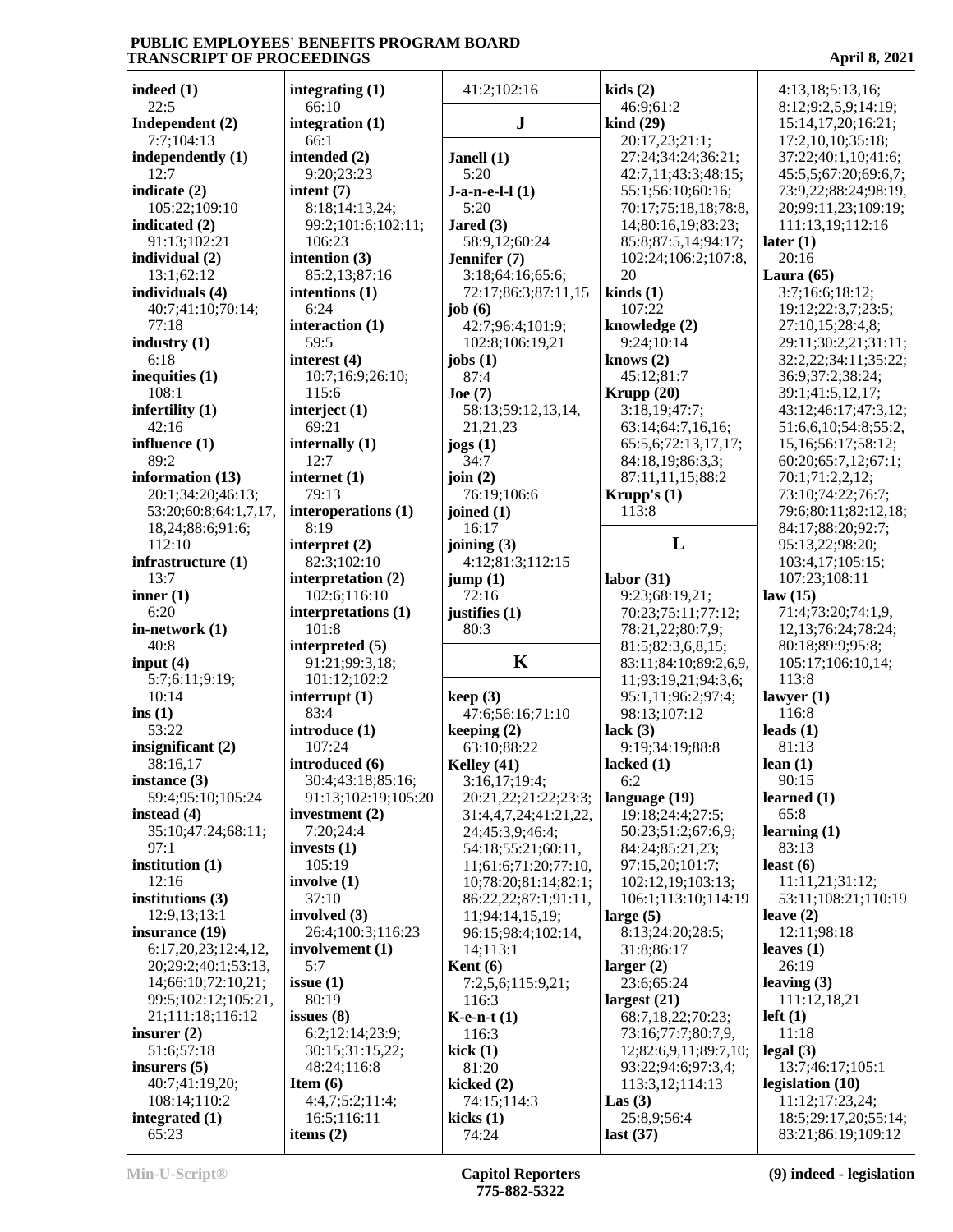**legislative (1)** 16:21 **legislators (1)** 54:23 **legislature (3)** 7:16;34:13;93:10 **lenses (1)** 101:10 **less (3)** 48:11;64:4;84:8 **level (3)** 26:8;43:4;71:2 **leverage (1)** 52:4 **lieu (1)** 82:15 **life (2)** 6:24;29:2 **lift (1)** 38:10 **likelihood (1)** 101:19 **likely (5)** 44:2;54:9;101:20; 109:12;111:19 **limit (4)** 4:10;68:12;75:11,  $22$ **limitation (1)** 109:4 **limitations (1)** 108:16 **limited (2)** 75:14;112:19 **limits (5)** 69:1;75:9,10; 79:18;89:21 **Linda (3)** 3:9,9;16:17 **Lindley (65)** 3:20,21;23:2,2; 34:3,3,12;35:7,21; 47:7;66:20;67:2,14; 69:14,16;70:3;71:9, 11;72:7;74:7,15,17, 19,24;78:19,19; 79:24;81:9,23,23; 82:14;83:15;84:16; 88:5;89:16;92:24; 93:2,3,11,14,24,24; 94:9,16,19;95:5,5,21; 98:8,10,12,17;104:7, 7,9,22;106:22,22; 107:4;108:2,2; 110:15,17;111:1,7 **Lindley's (1)** 87:14 **line (2)** 52:19;117:5 **lining (1)** 46:10 **list (20)** 5:3;6:10;68:6,12,

 12,21;69:1;73:14; 75:15;79:19,22;91:3, 3,3,4;93:19;94:5; 97:16;113:5,14 **listened (1)** 49:18 **listening (1)** 23:19 **listing (1)** 16:20 **litigation (4)** 45:18;46:20;112:5, 6 **little (15)** 22:4;24:10;36:5, 21;37:22;42:4;43:5; 45:23;47:10;50:22; 73:20;81:18;93:23; 96:1,9 **lived (2)** 14:4,8 **lively (1)** 117:12 **lives (1)** 6:3 **lobby (1)** 35:10 **lobbyist (3)** 13:20;26:10,10 **lobbyists (1)** 30:15 **Local (4)** 5:21;8:10;9:10; 76:20 **location (4)** 25:9;27:18;33:3,20 **log (1)** 111:3 **long (12)** 6:1;16:14;30:22; 39:5;57:18;60:13; 61:4,13,14;63:15; 91:7;96:1 **longer (6)** 11:22;52:1;82:1; 83:8;103:13;104:14 **long-term (1)** 29:1 **look (29)** 6:18;8:20;14:14; 15:1;17:7;18:22; 20:4,5;21:6,7;35:17; 38:20;41:14;43:14; 44:9,10;45:13,16; 48:15;49:12;54:17; 56:18,24;66:12,18; 70:18;75:17,20; 84:12 **looked (4)** 20:13;42:13;49:3; 101:10 **looking (13)** 18:18;28:23;42:8,

 17,18;44:17;46:5; 50:15;58:5;62:1; 83:18;108:12;109:23 **looks (6)** 20:18,19;23:17; 39:21;59:21;66:13 **lose (6)** 67:3;79:9;90:20, 20,20;106:13 **loss (3)** 8:16;51:6,6 **lost (2)** 60:1;115:16 **lot (44)** 14:4;25:12,14; 36:17,17;38:4;39:16; 40:15,16;42:12;43:8, 14,24;44:20;45:17, 22;47:14;48:6,10; 49:6;52:20,22;53:19, 22;57:13;66:1;69:9, 16;70:12;82:23;84:3; 87:21;88:3;90:24; 92:10;101:21,22; 103:1;104:16;108:3, 8;111:16;114:21; 116:8 **love (1)** 42:14 **low (7)** 18:17,19;21:15; 44:6,14;51:20;88:10 **lower (13)** 33:10,21,21;34:18; 52:9;58:23;59:5; 61:24;62:5,20;63:8; 64:14;107:17 **luck (1)** 111:20 **LUNZ (10)** 3:7,9,12,14,16,18, 20,22,24;4:2 **Madam (5)** 16:2;38:21;103:15; 115:12;117:8 **mail (5)** 47:16;48:18;49:4; 54:6;56:13 **main (1)** 116:19 **mainly (1)** 7:20 **maintain (2)** 10:2;12:9 **majority (1)** 10:14 **makes (10)** 18:23;24:19;37:10; 53:18;64:18;67:22; 83:7;92:2;93:15; **max (2)**

**M** 60:4;61:13;84:7; 105:20 **makeup (2)** 27:14;67:10 **make-up (2)** 9:12;10:12 **making (4)** 62:15;75:21;83:19; 114:24 **MALONEY (3)** 4:21,22;5:1 **man (1)** 92:22 **manage (1)** 104:12 **management (8)** 6:7;44:22,22; 72:10,21;73:6,6; 107:13 **manager (1)** 47:15 **managerial (1)** 72:9 **mandate (2)** 22:20;29:22 **mandated (2)** 29:3,6 **mandates (1)** 18:15 **mandating (2)** 29:14,19 **mandatory (4)** 30:23;93:19; 105:22;116:11 **manner (1)** 28:1 **Manual (1)** 42:21 **manufacturer (6)** 51:15,21;52:1,8, 16;53:4 **many (19)** 14:22;21:13;34:16, 16;46:9;49:3,13; 87:7,23,23,23;91:12; 100:13;102:16; 108:6,6 **March (2)** 25:22;50:4 **market (1)** 32:6 **married (2)** 42:14,15 **Marsha (5)** 3:22;78:12,20; 92:9,17 **matter (3)** 4:5;60:21;93:9 **mature (1)** 82:21 **matured (1)** 80:20

 52:10;107:17 **maxed (1)** 84:8 **maximums (1)** 29:3 **may (30)** 4:15;7:18;8:5; 10:3;13:15;15:5,16, 24;18:23;26:16,18; 29:12;32:1;33:4; 34:3,4,5;50:3;59:14, 14;62:1,15,21;69:14; 105:24;108:4; 110:17;112:18,20; 116:20 **maybe (20)** 24:20;31:20;32:17, 18,18;33:3;37:7; 44:24;45:2;58:9; 59:24;60:1;61:10; 78:24;84:23;85:18; 86:23;91:22;98:18; 104:23 **MCGOWEN (10)** 58:12,13;59:23; 60:1,24,24;61:17; 63:17;64:9,20 **mean (34)** 37:4;39:6;41:11; 44:9;46:8;54:14; 56:6;74:14;76:8,12, 14,23;77:5;78:4; 80:21;82:13,20;83:7; 84:23;85:21;87:22; 88:16,23;90:9;93:19; 94:3;98:13;100:22; 106:4,5,6;107:11,21; 116:21 **meaning (3)** 24:17;59:3,18 **means (5)** 7:11;14:22;58:20; 114:7;115:18 **measure (1)** 8:11 **measures (1)** 48:22 **mechanism (1)** 53:16 **mechanisms (2)** 48:24;56:23 **Medicaid (7)** 40:12,14,16,18; 41:19;50:21,22 **Medicaid's (1)** 40:11 **medical (6)** 12:8;27:12,13; 34:18;64:10,10 **Medicare (5)** 17:20,24;18:1,6,7 **medication (9)** 48:20;51:19;56:3,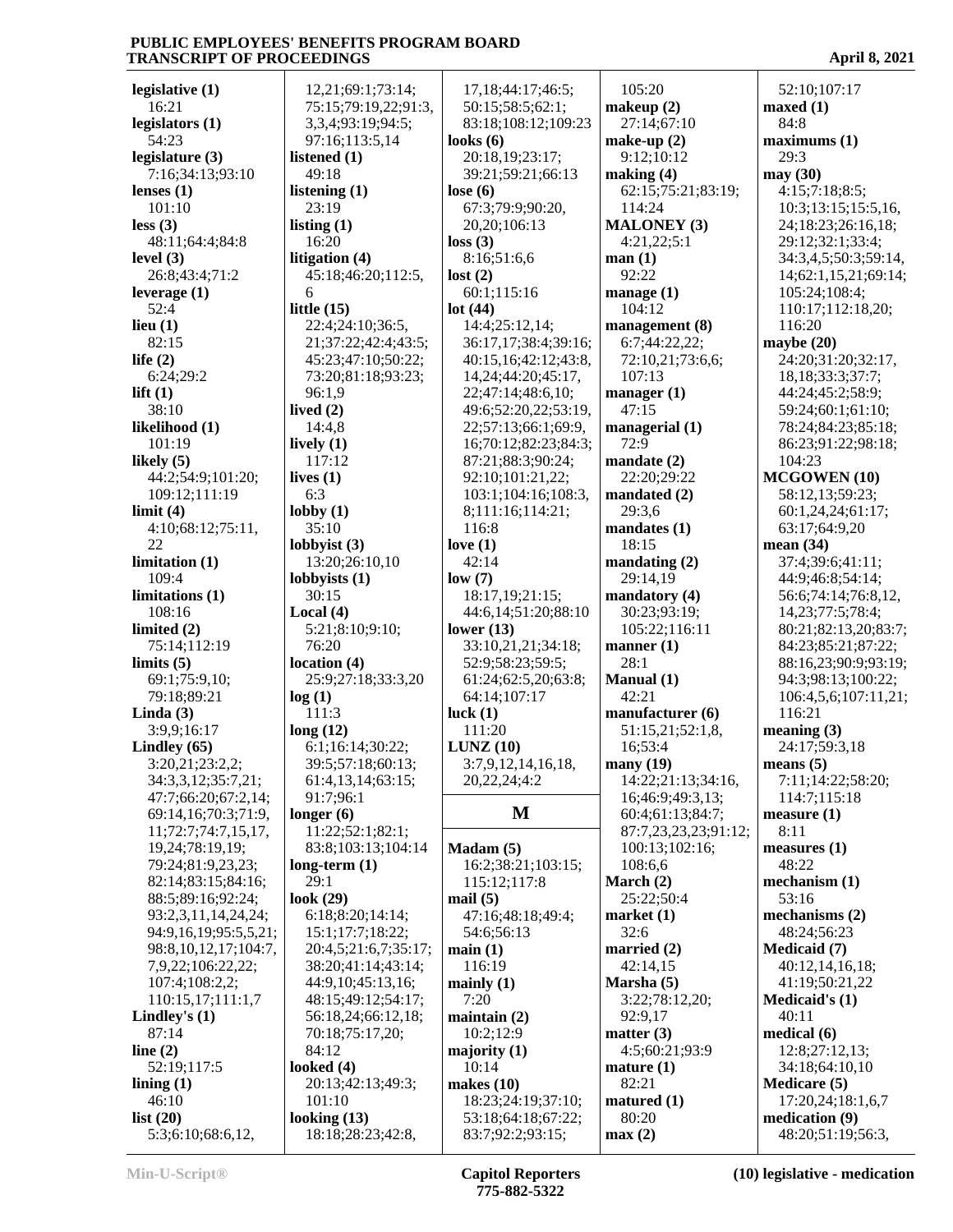21;58:23;60:10;64:3, 9;108:24 **medications (3)** 49:9;50:7;63:7 **medicine (2)** 61:15;63:12 **meds (1)** 109:1 **meet (2)** 53:9;83:24 **meeting (13)** 3:4;4:9;16:22; 38:3;46:23;50:4,4; 84:2;103:5;109:13; 111:13,19;112:9 **meetings (2)** 9:17;83:8 **MEMBER (160)** 3:11,13,15,17,19, 21,23;4:1;5:21;9:10; 17:3;19:4;20:22; 21:22,24;23:1,2,3; 26:2;27:10;28:2,3,14, 21,22;30:5,9,13,19, 24;31:4,7,24;32:1; 34:3;35:7,21;36:14; 38:21,23;39:20; 41:21,24;45:3,9;46:4, 17,24;47:7,7;50:9; 51:5,22;52:1,14,17; 53:3,5,24;54:18; 55:21;60:11;61:6; 63:14;64:7,16;65:5; 66:20;67:14;69:14, 16,23;70:3,19;71:17, 19;72:8,17;74:18,19; 76:1,4,9;77:10,16; 78:10,12,19;79:24; 81:10,23,24;82:14; 83:15;84:19;85:20; 86:3,22;87:1,11;88:5, 18,21;89:6,14,16,19; 90:2;91:11;92:12,17, 24;93:2,4,11,14,20, 24;94:9,15,19,19; 95:5,11,21,24;96:11, 13,18,21;97:2,6,10, 14,19;98:8,10,12,17; 102:14;103:15,24; 104:3,6,7,9,22; 106:22;107:4;108:2; 110:15,17;111:21; 113:1,3,5,7,14,20,24 **Members (79)** 4:22;5:6,8,19;6:4, 13,21;8:1;14:4; 16:12;17:21,24;18:6, 8,11;33:9;34:8,9; 35:23;41:8;44:21; 47:4,23;48:16;49:1; 50:7,7;53:16;55:23; 65:8;68:1,4,5,14,20;

 71:4,6,13,22;72:3,19; 75:12,17,22;76:4; 78:2,5,21;81:15,19; 82:2,4;83:6,19;85:7; 86:8;90:1,20,20,22; 91:19;92:8,15;98:4, 5;106:7;108:7;109:1, 5;110:10,21;111:11; 114:7;115:3;117:12 **members' (1)** 83:2 **membership (2)** 33:19;89:14 **memory (2)** 34:7;35:7 **Mental (1)** 42:22 **mentioned (4)** 22:4;54:2;82:7; 103:11 **merely (1)** 11:16 **met (1)** 51:22 **method (2)** 29:6;30:14 **methodology (2)** 20:10,23 **Michelle (10)** 3:16;19:4;31:4; 41:22;60:11;77:10; 78:20;86:22;91:11; 102:14 **middle (4)** 29:7;81:21;83:2; 114:4 **might (15)** 4:7;14:7;44:3; 47:5;64:11;80:24; 81:5,11;83:1;88:11; 102:11;105:13,14; 107:24;112:2 **million (16)** 8:14;24:8,9,10; 25:21;29:1,4;43:2; 45:18;46:11;50:5,14, 15;66:13,14;100:10 **millions (1)** 26:6 **mind (1)** 63:10 **mine (1)** 55:16 **minimal (1)** 13:9 **minute (1)** 45:15 **minutes (3)** 4:10,17;112:19 **miraculous (1)** 109:17 **miscommunication (1)** 88:12

**mispronounced (1)** 88:13 **misreading (1)** 30:4 **mission (2)** 7:10;28:15 **mitigate (2)** 48:24;50:23 **Monday (2)** 112:10,11 **money (16)** 6:15,15;7:11; 25:13;26:12;30:1,17; 32:5,8,9,12;34:17; 53:6;55:9;56:3; 103:10 **monitoring (1)** 9:16 **month (2)** 17:10;18:4 **months (3)** 31:18;56:11;82:10 **Mooneyhan (23)** 69:20;78:24;79:2, 2,8,10,12;85:1,12,14, 14;101:7;102:4,7,7; 104:23;105:1,2,2,18; 111:12,24;112:3 **more (41)** 5:7;23:12,16;25:8; 32:5,9,11,12,17,21; 33:22;34:22;37:9; 47:20;48:6;53:19,20; 54:2,20;59:1;60:7, 23;61:10,11,12; 70:10;83:16;84:24; 88:23;89:23;93:23; 100:5,22,23;105:14; 108:3,6;111:8; 112:10;113:18; 115:19 **morning (4)** 49:19,20;50:22; 57:15 **most (10)** 6:21;7:14;9:19; 13:8;21:5;33:4; 48:21;77:18;78:6; 81:6 **mothers (1)** 83:24 **motion (23)** 30:3,5,7,10,18,19, 21;35:24;36:4,6,8; 93:5,8,11,16;94:13, 13,18;95:23;96:8,22, 24;98:2 **move (25)** 16:15;18:13;22:9; 23:15,17;29:18,23, 24;36:8;39:22;46:15; 49:11,13;57:3;61:21; 62:17,22;63:8,18;

 65:3,11;92:23;98:7, 19;110:13 **moved (5)** 31:3;36:1;84:8; 94:12;96:4 **moves (2)** 15:2;91:1 **moving (6)** 58:24;67:16;79:8; 108:12;109:19; 111:20 **Mrs (1)** 70:21 **much (36)** 4:3;16:4;31:15; 33:18;38:2;39:7; 40:11,18;44:15; 46:13;47:20;48:4,4, 11;49:21;56:3;60:23; 64:5;70:10;97:6; 99:24;100:21,23; 103:2;108:18; 110:24;111:2;112:3, 12;113:10;114:12,18, 19;115:8;116:5; 117:7 **multiple (3)** 8:3;84:22;107:19 **must (4)** 32:18;71:17,19; 83:21 **mute (1)** 45:3 **muted (1)** 47:8 **myself (3)** 70:19;87:18;107:8 **name (23)** 4:13,19;5:14,17, 20;7:3;8:24;9:3,6,8, 9;10:18;13:14;15:5, 7,15,18,21,24; 112:16,21;115:10,22 **Nancy (3)** 15:9;44:18;45:2 **nation (1)** 109:23 **nationally (1)** 12:14 **nature (1)** 10:24 **nay (3)** 36:7;96:17;98:4 **nays (1)** 96:15 **near-site (3)** 23:23;24:3;27:18 **necessarily (4)** 35:8;58:18;95:2; 115:4

**N neutrality (1) need (19)** 5:7;6:4,6;29:14,17; 57:23;58:6;62:4; 64:1,4;65:21;66:2; 67:13;91:6;97:7; 101:3,20;109:15; 113:20 **needed (3)** 25:7;42:12;104:1 **needs (4)** 7:11;88:24;89:4; 106:6 **negligible (1)** 35:14 **negotiate (3)** 105:6;106:24; 107:1 **negotiated (1)** 12:5 **negotiating (2)** 106:7;117:3 **negotiation (1)** 116:11 **negotiations (7)** 11:22;12:2;82:22; 100:12;101:18,21; 116:23 **net (1)** 63:1 **network (1)** 40:20 **neurologist (1)** 31:17 **neutral (15)** 7:14;37:24;85:6, 11;86:1;90:23;91:14; 92:6,16,18;94:16,20; 95:14,15,19 11:11 **Nevada (32)** 7:6;10:7,20,21; 12:12,18;13:3,4; 25:19;31:21;38:7; 48:18;65:15;66:22; 71:14,17,18,19; 73:24;74:1;77:14,17, 20,23,24;78:2;86:8; 98:24;113:12,13,18; 116:3 **new (9)** 16:22;43:24,24; 49:10;65:19;83:6; 84:9;98:15;102:18 **newer (1)** 49:10 **next (20)** 17:15,17;18:14; 20:16;23:15,18; 36:10;37:21;39:23; 47:12,13;57:3,8,9; 61:21;62:18;65:13; 68:9;98:7,21

69:11,12,13;70:6;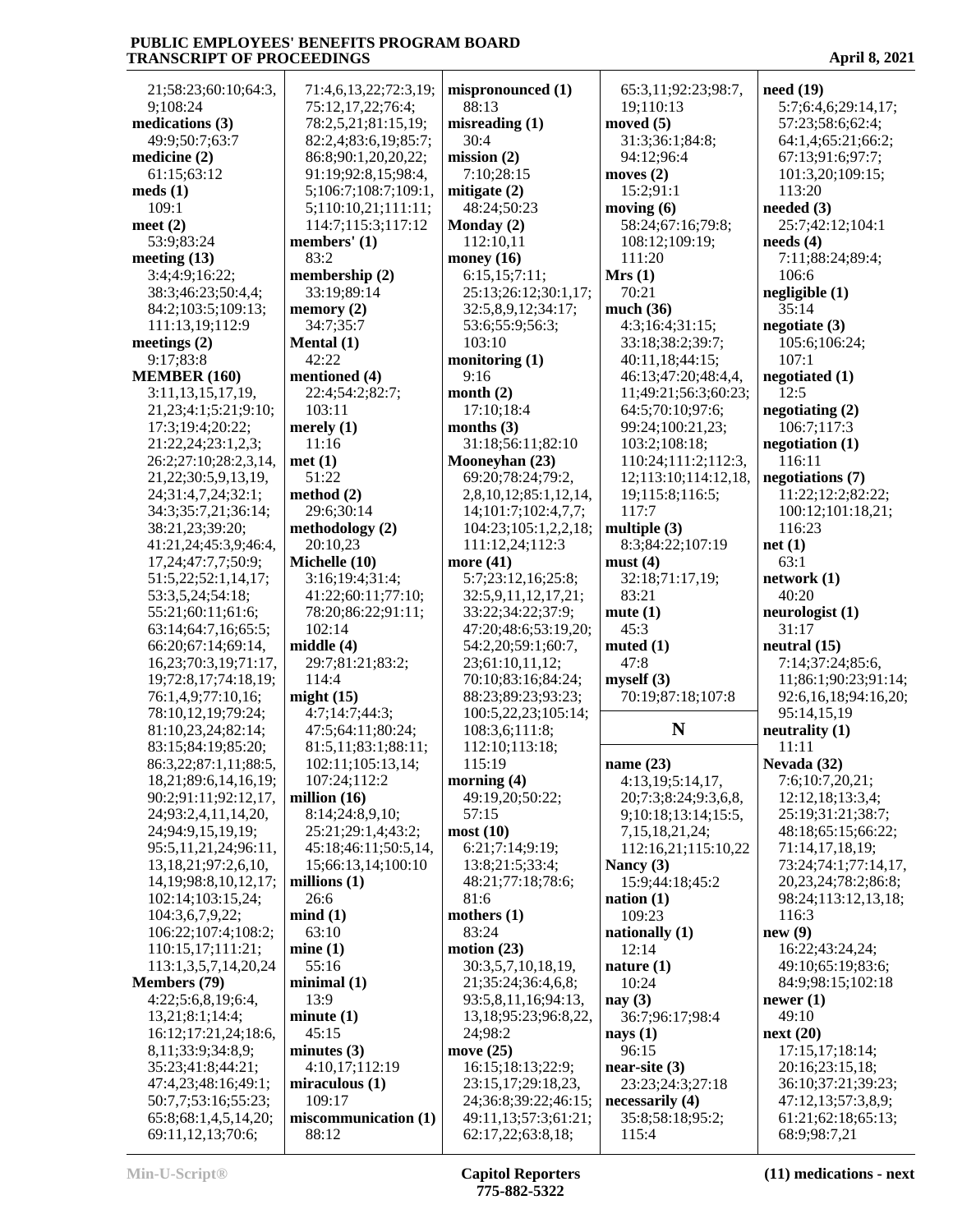| NFA(10)                | 86:5                    | offer $(4)$                | 6:15;24:6,15;25:5;                    | 113:4;114:13;116:24     |
|------------------------|-------------------------|----------------------------|---------------------------------------|-------------------------|
| 8:14;78:9,10,13,       | notification (1)        | 31:14;40:19;49:24;         | 28:3;33:8;36:14,21;                   | organizations (16)      |
| 17;99:4;101:5,12,24;   | 103:6                   | 50:13                      | 37:2;42:6;45:7,7;                     | 14:17;71:16,24;         |
| 115:7                  | notifies $(1)$          | offering $(1)$             | 55:18;65:14;66:21;                    | 72:5;76:5,6;77:4,13;    |
| niche(1)               | 62:4                    | 54:4                       | 70:19;78:5;80:2,12,                   | 82:8,16;83:11;84:10;    |
| 107:6                  | NRS(8)                  | offhand (1)                | 17;84:12;90:21;92:1;                  | 89:13;93:19;94:4;       |
| night(5)               | 11:10;14:14;55:18;      | 45:7                       | 105:23,23                             | 95:1                    |
| 8:12;67:20;69:6,7;     | 71:13;76:18;105:5;      | office $(3)$               | on-site $(1)$                         | organize (1)            |
| 99:11                  | 106:11;114:5            | 24:22;25:5;111:23          | 27:18                                 | 81:12                   |
| nine(2)                | <b>NSHE (27)</b>        | Officer (16)               | $000 - (1)$                           | organized (7)           |
| 17:17;71:6             | 7:7;8:9;11:18;12:1,     | 8:12;16:7;19:5;            | 3:2                                   | 73:23;74:3,5,9,18;      |
| nobody(2)              | 6;13:6;14:14;65:23;     | 31:5,7;36:13,23;           | open $(6)$                            | 80:18;82:23             |
| 111:2,22               | 66:13,22;68:4,5,8,13;   | 41:24;45:10;54:1,18;       | 18:3;26:19;43:23;                     | organizes $(1)$         |
|                        |                         |                            |                                       | 105:16                  |
| noise(1)<br>61:2       | 73:4,12;77:14;80:21;    | 60:12;93:6,17;             | 99:17,18;102:12                       | original (2)            |
|                        | 86:15;87:1,7;98:17,     | 102:15;104:20              | open-ended (1)                        |                         |
| nominate (4)           | 18;113:7,9;114:13;      | offices $(1)$              | 69:2                                  | 50:16;67:22             |
| 69:2;77:13;78:4,5      | 115:7                   | 25:6                       | opening $(1)$                         | originally (1)          |
| nominated (5)          | number $(21)$           | official (2)               | 43:20                                 | 51:12                   |
| 68:15;77:22;78:9,      | 4:14;8:1;11:4;          | 80:13;93:9                 | opens $(1)$                           | others $(2)$            |
| 13,17                  | 42:20;45:12,23;56:5;    | officially (1)             | 89:23                                 | 14:1,3                  |
| nominating $(2)$       | 68:7,18,22;73:16;       | 55:17                      | operate $(1)$                         | others' (1)             |
| 77:15:78:23            | 74:3;80:19;89:10,17;    | offset $(1)$               | 7:18                                  | 13:22                   |
| nominations (7)        | 93:22;96:1,2;97:3,4;    | 33:11                      | operating $(2)$                       | Otherwise (1)           |
| 7:24;8:3;68:6,17,      | 112:17                  | often $(3)$                | 24:10,11                              | 32:12                   |
| 21;79:4,21             | numbers (4)             | 62:13;63:17,20             | operations (1)                        | out (56)                |
| nominees (6)           | 19:17;42:19;58:15;      | old(2)                     | 13:9                                  | 14:20;16:13;17:11,      |
| 68:13;69:1;78:15;      | 74:4                    | 29:6;34:4                  | opinion $(4)$                         | 11;18:22;20:13;         |
| 79:18;80:2;83:11       | numerous $(2)$          | once $(1)$                 | 29:9,10;65:1;85:5                     | 22:18;24:2,24;29:4;     |
| non-biased (1)         | 14:21;111:4             | 64:17                      | opportunities (3)                     | 32:3,6;33:18;36:24;     |
| 64:23                  | nurse $(1)$             | one (113)                  | 32:24;33:13;89:23                     | 38:15;39:16;40:12;      |
| non-competitive (1)    | 33:7                    | 6:12;11:21,23;             | opportunity (5)                       | 42:7,13,17;45:15;       |
| 12:15                  | nursing $(1)$           | 14:23;16:8,19;17:7,8,      | 8:15;55:12;89:21;                     | 48:20;50:9,18;51:1;     |
|                        |                         |                            |                                       |                         |
|                        |                         |                            |                                       |                         |
| none $(1)$             | 33:7                    | 13, 14, 15, 17, 17; 18: 9, | 111:13;116:6                          | 52:14;54:7,21;55:5,     |
| 65:11                  |                         | 14;20:9;22:19;23:15,       | oppose $(10)$                         | 10;66:4;70:5,18;        |
| non-voting $(1)$       | $\mathbf 0$             | 16,18;24:6,10,21;          | 7:17,18;30:3,6,6,                     | 74:11;75:6;77:18;       |
| 36:14                  |                         | 29:10;32:5;33:19;          | 18,22;36:1,2;85:9                     | 78:1,18;80:2,16;        |
| north $(2)$            | objective (1)           | 35:2;36:10;37:9,19,        | opposed (5)                           | 81:17;84:8,12;89:15;    |
| 71:18;73:4             | 10:8                    | 21;38:13;39:23;40:4,       | 29:9;36:7;37:10;                      | 93:23;94:24;100:14;     |
| northern $(1)$         | obligated (1)           | 14;42:24;43:1;47:12,       | 95:18;96:12                           | 101:18;104:13;          |
| 71:18                  | 104:14                  | 13;48:3;49:18;57:5,        | opposing (1)                          | 105:4;107:6;109:7,9;    |
| note $(60)$            | obtain $(1)$            | 8,9;60:3;61:9;62:10;       | 85:10                                 | 112:7:113:21:114:3      |
| 11:7,13,19;12:23;      | 47:16                   | 63:4,5;65:13,24;           | opposition (2)                        | out-of-pocket (7)       |
| 16:17;19:6;22:1,2,3,   | obviously (6)           | 68:9;69:23;70:2,2,8,       | 11:1;23:20                            | 29:2;50:1;51:24;        |
| 5;23:6,6;25:20;26:6;   | 42:19;43:23;45:21;      | 10,11,14,15,16;            | opt(6)                                | 52:10;53:15;107:17;     |
| 27:21;28:10;29:13,     | 54:24;55:22;84:14       | 71:17;72:8,13,14;          | 18:21,22,22;22:18,                    | 109:4                   |
| 14;32:7,16;38:24;      | occasion(1)             | 73:4,4,5,10,23,24;         | 18;56:10                              | outs $(1)$              |
| 39:2;40:11,11,18,23;   | 117:2                   | 74:1,9;76:18;80:2,6,       | option $(6)$                          | 53:22                   |
| 41:9,11,15;42:3,10,    | occasions (1)           | 20;82:8;83:9;85:4;         | 22:20;24:1;33:4;                      | outside (6)             |
| 10;43:2;45:15;46:3,    | 111:5                   | 86:4,6;87:13;90:5,         | 49:11;54:11,13                        | 11:2;56:14,15;          |
| 7;50:13,15,24;54:22;   | occur(1)                | 15;91:1,22;97:7,24;        | options (3)                           | 99:3;101:12;102:3       |
| 55:1,5,8,13,17,19;     | 65:21                   | 98:1,20,20,21;99:14,       | 33:21;56:19;57:1                      | over $(21)$             |
| 57:13;58:6;65:15;      | occurring(1)            | 24;100:5;101:1;            | order(9)                              | 14:19,21;16:8;          |
| 66:14;71:9;74:7;       | 17:22                   | 104:2,17;106:3;            | 3:5;33:2;43:22;                       | 17:2;18:18;24:10,23;    |
| 85:5;99:8,9;100:9,9;   | o'clock(2)              | 107:19,19;109:1,16,        | 49:4;54:6;56:13;                      | 43:21;45:5;47:13;       |
| 103:9;109:9,18         | 3:3;24:23               | 18, 19, 21; 110: 5;        | 60:8;113:14;115:4                     | 49:4,7;76:15;82:7;      |
| notes $(13)$           | odd(2)                  | 111:1,8;112:4;114:6;       | organization (31)                     | 88:2;89:1;90:5;96:4;    |
| 7:15;8:13,15,21;       | 42:11;89:17             | 115:19                     | 6:9;25:18;68:7,14,                    | 110:10;112:5;114:17     |
| 16:11;19:8,13;23:4;    | off(10)                 | ones $(5)$                 | 18,19,22;70:24;                       | overall (8)             |
| 42:1,8;54:23;55:18;    |                         | 16:10,11;20:6;             | 75:11;76:22;77:12;                    | 21:13;38:18;44:17,      |
| 116:7                  | 28:11;37:7;52:1;        |                            |                                       |                         |
|                        | 54:15;62:16;74:15,      | 89:5;110:8                 | 78:21,22;80:7,10;                     | 17;48:5;49:1;52:18;     |
| notice $(1)$           | 21,24;81:20;117:5       | ongoing $(2)$              | 81:2,6;82:4,6;89:2,6,                 | 62:24                   |
| 79:13<br>noticed $(1)$ | offense $(1)$<br>110:20 | 11:12;112:5<br>only (25)   | 9,12;93:21;94:6;<br>95:11;97:4;98:13; | overlap $(1)$<br>105:13 |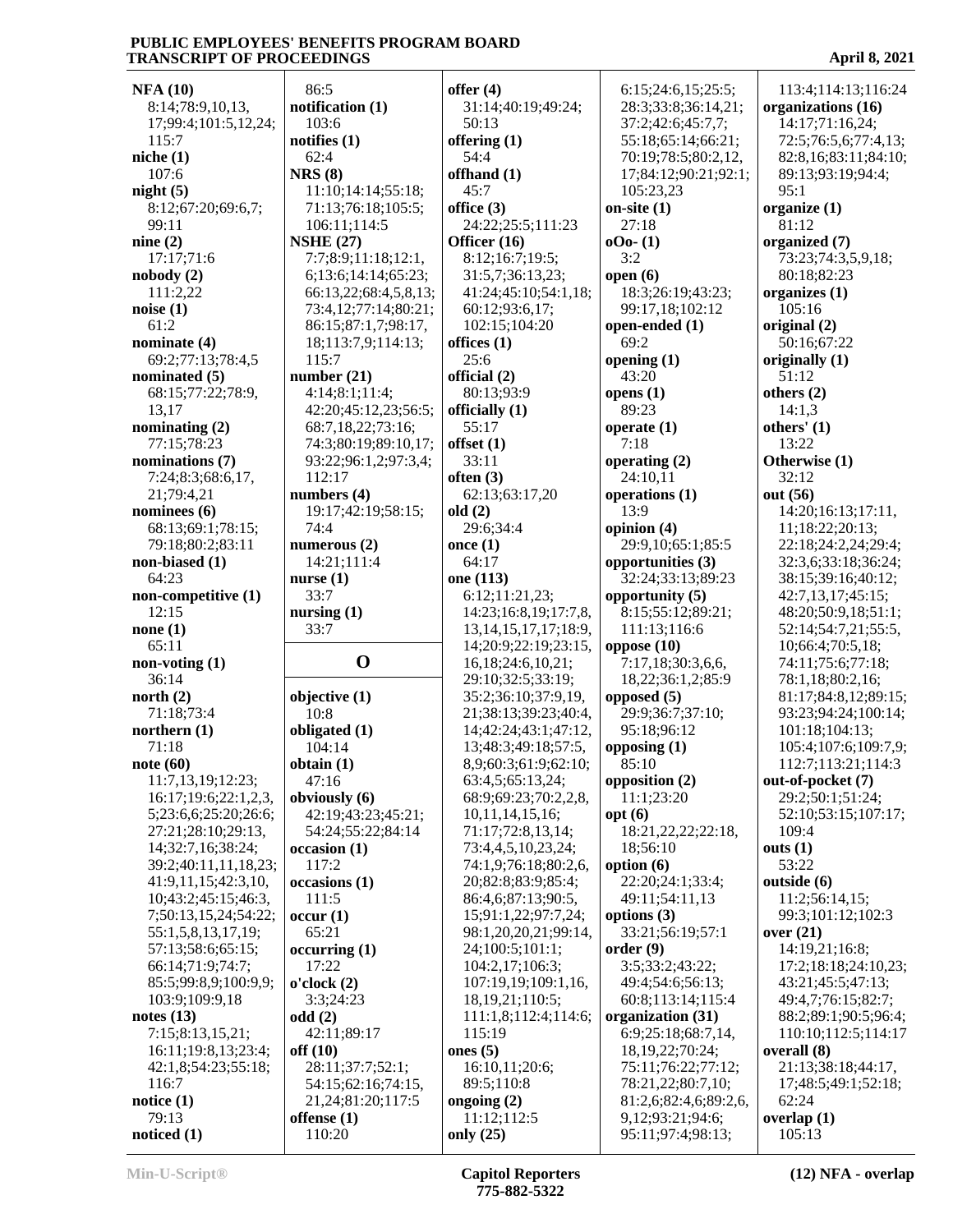| overnight $(1)$          | 36:19                 | 12, 15, 22; 37: 10, 13;    | 16:12                    | 10         |
|--------------------------|-----------------------|----------------------------|--------------------------|------------|
| 56:22                    | parties (1)           | 38:10,18;39:4,18;          | period(3)                | plan       |
| oversee (4)              | 102:3                 | 41:7,19;43:5,21;           | 18:3,4;112:14            | 7:         |
| 27:20,24;28:13;          | partner(1)            | 44:2;46:20;47:17,18,       | periods(1)               | 12         |
| 57:22                    | 58:14                 | 22, 22; 48: 8, 14; 49: 21, | 57:18                    | 21         |
| overseeing $(1)$         | partnering (1)        | 22, 24; 51: 3; 54: 2, 20;  | PERS(1)                  | 33         |
| 38:4                     | 27:16                 | 55:12;56:2,9;57:19,        | 67:23                    | 18         |
| oversight (1)            | party $(4)$           | 22;58:4;63:1;66:8;         | person(6)                | 62         |
| 32:5                     | 12:2;19:14;44:20;     | 67:24;70:19;75:24;         | 6:17;26:11;47:16;        | 9;         |
| overwhelmed (1)          | 64:22                 | 83:5;86:17;87:17;          | 51:7;77:21;86:19         | 10         |
| 28:20                    | pass $(5)$            | 91:15;92:14;97:1;          | personal (3)             | 24         |
| own(3)                   | 47:22;58:8;67:12;     | 99:4;101:14;103:13;        | 10:9;91:22,23            | plan       |
| 78:5;95:3;116:9          | 74:21;75:7            | 104:11;105:6,12,12,        | personally (3)           | 6:         |
|                          | passed $(21)$         | 19;106:4,6,7,13,16;        | 38:6;70:13;91:19         | 18         |
| ${\bf P}$                | 11:8;17:11;18:24;     | 108:20;109:5,11,21;        | perspective (2)          | 18         |
|                          | 36:24;38:15;40:5;     | 111:15,23;112:1,7;         | 63:1;105:16              | 53         |
| package (1)              | 44:12;49:19;50:12;    | 114:11;115:14;             | pertain $(1)$            | 20         |
| 28:4                     | 51:1;54:21;55:10;     | 116:18,21;117:2            | 11:17                    | plate      |
| page (17)                | 57:16;67:19;69:6,7,   | PEBP's (8)                 | phantom(2)               | 37         |
| 17:8,17;18:14;           | 7;85:24,24;90:3;91:7  | 7:20;24:7;27:13;           | 54:3,5                   | play       |
| 23:18;36:10;37:22;       | passionate (1)        | 40:10,18;45:10;            | pharmacists (1)          | 85         |
| 39:24;47:13;57:9;        | 84:14                 | 50:13;63:5                 | 64:21                    | play       |
| 59:10;65:13;67:16;       | past (7)              | peer $(1)$                 | pharmacy (12)            | 20         |
| 98:21,21,22;108:12;      | 9:16;26:3;51:17;      | 12:13                      | 47:15,19,20,24;          | plea       |
| 109:19                   | 59:6;64:13;95:12;     | Peggy $(2)$                | 48:1,5,12,13,13;54:2;    | 4:         |
| pages $(1)$              | 97:2                  | 15:4,7                     | 56:12;109:2              | 15         |
| 17:16                    | patient (10)          | $P-e-g-g-y(1)$             | pharmacy-related (1)     | 9:         |
| pandemic (4)             | 36:13,23;59:4,7;      | 15:8                       | 19:15                    | 13         |
| 22:14,15,16;29:7         | 60:9;62:2,21,21;      | people (42)                | phone(3)                 | 23         |
| panel (1)                | 63:16:64:1            | 14:7;21:13,20;             | 4:14;96:16;112:17        | 76         |
| 86:6                     | patients (6)          | 32:3;42:12;43:6,15;        | physician (3)            | 93         |
| Pardon (1)               | 58:3,19,21;60:4,6;    | 44:12;49:3,7;51:12;        | 63:16,18,22              | plea:      |
| 88:13                    | 63:11                 | 53:17;56:10;58:2;          | physicians (2)           | 69         |
| parents $(1)$            | pay(9)                | 60:18;64:23;70:12,         | 33:6;64:21               | plea:      |
| 70:14                    | 6:6;32:4,9,12,17,     | 13;71:7;74:4;75:15;        | physician's (1)          | 10         |
| Parker (3)               | 21;51:15;65:23,24     | 77:13;78:6;80:13;          | 63:23                    | plus       |
| 9:8,8,9                  | paying (6)            | 81:6,20;84:1;86:14;        | pick $(5)$               | 29         |
| <b>P-a-r-k-e-r</b> $(1)$ | 32:4;52:2;53:5;       | 89:12;90:24;91:20;         | 49:2;79:21;82:4;         | PM         |
| 9:9                      | 54:23;55:3;84:10      | 94:6;102:17;107:13;        | 90:9;91:3                | 3:         |
| part $(17)$              | payor $(2)$           | 110:19;114:3,9,16,         | picking (1)              | pock       |
| 14:9;23:10;37:14;        | 27:12;38:2            | 22;115:2,3,5               | 6:12                     | 50         |
| 40:13;77:24;78:13,       | payroll (1)           | per(3)                     | pieces $(2)$             | poin       |
| 17;80:24;82:4,5;         | 66:1                  | 18:8;55:17;70:9            | 34:16;47:14              | 14         |
| 86:7;87:3;90:14;         | payrolls (2)          | perceived $(2)$            | pilot(6)                 | 20         |
| 91:17;100:8;101:17;      | 65:22;66:9            | 88:8;108:1                 | 23:22,23;29:18,24;       | 52         |
| 105:3                    | PBM(2)                | percent(21)                | 31:9,10                  | 75         |
| partially $(1)$          | 19:21,23              | 6:5;42:14,24;43:1,         | place $(23)$             | 10         |
| 57:22                    | PDM(4)                | 7;52:3;63:1,4,5,6,6;       | 13:7;25:5,20;29:7;       | Polic      |
| participants (12)        | 48:9,14;110:3,3       | 70:6;74:5,6;80:17;         | 38:8;48:23;50:1,2;       | 73         |
| 7:22;10:1,15;23:9;       | PDMs(1)               | 84:2,3;109:1,1,2,2         | 52:12;53:12;56:9,19,     | polic      |
| 30:16;33:19;54:5;        | 110:1                 | percentage (1)             | 20;58:1,20;59:1,3,7;     | 94         |
| 55:23;56:15;77:22;       | <b>PEBP</b> (119)     | 105:23                     | 60:6;61:5;66:3;          | polic      |
| 83:5;104:13              | 4:7,11;5:8,22,23;     | perception (1)             | 94:11;100:2              | 7:         |
| participate (3)          | 6:21,23;7:18,23;8:20, | 83:18                      | placed (1)               | polic      |
| 54:5;89:22;104:15        | 20;9:13,16;10:16;     | Perfect (1)                | 55:18                    | 91         |
| participation (2)        | 11:3,7,13,18;12:1,3,  | 18:14                      | placement <sub>(1)</sub> |            |
| 34:10;117:12             | 7,11,15;13:22;14:1;   | perfectly(1)               | 25:8                     | pool<br>75 |
| particular (13)          | 15:2;17:6,9,18;       | 17:4                       | places(1)                |            |
|                          |                       |                            | 116:20                   | popt       |
| 21:2;42:3;43:9;          | 18:21;20:24;21:8,12,  | perform (1)                |                          | 9:         |
| 59:4;60:4,9;61:20;       | 19;23:7,8;24:1;       | 9:18                       | placing $(1)$            | 15         |
| 62:10;64:1,11;86:14;     | 25:12;26:3;27:11,20;  | performed (1)              | 109:4                    | 35         |
| 90:18;113:1              | 28:16,19,19;29:5;     | 54:4                       | plain $(5)$              | 7,         |
| Particularly (1)         | 33:8,9;35:16;36:11,   | perhaps(1)                 | 62:20;63:4;102:11;       | popt       |

 106:1;114:23 **plan (34)** 7:21;8:19;10:2; 12:4;18:17,19;20:16; 21:17,19;26:4;30:14; 33:19;43:21;52:2,17, 18;60:13;61:12; 62:24;83:5,6;84:7,8, 9;99:20;100:1,16; 101:1;105:8,12,19, 24;107:19;110:5 **plans (18)** 6:23;12:11,15; 18:2,21;21:10;22:13, 18,20;23:7;52:5; 53:12,13,14;108:15, 20,21;109:6 **plate (1)** 37:9 **play (2)** 85:8;101:3 **players (1)** 20:10 **please (29)** 4:16,18,19;5:10,14, 15,16;6:18;7:2;8:24; 9:2,5;10:17;11:14; 13:14;15:4,15,17,20, 23;63:15;71:7;72:15; 76:3;77:9;82:13; 93:22;115:9,22 **pleases (1)** 69:3 **pleasure (1)** 10:4 **plus (1)** 29:1 **PM (3)** 3:1;117:11,14 **pocket (1)** 50:9 **point (17)** 14:11;27:7;29:16, 20;37:6;51:1,3,22,24; 52:1;60:9;61:19; 75:6;81:13;103:8; 107:12;117:6 **Police (1)** 73:24 **policemen (1)** 94:7 **policies (3)** 7:15;18:2,7 **policy (2)** 91:15;92:3 **pool (1)** 75:23 **population (16)** 9:19;21:15;25:2, 15;31:8;33:24;34:1; 35:3,4;42:24;43:1,5, 7,24;63:5,6 **populations (2)**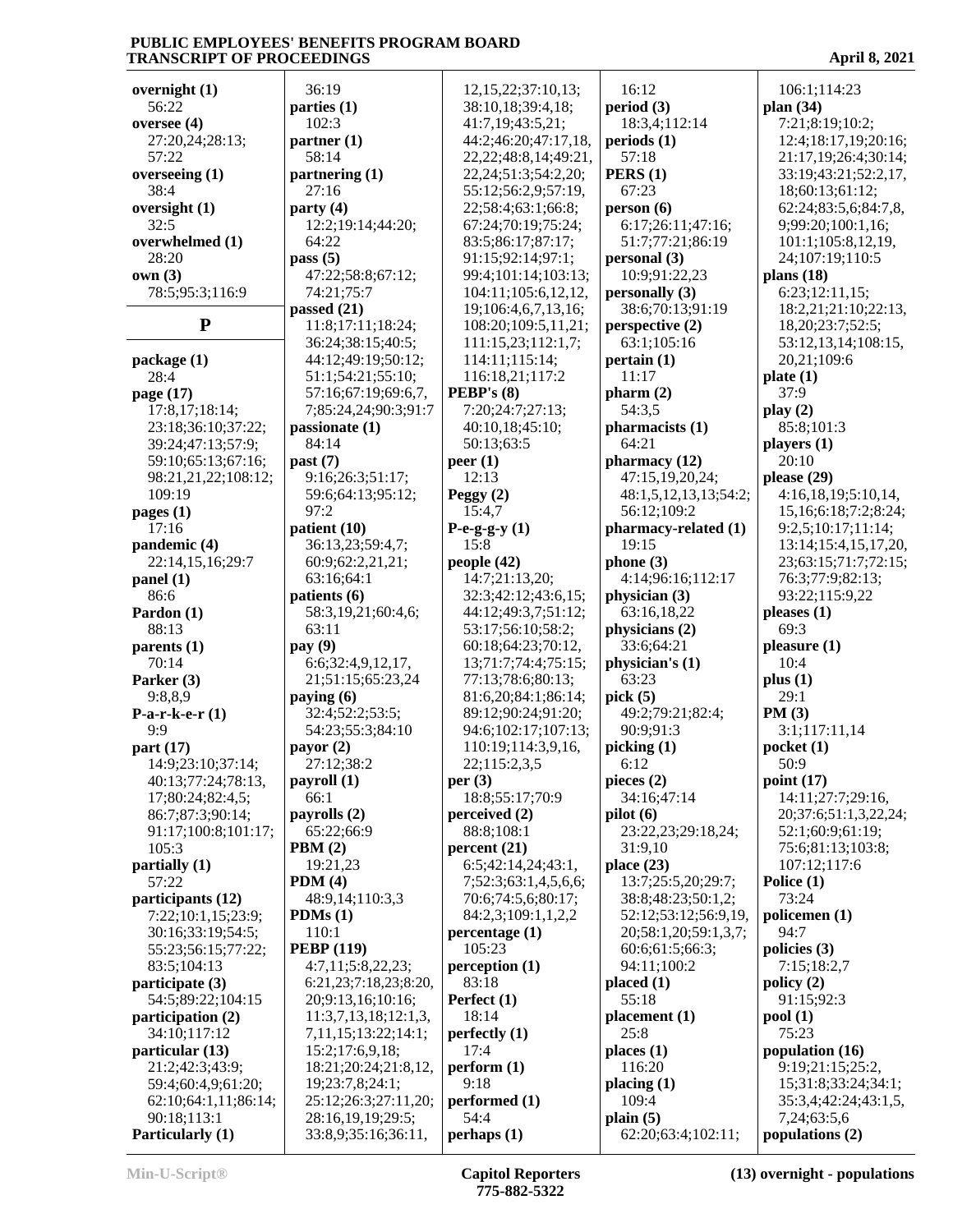25:4;86:14 **porch (1)** 48:20 **portion (2)** 31:8;86:17 **position (19)** 5:11;8:5;57:4; 65:10;71:6;72:18; 78:9;85:7,10;88:10; 93:9,12;94:5,22; 95:14;97:16,22; 98:13,15 **positions (12)** 7:14;69:4;72:14; 73:2,14;84:22,23; 88:19;94:2,3;95:7; 111:4 **positive (1)** 17:23 **possible (3)** 44:8;107:15; 113:22 **possibly (1)** 50:23 **posted (3)** 8:16;55:11;99:8 **pot (1)**  $32.8$ **potential (3)** 11:13;66:5;74:17 **potentially (8)** 19:20;35:1;80:7; 95:2;98:14;99:17,20; 101:2 **pour (1)** 34:17 **power (3)** 29:23;77:7;92:4 **powers (1)** 38:3 **PPO (1)** 84:8 **practical (1)** 8:2 **practice (1)** 26:14 **practices (1)** 12:8 **practitioners (1)** 33:7 **preclude (1)** 95:10 **prefer (2)** 35:9;49:1 **premium (1)** 107:16 **prepared (1)** 11:9 **prerogative (1)** 104:11 **prescription (5)** 57:11;58:22; 108:13,15;110:1

**prescriptions (3)** 49:11;51:14,14 **Present (2)** 3:11,15 **presented (4)** 25:22;93:4;104:9; 108:5 **presenting (1)** 95:19 **President (1)** 10:20 **press (8)** 4:16,20;5:15,17; 9:3,6;15:18,21 **pretty (6)** 26:6;39:6,8;44:5; 48:14;64:2 **prevails (1)** 106:12 **prevalence (1)** 21:1 **preventive (1)** 34:22 **prevents (1)** 78:22 **previous (1)** 86:10 **price (1)** 54:9 **prices (1)** 109:24 **Pricilla (1)** 4:22 **pricing (2)** 21:7;48:3 **primarily (1)** 8:9 **primary (10)** 25:11,16;31:12,13, 15,20;33:1;35:9,18; 63:7 **prior (2)** 58:24;116:6 **priorities (1)** 28:24 **private (3)** 23:13;26:9;41:19 **probably (28)** 17:2;24:14;25:1; 34:20,23;39:18; 40:22;41:2;43:5; 45:16;46:22;49:6,10; 50:14;52:20;55:8; 56:14;60:23;66:17; 67:12;68:3;90:7; 92:6,23;93:8;103:9; 109:15;110:13 **problem (6)** 26:20;31:19,21,21; 88:8;106:9 **problematic (2)** 108:17;109:8 **problems (2)**

 23:11;96:19 **proceed (1)** 27:8 **process (12)** 31:1;54:19;57:17, 22;58:21;61:4;62:19; 65:19;77:17;80:20; 82:20;92:3 **processes (3)** 10:8;65:21;88:16 **procure (1)** 32:6 **produce (1)** 32:24 **producing (1)** 107:22 **professional (26)** 10:9;11:24;13:2; 68:4,5,6,7,14,17; 73:4;74:10;77:3; 80:22;81:2;86:10,11, 15;87:1,3;89:13; 116:13,13,14,22,24,  $24$ **professionally (1)** 71:14 **professionals (7)** 77:14;86:8;87:8; 113:7,9;114:14; 115:7 **Program (36)** 3:5;9:20;10:16; 18:8;19:20;23:22,23; 24:15;27:24;29:18, 24;31:9,10;33:8; 34:13;48:8,16;49:8, 24;50:1,8,10;52:13, 21,24;53:22;56:10; 57:21;58:11;67:18; 72:11;99:14;104:4, 12;105:11;106:19 **programs (5)** 34:10;52:6;72:10, 21,22 **prohibits (2)** 47:15;78:22 **project (4)** 24:17;27:8;29:15; 58:17 **projected (3)** 20:11;58:7;59:16 **projections (4)** 19:15;20:14;44:1,3 **promises (1)** 102:23 **proper (1)** 60:5 **proposal (2)** 24:7;88:19 **proposals (3)** 24:4,5,6 **propose (2)** 94:17,20

**proposed (7)** 18:21;22:8;26:17; 69:19;83:21;95:20; 105:14 **proposes (1)** 18:1 **proposing (1)** 95:16 **protection (3)** 36:13,24;50:1 **protective (2)** 81:18;106:16 **protocol (1)**  $60.5$ **proud (1)** 9:10 **provide (21)** 6:3,10;9:21;19:16, 17;20:1;40:3,16,19, 21;51:21;52:16; 57:19,23;63:24; 108:14,14,16,22,22; 116:17 **provided (3)** 49:15;116:12,16 **provider (2)** 27:13;35:10 **providers (3)** 40:8,16,20 **provides (5)** 52:2,8,15,15;98:22 **providing (2)** 10:8;52:5 **provisions (1)** 57:10 **Public (40)** 3:5;4:4,6,8,13; 11:6;16:2;23:7,13,19, 20;34:6;41:18;67:18, 18;68:15;69:10,16; 70:4,8;71:23;80:1; 83:17,17;91:14;92:3; 98:24;99:11,13; 101:23;102:21; 106:18;110:13; 111:9;112:13,16; 113:17;115:12; 117:5,9 **pull (1)** 110:10 **pulled (1)** 71:13 **purchased (1)** 48:12 **purely (1)** 91:14 **purgatory (1)** 115:16 **pursue (1)** 29:15 **purview (1)** 11:3 **pushed (1)**

 70:18 **put (17)** 8:13;24:2,18;27:6; 29:6;37:4;42:1;50:2; 56:9;62:3,6;64:21; 66:13;76:4;78:18; 97:19;105:9 **puts (2)** 110:1;111:15 **putting (6)** 39:9;50:24;55:4; 61:7;106:14;109:18

## **Q**

**qualification (1)** 116:19 **qualifications (1)** 113:23 **qualified (3)** 75:23;77:18;78:6 **quality (2)** 33:10,22 **quick (6)** 20:23;31:5;62:19; 63:14;76:1;86:4 **quicker (1)** 64:5 **quickly (4)** 63:20,21,24;64:2 **quite (1)** 41:2 **quorum (1)**  $4.2$ **quote (1)** 13:1 **quote/unquote (1)** 114:4

# **R**

**radar (3)** 37:7;55:4,7 **raise (1)** 96:8 **raised (1)** 4:6 **ran (1)** 58:14 **rang (1)** 84:17 **rank (2)** 5:7;6:1 **rate (4)** 32:4;100:22; 107:19,22 **rates (1)** 100:16 **rather (2)** 8:4;48:12 **reached (7)** 20:12;40:12;50:18; 55:5;66:4;109:7,9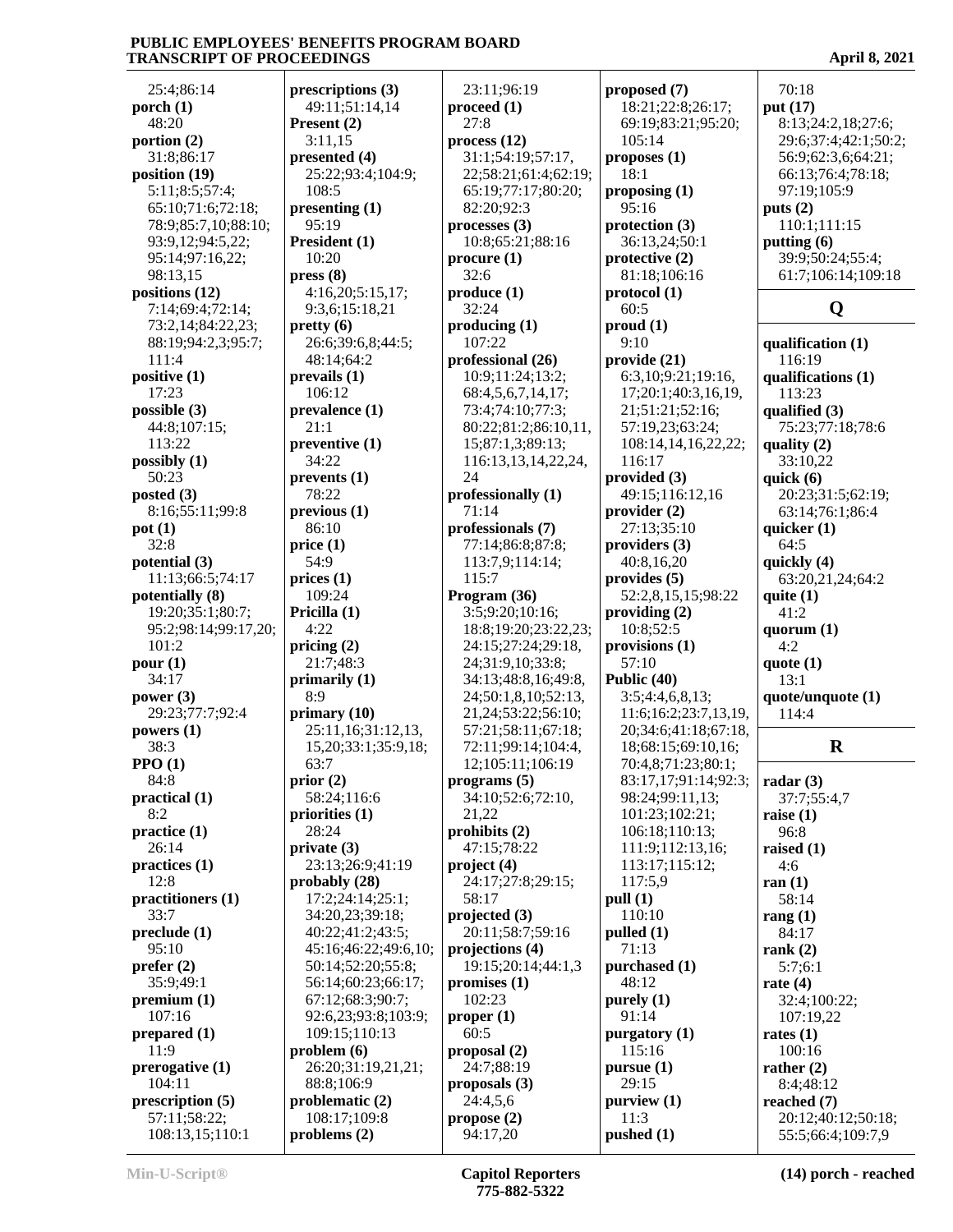**reaction (1)** 62:14 **read (11)** 34:16;68:3;76:21; 77:5;81:15;84:21; 90:6;96:22;99:18; 102:9;116:9 **reading (6)** 26:11;69:19;77:11; 78:6;85:4;114:24 **reads (2)** 22:2;97:11 **ready (2)** 57:2;98:19 **real (3)** 14:3;45:8;108:1 **realistic (2)** 20:20;44:7 **reality (2)** 31:14;56:7 **realize (1)** 22:12 **realized (1)** 24:14 **really (59)** 14:13,18;16:10; 18:7,19;19:7,18; 20:6;24:24;25:5,7, 14;27:16;29:21; 31:12,22;33:14; 36:14,21;39:7;41:7,7, 8;42:2,4;44:4;54:8; 57:17;58:10,16;60:3; 63:17;64:9;66:7; 68:24;75:9;85:6,8,9, 10;87:21;90:11; 91:15;92:14;95:15, 17;106:14;108:23; 109:3,5,21,23;110:4, 6;113:9,22;114:18; 115:18;116:7 **realm (1)** 29:5 **reason (7)** 23:10;51:8;65:2, 18;78:23;81:22; 109:17 **reasonable (3)** 40:7;56:16;93:12 **reasoning (4)** 62:7,17;64:10,13 **reassignment (1)** 41:8 **rebate (2)** 47:21;48:11 **rebates (3)** 48:7,9,10 **rebuilt (1)** 100:18 **recall (1)** 22:19 **receive (6)** 24:5;48:1;49:9;

 51:13;68:16,17 **received (4)** 44:13;70:3;107:2; 109:11 **receives (1)** 44:3 **receiving (1)** 49:5 **recently (1)** 26:5 **reception (2)** 70:3;96:19 **recognition (2)** 89:1,3 **recognize (1)** 110:20 **recognized (1)** 70:18 **recommend (3)** 7:14,17;93:5 **recommendations (7)** 8:4;14:17;71:16, 24;72:5;94:4;95:6 **recommended (1)** 94:6 **recommends (1)** 61:9 **reconcile (2)** 60:17;82:14 **record (88)** 4:19;5:4,15,17;7:3; 8:13,24;9:3,6;11:5; 13:14,21;15:5,16,18, 21,24;16:6;18:12; 19:12;21:24;22:7; 26:3;27:15;28:8,23; 29:11;31:11;32:22; 34:11;36:9;38:23; 39:1;41:13;43:12; 47:13;51:10;54:1,8; 55:2;56:17;58:13; 60:20;61:1;64:16; 65:6,12;66:21;67:1; 71:12;72:18;73:10; 74:19,22;78:12;79:2; 81:24;84:21;85:14; 86:4;87:11,15;89:16, 19,21;90:15;91:6; 92:18;93:3;94:1; 95:6,13;96:5,21; 98:21;102:7;103:4, 15;104:9;105:2; 106:23;107:24; 108:3,11;112:21,23; 115:10,23 **records (3)** 34:5;64:9,10 **rectify (1)** 15:1 **reduce (6)** 28:24;29:2;40:24; 41:2,16;58:6 **reducing (3)**

 26:5;40:23;75:23 **reference (1)** 42:21 **referenced (1)** 70:8 **referring (1)** 34:12 **reflecting (1)** 14:24 **refund (1)** 32:14 **regarding (11)** 5:2;7:13;11:4,5; 23:20;38:5;45:18; 46:20,21;57:17; 69:17 **Regardless (2)** 37:14;53:3 **Regents (7)** 11:18,24;12:20; 13:4,6;116:15,16 **Registered (1)** 13:20 **reinstate (1)** 27:3 **reiterate (1)** 61:1 **relate (2)** 6:4,8 **related (5)** 18:10;19:16;38:16; 57:10,24 **relates (1)** 68:9 **relating (3)** 38:1;40:2;108:13 **relatively (3)** 18:17;21:15;44:14 **relied (1)** 102:23 **re-look (2)** 42:3;46:7 **rely (1)** 19:12 **remain (2)** 75:5;95:9 **remains (1)** 61:4 **remedy (1)** 88:10 **remember (4)** 45:14;50:2,3;80:1 **remind (1)** 35:24 **reminder (1)** 4:5 **removal (1)** 58:1 **remove (6)** 8:21;11:9,13;19:1; 22:3;93:18 **removed (1)** 22:5

**removing (1)** 97:15 **renegotiation (1)** 11:16 **rep (1)** 77:7 **repeal (1)** 105:20 **replace (1)** 6:24 **replaced (1)** 96:4 **replacing (1)** 112:2 **report (1)** 108:10 **reporting (6)** 38:9;39:4,11; 109:24;110:1,4 **represent (13)** 8:2;14:17;70:12; 71:16;72:1,6;76:12; 91:18;97:3;102:10; 110:22;115:1,5 **representation (13)** 8:6;10:23;42:18; 66:23;67:3,5;82:1,5, 16;85:3;86:21;88:9; 113:24 **representations (1)** 67:11 **representative (18)** 10:21;73:15;77:1, 4;79:20;80:13,14; 81:1,3;83:21,22,23; 84:11;89:8,10;96:2; 107:12;117:1 **representatives (9)** 9:14,22,23;66:22; 77:24;80:8;90:4,7; 91:8 **representatives' (1)** 85:18 **represented (10)** 69:18;70:5;73:23, 24,24;74:2,5;84:12; 90:12,13 **representees (1)** 88:7 **representing (15)** 68:7,18,22;70:6,7; 77:21;80:8;88:14; 90:4,24;93:21;97:4; 102:8;110:21;113:4 **represents (9)** 6:9;69:24;73:16; 81:6;89:7,10;97:3,3; 113:13 **reps (1)** 89:13 **request (2)** 11:11;64:7 **requesting (1)**

 64:11 **require (5)** 7:18;8:3,19;23:21; 108:19 **required (7)** 24:3;54:10;57:23; 60:8;63:16;73:14; 94:5 **requirement (6)** 43:23;44:23;47:23; 48:17;66:2;77:23 **requirements (11)** 24:7;39:5,10,14; 40:6;41:10;44:11; 58:1;68:1;108:13; 110:1 **requires (4)** 39:24;40:1,7; 108:14 **requiring (1)** 47:15 **research (1)** 54:4 **reserves (1)** 26:24 **reside (2)** 71:18,19 **resolved (1)** 114:11 **resource (1)** 37:13 **respect (1)** 111:5 **responding (1)** 63:21 **response (1)** 63:23 **responsibility (1)** 105:19 **rest (2)** 56:12;98:4 **restricted (1)** 94:3 **restrictions (1)** 39:9 **result (2)** 101:21;109:5 **retail (11)** 48:1,5,5,12;49:1,4, 11,14;54:2,10,12 **retention (2)** 12:10,14 **retired (8)** 68:15,18;71:23; 72:1;76:4,5;91:7; 113:17 **retiree (7)** 14:15;76:19;90:6; 94:2;113:21;114:1,2 **retirees (23)** 4:23;5:1;18:1; 70:23;73:4,13;76:12, 19;80:9,10,15,16;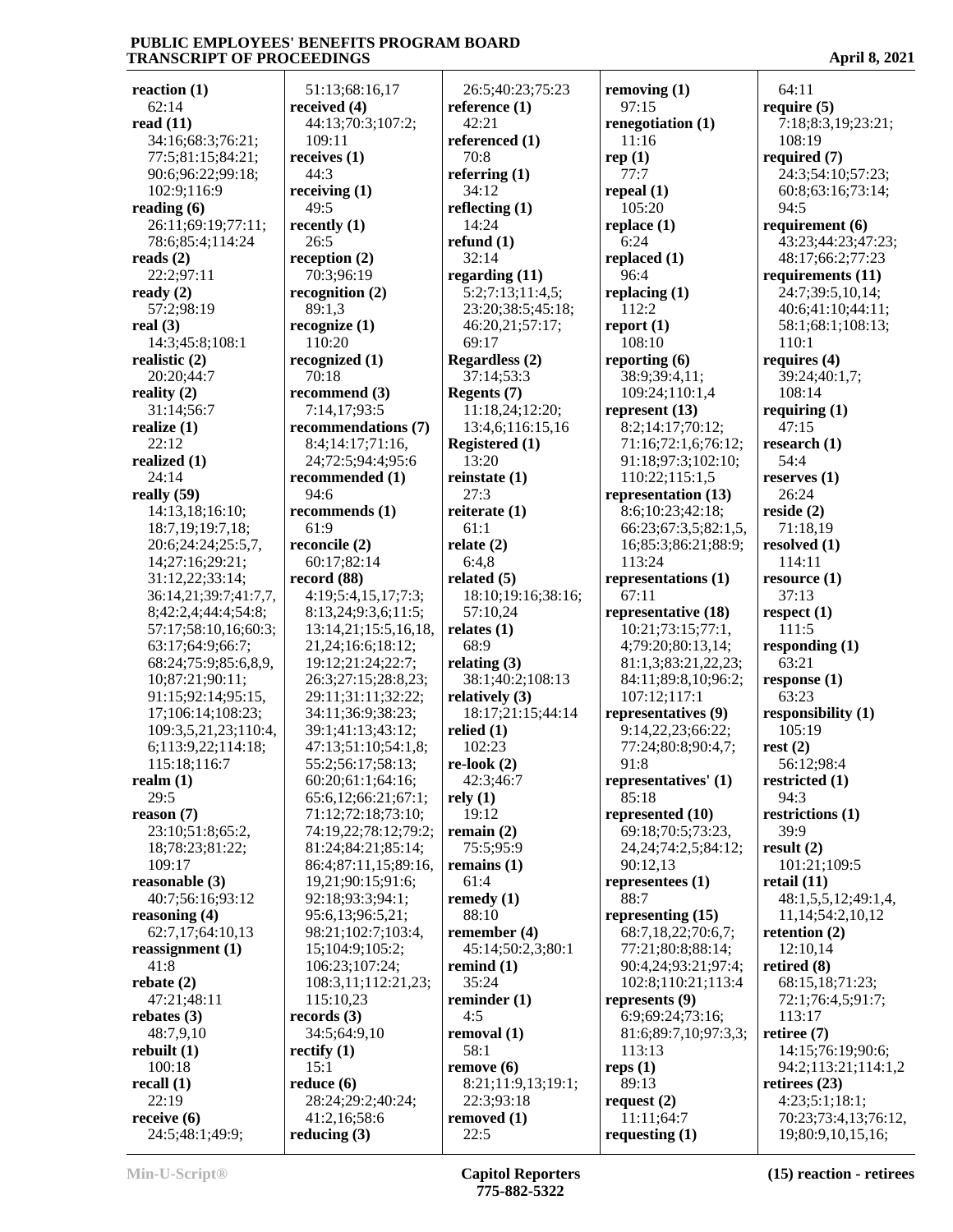| 88:18;90:4,11,12,16;  | 68:2;71:1,21;73:3,17, | 56:15                | 107:3                      | 19,21;27:13;31:14,   |
|-----------------------|-----------------------|----------------------|----------------------------|----------------------|
| 98:14;113:16,18,19;   | 20;75:13;77:13;79:4,  | save $(1)$           | Secondly (1)               | 20;32:16;33:21;      |
| 114:14;115:7          | 20,23;80:12,18;81:4;  | 15:10                | 48:7                       | 35:20;40:17,19,21;   |
| Retirement (1)        | 82:12;84:14;85:11,    | saved (1)            | section $(5)$              | 43:17,22;44:14,15,   |
| 67:19                 | 22;90:9;91:1,4;       | 56:3                 | 16:3;86:7;99:4;            | 22;45:11             |
| return $(2)$          | 92:21;93:23;94:8,8,   | savings (7)          | 114:5,6                    | serving $(2)$        |
| 7:19;24:4             | 10;96:7;97:23;100:9;  | 24:16;25:14;32:24;   | sections $(1)$             | 10:5;114:9           |
|                       |                       |                      |                            |                      |
| revamp $(1)$          | 102:22;105:18;        | 33:11,13;50:6,9      | 19:19                      | session $(11)$       |
| 109:5                 | 106:5;113:17;114:12   | Sav-on $(5)$         | sector $(1)$               | 5:24;22:21;25:23;    |
| review $(1)$          | rights $(1)$          | 49:24;50:8;52:13,    | 23:14                      | 26:18;36:16,20;37:8; |
| 8:15                  | 8:8                   | 24;53:1              | secure $(1)$               | 73:22;103:5,7;108:9  |
| reviewed (1)          | risen $(2)$           | saw $(3)$            | 40:8                       | set $(4)$            |
| 58:4                  | 43:16,17              | 59:17;108:18;        | secured $(1)$              | 7:21;11:15,22;71:3   |
| reviewing (2)         | rising $(1)$          | 109:8                | 12:7                       | sets $(1)$           |
| 5:3;88:6              | 46:2                  | Sawyer (2)           | seeing $(3)$               | 106:2                |
|                       |                       | 34:6;35:10           | 27:11;49:22;54:22          |                      |
| reviews $(1)$         | risk(3)               |                      |                            | setting $(1)$        |
| 64:18                 | 72:10,20;73:5         | saying $(10)$        | seek $(4)$                 | 27:17                |
| revises $(1)$         | ROI(1)                | 27:11;32:9;36:5;     | 25:16;34:22;77:18;         | seven $(7)$          |
| 67:17                 | 24:7                  | 61:19;71:3;79:15;    | 78:5                       | 25:21;29:4;73:22;    |
| RFPs(1)               | role(1)               | 90:6;95:18;96:8;     | seeking $(1)$              | 74:3;82:8,22;90:5    |
| 12:6                  | 106:5                 | 103:17               | 60:18                      | several $(5)$        |
| $\text{RFQ}(1)$       | roll(1)               | SB (30)              | seem $(3)$                 | 35:18;40:12;50:14;   |
| 24:2                  | 3:6                   | 5:4,8,11,22;7:23,    | 101:6,24;102:12            | 90:3;107:22          |
| <b>Rich (106)</b>     | room $(1)$            | 24;8:2,7,14,18;9:11; | seemed (1)                 | shall $(3)$          |
|                       | 53:8                  |                      | 113:1                      |                      |
| 8:12;16:6,7,19,24;    |                       | 10:22;12:24,24;15:1, |                            | 18:23;26:16;29:12    |
| 17:7;18:14;19:5,11,   | rough $(1)$           | 12;30:22,22;36:19;   | seems $(8)$                | share $(2)$          |
| 12;21:4;22:7,7;23:3,  | 74:4                  | 37:21,24;39:24;      | 29:5;46:6,11,11;           | 92:10;112:10         |
| 15;26:12;27:15,15;    | RPEN(4)               | 73:21;77:3;80:21;    | 70:4;88:7,19;115:15        | shared $(2)$         |
| 28:8,8,16;29:11,11;   | 76:6;113:18,20;       | 88:15;105:20;        | segment $(1)$              | 19:24;20:2           |
| 31:5,7,11,11;32:22,   | 115:7                 | 108:12;109:20;116:6  | 115:13                     | shifts $(1)$         |
| 22;34:11,11;35:15;    | ruining $(1)$         | scattered $(2)$      | self-funded (4)            | 68:24                |
| 36:9,9;37:3,6,18;     | 84:5                  | 34:1;35:3            | 18:21;22:13,18,20          | short $(4)$          |
| 39:1,1,23;41:12,12,   | rule $(1)$            | scenario (4)         | senate $(10)$              | 28:15;77:12;90:2;    |
|                       |                       |                      |                            |                      |
| 24;43:12,12;45:10,    | 96:3                  | 12:3;59:8,10;62:8    | 11:4,5;14:2;17:12;         | 93:10                |
| 13;46:19;47:12,12;    | rules $(3)$           | schedule (1)         | 47:14;57:10;65:13;         | short-sided (1)      |
| 51:10,10;54:1,8,8,18; | 58:20;59:19;87:6      | 37:4                 | 67:17,17;98:22             | 88:19                |
| 55:2,2;56:17,17;57:4, | run(1)                | scheduled (7)        | Senator (4)                | shows $(2)$          |
| 8;59:21,24;60:12,20,  | 27:19                 | 22:23,23;66:13,17;   | 50:18;51:7;109:7,          | 90:16;114:24         |
| 20;65:12,12;66:20;    | running $(1)$         | 103:5,6;109:13       | 10                         | shunned $(1)$        |
| 67:1,1,16;71:2,12,12, | 14:9                  | scheme $(1)$         | send $(5)$                 | 70:17                |
| 22;72:19;73:18;       |                       | 44:15                | 33:2;48:23;56:20,          | shunted $(1)$        |
| 74:21,22,22;75:4;     | S                     | school $(2)$         | 21;83:11                   | 70:17                |
|                       |                       |                      |                            |                      |
| 76:10,16;88:23;       |                       | 12:8;29:6            | sense $(6)$                | sick $(1)$           |
| 95:13,13;98:19,20;    | safe $(1)$            | script $(1)$         | 24:19;37:10;52:14;         | 62:15                |
| 102:8,15;103:4,4,20;  | 39:17                 | 62:3                 | 53:18;93:14,16             | side $(5)$           |
| 104:2,5,21;107:21;    | safety $(1)$          | Scripts $(11)$       | sensitive $(1)$            | 39:17;43:7;57:21;    |
| 108:10,11,11;111:8,   | 10:7                  | 19:16;47:19;48:15,   | 89:4                       | 63:2;70:18           |
| 11;112:8,9            | sake $(1)$            | 23;49:15;53:21;      | sent $(3)$                 | signed $(1)$         |
| Rich's $(3)$          | 62:20                 | 56:19;60:22;61:19;   | 56:22,22,23                | 59:15                |
| 55:16;70:21;          | salaried (3)          | 63:20,23             | separate $(2)$             | significant (22)     |
| 107:18                | 87:2,3,10             | se $(1)$             | 65:17;66:24                | 12:23;13:24;25:20;   |
| ride $(1)$            | salaries $(1)$        | 18:8                 | seriously $(1)$            | 27:22;33:17;35:6,20; |
|                       |                       |                      | 14:19                      | 44:6;47:21;48:2,8;   |
| 108:9                 | 104:4                 | seat $(2)$           |                            |                      |
| right $(69)$          | salient $(1)$         | 95:3,10              | serve $(5)$                | 53:2;55:5;67:22;     |
| 4:4;12:19;16:6,23;    | 17:6                  | seats $(4)$          | 12:4;81:17;86:18,          | 99:12,13;100:2,22;   |
| 19:3,22;21:3;22:19;   | same (10)             | 70:22;71:4;95:2;     | 21;89:15                   | 101:13;103:9,21;     |
| 23:16;24:15;26:12,    | 42:17;43:9;62:19;     | 98:14                | service $(7)$              | 109:18               |
| 23;28:14,17;34:13;    | 77:9;78:11;90:13;     | second $(5)$         | 13:12;27:12;32:10;         | significantly $(1)$  |
| 37:20;39:23;43:6,20;  | 94:17;98:21;113:10,   | 14:11;30:19;81:13;   | 43:8;69:22;72:4;           | 113:18               |
| 45:24;47:6,9,18;      | 16                    | 94:10;112:13         | 111:24                     | signify $(2)$        |
| 49:4;54:10;55:24;     | sat(1)                | seconded $(3)$       | services (26)              | 36:4;96:8            |
| 56:2,7;61:5,10;62:6,  | 17:21                 | 31:3;36:3;94:12      | 6:3;18:16;20:15,           | silence (1)          |
|                       |                       |                      |                            |                      |
| 16;63:12;64:4;67:16;  | satisfy $(1)$         | secondhand (1)       | 15, 19, 20; 21: 8, 14, 18, | 57:6                 |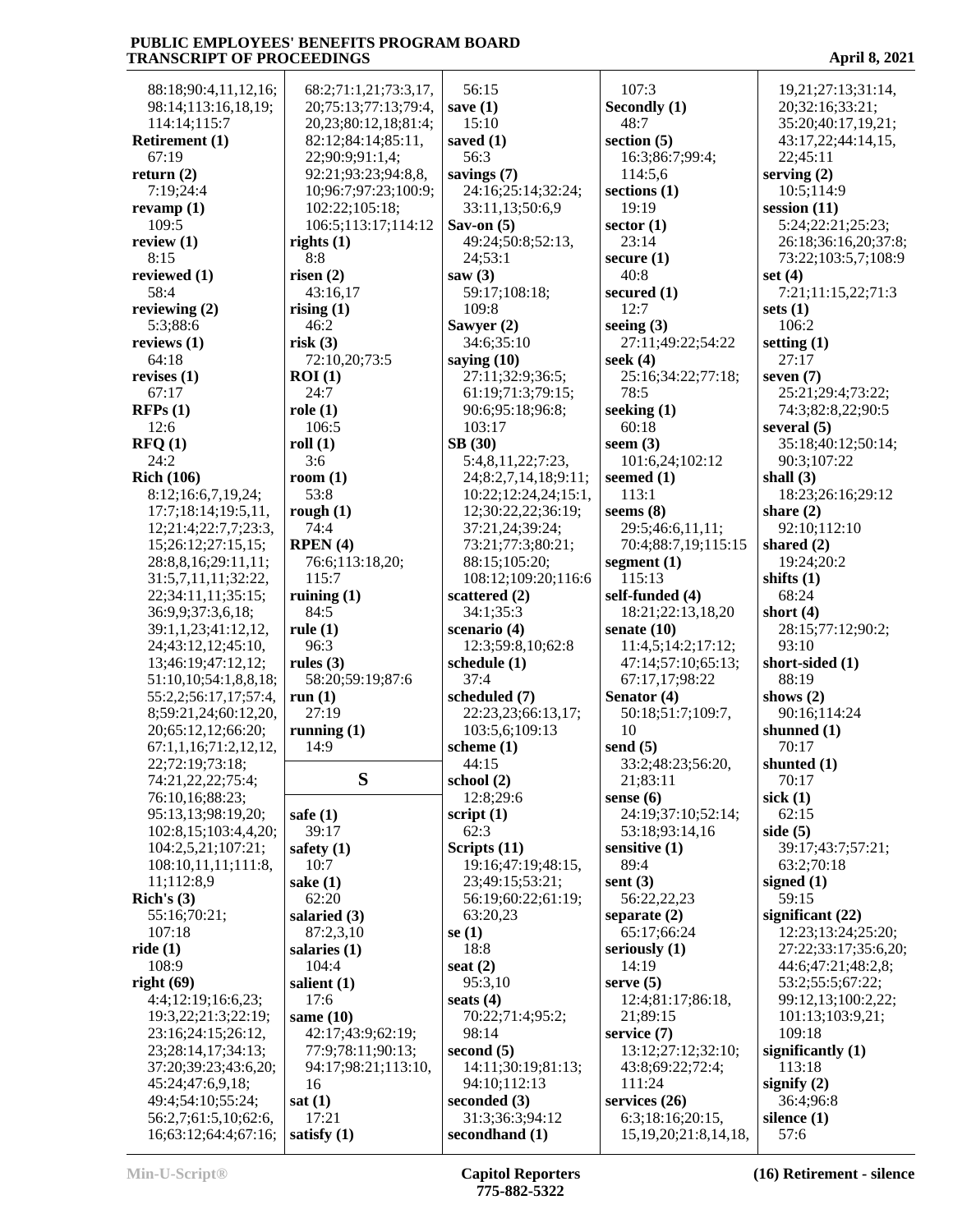| similar(5)            | 19:15,21,21;90:16;         | 24;112:21;115:10,22   | 87:24                      | 9:8                    |
|-----------------------|----------------------------|-----------------------|----------------------------|------------------------|
| 8:9;24:20;32:9;       | 115:18                     | spend $(4)$           | starters $(1)$             | $S-t-e-p-h-a-n-i-e(1)$ |
| 68:16;102:20          | somewhere (3)              | 45:11,20;46:1;        | 71:7                       | 9:9                    |
| similarly $(1)$       | 25:12,13;43:10             | 82:23                 | starts $(2)$               | steps $(2)$            |
| 102:10                | soon $(2)$                 | spending $(2)$        | 26:8;98:21                 | 59:6;61:14             |
| simple $(2)$          | 17:13;112:8                | 7:11;46:8             | state $(76)$               | stick $(2)$            |
| 46:10;113:22          |                            |                       | 4:19;5:14,17,21;           | 30:6;49:6              |
|                       | Sorry $(23)$               | spends $(1)$<br>25:12 |                            |                        |
| simply $(1)$          | 7:6;28:3;30:12;            |                       | 6:1,5,10,23;7:3,12;        | still $(16)$           |
| 6:16                  | 36:2;45:4,4;61:1;          | Spinelli (2)          | 8:8,24;9:3,6,10;10:6,      | 22:22;35:4;41:18;      |
| single $(6)$          | 69:7;71:10;73:10;          | 44:18:45:4            | 18;11:5,24;12:1,18;        | 42:4;52:15;53:4,8;     |
| 16:8,13;70:13,14;     | 76:2,14;82:12;84:19;       | spoilage $(2)$        | 13:1,14,24;14:10,15,       | 58:5;78:17;82:21,23;   |
| 83:24,24              | 88:7;92:11;96:18;          | 55:23;56:4            | 17; 15: 5, 15, 18, 21, 23; | 84:4;95:6,9;105:3;     |
| singling $(1)$        | 97:24;98:17,20;            | spoke $(1)$           | 23:11;25:3,4,19,19;        | 112:6                  |
| 14:20                 | 104:24;107:23;116:2        | 15:11                 | 37:12;38:7;68:18,23;       | stint $(1)$            |
| $s$ it $(2)$          | sort $(3)$                 | sponsor $(6)$         | 69:22;72:4,6,8;74:1,       | 58:17                  |
| 48:20;53:21           | 29:15;30:1;96:3            | 22:12;32:18,19;       | 5, 12; 77: 1; 80: 15, 17;  | stop $(12)$            |
| site $(1)$            | sound $(2)$                | 55:6;93:17;109:10     | 81:3;82:20;87:5,6,16,      | 18:9;19:2;26:1;        |
| 9:14                  | 19:3;92:10                 | sponsors $(1)$        | 23;88:11;89:11;            | 37:1;38:19;41:4;       |
| sits(1)               | sounds $(3)$               | 105:22                | 98:23,23;101:19;           | 51:3;66:11,18;69:10;   |
| 111:2                 | 22:9;50:20;57:3            | spot $(1)$            | 106:24;107:1,6;            | 84:14;92:22            |
| sitting $(2)$         | south $(1)$                | 37:5                  | 109:22,23;112:20;          | story $(1)$            |
|                       |                            |                       |                            |                        |
| 24:22;95:10           | 73:4                       | spots $(2)$           | 114:14;115:6,10,22;        | 84:6                   |
| situation (10)        | Southern (3)               | 114:1,2               | 116:13,13,22,24            | straight $(1)$         |
| 20:2,12;24:6,19;      | 10:20;48:18;71:19          | stability $(1)$       | state-classified (1)       | 3:3                    |
| 26:5;33:5,23;46:21;   | speak $(9)$                | 12:17                 | 8:10                       | stretch $(1)$          |
| 95:19;102:20          | 5:2;6:14;7:15;             | staff $(22)$          | stated $(1)$               | 37:15                  |
| situations $(1)$      | 55:16;60:22;77:9;          | 3:6;4:11;13:5;        | 80:2                       | stronger $(1)$         |
| 28:18                 | 80:12,14;115:18            | 19:19;27:21,23;28:6,  | state's $(1)$              | 8:5                    |
| six(21)               | <b>SPEAKER (16)</b>        | 10,15,19;39:15;       | 106:6                      | strongly $(1)$         |
| 4:16,20;5:15,18;      | 4:12,24;5:13;7:2;          | 74:10;75:16,17;83:7;  | statewide (1)              | 8:11                   |
| 9:4,7;15:19,22;       | 8:23;10:17;13:13,18;       | 90:22;99:24;100:3,    | 7:8                        | struggles $(1)$        |
| 42:14;43:7;69:4;      | 15:4,14;112:15;            | 11;103:24;107:21;     | stating $(1)$              | 107:18                 |
| 73:13;78:1;80:2;      | 115:9,17,21;116:1;         | 115:14                | 103:6                      | struggling $(1)$       |
| 82:9;84:3;88:6;       | 117:8                      | staffing $(5)$        | statistical (2)            | 33:12                  |
| 90:20;95:2;98:2,2     | speaks $(1)$               | 27:19;33:16;99:15;    | 42:23,23                   | students $(1)$         |
| skip $(1)$            | 59:2                       | 100:6,10              | statute $(7)$              | 7:10                   |
| 17:2                  | special $(1)$              |                       | 8:8;27:6;69:19;            | studied $(1)$          |
|                       |                            | stage $(6)$           |                            |                        |
| skipped (1)           | 18:3                       | 35:1;58:3,18,19;      | 80:3,23;106:12,12          | 79:17                  |
| 110:9                 | specialists $(1)$          | 60:15;62:2            | statutes $(1)$             | stuff $(3)$            |
| slight $(1)$          | 31:18                      | stakeholder (1)       | 67:11                      | 16:22;17:2;36:18       |
| 35:19                 | specialize (2)             | 10:14                 | statutorily (1)            | subject $(7)$          |
| slowly $(17)$         | 27:17,17                   | stakeholders (1)      | 67:4                       | 13:2;18:2;34:15;       |
| 4:19;5:14,17;8:24;    | specializing $(1)$         | 109:11                | statutory $(4)$            | 45:19;60:21;105:9,     |
| 9:3,6;10:18;13:14;    | 31:13                      | stance $(3)$          | 71:3;77:2;106:2,8          | 21                     |
| 15:5, 15, 18, 21, 23; | specialty (22)             | 37:19,24;103:18       | staunchly (7)              | submit $(1)$           |
| 89:1;112:20;115:10,   | 31:16,22;47:19,19,         | stand $(1)$           | 29:9;30:6,10,11,18,        | 97:1                   |
| 22                    | 20, 24; 48: 1, 10, 13, 13, | 90:17                 | 22;36:2                    | submitted (9)          |
| solicitation (4)      | 17;49:5,9;54:3,5;          | stand-alone (2)       | stay $(9)$                 | 8:3;14:22;24:7;        |
| 24:2,3,13;28:17       | 56:3;63:1,7;108:23;        | 7:19;11:1             | 14:6;62:11;86:1;           | 68:6,13,17,21;73:15;   |
| solicitations (1)     | 109:1,3,4                  | standard $(1)$        | 90:23;92:6,16,18;          | 93:19                  |
| 37:7                  | specific $(3)$             | 39:5                  | 94:16,20                   | subsequent (1)         |
| solve $(1)$           |                            |                       |                            | 55:19                  |
|                       | 26:7;77:1;101:18           | standing $(1)$        | steadily $(1)$             |                        |
| 31:19                 | specifically (5)           | 33:15                 | 46:2                       | subsidies $(3)$        |
| solving $(1)$         | 19:18;20:12;53:11;         | stands $(1)$          | steer $(2)$                | 106:24;107:1,5         |
| 31:23                 | 78:24;99:4                 | 81:1                  | 33:10,20                   | subsidization (1)      |
| somebody $(3)$        | spectrum (1)               | star $(8)$            | steerage (1)               | 107:16                 |
| 74:6;77:8;95:10       | 84:1                       | 4:16,20;5:15,18;      | 33:6                       | subsidy $(2)$          |
| someone $(5)$         | speculate $(1)$            | 9:4,7;15:19,22        | step $(18)$                | 105:23;107:7           |
| 6:13;21:5;27:22;      | 85:17                      | start $(7)$           | 57:24;58:1,3,19;           | substandard (1)        |
| 80:1;102:21           | spell $(17)$               | 19:18;24:9;26:9;      | 59:1,18;60:6,13,19;        | 12:12                  |
| someone's (1)         | 4:19;5:14,17;7:3;          | 39:9;71:2;104:17;     | 61:3,7,13;62:3,4;          | substandards (1)       |
| 88:10                 | 8:24;9:3,6;10:18;          | 114:4                 | 64:12,19;65:3;71:10        | 12:15                  |
| sometimes (5)         | 13:14;15:5,15,18,21,       | started $(1)$         | Stephanie (1)              | substantial (3)        |
|                       |                            |                       |                            |                        |

**Min-U-Script® Capitol Reporters 775-882-5322**

**(17) similar - substantial**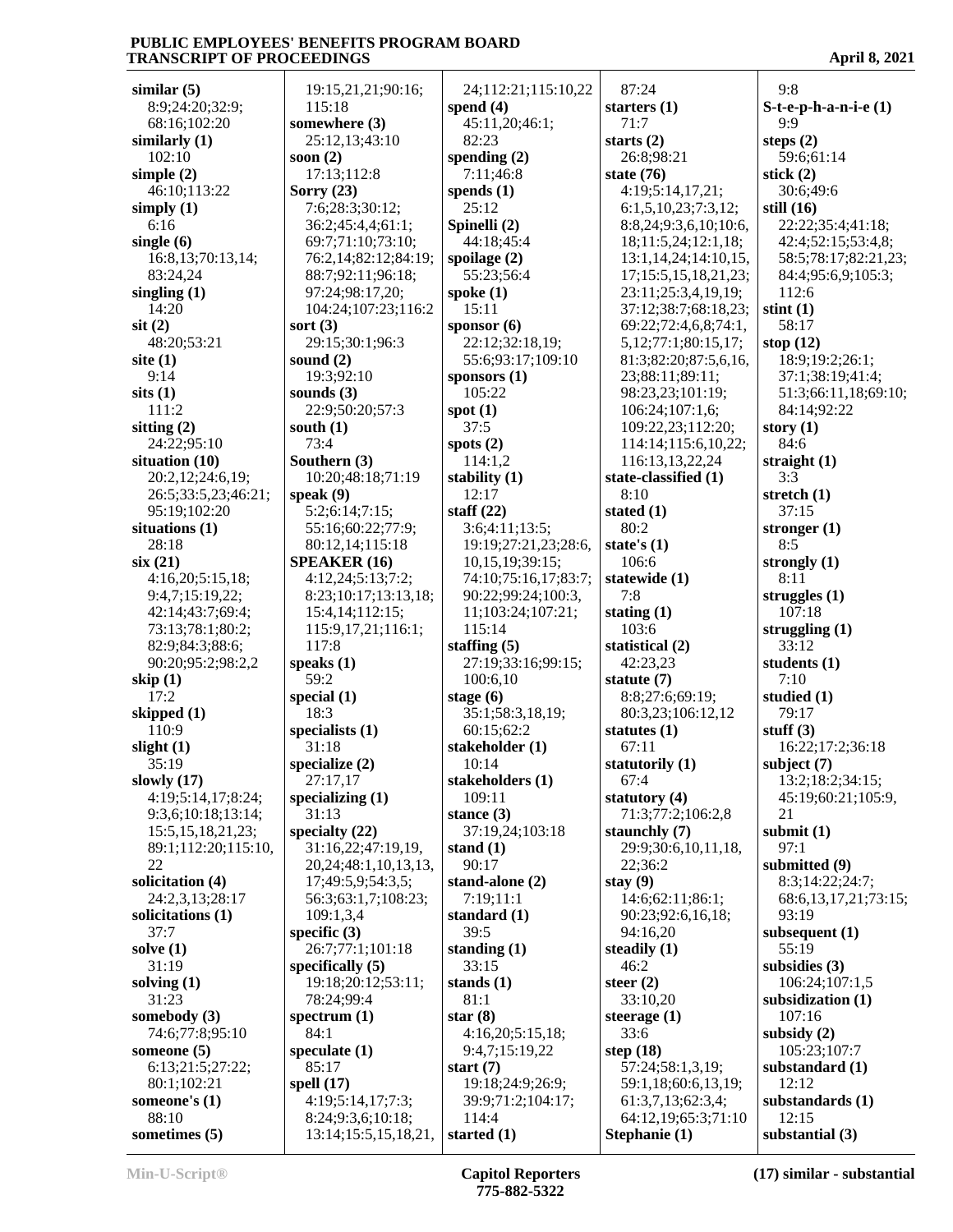72:9,20;73:5 **succeed (2)** 7:10;81:8 **suffer (1)** 42:15 **suggest (3)** 93:16,17,20 **suggested (1)** 94:11 **suggesting (2)** 88:22;94:24 **suggestion (2)** 86:1;88:21 **suggestions (1)** 14:22 **summer (1)** 55:24 **summers (1)** 48:19 **super (2)** 35:20;79:3 **supervisor (1)** 87:19 **supplemental (3)** 12:4;18:1,7 **support (16)** 5:4,11,22;7:23;8:5, 11;9:11,12;10:13,22; 14:2;15:12;34:19,20, 21;85:9 **supported (1)** 10:9 **supporting (3)** 70:14,15;85:10 **tec supportive (1)** 90:11 **supposed (2)** 14:15;36:18 **suppression (2)** 27:1;45:23 **sure (12)** 17:19;55:3;63:11; 67:3;78:10;85:15; 86:5,24;104:21; 108:10;115:1;117:5 **surely (1)** 89:1 **surface (1)** 42:10 **surgeries (1)** 45:6 **surgery (1)** 46:10 **surrounding (1)** 57:18 **switch (2)** 49:4,7 **system (24)** 12:12,21;13:3,6; 14:24;38:8;65:15,17, 20;66:3,8,22;67:6,7, 8,9,19;71:14,17;86:9; 87:5,20;100:13,18 **tes** 

| systems $(3)$                          | 5:5;55:20;95:15,                          |
|----------------------------------------|-------------------------------------------|
| 65:17;66:8;100:14                      | 19;103:12;116:7                           |
| Т                                      | thanks $(3)$<br>13:11;23:4;58:12          |
|                                        | theirs $(1)$                              |
| table(1)                               | 107:7                                     |
| 107:19                                 | theoretically (1)                         |
| $tables (1)$                           | 71:8                                      |
| 107:22<br>talk (8)                     | therapy $(20)$<br>40:6;41:1,6;57:24;      |
| 37:22;55:6;58:10;                      | 58:1,19;59:19;60:6,                       |
| 60:17;68:10;76:14;                     | 13, 19; 61: 3, 7, 13; 62: 3,              |
| 77:3;79:14                             | 4, 12, 22; 64: 12, 19;                    |
| talked (6)                             | 65:3                                      |
| 39:24;41:6;52:21;<br>102:16,17;103:1   | thinking $(6)$<br>32:6,20;56:15;          |
| talking (6)                            | 61:9;83:16;105:23                         |
| 43:6;47:7;60:15;                       | thinly $(1)$                              |
| 77:3;78:11;93:8                        | 37:15                                     |
| talks(1)                               | third $(4)$                               |
| 116:11                                 | 19:13;44:20;56:11;<br>64:22               |
| tasks (1)<br>13:2                      | though $(6)$                              |
| <b>Taxation (2)</b>                    | 14:3;35:17;40:22;                         |
| 70:12;74:8                             | 43:9;74:17;75:4                           |
| teaching (1)                           | thought $(5)$                             |
| 87:8                                   | 82:13;83:13;85:4;                         |
| team $(1)$<br>106:7                    | 102:21;108:19<br>thoughts $(3)$           |
| tease $(1)$                            | 90:1;92:8;108:8                           |
| 30:12                                  | thousand $(2)$                            |
| technical (1)                          | 51:18;52:8                                |
| 66:2                                   | thousands (5)                             |
| technically (1)                        | 6:9,14,22;115:1,1                         |
| 76:17<br>telephone (1)                 | threatened (1)<br>112:6                   |
| 4:16                                   | three $(19)$                              |
| telling $(1)$                          | 4:10,17;8:14;9:16;                        |
| 81:11                                  | 17:8;19:22;24:5,12;                       |
| tells(2)                               | 35:3;45:5,8;58:3,18;<br>60:15;62:2;97:24; |
| 56:7;66:17<br>ten(9)                   | 98:1,2;112:19                             |
| 66:13;68:21;69:4;                      | throughout (1)                            |
| 70:5;71:3;73:2;91:3;                   | 99:22                                     |
| 99:20;114:7                            | thumb $(1)$                               |
| $ten$ -member $(1)$                    | 96:3                                      |
| 89:17<br>term(6)                       | THURSDAY (1)<br>3:1                       |
| 75:6;81:17;82:7,                       | thus $(1)$                                |
| 15;89:15;114:4                         | 13:2                                      |
| terminology <sub>(1)</sub>             | tie $(1)$                                 |
| 76:23                                  | 27:2                                      |
| terms(9)                               | Tim(17)                                   |
| 26:5;38:11;75:21;<br>81:21;83:2;105:8; | 3:20;23:2;34:3;<br>66:20;69:14;74:19;     |
| 113:24;114:3,9                         | 78:19;79:24;81:23;                        |
| test $(2)$                             | 88:5;89:16;93:3,24;                       |
| 19:9,10                                | 95:5;104:7;106:22;                        |
| testified (2)                          | 108:2                                     |
| 29:20;99:11                            |                                           |
|                                        | times $(4)$                               |
| testify $(2)$<br>95:14;99:10           | 62:1,13;63:17,20<br>$t$ iming $(2)$       |

**timing-wise (1)** 100:2 **tirelessly (1)** 5:24 **today (20)** 4:23;5:3,10;7:13; 20:15;21:8;28:9; 49:18,18;50:12; 54:13;58:1;65:24; 68:11;69:3,5;72:1; 78:23;87:24;116:5 **together (3)** 20:13;42:2;64:21 **told (1)** 42:13 **Tom (9)** 3:24;21:24;26:2; 28:2,3,22;84:20; 90:23;96:21 **tomorrow (6)** 25:23,24;26:18; 103:7,7;108:10 **took (3)** 37:23;49:12;90:17 **top (4)** 6:5;43:4;50:16; 54:15 **total (3)** 45:20;74:3;107:16 **totalling (1)** 8:14 **totally (2)** 27:13;78:6 **touch (5)** 17:8,14;36:10; 37:21;109:20 **touchy (1)** 34:15 **tough (1)** 60:3 **toward (1)** 53:6 **towards (4)** 52:10;53:5,17; 111:15 **TPA (2)** 19:21,23 **track (1)** 100:14 **tracking (1)** 5:3 **traction (2)** 66:16;109:13 **traditional (1)** 63:3 **traditionally (1)** 63:22 **training (1)** 12:17 **transferring (1)** 32:8 **transgender (1)** 45:6

**transition (2)** 27:12;44:13 **transitioned (1)** 106:18 **transitioning (1)** 65:19 **transparency (2)** 38:12;109:22 **treat (1)** 90:14 **treatment (4)** 40:2;42:12;57:11; 61:8 **treatments (2)** 23:8;44:16 **trees (1)** 56:8 **tremendous (1)** 111:5 **tried (2)** 59:5;64:13 **trouble (1)** 98:1 **true (3)** 75:3;95:9;98:16 **try (8)** 31:16;42:7;44:7; 60:13;81:7;90:2; 92:14;115:4 **trying (8)** 25:14;32:15;42:7; 45:14;81:20;82:19; 106:14,20 **turn (5)** 4:11;17:5;29:13; 54:24;112:13 **turned (3)** 39:16;64:2;114:17 **two (36)** 24:11;50:5;65:17; 66:8,22;68:1,4,5,14, 20;69:21;70:5,22,23; 71:13,22;72:3,14,19; 73:4,4,4,7;75:24; 82:22;84:21;86:7,7; 90:4,21;92:6;97:24; 98:1;114:1,2,17 **twofold (1)** 80:19 **type (4)** 18:19;24:16;33:5; 104:15 **typically (3)** 34:9;51:14;53:14 **U ultimate (1)** 80:4 **ultimately (3)** 10:15;61:18,21 **unable (1)** 6:19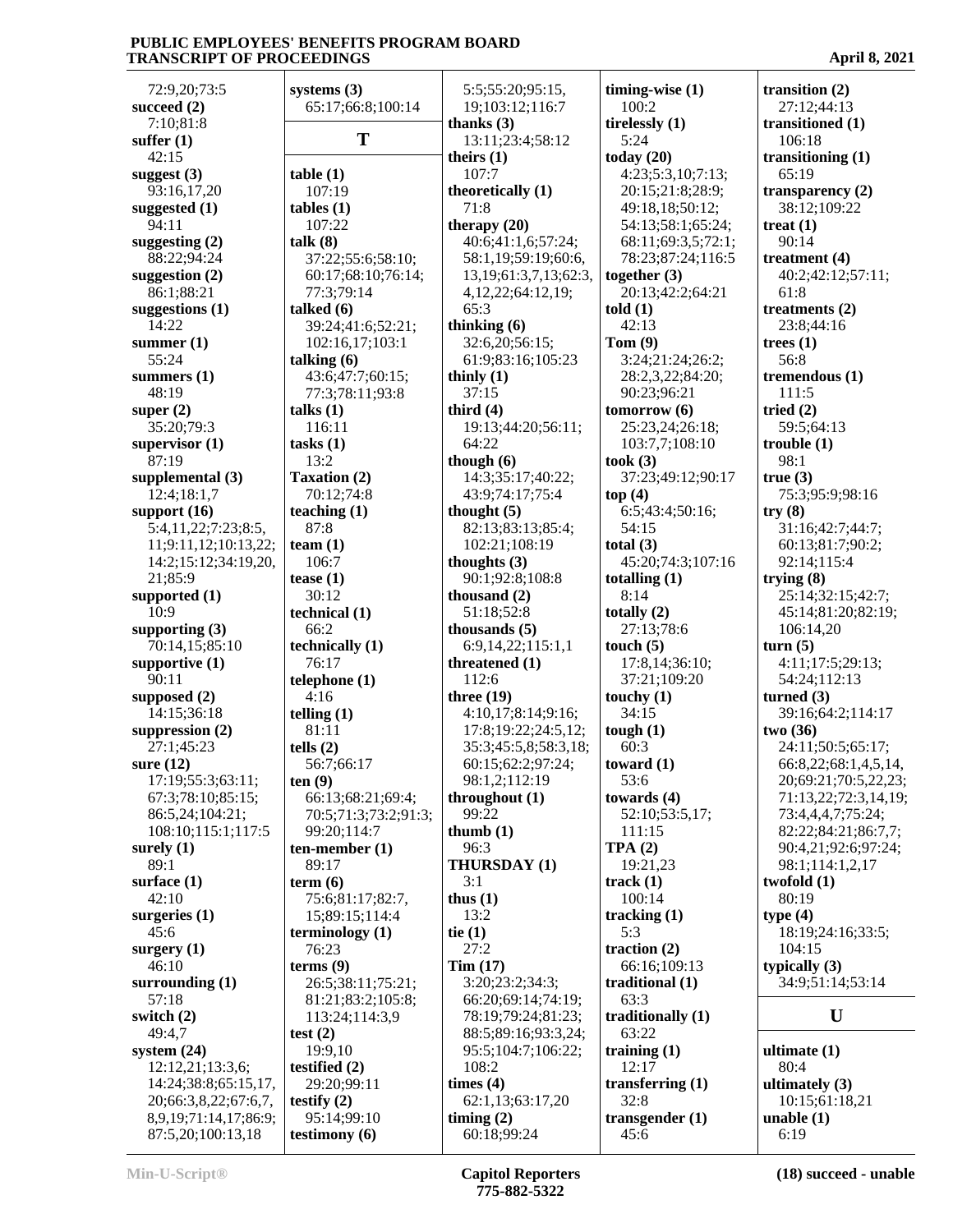|  | April 8, 2021 |
|--|---------------|
|  |               |

| unanimously $(2)$        | 74:6                 | 84:7                 | view $(2)$                             | what's $(7)$             |
|--------------------------|----------------------|----------------------|----------------------------------------|--------------------------|
| 36:6,8                   | UNR $(2)$            | utilized $(1)$       | 17:6;80:21                             | 6:7;42:7;47:1;           |
| uncertain $(1)$          | 11:20;12:8           | 100:23               | virtue $(1)$                           | 54:6;81:19;85:13;        |
| 7:19                     | unsolicited (1)      | utilizing $(1)$      | 71:5                                   | 89:8                     |
| unclassified (1)         | 65:14                | 21:21                | voice $(3)$                            | whatsoever $(3)$         |
| 80:22                    | unstable $(1)$       |                      | 40:6:41:1,6                            | 11:7;12:23;14:12         |
| under $(35)$             | 79:13                | $\mathbf{V}$         | $\mathbf{vote}\left(\mathbf{6}\right)$ | whereas $(2)$            |
| 4:6,8;13:3;18:16;        | up (44)              |                      | 5:11;36:6;96:17;                       | 77:2;79:20               |
| 21:19;22:1;40:7;         | 3:3;4:17;7:15;       | vacancies $(1)$      | 97:7,10,12                             | whereby $(1)$            |
| 41:8,10;42:24;43:21;     | 11:22;17:19;19:5;    | 114:20               | voted $(6)$                            | 56:10                    |
| 46:9;50:8;64:12;         | 20:7;24:11,13;27:18; | vague $(2)$          | 90:16;96:18;97:14;                     | wherever $(1)$           |
| 66:23;71:4;72:18;        | 30:16;33:15;36:12,   | 26:21;27:6           | 98:4,5;103:7                           | 56:21                    |
| 73:1,20;74:9,9,13,13;    | 21;37:8;45:13,14,16, | valid $(1)$          | voting $(1)$                           | whole $(1)$              |
| 76:8,9,17,24;80:18;      | 21;46:10,22;49:2;    | 114:23               | 96:23                                  | 30:14                    |
| 87:6,17;95:8;105:7,      | 51:22;57:19;62:4;    | valuable (1)         |                                        | who's $(1)$              |
| 17;106:10;114:6          | 65:16;66:5;71:13;    | 37:13                | W                                      | 100:14                   |
| Understood (1)           | 76:5;77:9;79:7;      | value $(2)$          |                                        | widely $(1)$             |
| 80:23                    | 87:17;89:23;95:18,   | 14:3;111:1           | wage $(1)$                             | 43:13                    |
| unfortunately $(1)$      | 24;100:8;102:12;     | variable $(1)$       | 88:10                                  | willing $(1)$            |
| 96:1                     | 103:9,12;106:2;      | 102:23               | wait $(3)$                             | 52:16                    |
| Unger $(3)$              | 112:24;114:16,22;    | variation (1)        | 31:18;64:6;108:5                       | winning $(1)$            |
| 10:17,19,19              | 116:8                | 100:5                | waiting $(2)$                          | 24:8                     |
| $U-n-g-e-r(1)$           | update $(4)$         | variations (1)       | 17:12;22:22                            | wise $(1)$               |
| 10:19                    | 16:22;17:13;40:3;    | 100:16               | walk $(1)$                             | 99:15                    |
| unhappy $(1)$            | 54:22                | various $(2)$        | 24:23                                  | wisely $(1)$             |
| 48:17                    | upon $(6)$           | 8:3;110:20           | wants $(8)$                            | 114:16                   |
| <b>UNIDENTIFIED (17)</b> | 14:16;30:15,18;      | vast $(1)$           | 68:12;74:11;82:1;                      | wish $(4)$               |
| 4:12,24;5:13;7:2;        | 71:15,23;72:4        | 10:14                | 87:22;89:14;90:9;                      | 8:5;11:5;92:8;           |
|                          | UPS(1)               |                      |                                        | 116:6                    |
| 8:23;10:17;13:13,18;     | 92:22                | Vegas $(3)$          | 92:9;111:22                            |                          |
| 15:4,14;103:22;          |                      | 25:8,9;56:4          | watch $(1)$                            | within $(5)$             |
| 112:15;115:9,17,21;      | uptick $(1)$         | vendor $(3)$         | 22:24                                  | 32:24;38:12,12;          |
| 116:1;117:8              | 35:19                | 24:8;27:16;66:5      | watching $(2)$                         | 63:19;99:16              |
| Union $(9)$              | Urban $(12)$         | vendors (6)          | 25:24;91:20                            | without $(4)$            |
| 73:24;74:17;82:1,        | 3:22,23;71:20;       | 19:12,24;39:7;       | wave $(1)$                             | 10:23;11:19;13:8;        |
| 2,2,4;85:3;97:16;        | 78:12,12,20;81:14;   | 40:24;100:21,21      | 36:5                                   | 62:22                    |
| 106:7                    | 92:17,17;96:13,14;   | Verducci (30)        | way (34)                               | women $(2)$              |
| unit $(7)$               | 98:4                 | 3:24;4:1;21:24,24;   | 8:1;10:24;21:1;                        | 42:14,15                 |
| 74:10,18,20;81:11,       | $\text{urge} (2)$    | 23:1;26:2,2,13;28:2, | 26:13;27:11,14;                        | wonder $(1)$             |
| 11,11;100:15             | 5:10;10:13           | 2,22,22;30:3,5,9,12, | 39:10;42:6;49:2,10;                    | 55:24                    |
| units $(14)$             | urgency(1)           | 13,24;36:1;72:23;    | 55:11;56:2,9,14;                       | wondering $(2)$          |
| 11:14,17,21;73:21        | 64:3                 | 81:15;84:17,19,20;   | 57:8;68:16;76:21;                      | 45:10;102:16             |
| 22;74:3,9;82:22;         | urgent $(2)$         | 85:20;96:21,21;97:6, | 77:5,14;79:3;81:15;                    | <b>WOODWARD (2)</b>      |
| 99:16,17;100:19;         | 60:18;64:4           | 10;98:4              | 82:3;85:11;90:6,15;                    | 5:19,20                  |
| 101:2;107:20;115:4       | use $(8)$            | version $(2)$        | 92:3;99:2;101:11;                      | $W$ -0-0-d-w-a-r-d $(1)$ |
| universities (2)         | 19:9;21:1;45:23;     | 55:19;99:24          | 102:11;108:4;                          | 5:20                     |
| 7:8;12:6                 | 61:20,20;62:5;       | versions $(1)$       | 109:17;113:21;                         | wording $(1)$            |
| university $(1)$         | 111:16:117:4         | 99:20                | 114:12,22                              | 29:12                    |
| 67:8                     | used $(3)$           | versus $(11)$        | weather $(1)$                          | words $(2)$              |
| unknowns $(1)$           | 49:8;81:9;87:19      | 18:23;22:20;33:22;   | 48:20                                  | 88:22;95:1               |
| 22:15                    | uses $(1)$           | 49:4;54:10;61:7,7;   | weeds $(1)$                            | wordsmith $(1)$          |
| unless $(8)$             | 47:18                | 64:5;69:2;99:3;101:2 | 109:16                                 | 89:9                     |
| 4:6;17:3;29:19,21;       | using $(4)$          | vested $(1)$         | week $(2)$                             | work (34)                |
| 36:3;67:3,4;78:6         | 21:14,15;44:5;       | 10:7                 | 22:24;64:6                             | 5:24;7:9;9:17;           |
| UNLV $(3)$               | 100:21               | vet(1)               | weigh $(4)$                            | 13:23;22:21;25:3,23;     |
| 10:20;11:20;12:7         | usually $(7)$        | 75:17                | 92:8,12;101:7;                         | 26:18;34:1,7;36:16,      |
| unmute $(9)$             | 26:13;32:20;44:5;    | veto $(3)$           | 104:23                                 | 20;40:13,14;42:7;        |
| 4:16,20;5:15,18;         | 47:20;56:22;64:2,21  | 92:2,4,5             | well-equipped $(1)$                    | 48:24;56:20;60:19;       |
| 9:4,7;15:19,22;46:16     | utilization (14)     | via(2)               | 60:23                                  | 70:11,12;75:2;77:14;     |
| unmuted $(2)$            | 18:18;20:4,14,20;    | 4:16;55:20           | wellness $(7)$                         | 80:17;83:24;84:13;       |
| 59:21;115:17             | 21:9,11,20;35:13,19; | viable $(1)$         | 34:13,15,17,18;                        | 86:14;87:16;88:23;       |
| unnecessary $(1)$        | 40:15;43:14;44:21;   | 10:2                 | 35:9,13,20                             | 90:22;99:24;101:1;       |
| 27:7                     | 58:2;59:16           | Vice $(3)$           | weren't $(1)$                          | 103:5,7;108:9            |
| unorganized (1)          | utilize $(1)$        | 16:18;92:9;96:16     | 83:12                                  | worked (8)               |
|                          |                      |                      |                                        |                          |